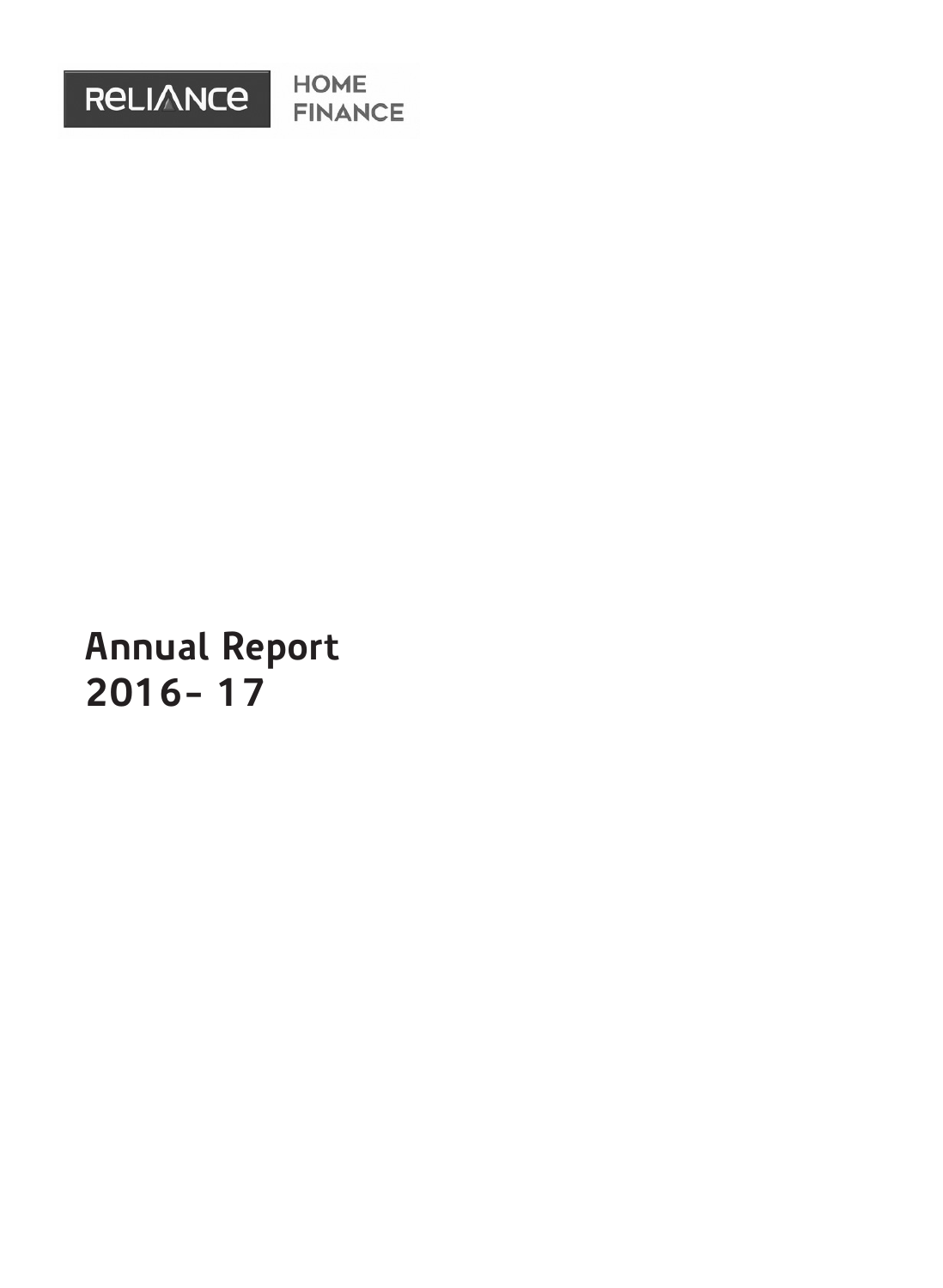# **Profile**

Reliance Home Finance Limited is a wholly owned subsidiary of Reliance Capital Limited. The Company is registered with National Housing Bank (NHB) as a housing finance company under the National Housing Bank Act, 1987.

The Company provides wide range of solutions like home loans, Loan Against Property (LAP), Construction finance and Affordable housing loans. The Company provides property solutions services that help customers find their dream home.

The Company has a strong client base of over 36,000 customers across more than 100 locations, through a "hub and spoke" model, across the country.

# **Mission: Excellence in Financial Services**

- To attain global best practices and become a world-class financial services enterprise – guided by its purpose to move towards greater degree of sophistication and maturity.
- To work with vigour, dedication and innovation to achieve excellence in service, quality, reliability, safety and customer care as the ultimate goal.
- To earn the trust and confidence of all stakeholders, exceeding their expectations and make the Company a respected household name.
- To consistently achieve high growth with the highest levels of productivity.
- To be a technology driven, efficient and financially sound organisation.
- To contribute towards community development and nation building.
- To be a responsible corporate citizen nurturing human values and concern for society, the environment and above all the people.
- To promote a work culture that fosters individual growth, team spirit and creativity to overcome challenges and attain goals.
- To encourage ideas, talent and value systems.
- To uphold the guiding principles of trust, integrity and transparency in all aspects of interactions and dealings.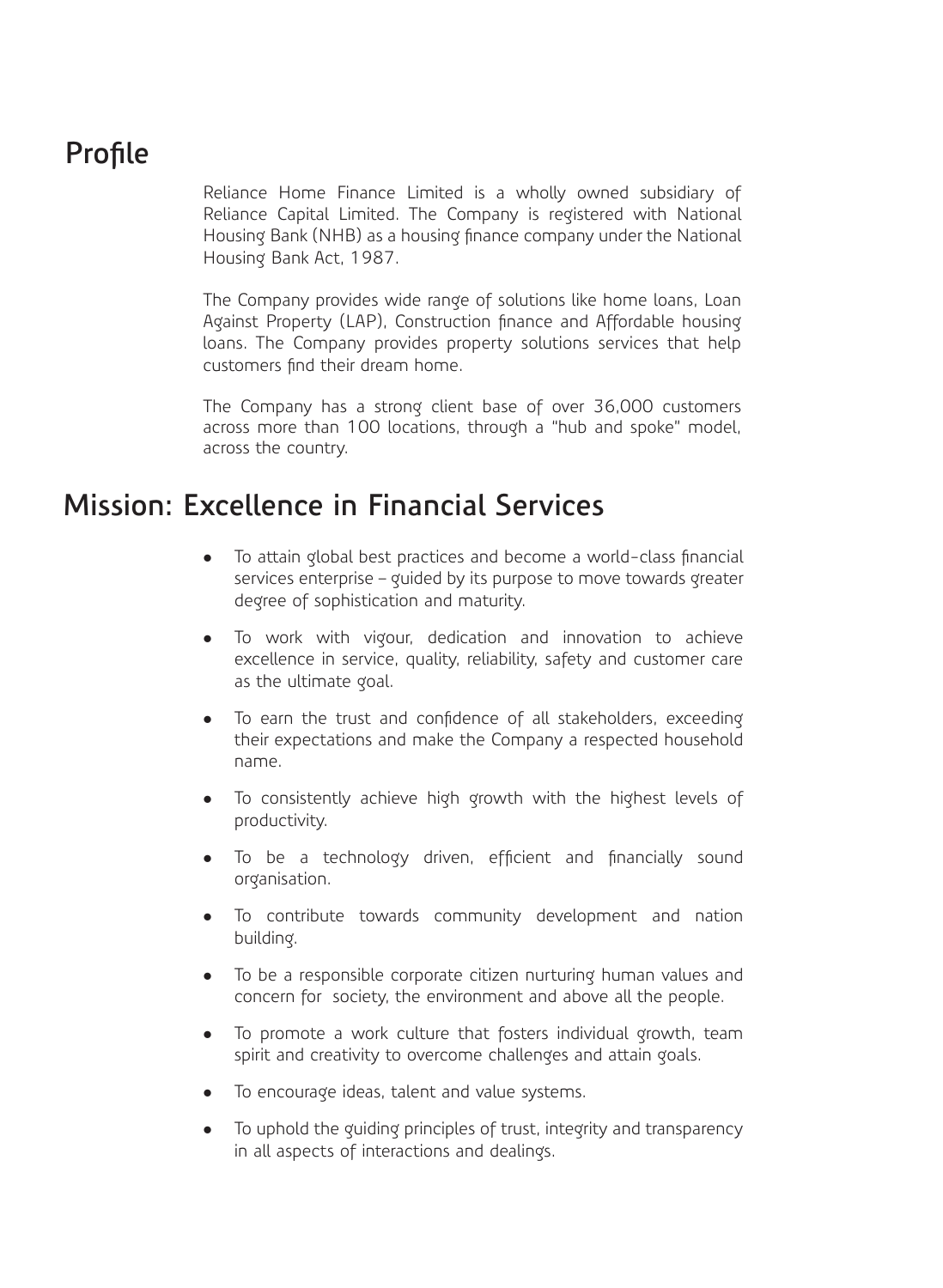## **Reliance Home Finance Limited**

| Board of Directors                                             | Contents<br>Page No.                                       |
|----------------------------------------------------------------|------------------------------------------------------------|
| Shri Padmanabh Vora                                            |                                                            |
| Ms. Deena Mehta                                                |                                                            |
| Shri Gautam Doshi                                              |                                                            |
| Shri Amit Bapna                                                |                                                            |
| Shri Ravindra Sudhalkar<br>- Executive Director & CEO          | Independent Auditors' Report on the Financial Statement 22 |
| Company Secretary                                              |                                                            |
| Ms. Parul Jain                                                 |                                                            |
|                                                                |                                                            |
| <b>Auditors</b>                                                |                                                            |
| M/s. Chaturvedi & Shah                                         |                                                            |
|                                                                |                                                            |
| Registered Office                                              |                                                            |
| Reliance Centre                                                |                                                            |
| 6 <sup>th</sup> Floor, South Wing, Off Western Express Highway |                                                            |
| Santacruz (East), Mumbai 400 055                               |                                                            |
| CIN: U67190MH2008PLC183216                                     |                                                            |
| Tel.: +91 22 3303 6000                                         |                                                            |
| Fax: +91 22 2610 3299                                          |                                                            |
| E-mail: rhfl.investor@relianceada.com                          | Debenture Trustee(s)                                       |
| Website: www.reliancehomefinance.com                           | IDBI Trusteeship Services Limited                          |
|                                                                | Asian Building, Ground Floor, 17, R. Kamani Marg           |

## **Registrar and Transfer Agent**

Karvy Computershare Private Limited Karvy Selenium Tower - B Plot No. 31 & 32, Survey No. 116/22, 115/24, 115/25 Financial District, Nanakramguda Hyderabad 500 032 Website: www.karvy.com

## **Investor Helpdesk**

| Toll free no. (India): 1800 4250 999 |                       |
|--------------------------------------|-----------------------|
| Tel.                                 | $: +914067161500$     |
| Fax                                  | $: +914067161791$     |
| E-mail                               | : mis.radag@karvy.com |

g, Ground Floor, Ballard Estate, Mumbai 400 001 Tel.: +91 22 4080 7000 Fax: +91 22 6631 1776 E-mail: itsl@idbitrustee.com Website: www.idbitrustee.com

Catalyst Trusteeship Limited GDA House, Plot No. 85, Bhusari Colony (Right) Paud Road, Pune 411 038 Tel.: +91 20 2528 0081 Fax: +91 20 2528 0275 E-mail: dt@ctltrustee.com Website: www.catalysttrustee.com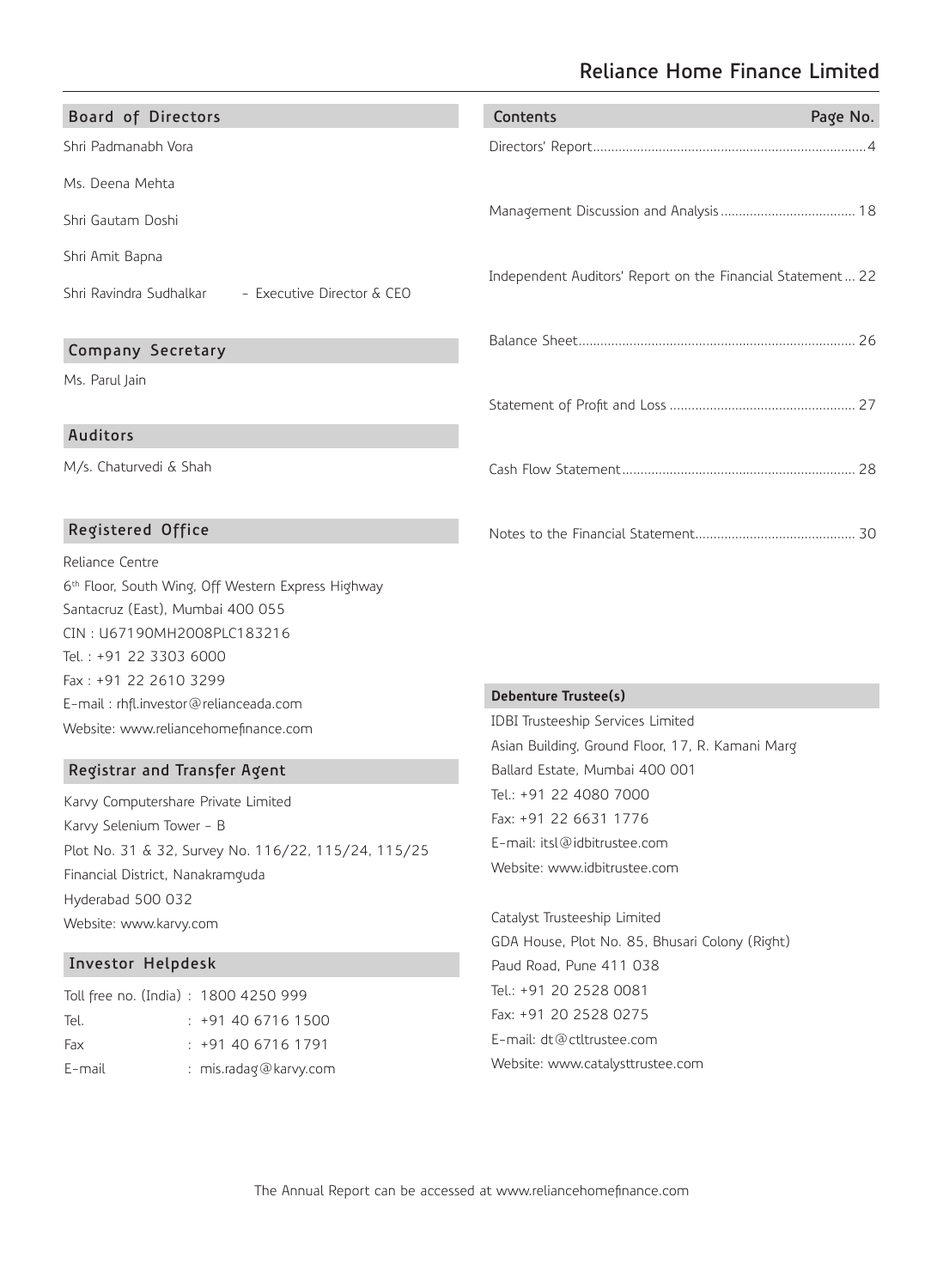Dear Shareowners,

Your Directors have pleasure in presenting the 9<sup>th</sup> Annual Report and the audited financial statement for the financial year ended March 31, 2017.

## **Financial Results**

The performance of the Company for the financial year ended March 31, 2017 is summarised below:

|                                            |                                        | $(\bar{\bar{\mathbf{z}}}$ in crore)     |
|--------------------------------------------|----------------------------------------|-----------------------------------------|
| Particulars                                | Financial Year ended<br>March 31, 2017 | *Financial Year ended<br>March 31, 2016 |
| Total revenue                              | 1.144.68                               | 815.03                                  |
| Profit before Depreciation & Tax           | 144.86                                 | 137.42                                  |
| Less: Depreciation and Amortisation        | 7.06                                   | 0.72                                    |
| Profit before Tax                          | 137.80                                 | 136.70                                  |
| Current Tax                                |                                        | 51.67                                   |
| (Reversal)/Income Tax for Earlier year     | (9.57)                                 |                                         |
| Deferred Tax/(Credit)                      | (25.22)                                | (1.72)                                  |
| Net Profit after Tax                       | 172.59                                 | 86.75                                   |
| Transfer to Debenture Redemption Reserve   | 48.52                                  |                                         |
| Amount transferred to Special Reserve Fund | 34.52                                  | 17.35                                   |

\*Previous year figures has been regrouped / reclassified wherever necessary.

## **Financial Performance**

The Company gross income for the financial year ended March 31, 2017 increased to  $\bar{\tau}$  1,144.68 crore, from ₹815.03 crore in the previous year, increase of 40 per cent. The profit before tax of the Company increased to  $\bar{\tau}$  137.80 crore during the year as against  $\bar{\tau}$  136.70 crore in the previous year. The net profit for the year increase by 98 per cent to  $\bar{\tau}$  172.59 crore from  $\bar{\tau}$  86.75 crore in the previous year. The Company continued its robust growth. Assets under Management (AUM) were at ₹ 11,174 crore as at March 31, 2017 as against ₹ 7,358 crore as at March 31, 2016.

#### **Dividend**

Your Directors have recommended a dividend of ₹ 0.50 (5 per cent) per equity share each of ₹ 10 aggregating to  $\bar{\tau}$  6.97 crore (inclusive of dividend tax) for the financial year ended March 31, 2017, which if approved at the ensuing 9<sup>th</sup> Annual General Meeting (AGM), will be paid to all those equity shareholders whose name appear in Register of Members as on the date of ensuing AGM i.e. July 24, 2017.

## **Scheme of Arrangement**

The Scheme of Arrangement under Sections 391 to 394 of the Companies Act, 1956 (the 'Scheme') for demerger of Credit Business of India Debt Management Private Limited into the Company has been approved by the National Company Law Tribunal, Mumbai Bench vide its Order dated April 5, 2017. The Scheme was made effective from April 21, 2017 with the Appointed Date being March 31, 2016.

During the year under review, your Directors had approved the Scheme of Arrangement under Sections 391 to 394 of the Companies Act, 1956 for demerger of "Real Estate Lending Business" of its holding company viz. Reliance Capital Limited (RCL) into the Company (the 'Scheme'). The Appointed Date for the Scheme is April 1, 2017. The Scheme is subject to requisite approvals, including sanction of the National Company Law Tribunal. Upon the demerger getting approved the Company shall issue and allot, at par, to all equity shareholders of RCL 1 (One) fully paid Equity share of the Company for every 1 (One) fully paid-up Equity share held in RCL. Subsequently, the Company will list its Equity shares on the Stock Exchanges.

## **Management Discussion and Analysis**

Management Discussion and Analysis Report for the year under the review as stipulated under the Housing Finance Companies – Corporate Governance (National Housing Bank) Directions, 2016 is presented in a separate section forming a part of this Annual Report.

#### **Public Issue of Non-Convertible Debentures**

During the year under review, your Company had made the public issue of Non-Convertible Debentures ("NCDs") with a base issue size of  $\bar{\tau}$  1,000 crore through the Shelf Prospectus and Tranche 1 Prospectus both dated December 15, 2016. The issue was subscribed by over three times of the base issue size. The offer was opened from December 22, 2016 to January 6, 2017 which was closed early on December 23, 2016. The Company has allotted 2,61,82,741 Secured NCDs and 43,57,093 Un-secured NCDs of face value of ₹1,000 each, aggregating to ₹ 3,053.98 crore on January 3, 2017. These NCDs have been listed on BSE Limited and National Stock Exchange of India Limited.

## **Issuance of Non-Convertible Debentures (NCDs) on private placement basis**

NCDs issued through private placement were paid / redeemed by the Company on their respective due dates and there were no instances of any NCDs which have not been claimed by the investors or not paid by the Company after the date on which the NCDs became due for redemption. The NCDs are listed on the Wholesale Debt Market (WDM) Segment of BSE Limited.

## **Commercial Paper**

Commercial Paper outstanding amount stood at  $\bar{\tau}$  953.68 crore as on March 31, 2017. The Commercial Paper program of the Company enjoys a rating of A1+ by ICRA Limited, signifying highest degree of safety for timely servicing of debt obligations.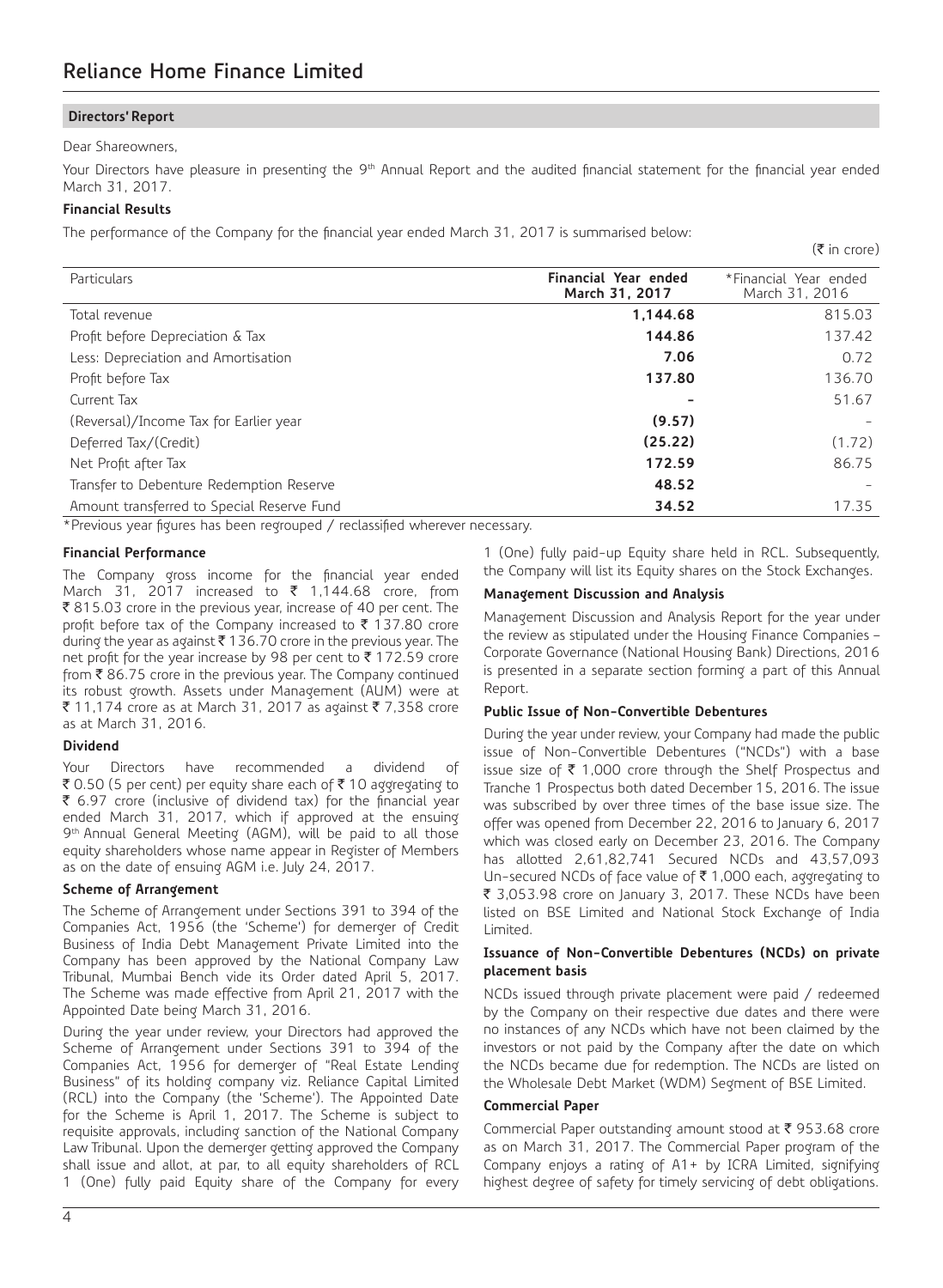## **Capital Structure**

The Company's Authorised Share Capital has been increased to  $\bar{\tau}$  600 crore divided into 55,00,00,000 equity shares of ₹ 10 each and 5,00,00,000 preference shares of ₹ 10 each.

During the year under review, your Company has allotted 5,00,00,000 equity shares of  $\bar{\tau}$  10 each at a premium of ₹ 30 per equity share to its holding company viz. Reliance Capital Limited. Accordingly, the issued, subscribed and paid-up Share Capital of your Company stood at  $\bar{\tau}$  115.82 crore.

#### **Capital Adequacy Ratio**

Your Company's Capital to Risk Assets Ratio (CRAR) calculated in line with the NHB Directions stood at 19.24 per cent, well above the regulatory minimum requirement of 12 per cent. Your Company's asset size is ₹ 11,305 crore.

#### **Deposits**

The Company has neither accepted nor renewed any fixed deposits during the year.

#### **Particulars of Loans, Guarantees or Investments**

Pursuant to Section 186(11) of the Companies Act, 2013 (the "Act") loans made, guarantee given and security provided by a Housing Finance Company in the ordinary course of its business are exempted from disclosure in the Annual Report.

#### **Subsidiary and Associate companies**

The Company does not have any subsidiary or associate company.

#### **Directors**

The Company has received declarations from all the Independent Directors of the Company confirming that they meet the criteria of Independence as prescribed under the Act.

Shri Ravindra Sudhalkar and Shri Amit Bapna were appointed as Additional Directors with effect from April 24, 2017. The Company has received the notices in writing from a member proposing their candidature for the office of Directors. It is proposed to appoint Shri Ravindra Sudhalkar as an Executive Director and Shri Amit Bapna as a Director at the ensuing AGM of the Company.

In terms of the provisions of the Act, Shri Gautam Doshi, Director of the Company, retires by rotation and being eligible, offers himself for re-appointment at the ensuing AGM.

Shri Soumen Ghosh and Shri K. V. Srinivasan ceased to be the Directors with effect from March 31, 2017 and April 24, 2017, respectively. The Board place on record its deep sense of appreciation for the invaluable contribution made by Shri Soumen Ghosh and Shri K. V. Srinivasan during their tenure as Directors of the Company.

#### **Key Managerial Personnel**

During the year the following Key Managerial Personnel were appointed in terms of Section 203 of the Act:

Shri Ravindra Sudhalkar - Chief Executive Officer (with effect from October 1, 2016);

Shri Sandip Parikh - Chief Financial Officer (with effect from December 6, 2016); and

Ms. Parul Jain - Company Secretary & Compliance Officer (with effect from December 6, 2016).

Shri Sandip Parikh ceased to be a Manager with effect from September 30, 2016 and Shri Amrish Shah, Chief Financial Officer and Ms. Ekta Thakurel, Company Secretary & Compliance Officer ceased with effect from December 6, 2016.

## **Evaluation of Directors, Board and Committees**

The Company has devised a policy for performance evaluation of the individual directors, Board and its Committees, which includes criteria for performance evaluation.

Pursuant to the provisions of the Act and Rules made thereunder, the Board has carried out an annual performance evaluation of its own performance, the directors individually as well as the evaluation of the working of the Committees of the Board. The Board performance was evaluated based on inputs received from all the Directors after considering criteria such as Board composition and structure, effectiveness of Board / Committee processes, and information provided to the Board, etc. A separate meeting of the Independent Directors was held during the year for the evaluation of the performance of non-independent Directors and performance of the Board as a whole.

The Nomination and Remuneration Committee has also reviewed the performance of the individual directors based on their knowledge, level of preparation and effective participation in meetings, understanding of their roles as directors, etc.

#### **Policy on appointment and remuneration for Directors, Key Managerial Personnel and Senior Management Employees**

The Nomination and Remuneration Committee of the Board has devised a policy for selection and appointment of Directors, Key Managerial Personnel and Senior Management Employees and their Remuneration. The Committee has formulated the criteria for determining qualifications, positive attributes, and independence of a Director. The policy on the above is attached as Annexure - A.

#### **Directors' Responsibility Statement**

Pursuant to the requirements under Section 134(5) of the Act with respect to Directors' Responsibility Statement, it is hereby confirmed that:

- i. In the preparation of the annual financial statement for the financial year ended March 31, 2017, the applicable accounting standards had been followed along with proper explanation relating to material departures, if any;
- ii. The Directors had selected such accounting policies and applied them consistently and made judgments and estimates that are reasonable and prudent so as to give a true and fair view of the state of affairs of the Company as at March 31,2017 and of the profit of the Company for the year ended on that date;
- iii. The Directors had taken proper and sufficient care for the maintenance of adequate accounting records in accordance with the provisions of the Act for safeguarding the assets of the Company and for preventing and detecting fraud and other irregularities;
- iv. The Directors had prepared the annual financial statement for the financial year ended March 31, 2017 on a 'going concern' basis;
- v. The Directors had laid down internal financial controls to be followed by the Company and such internal financial controls are adequate and are operating effectively; and
- vi. The Directors had devised proper systems to ensure compliance with the provisions of all applicable laws and that such systems were adequate and operating effectively.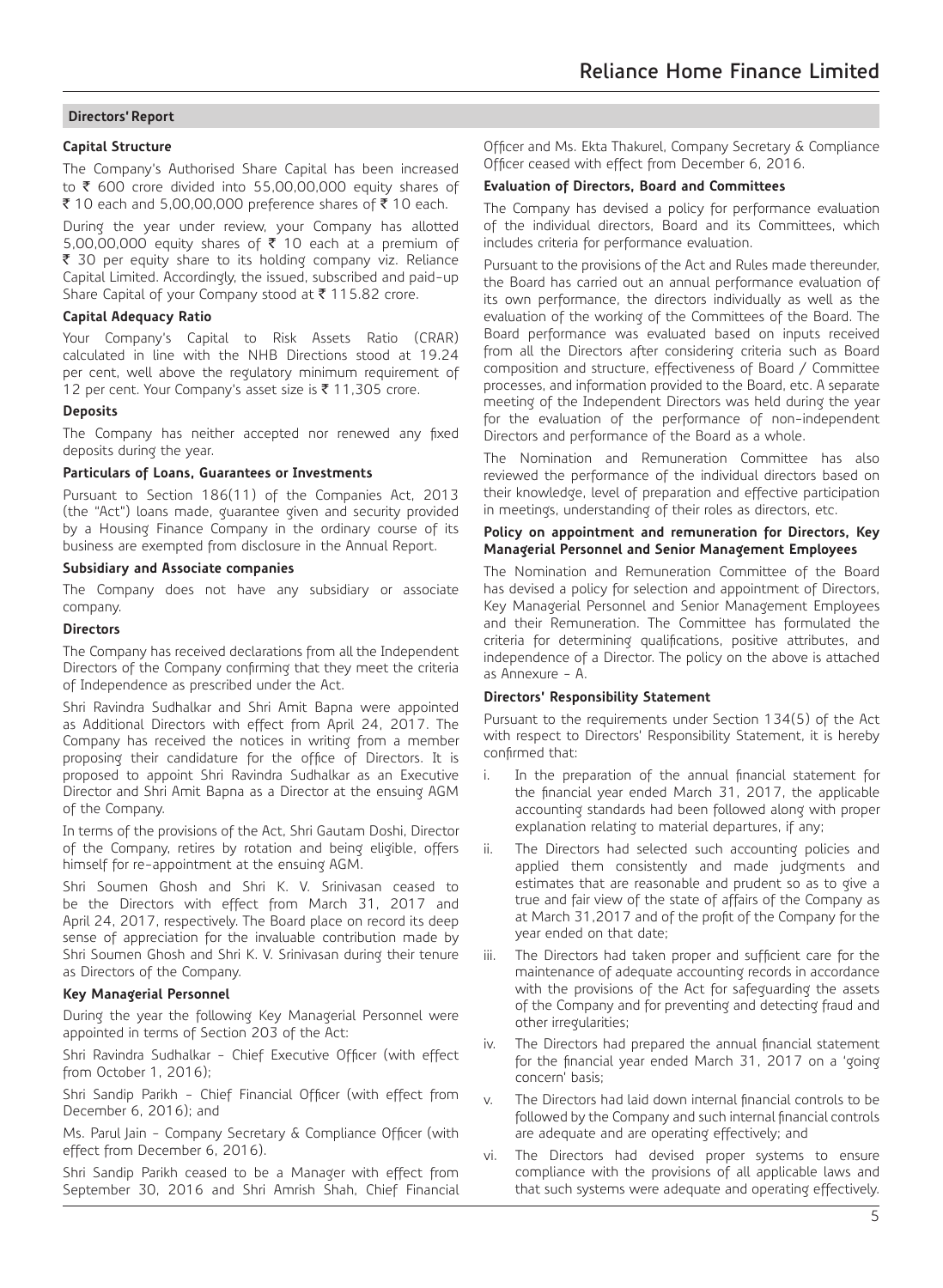### **Contracts and Arrangements with Related Parties**

All contracts / arrangements / transactions entered into / by the Company during the financial year under review with related parties were on an arm's length basis and in the ordinary course of business. There were no materially significant related party transactions made by the Company with Promoters, Directors, Key Managerial Personnel or other designated persons, which may have a potential conflict with the interest of the Company at large.

All Related Party Transactions were placed before the Audit Committee as also the Board for approval. Prior omnibus approval of the Audit Committee was obtained for transactions which were mainly of repetitive nature. The transactions entered into pursuant to the omnibus approval so granted were reviewed and statements giving details of all related party transactions were placed before the Audit Committee and the Board of Directors for their approval on a quarterly basis. None of the Directors had any pecuniary relationship or transactions vis-a-vis the Company. The policy on Related Party Transactions as approved by the Board is uploaded on the Company's website.

Your Directors draw attention of the members to Note No.37 to the financial statement which sets out related party disclosures.

### **Material Changes and Commitments, if any, affecting the financial position of the Company**

There were no material changes and commitments affecting the financial position of the Company.

## **Meeting of the Board**

During the year, twelve Board Meetings were held, details of which are given in a separate section forming part of this Annual Report.

#### **Audit Committee**

The Audit Committee of the Board consists of Independent Directors namely Shri Padmanabh Vora and Ms. Deena Mehta, and Non-Independent Directors namely Shri Gautam Doshi and Shri Amit Bapna. During the year, all the recommendations made by the Audit Committee were accepted by the Board.

The details of Board and its Committees are given in a separate section forming part of this Annual Report.

#### **Auditors and Auditor's Report**

As per the provisions of the Act, the period of M/s. Chaturvedi & Shah, Chartered Accountants, Statutory Auditors of the Company, expires at the conclusion of the ensuing AGM.

It is proposed to appoint M/s. Price Waterhouse & Co Chartered Accountants LLP, as Auditors of the Company, for a term of 5 (five) consecutive years. M/s. Price Waterhouse & Co Chartered Accountants LLP, have confirmed their eligibility and qualification required under the Act for holding the office, as Statutory Auditors of the Company.

The Notes on financial statement referred to in the Auditors' Report are self-explanatory and do not call for any further comments. The Auditors' Report does not contain any qualification, reservation, adverse remark or disclaimer.

#### **Secretarial Audit**

Pursuant to the provisions of Section 204 of the Act and the Companies (Appointment and Remuneration of Managerial Personnel) Rules 2014, the Board of Directors had appointed Aashish K. Bhatt & Associates, Practicing Company Secretaries, to undertake the Secretarial Audit of the Company. There is no qualification, reservation or adverse remark made in their Secretarial Audit Report. The Audit Report of the Secretarial Auditor is attached as Annexure - B.

## **Extract of Annual Return**

Extract of the Annual Return of the Company in form MGT-9 is attached as Annexure - C.

## **Particulars of Employees and related disclosure**

In terms of provisions of Section 197 of the Act read with Rule 5 of the Companies (Appointment and Remuneration of Managerial Personnel) Rules, 2014, as amended, a statement showing the names and other particulars of the employees drawing remuneration in excess of the limits set out in said Rules are provided in Annexure to the Directors' Report. However, having regard to the provisions of Section 136 of the Act, the Annual Report excluding the aforesaid information is being sent to all the members of the Company and others entitled thereto. The said information is available for inspection at the registered office of the Company on all working days, except Saturdays between 11:00 A.M. and 1:00 P.M. up to the date of the AGM and any member interested in obtaining the same may write to the Company Secretary. Upon such request, the information shall be furnished.

Disclosures relating to the remuneration and other details as required under Section 197(12) of the Act read with Rule 5(1) of the Companies (Appointment and Remuneration of Managerial Personnel) Rules, 2014, as amended, are provided in Annexure - D.

#### **Conservation of Energy, Technology Absorption and Foreign Exchange Earnings and Outgo**

The Company is a Housing Finance Company and does not involve in any manufacturing activity, most of the information as required under Section 134(3)(m) of the Act read with Rule 8 of the Companies (Accounts) Rules, 2014 are not applicable. However the information as applicable has been given in Annexure - E forming part of this Report.

## **Corporate Governance**

The Company has adopted "Reliance Group-Corporate Governance Policies and Code of Conduct" which sets out the systems, process and policies conforming to the international standards and the Housing Finance Companies - Corporate Governance (National Housing Bank) Directions, 2016, as amended, from time to time.

#### **Vigil Mechanism**

In accordance with Section 177 of the Act, the Company has formulated a Vigil Mechanism to address the genuine concerns, if any, of the directors and employees.

## **Risk Management**

The Company has in place a robust Risk Management Policy defining risk profiles involving strategic, technological, operational, financial, organisational, legal and regulatory risk within a well defined framework. The Risk Management Policy acts as an enabler of growth to the Company by helping its business to identify the inherent risks, assess, evaluate and monitor these risks continuously and undertake effective steps to mitigate and manage these risks.

A Risk Management Committee periodically reviews the robustness of Risk Management Policy.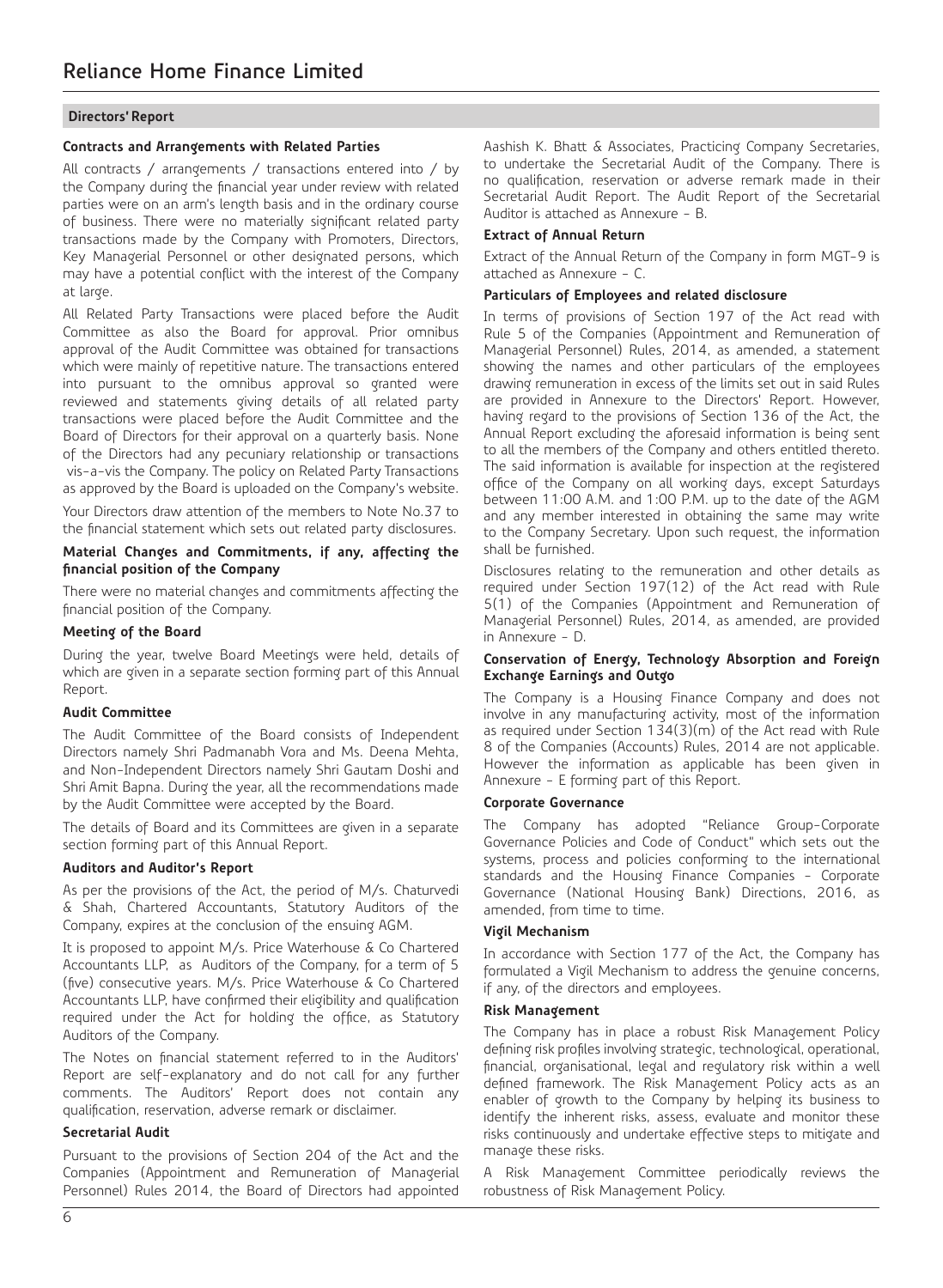#### **Compliance with provisions of Sexual Harassment of Women at workplace (Prevention, Prohibition and Redressal) Act, 2013**

The Company is committed to uphold and maintain the dignity of woman employees and it has in place a policy which provides for protection against sexual harassment of women at work place and redressal of such complaints. During the year no such complaints were received.

#### **Corporate Social Responsibility**

The Company has constituted Corporate Social Responsibility Committee in compliance with the provisions of Section 135 of the Act read with the Companies (Corporate Social Responsibility Policy) Rules, 2014. The Corporate Social Responsibility Committee has formulated a Corporate Social Responsibility Policy (CSR policy) indicating the activities to be undertaken by the Company. The CSR policy may be accessed on the Company's website.

The disclosures with respect to CSR activities is given in Annexure - F.

#### **Orders, if any, passed by the Regulators or Courts or Tribunals**

No orders have been passed by the regulators or courts or tribunals impacting the going concern status and the Company's operations.

#### **Internal Financial Controls and their adequacy**

The Company has in place adequate internal financial controls across the organisation. The same is subject to review periodically by the internal audit cell for its effectiveness. During the year, such controls were tested and no reportable material weakness in the design or operation were observed.

#### **Acknowledgement**

Your Directors would like to express their sincere appreciation for the co-operation and assistance received from shareholders, debenture holders, debenture trustee, bankers, financial institutions, regulatory bodies and other business constituents during the year under review. Your Directors also wish to place on record their deep sense of appreciation for the commitment displayed by all executives, officers and staff, resulting in the successful performance of the Company during the year.

#### **For and on behalf of the Board of Directors**

**Amit Bapna Director** 

**Ravindra Sudhalkar Executive Director & CEO**

Mumbai July 17, 2017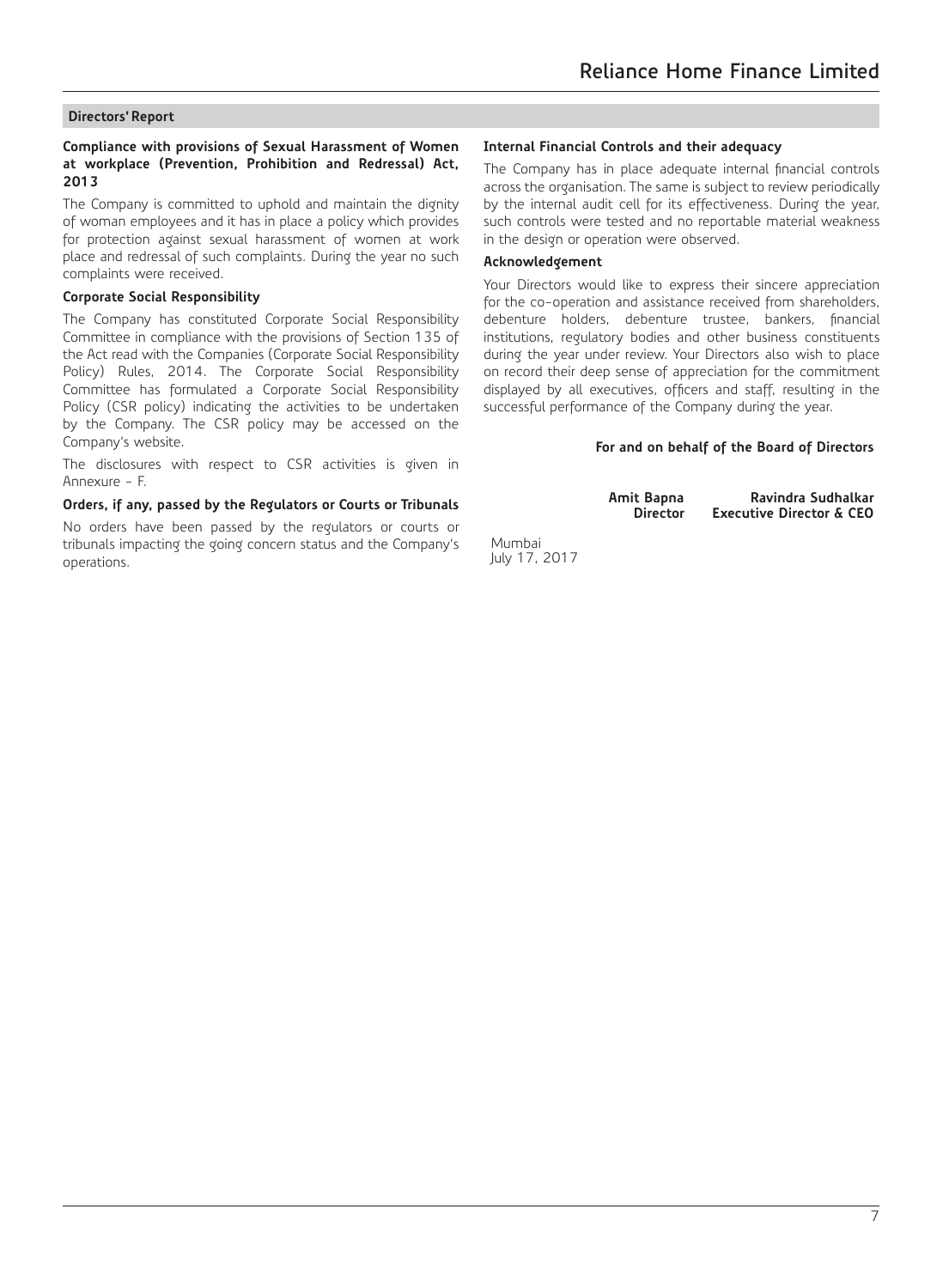#### **Annexure – A**

# **Policy on appointment and remuneration for Directors, Key Managerial Personnel and Senior Management Employees**

## **1. Introduction**

- 1.1 Reliance Home Finance Limited considers human resources as its invaluable assets. This policy aims to harmonise the aspirations of the directors/ employees with the goals of the Company.
- 1.2 Human capital is a strategic source of value creation. As part of our progressive HR philosophy, it is necessary to have in place a comprehensive Compensation Policy, which is in line with the industry trend and is employee friendly.

### **2. Objectives**

- 2.1 Ensuring that the quantum and composition of remuneration is reasonable and sufficient to attract, retain and motivate, employees to run the Company successfully.
- 2.2 Ensuring that relationship of remuneration to performance is clear and meets the performance benchmarks.
- 2.3 Ensure that annual compensation review considers industry/ business outlook and strategies adopted by industry peers, differentiates employees based on their performance/skill sets and also protects employees, particularly those in junior cadre, against inflationary pressures.
- 2.4 Retention of high performers at all levels and those playing critical roles.

#### **3. Scope**

The Board has constituted the "Nomination and Remuneration Committee" in line with the requirements under the provisions of the Companies Act, 2013. This Policy sets out the broad guiding principles for the Committee for recommending to the Board the appointment and remuneration of the directors, key managerial personnel and senior managerial personnel of the Company.

## **4. Definitions**

- 4.1 "Director" means a director appointed to the Board of the Company.
- 4.2 "Key Managerial Personnel" means;
- (i) the Chief Executive Officer or the Managing Director or the Manager;
- (ii) the Company Secretary;
	- (iii) the Whole-time Director;
	- (iv) the Chief Financial Officer; and
	- (v) such other officer as may be prescribed under the Companies Act, 2013.
	- 4.3 ''Senior Management'' means personnel of the Company who are members of its core management team excluding Board of Directors comprising of all members of management one level below the executive directors, if any.

#### **5. Policy**

#### **5.1 Appointment of Directors / Key Managerial / Senior Management personnel**

 The Nomination and Remuneration Committee, *inter-alia*, considers qualifications, positive attributes, areas of expertise and number of Directorships and Memberships held in various committees of other companies by such persons for selection. The Board considers the recommendation of the Committee's and takes appropriate decisions. The Company also considers the requirement of skills and effectiveness of persons contributing to the Company's business and policy decisions.

#### **5.2 Remuneration to Directors / Key Managerial Personnel**

- 5.2.1The remuneration of the Directors/ Managing Directors/ Whole-time Directors and Managers, etc. will be governed as per provisions contained in the Companies Act, 2013 and Rules made therein from time to time.
	- 5.2.2 Non-Executive Directors shall be entitled to sitting fees for attending the meetings of the Board and the Committees thereof as approved by the Board of Directors from time to time. The Non-Executive Directors shall also be entitled to profit related Commission, if approved by the Board, in addition to the sitting fees.
	- 5.2.3 The Board, on the recommendation of the Nomination and Remuneration Committee, shall review and approve the remuneration payable to the Directors/ Key Managerial Personnel/ Senior Management Personnel of the Company within the overall limits, if any, approved by the shareholders.
	- 5.2.4 The remuneration structure shall include the following components:
- (i) Basic Pay
- (ii) Perquisites and Allowances
	- (iii) Stock Options, if any.
	- (iv) Commission (Applicable in case of Executive Directors/ Directors)
	- (v) Retiral Benefits
	- (vi) Performance Linked Incentives
	- 5.2.5The Annual Plan, Objectives and financial results of the Company shall be reviewed by the Nomination and Remuneration Committee and performance incentives, increment, revision in remuneration, etc. will be proposed based on the achievements.

#### **5.3 Remuneration to other employees**

 Employees shall be assigned grades/bands according to their qualifications and work experience, competencies as well as their roles and responsibilities in the organization. Individual remuneration shall be determined within the appropriate grade/ bands and shall be based on various factors such as job profile, skill sets, seniority, experience, performance and prevailing remuneration levels for equivalent jobs.

#### **6. Retention Features as part of Compensation Package**

Based on the organizational need for retaining performing employees and those in critical roles, certain retention features may be rolled out as part of the overall compensation package. These may take form of Retention Bonuses (RBs), Special Monetary Programs (SMPs), Long-term Incentives (LTIs), Employee Stock Options, etc.

#### **7. Modification and Amendment**

The policy is subject to modification, amendment and alterations by the management at any time without assigning any reasons.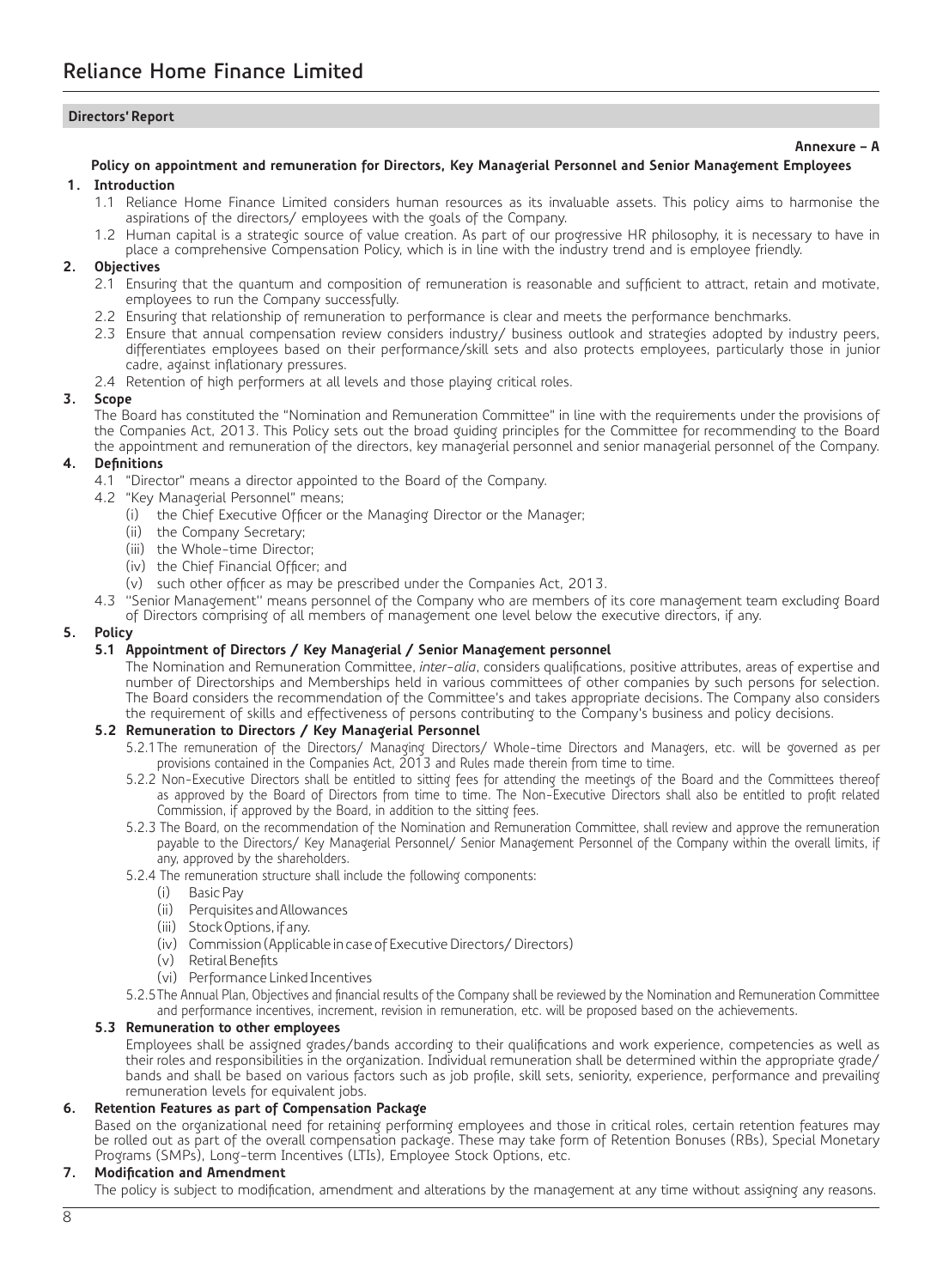**Annexure - B**

## **Form No. MR-3 Secretarial Audit Report For the financial year ended March 31, 2017**

## **[Pursuant to section 204(1) of the Companies Act, 2013 and rule No. 9 of the Companies (Appointment and Remuneration of Managerial Personnel) Rules, 2014]**

To **The Members, Reliance Home Finance Limited**  Reliance Centre 6<sup>th</sup> Floor, South Wing, Off Western Express Highway Santacruz (East), Mumbai 400 055

I have conducted the secretarial audit of the compliance of applicable statutory provisions and the adherence to good corporate practices by Reliance Home Finance Limited (hereinafter called "the Company"). Secretarial Audit was conducted in a manner that provided me a reasonable basis for evaluating the corporate conducts / statutory compliances and expressing my opinion thereon.

Based on my verification of Company's books, papers, minute books, forms and returns filed and other records maintained by the Company and also the information provided by the Company, its officers, agents and authorized representatives during the conduct of secretarial audit, I hereby report that in my opinion, the Company has, during the audit period covering the financial year ended on March 31, 2017 complied with the statutory provisions listed hereunder and also that the Company has followed proper Board - processes and have required compliance – mechanism in place to the extent, in the manner and subject to the reporting made hereinafter.

I have examined the books, papers, minute books, forms and returns filed and other records maintained by the Company for the financial year ended on March 31, 2017, according to the provisions of:

- i. The Companies Act, 2013 (the 'Act') and the rules made thereunder;
- ii. The Securities Contracts (Regulation) Act, 1956 ('SCRA') and the rules made thereunder;
- iii. The Depositories Act, 1996 and the Regulations and bye-laws framed thereunder;
- iv. The Foreign Exchange Management Act, 1999 and the rules and regulations made thereunder for compliance in respect of Foreign Direct Investment, Overseas Direct Investment and External Commercial Borrowings – Not Applicable;
- v. The following regulations and guidelines prescribed under the Securities and Exchange Board of India Act, 1992 ('SEBI Act'):-
	- (a) The Securities and Exchange Board of India (Substantial Acquisition of Shares and Takeovers) Regulations, 2011 Not Applicable;
	- (b) The Securities and Exchange Board of India (Prohibition of Insider Trading) Regulations, 2015;
	- (c) The Securities and Exchange Board of India (Issue of Capital and Disclosure Requirements) Regulations, 2009 Not Applicable;
	- (d) The Securities and Exchange Board of India (Share Based Employee Benefits) Regulations, 2014 Not Applicable;
	- (e) The Securities and Exchange Board of India (Issue and Listing of Debt Securities) Regulations, 2008;
	- (f) The Securities and Exchange Board of India (Registrars to an issue and Share Transfer Agents) Regulations, 1993, regarding the Companies Act and dealing with client – Not Applicable;
	- (g) The Securities and Exchange Board of India (Delisting of Equity Shares) Regulations, 2009 Not Applicable; and
	- (h) The Securities and Exchange Board of India (Buyback of Securities) Regulations, 1998 Not Applicable.

I have also examined compliance with applicable clauses of the following:

- (i) Secretarial Standards issued by the Institute of the Company Secretaries of India pertaining to the General Meetings, Board and Committees Meetings (i.e. Audit Committee, Nomination and Remuneration Committee and Corporate Social Responsibility Committee);
- (ii) The Securities and Exchange Board of India (Listing Obligations and Disclosure Requirements) Regulations, 2015 and Listing Agreements entered into by the Company with BSE Limited and National Stock Exchange of India Limited for listing of Non-Convertible Debentures.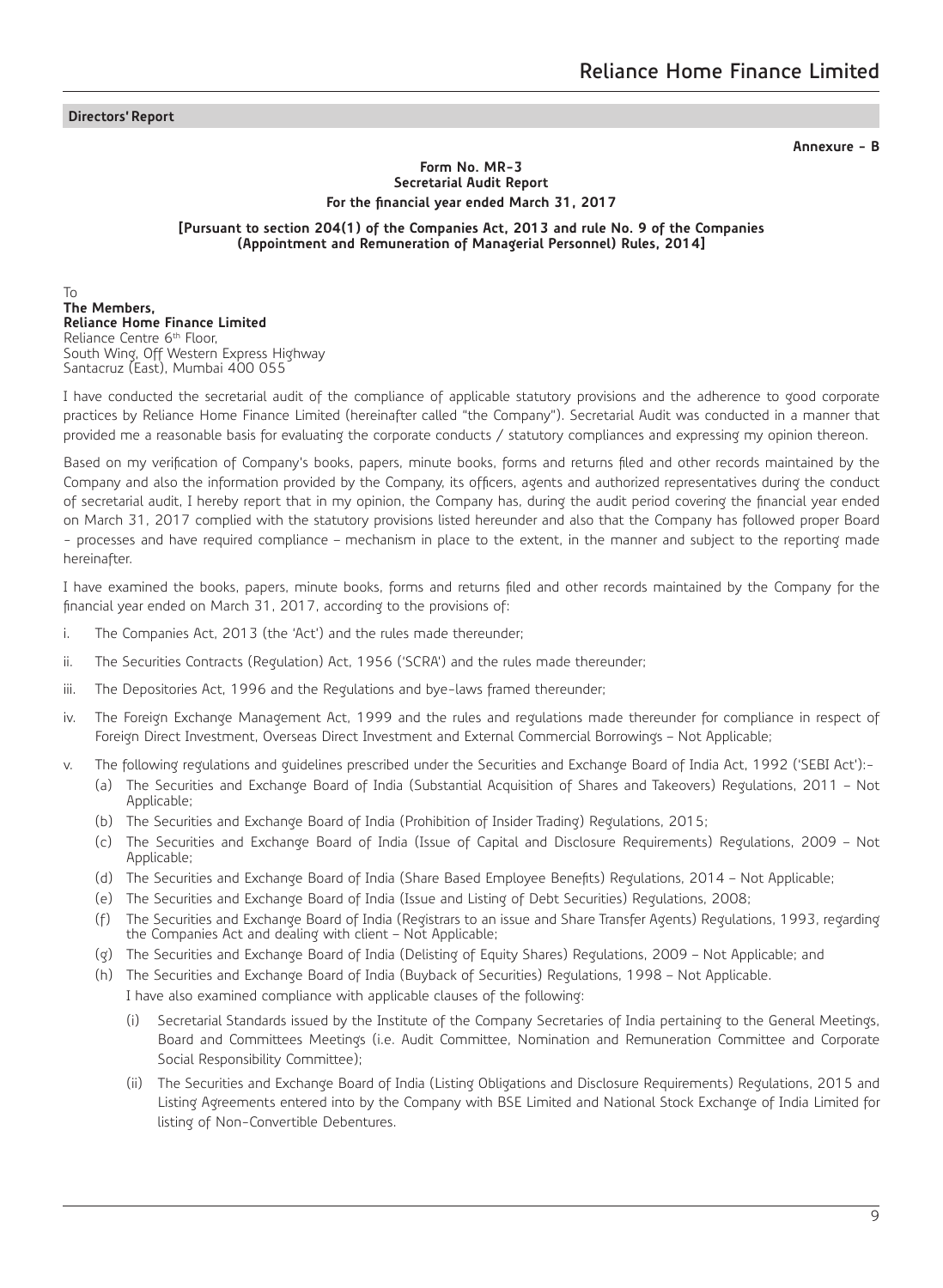During the period under review, the Company has complied with the provisions of the Act, Rules, Regulations, Guidelines, Standards, etc. mentioned above.

I further report that, having regard to the compliance system prevailing in the Company and on examination of the relevant documents and records in pursuance thereof, on test-check basis, the Company has complied with the following laws applicable specifically to the Company:

- (a) The National Housing Bank Act, 1987 and its circulars and notifications; and
- (b) The Housing Finance Companies (NHB) Directions, 2010.

I further report that

The Board of Directors of the Company is duly constituted with proper balance of Non – Executive Directors and Independent Directors. The changes in the composition of the Board of Directors that took place during the year under review were carried out in compliance with the provisions of the Act.

Adequate notice is given to all directors to schedule the Board meetings, agenda and detailed notes on agenda were sent seven days in advance and a system exist for seeking and obtaining further information and clarifications on the agenda items before the meeting and for meaningful participation at the meeting.

The decisions at Board and Committee meetings are carried out and recorded in the minutes of the Board of Directors and Committee(s) of the Board accordingly.

I further report that there are adequate systems and processes in the Company commensurate with the size and operations of the Company to monitor and ensure compliance with applicable laws, rules, regulations and guidelines.

I further report that during the audit period, the Company has undertaken event / action having a major bearing on the Company's affairs in pursuance of the above referred laws, rules, regulations, guidelines, standards, etc. referred to above viz.

- a. The Board has granted approval for Scheme of Arrangement for demerger of Real Estate Lending Business of its holding company viz. Reliance Capital Limited into the Company;
- b. The Board has granted approval of Scheme of Arrangement for demerger of credit business of India Debt Management Private Limited into the Company;
- c. The Company has reclassified and increased its Authorized Share Capital and accordingly the Memorandum of Association of the Company has been altered;
- d. The Company has issued and allotted equity shares to its holding company on Preferential basis;
- e. The Company has enhanced its borrowing limits as per Section 180(1)(c) of the Act;
- f. The Company has issued and redeemed Non-Convertible Debentures through private placement;
- g. The Company has issued the Non-Convertible Debentures through Public issue; and
- h. The Board has granted approval for appointment and cessation of Key Managerial Personnel.

## For **Aashish K. Bhatt & Associates Company Secretaries (ICSI Unique Code S2008MH100200)**

#### **Aashish Bhatt Proprietor**

ACS No.: 19639 COP No.: 7023

Date : April 24, 2017 Place : Mumbai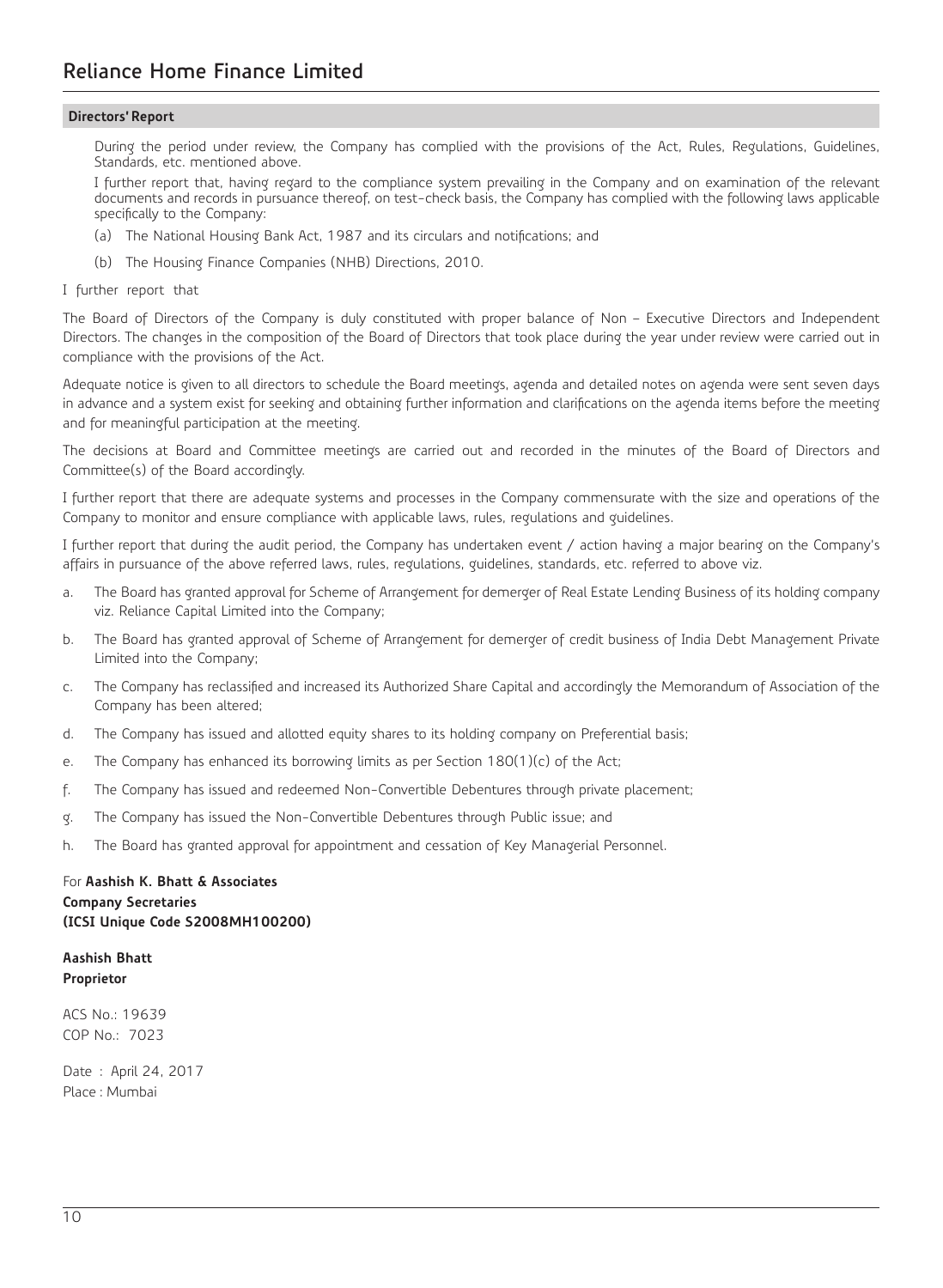## **Annexure - C**

## **FORM NO. MGT – 9 EXTRACT OF ANNUAL RETURN**

as on the financial year ended March 31, 2017 [Pursuant to Section 92(3) of the Companies Act, 2013, and Rule 12(1) of the Companies (Management and Administration) Rules, 2014]

| <b>REGISTRATION AND OTHER DETAILS</b> | U67190MH2008PLC183216                                                                                                                                                                                                  |
|---------------------------------------|------------------------------------------------------------------------------------------------------------------------------------------------------------------------------------------------------------------------|
| Registration Date                     | June 5, 2008                                                                                                                                                                                                           |
| Name of the Company                   | Reliance Home Finance Limited                                                                                                                                                                                          |
|                                       | Public Company / Housing Finance Company<br>Reliance Centre, 6th Floor                                                                                                                                                 |
|                                       | South Wing, Off Western Express Highway                                                                                                                                                                                |
|                                       | Santacruz (East), Mumbai 400 055                                                                                                                                                                                       |
|                                       | Tel.: +91 22 3303 6000, Fax: +91 22 2610 3299                                                                                                                                                                          |
|                                       | E-mail: rhfl.investor@relianceada.com                                                                                                                                                                                  |
|                                       | Website: www.reliancehomefinance.com                                                                                                                                                                                   |
|                                       | Listed - Non-Convertible Debentures of the Company are listed                                                                                                                                                          |
|                                       | Karvy Computershare Private Limited<br>Karvy Selenium Tower - B, Plot No. 31 & 32                                                                                                                                      |
|                                       | Survey No. 116/22, 115/24, 115/25                                                                                                                                                                                      |
|                                       | Financial District, Nanakramguda                                                                                                                                                                                       |
|                                       | Hyderabad 500 032                                                                                                                                                                                                      |
|                                       | Toll free no.: 1800 4250 999                                                                                                                                                                                           |
|                                       | Tel.: +91 40 6716 1500, Fax: +91 40 6716 1791                                                                                                                                                                          |
|                                       | E-mail: mis.radag@karvy.com                                                                                                                                                                                            |
|                                       | Website: www.karvy.com                                                                                                                                                                                                 |
|                                       | <b>CIN</b><br>Category / Sub-Category of the Company<br>Address of the Registered Office and contact details<br>Whether listed company<br>Name, address and contact details of Registrar and<br>Transfer Agent, if any |

#### **II. PRINCIPAL BUSINESS ACTIVITIES OF THE COMPANY** (All the business activities contributing 10% or more of the total turnover of the company shall be stated):

| Sr.<br>No. | Name and Description of main<br><b>Products / Services</b> | NIC Code of the<br>Product / Service | % to total turnover<br>of the Company  |                     |                       |
|------------|------------------------------------------------------------|--------------------------------------|----------------------------------------|---------------------|-----------------------|
|            | Loans & Mortgages                                          | 6492                                 | 95%                                    |                     |                       |
| Ш.         | PARTICULARS OF HOLDING, SUBSIDIARY AND ASSOCIATE COMPANIES |                                      |                                        |                     |                       |
| Sr.<br>No. | Name and address of the Company                            | CIN / GLN                            | Holding /<br>Subsidiary /<br>Associate | % of shares<br>held | Applicable<br>Section |
| (1)        | Reliance Capital Limited                                   | L65910MH1986PLC165645                | Holding                                | 100                 | 2(46)                 |

## **IV. SHAREHOLDING PATTERN (Equity Share Capital Breakup as percentage of Total Equity)**

## **i) Category wise Shareholding**

| Category of Shareholders |                                                                 |             | (April 1, 2016) | No. of Shares held at the beginning of the year | No. of Shares held at the end of the year | $\frac{0}{0}$<br>Change |          |              |                                       |                    |
|--------------------------|-----------------------------------------------------------------|-------------|-----------------|-------------------------------------------------|-------------------------------------------|-------------------------|----------|--------------|---------------------------------------|--------------------|
|                          |                                                                 | Demat       | Physical        | <b>Total</b>                                    | % of<br><b>Total</b><br><b>Shares</b>     | Demat                   | Physical | <b>Total</b> | % of<br><b>Total</b><br><b>Shares</b> | during<br>the year |
| А.                       | <b>Promoters</b>                                                |             |                 |                                                 |                                           |                         |          |              |                                       |                    |
| (1)                      | Indian                                                          |             |                 |                                                 |                                           |                         |          |              |                                       |                    |
| a)                       | Individual/HUF                                                  |             |                 |                                                 |                                           |                         |          |              |                                       |                    |
| b)                       | Central Govt.                                                   |             |                 |                                                 |                                           |                         |          |              |                                       |                    |
| c)                       | State Govt.(s)                                                  |             |                 |                                                 |                                           |                         |          |              |                                       |                    |
| d)                       | Bodies Corporate                                                | 6,58,19,980 | 20              | 6,58,20,000                                     | 100                                       | 11,58,19,980            | 20       | 11,58,20,000 | 100                                   | <b>NIL</b>         |
| e.                       | Banks / FI                                                      |             |                 |                                                 |                                           |                         |          |              |                                       |                    |
| f)                       | Any Other                                                       |             |                 |                                                 |                                           |                         |          |              |                                       |                    |
| (2)                      | Foreign                                                         |             |                 |                                                 |                                           |                         |          |              |                                       |                    |
| a)                       | NRIs - Individuals                                              |             |                 |                                                 |                                           |                         |          |              |                                       |                    |
| b)                       | Other - Individuals                                             |             |                 |                                                 |                                           |                         |          |              |                                       |                    |
| c)                       | Bodies Corporate                                                |             |                 |                                                 |                                           |                         |          |              |                                       |                    |
| d)                       | Banks / FI                                                      |             |                 |                                                 |                                           |                         |          |              |                                       |                    |
| e)                       | Any Other                                                       |             |                 |                                                 |                                           |                         |          |              |                                       |                    |
|                          | Sub-Total (A)(2):                                               |             |                 |                                                 |                                           |                         |          |              |                                       |                    |
|                          | <b>Total Shareholding of</b><br>Promoters $(A) = (A)(1)+(A)(2)$ | 6,58,19,980 | 20              | 6,58,20,000                                     | 100                                       | 11,58,19,980            | 20       | 11,58,20,000 | 100                                   | <b>NIL</b>         |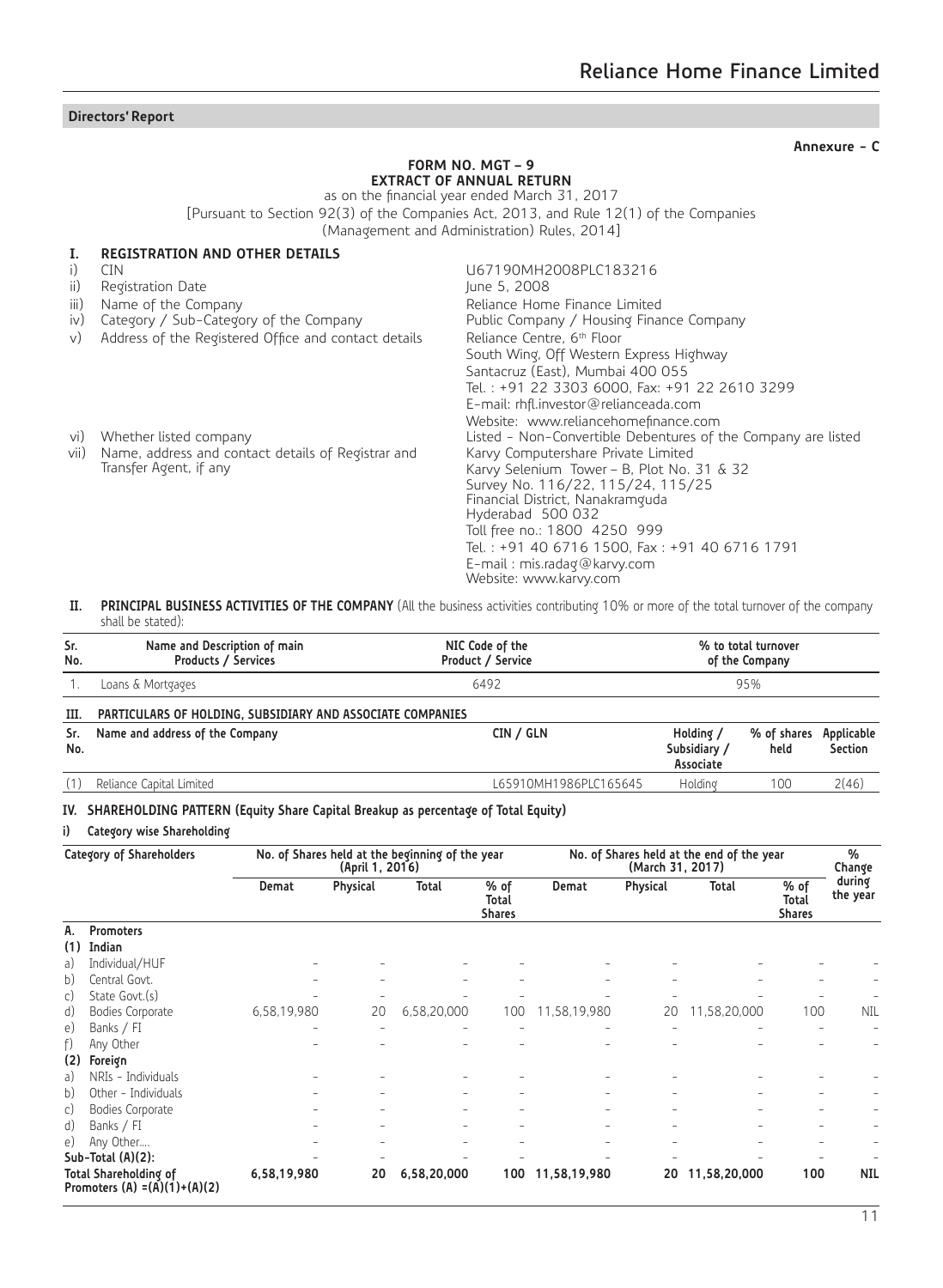# **Reliance Home Finance Limited**

## **Directors' Report**

| <b>Category of Shareholders</b> |                                                                                 |             | (April 1, 2016) | No. of Shares held at the beginning of the year |                                |                  | No. of Shares held at the end of the year<br>(March 31, 2017) |                 |                                |                              |
|---------------------------------|---------------------------------------------------------------------------------|-------------|-----------------|-------------------------------------------------|--------------------------------|------------------|---------------------------------------------------------------|-----------------|--------------------------------|------------------------------|
|                                 |                                                                                 | Demat       | Physical        | Total                                           | % of<br>Total<br><b>Shares</b> | Demat            | Physical                                                      | <b>Total</b>    | % of<br>Total<br><b>Shares</b> | Change<br>during<br>the year |
| В.                              | <b>Public Shareholding</b>                                                      |             |                 |                                                 |                                |                  |                                                               |                 |                                |                              |
|                                 | (1) Institutions                                                                |             |                 |                                                 |                                |                  |                                                               |                 |                                |                              |
| a)                              | Mutual Funds                                                                    |             |                 |                                                 |                                |                  |                                                               |                 |                                |                              |
| b)                              | Banks / FI                                                                      |             |                 |                                                 |                                |                  |                                                               |                 |                                |                              |
| c)                              | Central Govt.                                                                   |             |                 |                                                 |                                |                  |                                                               |                 |                                |                              |
| d)                              | State Govt(s)                                                                   |             |                 |                                                 |                                |                  |                                                               |                 |                                |                              |
| e)                              | Venture Capital Funds                                                           |             |                 |                                                 |                                |                  |                                                               |                 |                                |                              |
| $f$ )                           | Insurance Companies                                                             |             |                 |                                                 |                                |                  |                                                               |                 |                                |                              |
| g)                              | FIIs                                                                            |             |                 |                                                 |                                |                  |                                                               |                 |                                |                              |
| h)                              | Foreign Venture Capital<br>Funds                                                |             |                 |                                                 |                                |                  |                                                               |                 |                                | $\overline{\phantom{a}}$     |
| i)                              | Others (specify)                                                                |             |                 |                                                 |                                |                  |                                                               |                 |                                | $\overline{a}$               |
|                                 | Sub-Total (B)(1):                                                               |             |                 |                                                 |                                |                  |                                                               |                 |                                | $\overline{a}$               |
| (2)                             | Non-Institutions                                                                |             |                 |                                                 |                                |                  |                                                               |                 |                                |                              |
| a)                              | Bodies Corporate                                                                |             |                 |                                                 |                                |                  |                                                               |                 |                                |                              |
| i)                              | Indian                                                                          |             |                 |                                                 |                                |                  |                                                               |                 |                                |                              |
| ii)                             | Overseas                                                                        |             |                 |                                                 |                                |                  |                                                               |                 |                                |                              |
| b)                              | Individuals                                                                     |             |                 |                                                 |                                |                  |                                                               |                 |                                |                              |
| i.                              | Individual shareholders<br>holding nominal share<br>capital up to ₹1 lac        |             |                 |                                                 |                                |                  |                                                               |                 |                                |                              |
| ii.                             | Individual shareholders<br>holding nominal share<br>capital in excess of ₹1 lac |             |                 |                                                 |                                |                  |                                                               |                 |                                |                              |
| c)                              | Others (specify)                                                                |             |                 |                                                 |                                |                  |                                                               |                 |                                |                              |
| i)                              | <b>NRI</b>                                                                      |             |                 |                                                 |                                |                  |                                                               |                 |                                |                              |
|                                 | Sub-Total(B)(2):                                                                |             |                 |                                                 |                                |                  |                                                               |                 |                                |                              |
|                                 | <b>Total Public Shareholding</b><br>$(B)=(B)(1)+(B)(2)$                         |             |                 |                                                 |                                |                  |                                                               |                 |                                |                              |
|                                 | Grand Total (A+B+C)                                                             | 6,58,19,980 | 20              | 6,58,20,000                                     |                                | 100 11,58,19,980 |                                                               | 20 11,58,20,000 | 100                            |                              |

**ii) Shareholding of Promoters**

| Sl.<br>No. | <b>Shareholders Name</b> | Shareholding at the beginning of the year |                                        |                                                           | Shareholding at the end of the year | % change                               |                                                           |                                            |
|------------|--------------------------|-------------------------------------------|----------------------------------------|-----------------------------------------------------------|-------------------------------------|----------------------------------------|-----------------------------------------------------------|--------------------------------------------|
|            |                          | *No. of Shares                            | % of total<br>Shares of the<br>Company | % of Shares<br>Pledged /<br>encumbered to<br>total shares | *No. of Shares                      | % of total<br>Shares of the<br>Company | % of Shares<br>Pledged /<br>encumbered<br>to total shares | in share-<br>holding<br>during the<br>year |
|            | Reliance Capital Limited | 6.58.20.000                               | 100                                    | Nil                                                       | 11.58.20.000                        | 100                                    | Nil                                                       | Nil                                        |
|            | <b>Total</b>             | 6,58,20,000                               | 100                                    | Nil                                                       | 11.58.20.000                        | 100                                    | <b>Nil</b>                                                | Nil                                        |

\*Out of above equity shares, 20 equity shares are jointly held by Reliance Capital Limited and its nominees.

## **iii) Change in Promoters' Shareholding (please specify, if there is no change)**

| Sr.<br>No. |                                                                                                                                                                                     | Shareholding at the<br>beginning of the year |                                        | Cumulative Shareholding<br>during the year |                                        |  |
|------------|-------------------------------------------------------------------------------------------------------------------------------------------------------------------------------------|----------------------------------------------|----------------------------------------|--------------------------------------------|----------------------------------------|--|
|            |                                                                                                                                                                                     | No. of Shares                                | % of total<br>shares of the<br>Company | No. of Shares                              | % of total<br>shares of the<br>Company |  |
|            | At the beginning of the year                                                                                                                                                        | 6.58.20.000                                  | 100                                    | 11.58.20.000                               | 100                                    |  |
| 2.         | Date wise Increase / Decrease in Promoters Shareholding during<br>the year specifying the reasons for increase / decrease (e.g.<br>allotment /transfer / bonus/ sweat equity etc.): | #                                            | #                                      | #                                          | #                                      |  |
| 3.         | At the end of the year                                                                                                                                                              | 6,58,20,000                                  | 100                                    | 11.58.20.000                               | 100                                    |  |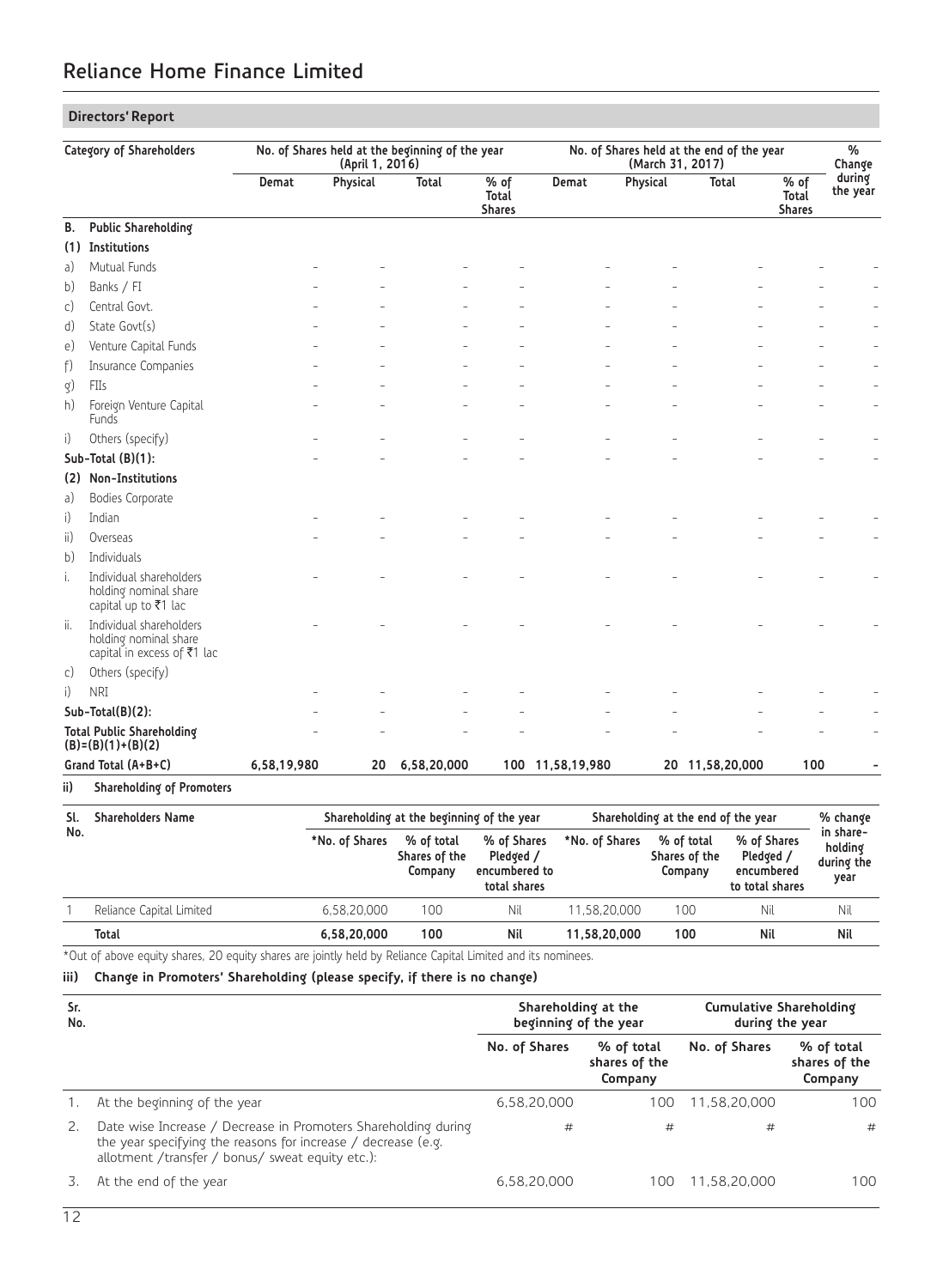**# Note**

| Shareholder's Name                                                                                                 |               | Shareholding at the<br>beginning of the year | Date<br>Increase /<br>Decrease in<br>shareholding |               | Reason                                       | Cumulative Shareholding<br>during the year |                                        |
|--------------------------------------------------------------------------------------------------------------------|---------------|----------------------------------------------|---------------------------------------------------|---------------|----------------------------------------------|--------------------------------------------|----------------------------------------|
|                                                                                                                    | No. of Shares | % of total<br>shares of the<br>Company       |                                                   | No. of shares |                                              | No. of Shares                              | % of total<br>shares of the<br>Company |
| Reliance Capital<br>Limited                                                                                        | 6.58.20.000   |                                              | 100 28-10-2016                                    | 2.50.00.000   | Preferential<br>Allotment                    | 9.08.20.000                                | 100                                    |
|                                                                                                                    |               |                                              | $6 - 12 - 2016$                                   | 2.50.00.000   | Preferential<br>Allotment                    | 11.58.20.000                               | 100                                    |
| Shareholding Pattern of Top Ten Shareholders (other than Directors, Promoters and Holders of GDRs and ADRs)<br>iv) |               |                                              |                                                   |               |                                              |                                            |                                        |
| For Each of the Top 10 Shareholders<br>Sr.<br>No.                                                                  |               |                                              |                                                   |               | Shareholding at the<br>beginning of the year |                                            | Shareholding at the<br>end of the year |
|                                                                                                                    |               |                                              |                                                   | No. of        | % to total                                   | No. of                                     | % to total                             |

|    |                                                                                                                                                                                      | <b>Shares</b>  | shares of the<br>Company | <b>Shares</b> | shares of the<br>Company |
|----|--------------------------------------------------------------------------------------------------------------------------------------------------------------------------------------|----------------|--------------------------|---------------|--------------------------|
|    | At the beginning of the year                                                                                                                                                         | Not Applicable |                          |               |                          |
|    | Date wise Increase / Decrease in Promoters Shareholding during the<br>year specifying the reasons for increase / decrease (e.g. allotment /<br>transfer / bonus/ sweat equity etc.): |                | Not Applicable           |               |                          |
| 3. | At the end of the year                                                                                                                                                               |                | Not Applicable           |               |                          |

## **v) Shareholding of Directors and Key Managerial Personnel (KMPs)**

The Directors and KMPs of the Company hold nil shares at the beginning and end of the year.

## **V. INDEBTEDNESS**

Indebtedness of the Company including interest outstanding/accrued but not due for payment.  $(*)$  in crore)

|                                                                                | <b>Secured Loans</b><br>excluding deposits | <b>Unsecured</b><br>Loans | <b>Deposits</b> | Total<br>Indebtedness  |
|--------------------------------------------------------------------------------|--------------------------------------------|---------------------------|-----------------|------------------------|
| Indebtedness at the beginning of the financial year                            |                                            |                           |                 |                        |
| Principal Amount<br>Ι.                                                         | 5,781.48                                   | 766.82                    |                 | 6,548.30               |
| Interest due but not paid<br>Ш.                                                |                                            |                           |                 |                        |
| Interest accrued but not due<br>iii.                                           | 16.40                                      | 15.55                     |                 | 31.95                  |
| Total (i+ii+iii)                                                               | 5.797.89                                   | 782.37                    |                 | 6,580.26               |
| Change in Indebtedness during the financial year                               |                                            |                           |                 |                        |
| Additions                                                                      | 4.062.56                                   | 7,289.35                  |                 | 11,351.91              |
| Reduction                                                                      | (1.893.05)                                 | (6,328.78)                |                 | (8,221.83)             |
| Net Change                                                                     | 2,169.51                                   | 960.57                    |                 | 3,130.08               |
| Indebtedness at the end of the financial year                                  |                                            |                           |                 |                        |
| Principal Amount<br>Τ.                                                         | 7.950.99                                   | 1.727.39                  |                 | 9,678.38               |
| Interest due but not paid<br>ii.                                               |                                            |                           |                 |                        |
| iii.<br>Interest accrued but not due                                           | 100.09                                     | 27.26                     |                 | 127.35                 |
| Total (i+ii+iii)                                                               | 8,051.38                                   | 1,754.65                  |                 | 9,805.73               |
| REMUNERATION OF DIRECTORS AND KEY MANAGERIAL PERSONNEL<br>VI.                  |                                            |                           |                 |                        |
| (A)<br>Remuneration to Managing Director, Whole-time Directors and/or Manager: |                                            |                           |                 | $(\bar{\tau}$ in lakh) |

| Sr.<br>No. | <b>Particulars of Remuneration</b>                                                    | Shri Sandip Parikh - Manager<br>$(1 - 4 - 2016$ to $30 - 9 - 2016)$ |
|------------|---------------------------------------------------------------------------------------|---------------------------------------------------------------------|
|            | Gross Salary                                                                          |                                                                     |
|            | Salary as per provisions contained in section 17(1) of the Income-tax Act, 1961<br>a) | 102.05                                                              |
|            | Value of perquisites u/s 17(2) Income-tax Act, 1961<br>b)                             |                                                                     |
|            | Profits in lieu of salary under section 17(3) Income-tax Act, 1961<br>$\mathsf{C}$ )  |                                                                     |
| 2          | Stock Option                                                                          |                                                                     |
| 3          | Sweat Equity                                                                          |                                                                     |
| 4          | Commission                                                                            |                                                                     |
| 5          | Others                                                                                |                                                                     |
|            | Total (A)                                                                             | 102.05                                                              |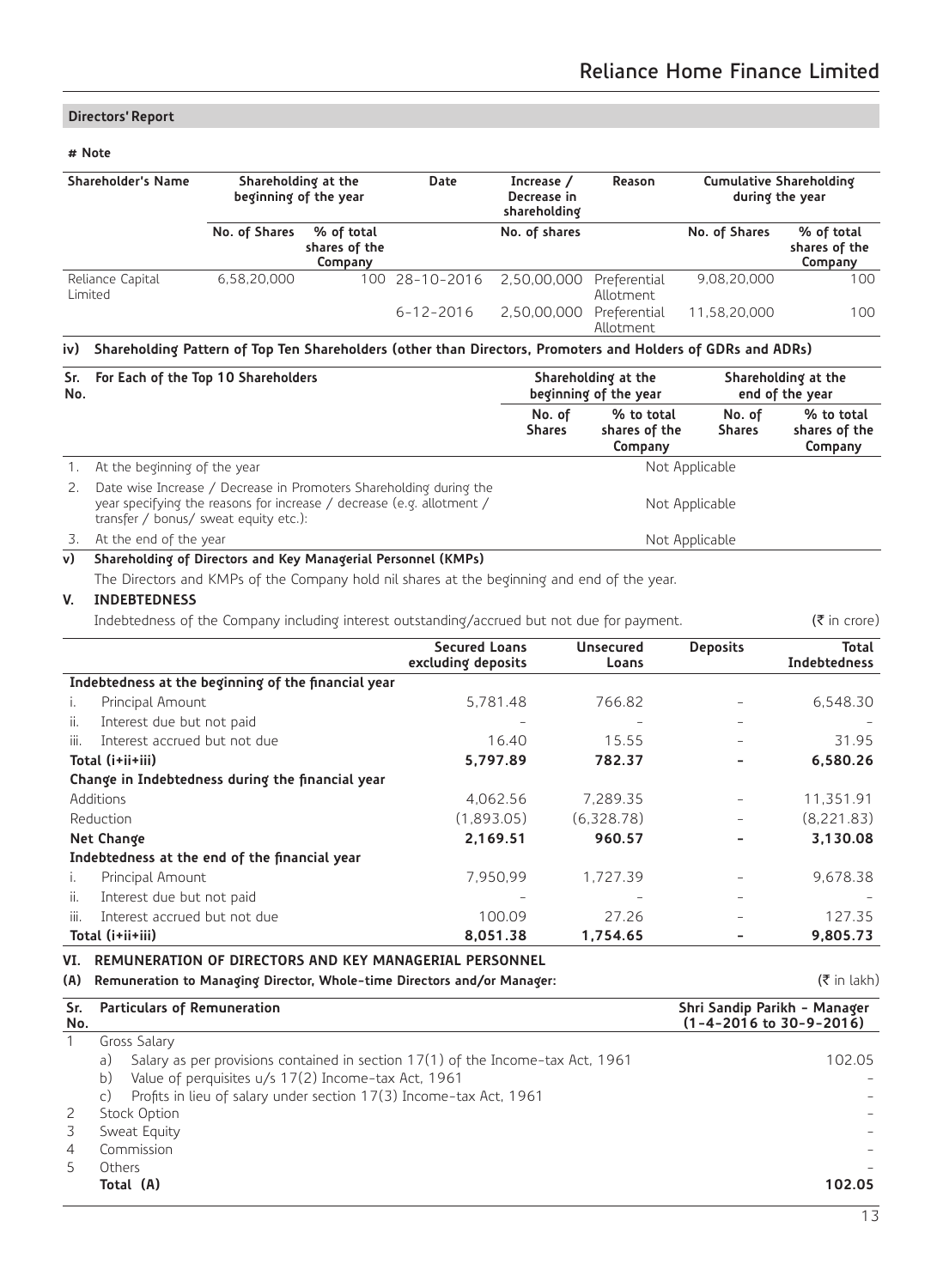|                                                                                                                         |              | <b>Directors' Report</b>                                                             |                                                                                                      |                                                                                                 |                                                                                                        |                                                                                          |                                                                                                                   |
|-------------------------------------------------------------------------------------------------------------------------|--------------|--------------------------------------------------------------------------------------|------------------------------------------------------------------------------------------------------|-------------------------------------------------------------------------------------------------|--------------------------------------------------------------------------------------------------------|------------------------------------------------------------------------------------------|-------------------------------------------------------------------------------------------------------------------|
| (B)                                                                                                                     |              | <b>Remuneration to other Directors:</b>                                              |                                                                                                      |                                                                                                 |                                                                                                        |                                                                                          | $(\bar{\bar{\tau}}$ in lakh)                                                                                      |
| Sr.<br>No.                                                                                                              |              | Particulars of Remuneration                                                          |                                                                                                      | Fees for attending<br>Board / Committee<br>Meetings                                             | Commission                                                                                             |                                                                                          | <b>Total Amount</b>                                                                                               |
|                                                                                                                         |              | i) Independent Directors                                                             |                                                                                                      |                                                                                                 |                                                                                                        |                                                                                          |                                                                                                                   |
| $\mathbf{1}$                                                                                                            |              | Shri Padmanabh Vora                                                                  |                                                                                                      | 7.60                                                                                            |                                                                                                        |                                                                                          | 7.60                                                                                                              |
| $\overline{c}$                                                                                                          |              | Ms. Deena Mehta                                                                      |                                                                                                      | 8.00                                                                                            |                                                                                                        | $\overline{\phantom{a}}$                                                                 | 8.00                                                                                                              |
|                                                                                                                         |              | Total B(i)                                                                           |                                                                                                      | 15.60                                                                                           |                                                                                                        | $\overline{a}$                                                                           | 15.60                                                                                                             |
|                                                                                                                         |              | ii) Other Non-Executive Directors                                                    |                                                                                                      |                                                                                                 |                                                                                                        |                                                                                          |                                                                                                                   |
| $\mathbf{1}$                                                                                                            |              | Shri Gautam Doshi                                                                    |                                                                                                      | 6.00                                                                                            |                                                                                                        | ÷                                                                                        | 6.00                                                                                                              |
| 2                                                                                                                       |              | Shri Soumen Ghosh*                                                                   |                                                                                                      |                                                                                                 |                                                                                                        |                                                                                          |                                                                                                                   |
| 3                                                                                                                       |              | Shri K. V. Srinivasan                                                                |                                                                                                      |                                                                                                 |                                                                                                        | $\equiv$                                                                                 |                                                                                                                   |
|                                                                                                                         |              | Total B(ii)                                                                          |                                                                                                      | 6.00                                                                                            |                                                                                                        | $\overline{\phantom{0}}$                                                                 | 6.00                                                                                                              |
|                                                                                                                         |              | Total B(i)+B(ii)                                                                     |                                                                                                      | 21.60                                                                                           |                                                                                                        | $\overline{\phantom{0}}$                                                                 | 21.60                                                                                                             |
| * Ceased with effect from March 31, 2017.<br>Remuneration to Key Managerial Personnel other than MD/Manager/WTD:<br>(C) |              |                                                                                      |                                                                                                      |                                                                                                 | $(\bar{\tau}$ in lakh)                                                                                 |                                                                                          |                                                                                                                   |
| Sr.<br>No.                                                                                                              |              | Particulars of Remuneration                                                          | Key Managerial Personnel                                                                             |                                                                                                 |                                                                                                        |                                                                                          |                                                                                                                   |
|                                                                                                                         |              |                                                                                      | Shri Ravindra<br>Sudhalkar<br><b>Chief Executive</b><br><b>Officer</b><br>(w.e.f.<br>$1 - 10 - 2016$ | Shri Sandip<br>Parikh<br><b>Chief Financial</b><br><b>Officer</b><br>(w.e.f.<br>$6 - 12 - 2016$ | Ms. Parul Jain<br>Company<br>Secretary &<br>Compliance<br><b>Officer</b><br>(w.e.f.<br>$6 - 12 - 2016$ | Shri Amrish Shah<br><b>Chief Financial</b><br><b>Officer</b><br>(upto<br>$6 - 12 - 2016$ | Ms. Ekta<br><b>Thakurel</b><br>Company<br>Secretary &<br>Compliance<br><b>Officer</b><br>(upto<br>$6 - 12 - 2016$ |
| $\mathbf{1}$                                                                                                            |              | Gross Salary                                                                         |                                                                                                      |                                                                                                 |                                                                                                        |                                                                                          |                                                                                                                   |
|                                                                                                                         | a)           | Salary as per provisions contained in section<br>$17(1)$ of the Income-tax Act, 1961 | 181.22                                                                                               | 36.98                                                                                           | 2.98                                                                                                   | 50.37                                                                                    | 9.85                                                                                                              |
|                                                                                                                         | b)           | Value of perquisites u/s 17(2) Income-tax Act,<br>1961                               |                                                                                                      |                                                                                                 |                                                                                                        |                                                                                          |                                                                                                                   |
|                                                                                                                         | c)           | Profits in lieu of salary under section 17(3)<br>Income-tax Act. 1961                |                                                                                                      |                                                                                                 |                                                                                                        |                                                                                          |                                                                                                                   |
| 2                                                                                                                       |              | Stock Option                                                                         |                                                                                                      |                                                                                                 |                                                                                                        |                                                                                          |                                                                                                                   |
| 3                                                                                                                       |              | Sweat Equity                                                                         |                                                                                                      |                                                                                                 |                                                                                                        |                                                                                          |                                                                                                                   |
| 4                                                                                                                       |              | Commission                                                                           |                                                                                                      |                                                                                                 |                                                                                                        |                                                                                          |                                                                                                                   |
| 5                                                                                                                       |              | Others                                                                               |                                                                                                      |                                                                                                 |                                                                                                        |                                                                                          |                                                                                                                   |
|                                                                                                                         | <b>Total</b> |                                                                                      | 181.22                                                                                               | 36.98                                                                                           | 2.98                                                                                                   | 50.37                                                                                    | 9.85                                                                                                              |

## **VII. PENALTIES / PUNISHMENT / COMPOUNDING OF OFFENCES:**

There were no penalties, punishment or compounding of offences to the Company, directors and officers of the Company during the year ended March 31, 2017.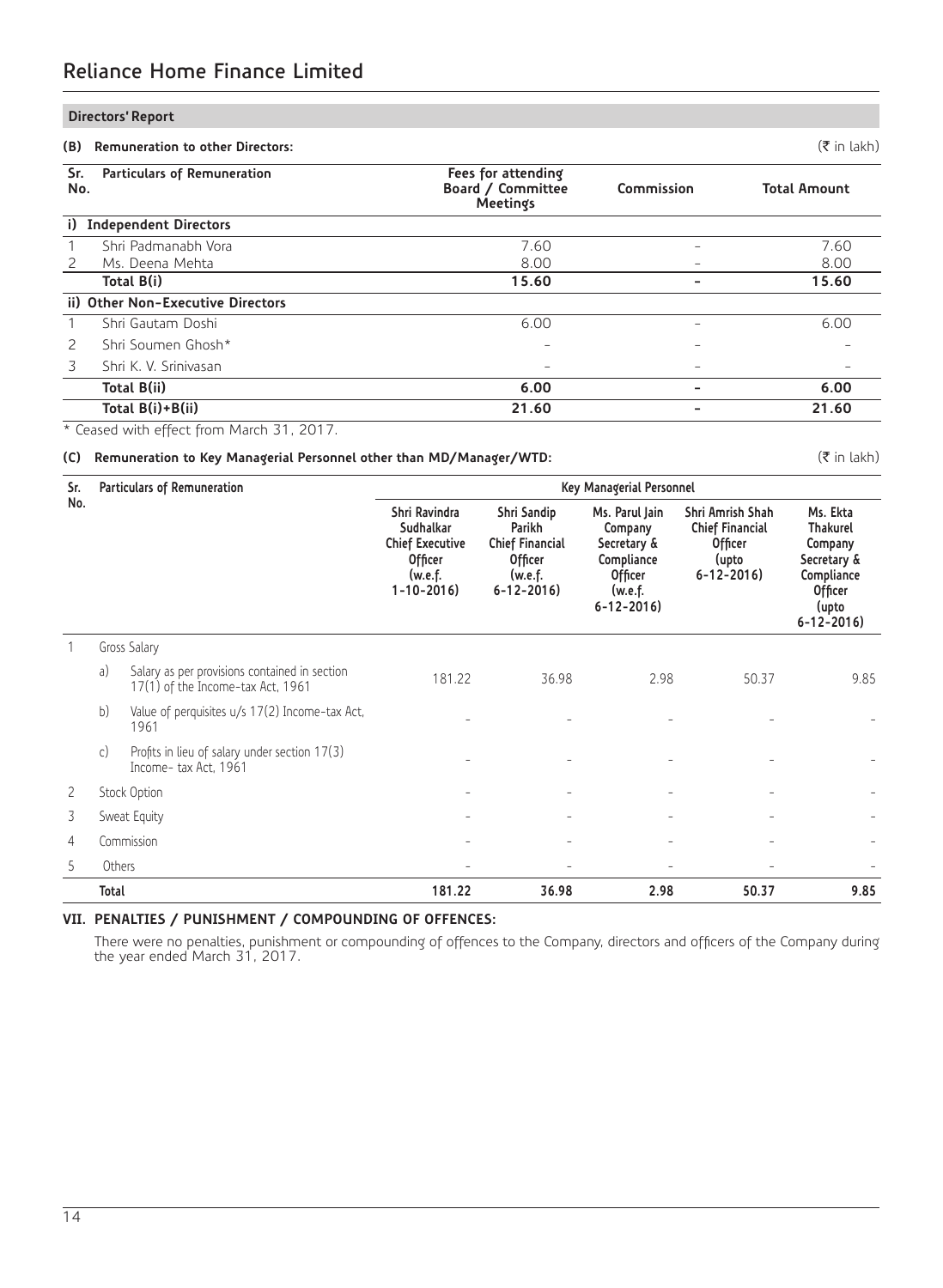#### **Annexure – D**

#### **Details pertaining to remuneration as required under Section 197(12) of the Companies Act, 2013 read with Rule 5(1) of the Companies (Appointment and Remuneration of Managerial Remuneration) Rules, 2014**

The Company has appointed Chief Executive Officer, Chief Financial Officer and Company Secretary as on March 31, 2017. Non-Executive Directors are paid remuneration only by way of sitting fees for attending the Board / Committee meetings. Hence the ratio and comparison is not provided for Non-Executive Directors.

| No.   |                                                                                                                                                                                                                                                                                                                                                                    | <b>Disclosure</b>                                    |                                                                                 |                                                                                                                                                                                 |
|-------|--------------------------------------------------------------------------------------------------------------------------------------------------------------------------------------------------------------------------------------------------------------------------------------------------------------------------------------------------------------------|------------------------------------------------------|---------------------------------------------------------------------------------|---------------------------------------------------------------------------------------------------------------------------------------------------------------------------------|
| (i)   | The ratio of the remuneration of each director to the :<br>median remuneration of the employees of the Company<br>for the financial year.                                                                                                                                                                                                                          | Not Applicable.                                      |                                                                                 |                                                                                                                                                                                 |
| (ii)  | The percentage increase in remuneration of each director, Chief Financial Officer, Chief Executive Officer, Company Secretary<br>or Manager, if any, in the financial year:                                                                                                                                                                                        |                                                      |                                                                                 |                                                                                                                                                                                 |
|       | Name of KMPs                                                                                                                                                                                                                                                                                                                                                       |                                                      | Percentage<br>increase in<br>remuneration in<br>the financial year<br>2016-2017 | Ratio of the<br>remuneration of each<br>KMP to the median<br>remuneration of<br>employees                                                                                       |
|       | Shri Ravindra Sudhalkar (Chief Executive Officer) (w.e.f. 1-10-2016)                                                                                                                                                                                                                                                                                               |                                                      | Not Applicable                                                                  | 59:1                                                                                                                                                                            |
|       | Shri Sandip Parikh (Chief Financial Officer) (w.e.f. 6-12-2016)                                                                                                                                                                                                                                                                                                    |                                                      | Not Applicable                                                                  | 22:1                                                                                                                                                                            |
|       | Shri Amrish Shah (Chief Financial Officer) (upto 6-12-2016)                                                                                                                                                                                                                                                                                                        |                                                      | Not Applicable                                                                  |                                                                                                                                                                                 |
|       | Ms. Parul Jain (Company Secretary & Compliance Officer) (w.e.f. 6-12-2016)                                                                                                                                                                                                                                                                                         |                                                      | Not Applicable                                                                  | 1.5:1                                                                                                                                                                           |
|       | Ms. Ekta Thakurel (Company Secretary & Compliance Officer) (upto 6-12-2016)                                                                                                                                                                                                                                                                                        |                                                      | Not Applicable                                                                  |                                                                                                                                                                                 |
| (iii) | The percentage increase in the median remuneration of :<br>employees in the financial year.                                                                                                                                                                                                                                                                        |                                                      |                                                                                 | The percentage increase in the median remuneration of<br>employees in the financial year 2016-17 is 11.68 per cent.                                                             |
| (iv)  | The number of permanent employees on the rolls of :<br>Company.                                                                                                                                                                                                                                                                                                    | 908                                                  |                                                                                 |                                                                                                                                                                                 |
| (v)   | Average percentile increase already made in the salaries<br>of employees other than the managerial personnel in the<br>last financial year and its comparison with the percentile<br>increase in the managerial remuneration and justification<br>thereof and point out if there are any exceptional<br>circumstances for increase in the managerial remuneration. | managerial remuneration of Key Managerial Personnel. |                                                                                 | The average 14.29 percent increase has been made in the<br>salaries of employees other than Managerial Personnel in<br>the financial year 2016-17. There was no increase in the |
|       | (vi) Affirmation that the remuneration is as per the :                                                                                                                                                                                                                                                                                                             | Yes                                                  |                                                                                 |                                                                                                                                                                                 |
|       | remuneration policy of the Company.                                                                                                                                                                                                                                                                                                                                |                                                      |                                                                                 |                                                                                                                                                                                 |

## **(a) Conservation of Energy:**

| (d) |             | CONSERVATION OF EMPTYY.                                                                                                                                                                                                                                                                                                                                |                                                                                                                                                                                                                                                                                                                                                                       |
|-----|-------------|--------------------------------------------------------------------------------------------------------------------------------------------------------------------------------------------------------------------------------------------------------------------------------------------------------------------------------------------------------|-----------------------------------------------------------------------------------------------------------------------------------------------------------------------------------------------------------------------------------------------------------------------------------------------------------------------------------------------------------------------|
|     |             | The steps taken or impact on conservation of energy<br>The steps taken by the Company for utilizing alternate<br>source of energy<br>The capital investment on energy<br>conservation<br>equipments                                                                                                                                                    | The Company requires energy for its operations and Company<br>is making all efforts to conserve energy by monitoring energy<br>costs and periodically reviews of the consumption of energy. It<br>also takes appropriate steps to reduce the consumption through<br>efficiency in usage and timely maintenance/installation/<br>upgradation of energy saving devices. |
| (b) |             | Technology Absorption, Adoption and Innovation:                                                                                                                                                                                                                                                                                                        |                                                                                                                                                                                                                                                                                                                                                                       |
|     | (i)<br>(ii) | The efforts made towards technology absorption<br>The benefits derived like product improvement,<br>cost reduction, product development or import<br>substitution                                                                                                                                                                                      | The Company uses latest technology and equipments into<br>the business. Further the Company is not engaged in any<br>manufacturing activities.                                                                                                                                                                                                                        |
|     | (iii)       | In case of imported technology (imported during<br>the last three years reckoned from the beginning of<br>the financial year)<br>(a) The details of technology imported<br>(b) The year of import<br>(c) Whether technology been fully absorbed?<br>(d) If not fully absorbed, areas where absorption<br>has not taken place, and the reasons thereof. |                                                                                                                                                                                                                                                                                                                                                                       |
|     |             | (iv) The expenditure incurred on Research and<br>development                                                                                                                                                                                                                                                                                           | The Company has not spent any amount towards research and<br>developmental activities and has been active in harnessing and<br>tapping the latest and the best technology in the industry.                                                                                                                                                                            |
| (c) |             | Total foreign exchange earnings and outgo:                                                                                                                                                                                                                                                                                                             |                                                                                                                                                                                                                                                                                                                                                                       |
|     | a.          | Total Foreign Exchange earnings                                                                                                                                                                                                                                                                                                                        | Nil                                                                                                                                                                                                                                                                                                                                                                   |
|     | b.          | Total Foreign Exchange outgo                                                                                                                                                                                                                                                                                                                           | Nil                                                                                                                                                                                                                                                                                                                                                                   |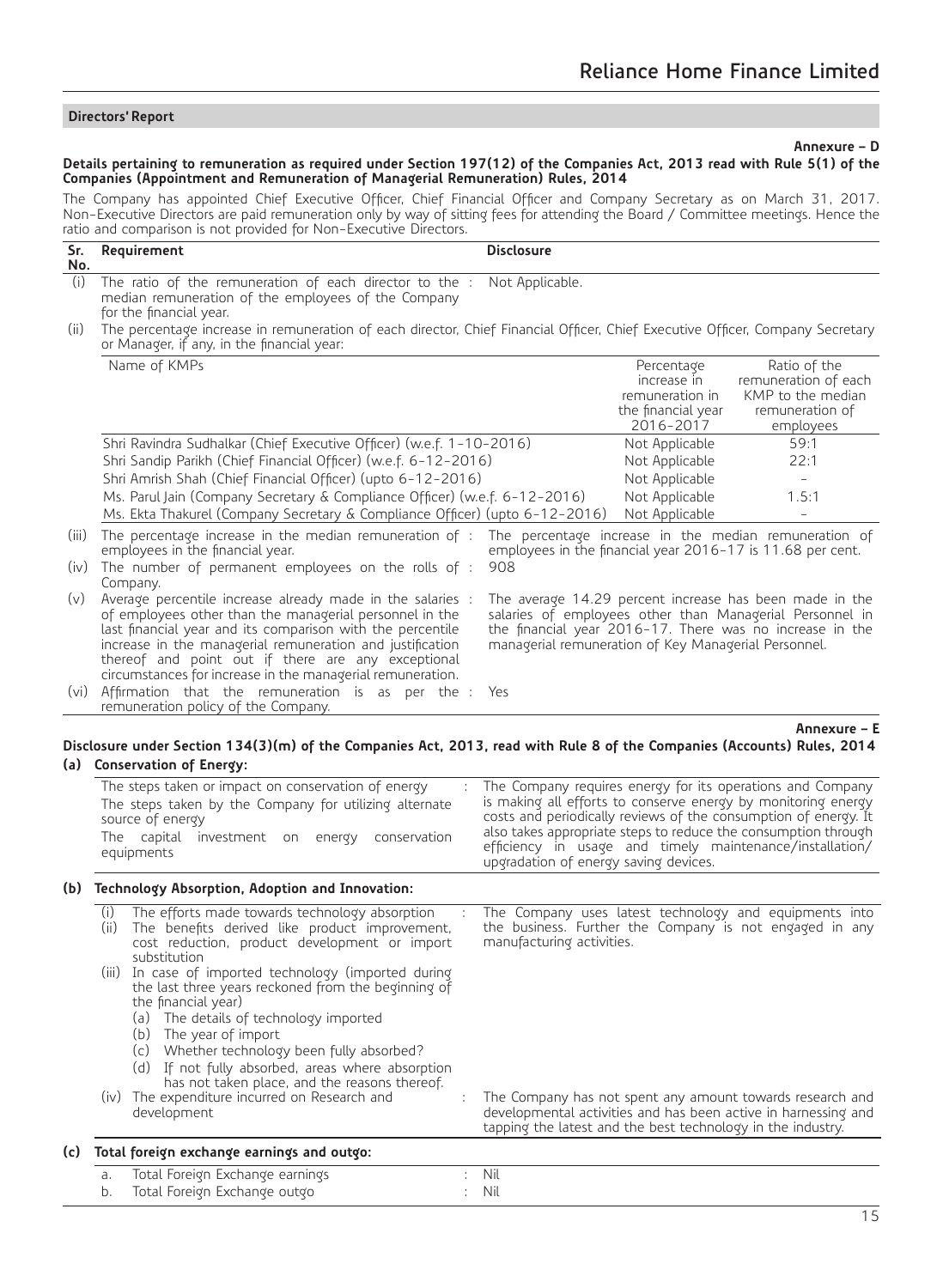#### **Annexure – F**

#### **Annual Report on Corporate Social Responsibility (CSR) activities for the financial year 2016-17**

#### **1. A brief outline of the Company's CSR policy, including overview of projects or programmes proposed to be undertaken and a reference to the web-link to the CSR policy and projects or programmes:**

The Company has a robust CSR Policy at group level. As per the said policy, all our efforts are focused towards two goals: building a great enterprise for the stakeholders and a great future for our country.

Our approach is to interweave social responsibility into the Company's mainstream business functions through translating commitments into policies, which not only drive all employees but influence and mobilize stakeholders, especially partners and suppliers, to embrace responsible business practices in their respective spheres of action. The policy affirms business objectives and strategy along with our commitment to preserve natural resources and augment the growth and development of employees and families, the communities we operate in, suppliers/vendors, and our investors. Through the social policy manual, the Company seeks to engage with all the stakeholders, using it as a reference or guideline for all stakeholders and practitioners. Our CSR policy is placed on our website at the link http://www.reliancehomefinance.com/corporate-governance/policies.

#### **2. The Composition of the CSR Committee:**

Shri Padmanabh Vora, Chairman (Independent Director) Shri Gautam Doshi (Non-Executive Director) Shri Ravindra Sudhalkar (Executive Director & CEO)

**3. Average net profit of the Company for last three financial years:** Average net profit :  $\bar{\tau}$  102.03 crore.

## **4. Prescribed CSR Expenditure (two percent of the amount as in item 3 above):**

The Company is required to spend  $\bar{\tau}$  2.04 crore towards CSR.

## **5. Details of CSR spent during the financial year:**

- a. Total amount spent for the financial year :-  $\bar{\tau}$  2.04 crore
- b. Amount unspent, if any :- NA
- c. Manner in which the amount spent during the financial year is detailed below :-  $\zeta$  in crore)

| 1.         | 2.                                                | 3.                                               | $\overline{4}$ .                                                                                                                                            | 5.                                                              | 6.                                                                                                                                               | 7.                                                            | 8.                                                                                                                                                           |
|------------|---------------------------------------------------|--------------------------------------------------|-------------------------------------------------------------------------------------------------------------------------------------------------------------|-----------------------------------------------------------------|--------------------------------------------------------------------------------------------------------------------------------------------------|---------------------------------------------------------------|--------------------------------------------------------------------------------------------------------------------------------------------------------------|
| Sr.<br>No. | <b>CSR Projects</b><br>or activity<br>identified. | Sector in<br>which the<br>project is<br>covered. | Projects or<br>Programs<br>(1)<br>Local area or<br>other<br>(2)<br>Specify the<br>state and<br>district where<br>projects or<br>programs was<br>undertaken. | Amount<br>Outlay<br>(budget)<br>Project or<br>Programs<br>wise. | Amount spent<br>on the projects<br>or programs<br>Sub-heads:<br>Direct<br>(1)<br>expenditure<br>on projects<br>or programs.<br>Overheads.<br>(2) | Cumulative<br>Expenditure<br>upto the<br>reporting<br>period. | Amount<br>spent: Direct or<br>through implementing<br>agency.*                                                                                               |
|            | Health & Safety Health Care                       |                                                  | Maharashtra                                                                                                                                                 | 4.19                                                            | 1.88                                                                                                                                             | 4.19                                                          | Through<br>non-profit<br>centre(s) viz. Mandke<br>Foundation<br>and<br>Global Cancer Forum<br>specialised<br>in<br>the<br>provision<br>of<br>health<br>care. |
| 2.         | Promotion of<br>Education                         | Education                                        | New Delhi<br>and Maharashtra                                                                                                                                | 0.22                                                            | 0.16                                                                                                                                             | 0.22                                                          | Through<br>non-profit<br>centre(s) viz.<br>Smile<br>Foundation and<br>The<br>Foundation specialised<br>in the provision of<br>education.                     |
|            | Total                                             |                                                  |                                                                                                                                                             | 4.41                                                            | 2.04                                                                                                                                             | 4.41                                                          |                                                                                                                                                              |
|            |                                                   |                                                  |                                                                                                                                                             |                                                                 |                                                                                                                                                  |                                                               |                                                                                                                                                              |

\* Implemented in phased manner

**6. In case the company has failed to spend the two per cent of the average net profit of the last three financial years or any part thereof, the company shall provide the reasons for not spending the amount in its Board report:** Not applicable.

#### **7. A responsibility statement of the CSR Committee that the implementation and monitoring of CSR Policy, is in compliance with CSR objectives and policy of the Company:**

The implementation and monitoring of Corporate Social Responsibility (CSR) Policy is in compliance with CSR objectives and policy of the Company.

|               | Ravindra Sudhalkar                  | Padmanabh Vora                 |
|---------------|-------------------------------------|--------------------------------|
| July 17, 2017 | <b>Executive Director &amp; CEO</b> | <b>Chairman. CSR Committee</b> |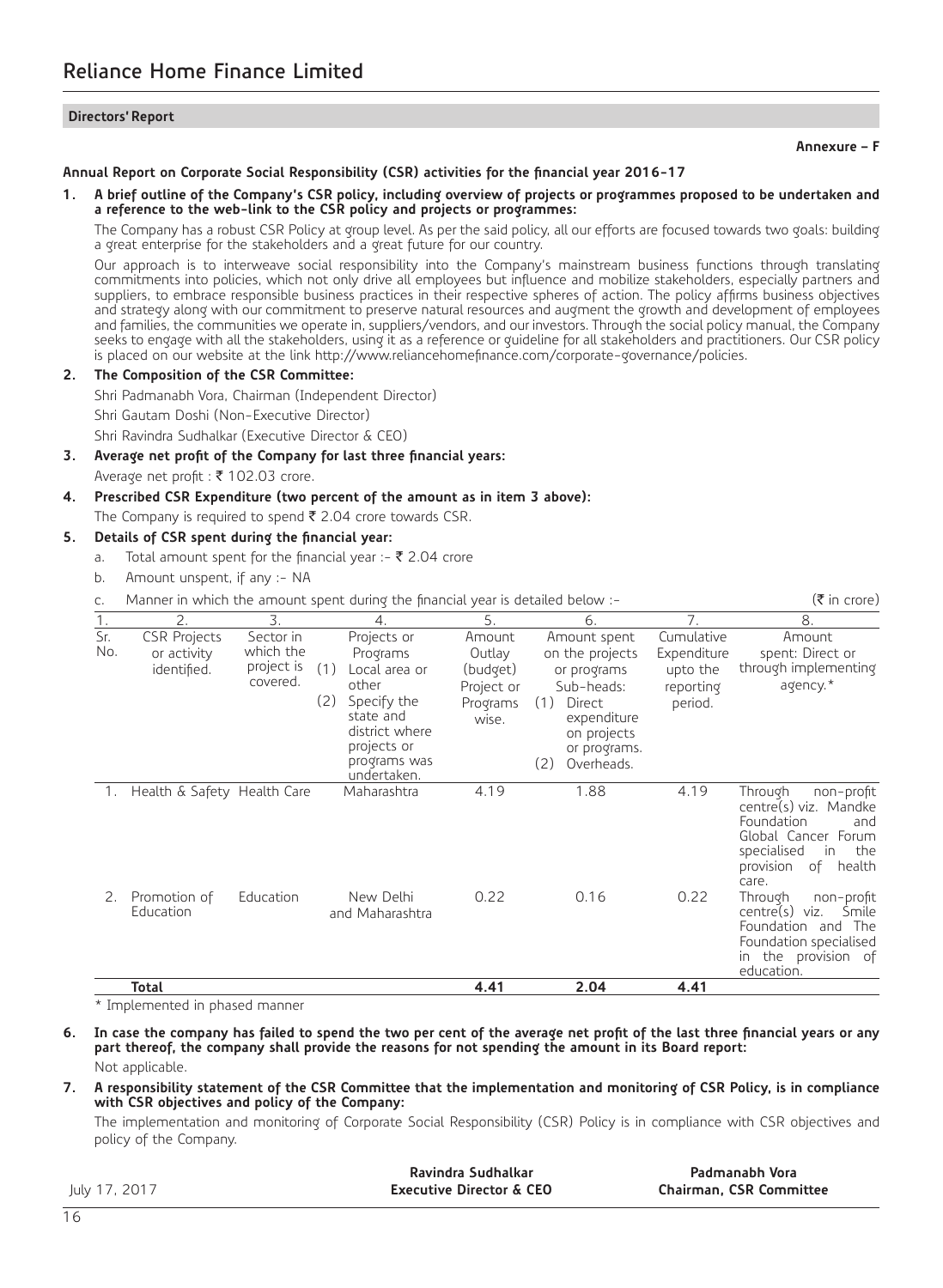## **Details of Board and Committee Meetings**

#### **Board Meetings**

The Board of Directors held twelve meetings during the financial year 2016-17 on April 21, 2016, June 20, 2016, August 4, 2016, September 13, 2016, September 30, 2016, October 22, 2016, October 28, 2016, November 10, 2016, December 6, 2016 (2 meetings), January 5, 2017 and January 20, 2017. The details of attendance at the meeting were as under:

| Name of Director        | Category                                | Number of meetings attended out of<br>Twelve meetings held |
|-------------------------|-----------------------------------------|------------------------------------------------------------|
| Shri Padmanabh Vora     | Non-Executive Director; Independent     | 11                                                         |
| Ms. Deena Mehta         | Non-Executive Director; Independent     | 12                                                         |
| Shri Gautam Doshi       | Non-Executive Director; Non-Independent | 10                                                         |
| Shri Soumen Ghosh*      | Non-Executive Director; Non-Independent | 12                                                         |
| Shri K. V. Sriniyasan** | Non-Executive Director; Non-Independent | 12                                                         |

#### **Audit Committee**

The meetings of the Audit Committee of the Board were held on April 21, 2016, August 4, 2016, October 22, 2016, October 28, 2016 and January 20, 2017. The Audit Committee was re-constituted on April 24, 2017. The composition of Committee and attendance of Members at the meetings were as under:

| Name of the Member(s) | Category                                | Number of meetings attended out of<br>Five meetings held |
|-----------------------|-----------------------------------------|----------------------------------------------------------|
| Shri Padmanabh Vora   | Non-Executive Director; Independent     |                                                          |
| Ms. Deena Mehta       | Non-Executive Director; Independent     |                                                          |
| Shri Gautam Doshi     | Non-Executive Director; Non-Independent |                                                          |
| Shri Amit Bapna***    | Non-Executive Director; Non-Independent | $\overline{\phantom{a}}$                                 |

### **Nomination and Remuneration Committee**

The Nomination and Remuneration Committee meetings were held on April 21, 2016, September 13, 2016 and December 6, 2016. The Nomination and Remuneration Committee was re-constituted on April 24, 2017. The composition of Committee and attendance of Members at the meetings were as under:

| Name of the Member(s) | Category                                | Number of meetings attended<br>out of Three meetings held |
|-----------------------|-----------------------------------------|-----------------------------------------------------------|
| Shri Padmanabh Vora   | Non-Executive Director; Independent     |                                                           |
| Ms. Deena Mehta       | Non-Executive Director; Independent     |                                                           |
| Shri Soumen Ghosh*    | Non-Executive Director; Non-Independent |                                                           |
| Shri Amit Bapna***    | Non-Executive Director; Non-Independent | -                                                         |

#### **Stakeholders Relationship Committee**

In terms of Section 178 of the Companies Act, 2013, the Company has constituted Stakeholders Relationship Committee on November 10, 2016. The Board re-constituted the Committee on April 24, 2017. The Committee presently comprises of Shri Padmanabh Vora as Chairman, Shri Gautam Doshi and Shri Ravindra Sudhalkar as members.

No Stakeholder Relationship Committee meeting was held in the financial year 2016-17.

#### **Corporate Social Responsibility (CSR) Committee**

The CSR Committee was re-constituted on April 24, 2017 and presently comprises of Shri Padmanabh Vora as Chairman, Shri Gautam Doshi and Shri Ravindra Sudhalkar as members. The CSR Committee Meeting was held on March 18, 2017 and all the Committee Members attended the meeting.

#### **Risk Management Committee**

In terms of the provisions of para 3 of the Housing Finance Companies - Corporate Governance (National Housing Bank) Directions, 2016, the Company has re-constituted Risk Management Committee on April 24, 2017. The Committee presently comprises of Shri Padmanabh Vora, Ms. Deena Mehta, Shri Gautam Doshi, Shri Amit Bapna and Shri Ravindra Sudhalkar as members.

- Ceased with effect from March 31, 2017
- \*\* Ceased with effect from April 24, 2017
- Appointed with effect from April 24, 2017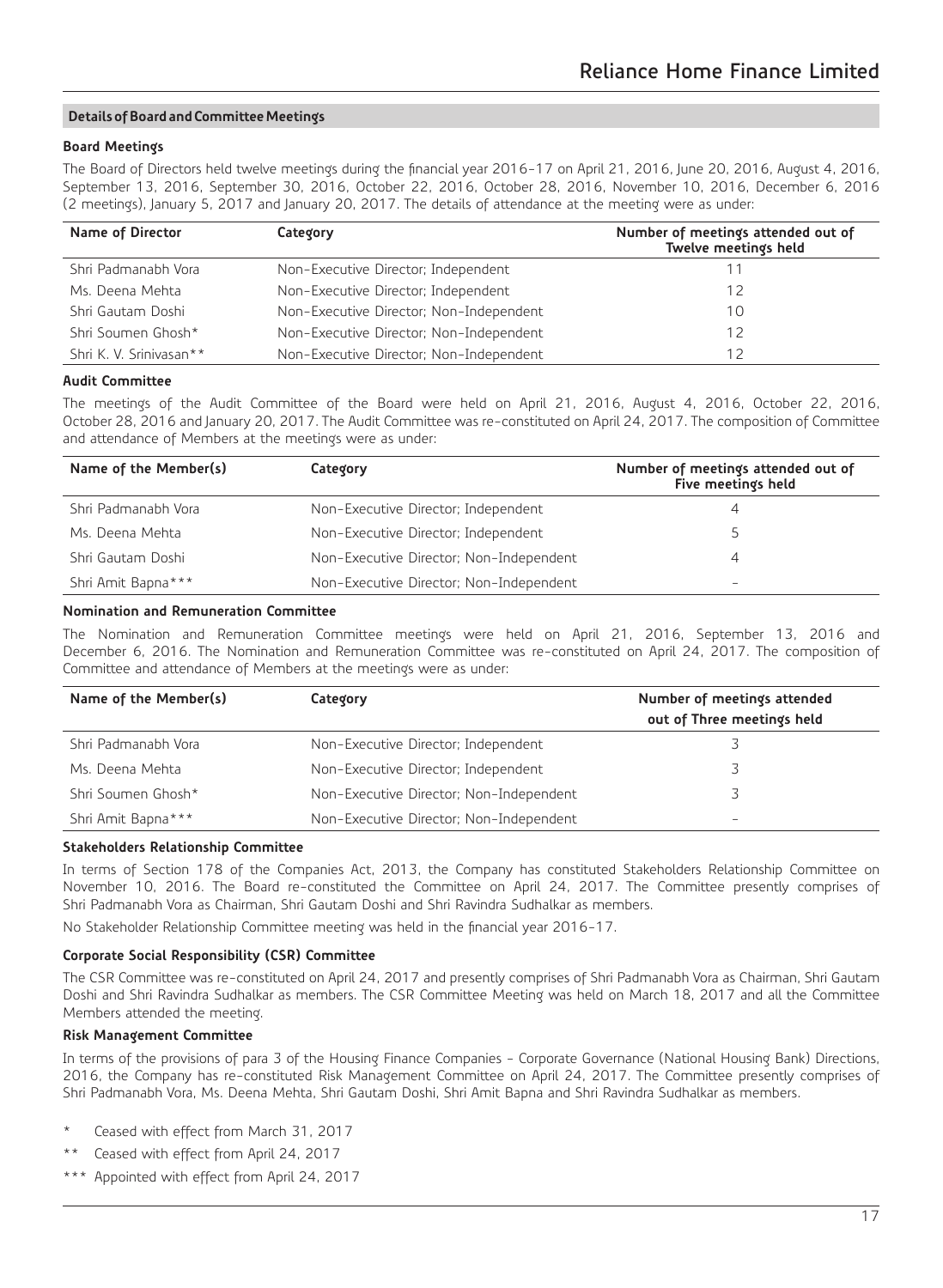## **Management Discussion and Analysis**

### **Forward looking statements**

*Statements in this Management Discussion and Analysis of Financial Condition and Results of Operations of the Company describing the Company's objectives, expectations or predictions may be forward looking within the meaning of applicable securities laws and regulations. Forward looking statements are based on certain assumptions and expectations of future events. The Company cannot guarantee that these assumptions and expectations are accurate or will be realised. The Company assumes no responsibility to publicly amend, modify or revise forward-looking statements, on the basis of any subsequent developments, information or events. Actual results may differ materially from those expressed in the statement. Important factors that could influence the Company's operations include determination of tariff and such other charges and levies by the regulatory authority, changes in government regulations, tax laws, economic developments within the country and such other factors globally.*

*The financial statement are prepared under historical cost convention, on accrual basis of accounting, and in accordance with the provisions of the Companies Act, 2013 (the "Act") and comply with the Accounting Standards notified under Section 133 of the Act. The management of Reliance Home Finance Limited ("Reliance Home Finance" or "RHF" or "the Company") has used estimates and judgments relating to the financial statement on a prudent and reasonable basis, in order that the financial statement reflect in a true and fair manner, the state of affairs and profit for the year.*

*The following discussions on our financial condition and result of operations should be read together with our audited financial statement and the notes to these statements included in the Annual Report.*

*Unless otherwise specified or the context otherwise requires, all references herein to "we", "us", "our", "the Company", "Reliance", "RHF" or "Reliance Home Finance" are to Reliance Home Finance Limited.*

## **General: Overview of the Economy**

## **Global Economy:**

The world economy has been characterized by a range of growth ups and downs emanating from multiple sources including Europe, China and emerging markets for the past 4-5 years. Although, it is believed that policymakers will ultimately remain supportive of growth globally, but that support will continue to shift to the fiscal channel and away from monetary policy. After 5 years of steady disinflation, 2017 is likely to see a reacceleration in headline inflation globally. The tightness of the US labour market is now becoming apparent in accelerating wage growth, supporting services inflation. Goods prices inflation is likely to find support from commodities and Chinese producer prices. With inventories now being rebuilt in the US and commodity prices having rebounded, these headwinds will become tailwinds, while the underlying consumption picture should remain solid.

It is forecasted that the global GDP growth would be around 3.0 per cent in 2017, up from 2.5 per cent in 2016, with leading indicators such as global manufacturing PMI new orders (which are at a 19-month high) also suggesting reacceleration.

The euro area is often overlooked as a driver of global GDP although it is around 66 per cent of the size of the US. It is

estimated that the euro area economy will continue to grow by around 1.5 per cent year-on-year till 2017. UK growth is set to modestly disappoint, with 1.2 per cent GDP growth in 2017 compared to consensus of 1.5 per cent.

## **Domestic Economy:**

As per the Central Statistics Organization (CSO) second advance estimates, the Indian economy grew by 7.1 per cent in 2016-17. After two consecutive years of poor monsoon, 2016-17 was the first year when the country witnessed normal monsoon which provided much needed support to the rural economy. India's macro fundamentals continued to improve in 2016-17 led by strong pace of reforms such as passage of GST Bill, corporate insolvency resolution via Bankruptcy Code, financial inclusion via Aadhaar card and various measures to curb black money. Inflation continued with its downtrend, with CPI averaging 4.5 per cent in 2016-17 versus 4.9 per cent in 2015-16. Central government fiscal deficit too improved from 3.9 per cent of GDP in 2015-16 to 3.5 per cent of GDP in 2016-17. The revenue deficit also declined from 2.5 per cent in 2015-16 to 2 per cent in 2016-17. Benign inflationary pressures meant that the RBI was able to deliver another 25 bps of repo rate cut in 2016-17 after a cumulative 125 bps rate cut in 2015-16. Further, in order to facilitate transmission of policy rate cuts, the RBI decided to progressively migrate the banking system liquidity target from a deficit of 1 per cent of NDTL to a position closer to neutrality.

Government's policy reforms continued to improve the business environment in the economy with India jumping 16 ranks to settle at the 39<sup>th</sup> spot (out of 138 countries) on the global competitiveness index prepared by the World Economic Forum in 2016. This was the second year in a row that India jumped 16 spots. In the year 2015-16, India was ranked at the 55<sup>th</sup> place.

## **GDP Growth**

As per second advance estimates, India's GDP growth slowed down slightly in 2016-17 to 7.1 per cent from 7.9 per cent in 2015-16. This slowdown was primarily due to the impact of demonetisation which led to temporary disruption in cash transactions. On the back of a normal monsoon, the agriculture sector registered a strong growth of 4.4 per cent in 2016-17 versus 0.8 per cent in 2015-16. Mining grew by 1.3 per cent, down from 12 per cent in the previous year while manufacturing grew by 7.7 per cent (down from 10.5 per cent in the previous year) and electricity grew by 6.6 per cent (up from 5.1 per cent in the previous year). The construction sector showed some improvement, growing by 3.1 per cent in 2016-17 versus 2.7 per cent in 2015-16. However, the biggest drag came from the service sector where growth rate fell to 7.9 per cent in 2016-17 from 9.8 per cent in the previous year. The drag was primarily due to the note ban as large sections of the service sector are unorganized and highly dependent on cash transactions. Going forward, a normal monsoon, normalization of short-term disruption caused from demonetisation as well as a pick-up in exports should be supportive of growth in 2017-18.

## **Industry Structure & Developments**

The new Government's housing-construction initiative aims to build 50 million (20 million urban houses and 30 million rural houses) new low-cost houses over the next five years. The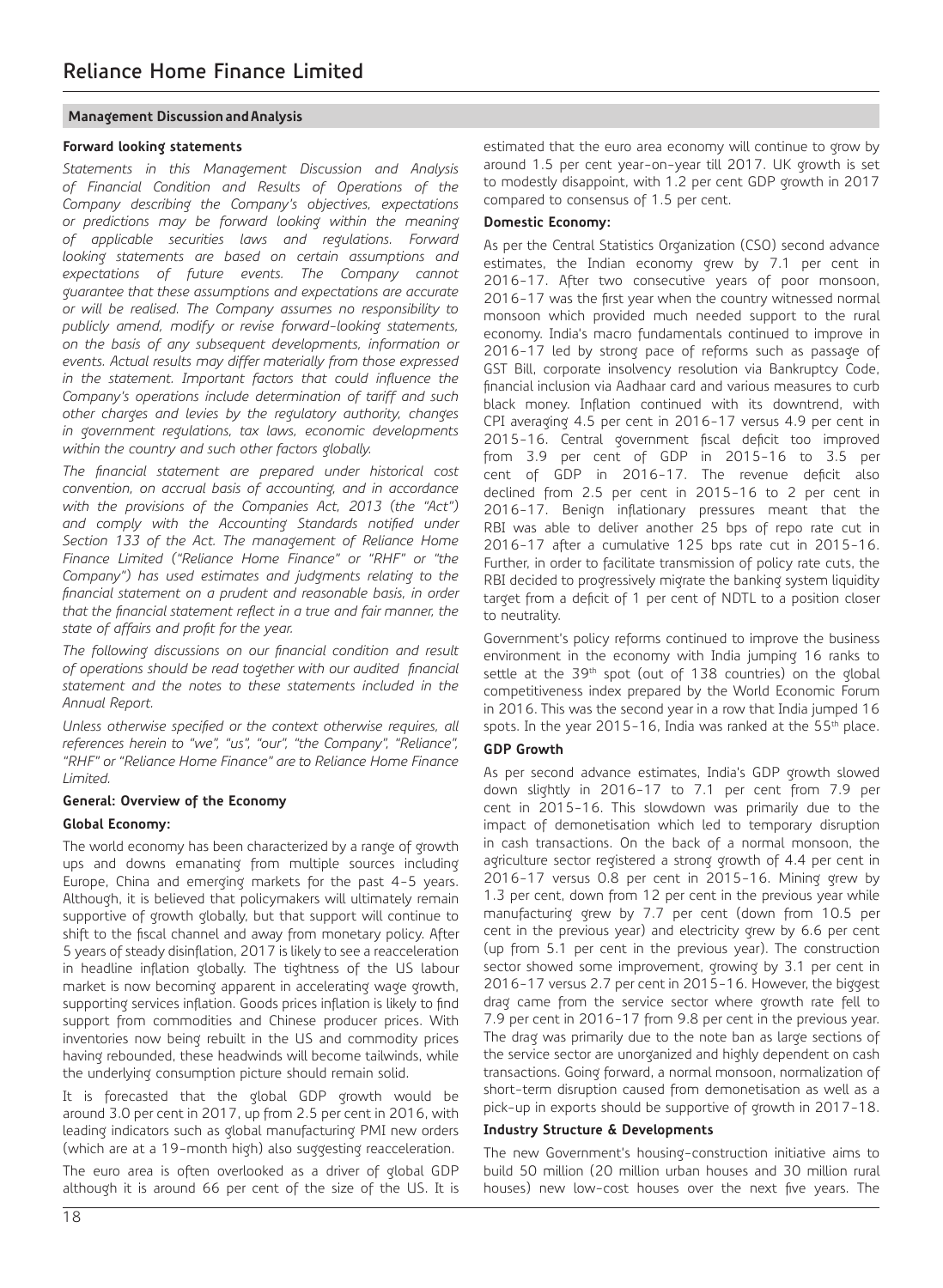launch of "Housing-For-All by 2022" scheme in 2015 heralded a new era in the housing finance sector. It delivered the muchneeded boost to the real estate and housing finance industry by creating an enabling and supportive environment for expanding credit flow and increasing home ownership. This would lead to approx. 2 million new jobs and a cumulative home-loan disbursal of  $\bar{\tau}$  50 trillion.

The mortgage rates have dropped by 250 bps, the property prices have remained broadly stable and per-capita incomes have posted a CAGR of 10 per cent. The housing subsidies further act as catalyst and boost the affordability. It expected that the slow property sales would reverse from the mid of FY2018 with affordable housing being the major contributor.

Pradhan Mantri Awas Yojana (PMAY) Rural has already scaled up constructing 2.5 million houses during FY2017 and is likely to ramp up to 4 million / year by FY2024. PMAY Urban has been a slow starter, but the recent extension of the housing-loan subsidy to people earning up to  $\bar{\tau}$  1.8 million / year is expected to accelerate this segment of the scheme. These measures are likely to support growth in the low ticket affordable housing segment. Rollout of the Real Estate Regulatory Authority (RERA) at the state level is expected to be completed by June and stricter norms can impact new project launches in the near term.

It is expected that the slow property sales would reverse from the mid of FY2018, with affordable housing being the major contributor. Over the last few years, the housing finance market has continued to report robust growth despite challenges in the economy which has made this segment attractive for both banks as well as NBFCs.

#### **Opportunities**

- Significant shortage of housing units in India, particularly in the affordable housing segment
- Low mortgage-to-GDP ratio in India vis-à-vis other Asian and emerging economies
- Favourable regulatory environment will further support the existing demand drivers
- Changing demographic profile in favour of a younger population and nuclear families, with improving affordability
- l Huge opportunity to cross sell services

#### **Threats**

- Intensely competitive market with low entry barriers
- Regulatory changes
- Execution risk, particularly in the self-employed segment
- Attraction and retention of human capital

#### **About Reliance Home Finance**

Reliance Home Finance Limited (RHFL), a 100 per cent subsidiary of Reliance Capital, provides a wide range of loan solutions like home loans, LAP, Construction finance, flexi LAP, and Affordable housing. RHFL also provides property solutions' services that help customers find their dream homes / property along with financing. The disbursements for the year ended March 31, 2017, were  $\bar{\tau}$  7,333 crore as against  $\bar{\tau}$  3,922 crore for the previous year, an increase of 87 per cent. As of March 31, 2017, the Assets Under Management (including securitised portfolio) was  $\bar{\tau}$  11,174 crore as against  $\bar{\tau}$  7,358 crore as on March 31, 2016, an increase of 52 per cent. The Total Income for

the year ended March 31, 2017, was at  $\bar{\tau}$  1,114 crore, as against ₹815 crore for the previous year, an increase of 37 per cent. As on March 31, 2017, the outstanding loan book was  $\bar{\tau}$  9,983 crore as against  $\bar{\tau}$  6,792 crore at the end of March 31, 2016. This loan book is spread over 36,000 customers from top 43 Indian cities. The gross non-performing assets were at  $\bar{\tau}$  84 crore, an increase of 32 per cent. The business achieved a profit after tax of  $\bar{\tau}$  173 crore as against  $\bar{\tau}$  87 crore, for the year ended March 31, 2017, an increase of 99 per cent.

#### **Risks and Concerns**

RHFL is exposed to specific risks that are particular to its businesses and the environment within which it operates, including market risk, credit risk, operational risk, competition risk, liquidity and interest rate risk, regulatory risk, human resource risk, execution risk, information security risks and macro-economic risks.

#### **Market risk**

The Company has some quoted investments (though not material in size relative to its total assets) which are exposed to fluctuations in stock prices. Similarly the Company has also raised funds through issue of Market Linked Debentures, whose returns are linked to relevant underlying market instruments or indices. RHFL continuously monitors market exposure for both equity and debt and, in appropriate cases, also uses various derivative instruments as a hedging mechanism to limit volatility.

#### **Competition risk**

The housing finance sector is becoming increasingly competitive and the Company's growth will depend on its ability to compete effectively. The Company's main competitors are Housing Finance companies and Banks and NBFCs. The Company's strong brand image, wide distribution network, diversified product offering and quality of management place it in a strong position to deal with competition effectively.

#### **Credit risk**

Credit risk is a risk arising out of default or failure on the part of borrowers in meeting their financial obligations towards repayment of loans. Thus credit risk is a loss as a result of nonrecovery of funds lent both on principal and interest counts. This risk is comprehensively addressed both at the strategic level and at the client level. There is a robust governance framework with risk oversight being provided by the Risk Management Committee.

Stringent standards have been stipulated for customer identification and evaluation of credit proposals. Critical underwriting activities are automated. Comprehensive product program guidelines have been developed to suit various products requirements and appropriate delegation and deviation grids have been put in place. Each credit proposal is evaluated on various lending parameters both in qualitative and quantitative terms. Proper security, industry norms and ceilings have been prescribed to ensure diversifying risks and to avoid concentration risk. Cross references to credit bureau data are made to assess the credit behaviour of the prospective customers. Since most of the loans are secured against assets (residential and commercial properties) which are valued by independent agencies and loan to value ratio is restricted, chances of non recoverability in case of default are minimized. Company has put in place monitoring mechanisms commensurate with nature and volume of activities. Any early signal of default is addressed on priority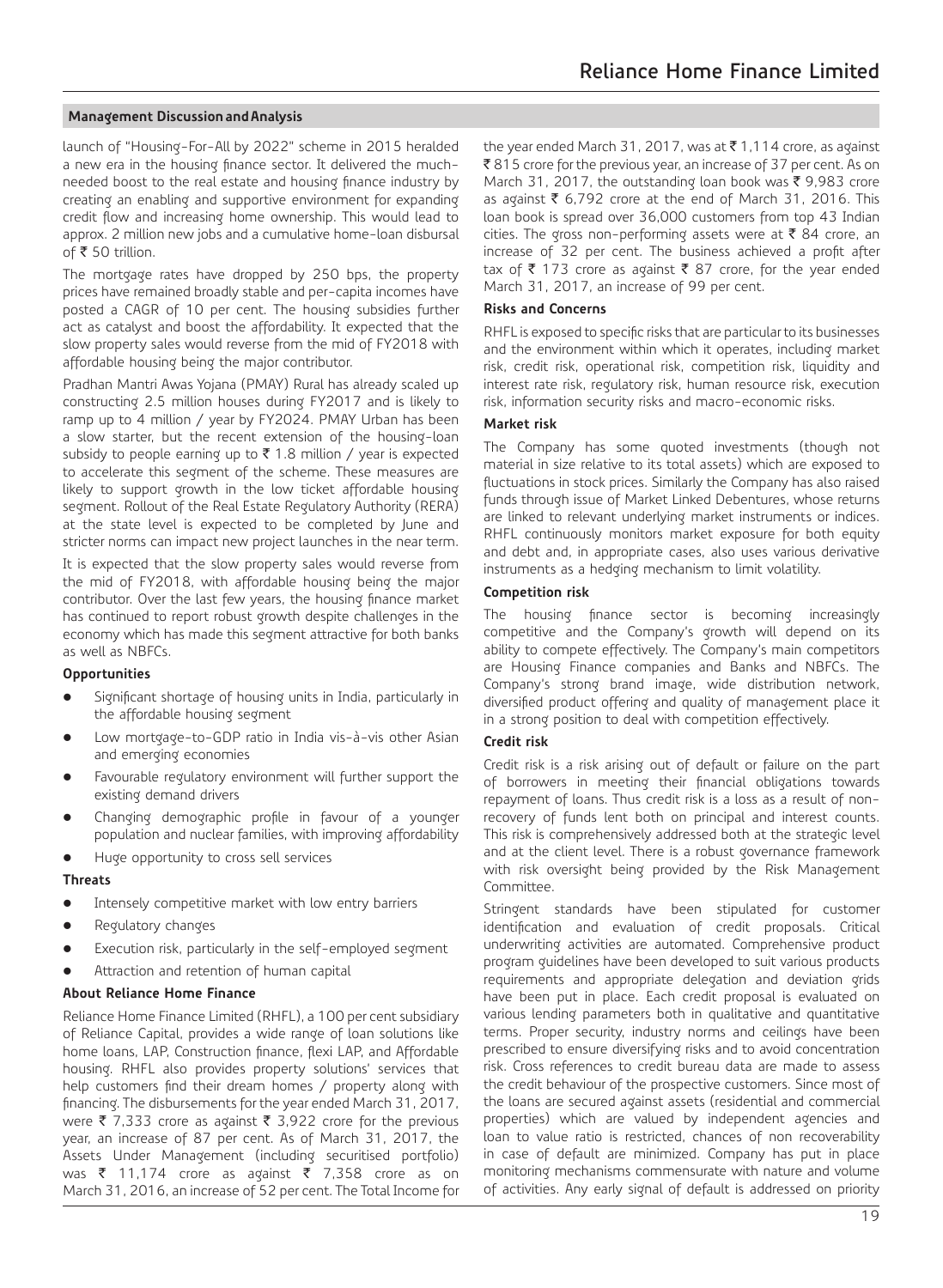## **Management Discussion and Analysis**

to minimize/ prevent credit loss. Regular portfolio risk analysis is done extensively on various financial and policy parameters for making required changes in the credit policy as a proactive approach to risk management. The Indian housing finance industry is highly competitive and the Company may compete directly with large HFCs and large public and private sector banks, which have larger retail customer bases, larger branch networks and greater access to capital than the Company. Large HFCs & Indian banks have made significant investments in retail credit in recent periods and currently have a larger market share in the retail home loan credit segment as compared to medium sized HFCs. If the Company is unable to compete with such large HFCs and Banks, by reason of our lesser experience in retail Home Loans or otherwise, its business, results of operations and financial condition could be affected to some extent. With the experience and market knowledge the Company has gained over the years in the housing finance business and is well placed to be the preferred provider of housing finance in coming years.

#### **Liquidity and Interest Rate risk**

The Company is exposed to liquidity risk principally, as a result of lending and investment for periods which may differ from those of its funding sources. RHFL's treasury team actively manages asset liability positions in accordance with the overall guidelines laid down by NHB in the Asset Liability Management (ALM) framework. The Company may be impacted by volatility in interest rates in India which could cause its margins to decline and profitability to shrink. The success of the Company's business depends significantly on interest income from its operations. It is exposed to interest rate risk, both as a result of lending at fixed interest rates and for reset periods which may differ from those of its funding sources. Interest rates are highly sensitive to many factors beyond the Company's control, including the monetary policies of the RBI, deregulation of the financial sector in India, domestic and international economic and political conditions and, inflation. As a result, interest rates in India have historically experienced a relatively high degree of volatility.

The Company seeks to match its interest rate positions of assets and liabilities to minimize interest rate risk. However, there can be no assurance that significant interest rate movements will not have an adverse effect on its financial position. With the growth of the Company's business, it will become increasingly reliant on funding from the debt capital markets and commercial borrowings. The market for such funds is competitive and the Company's ability to obtain funds at competitive rates will depend on various factors including its credit ratings. There can be no guarantee that the Company will be able to raise debt on competitive terms, in the required quantum and in a cost effective manner. Any failure to do so may adversely impact the Company's business, its future financial performance. The Company is also hedged to some extent against this risk through the variable interest clause in its advances portfolio.

#### **Human resource risk**

The Company's success depends largely upon the quality and competence of its management team and key personnel. Attracting and retaining talented professionals is therefore a key element of the Company's strategy and a significant source of competitive advantage. While the Company has a salary and incentive structure designed to encourage employee retention, a failure to attract and retain talented

professionals, or the resignation or loss of key management personnel, may have an impact on the Company's business, its future financial performance and the results of its operations.

### **Operational risk**

The Company may encounter operational and control difficulties when commencing businesses in new markets. The rapid development and establishment of financial services businesses in new markets may raise unanticipated operational or control risks. Such risks could have a materially adverse effect on the Company's financial position and the results of its operations.

The operations of the Company have been extensively automated which minimizes the operational risk arising out of human errors and omissions. A robust system of internal controls is practiced by RHFL to ensure that all its assets are safeguarded and protected against loss from unauthorized use or disposition and all its transactions are authorized, recorded and reported correctly. The Audit Committee of Board periodically reviews the adequacy of our internal controls. The Company has implemented SAP systems across functions. With this initiative, along with other key systems and checks and balances established, we believe that our overall control environment has been enhanced. The Company is relentlessly focused on quality parameters and has a dedicated quality team to proactively identify and address operational issues. The mandate of the quality team is also to work closely with various business teams to bring about operational efficiencies and effectiveness through Six Sigma initiatives. It is pertinent to note that Reliance Home Finance has obtained an ISO 9001:2008 certification. They are amongst the few companies in the industry to be ISO certified.

#### **Information security risk**

RHFL has robust Information Security Risk monitoring systems and tools to guard and protect sensitive customer data and guard against potential hackers and viruses. The Information Security team is governed by the Information Security Risk Management Committee. Robust governance, controls and sophisticated technology is adopted across lines of business to ward off cyber threats and protect information residing within the Company.

Information Security has been brought under the Enterprise Risk Management Framework to enhance data protection and ward off cyber risks effectively, thereby making our overall Risk, Control & Governance framework more robust.

## **Regulatory risk**

As an entity in the financial services sector, the Company is subject to regulations by Indian governmental authorities, including the National Housing Bank. Government's and Regulator's laws and regulations impose numerous requirements on the Company, including asset classifications and prescribed levels of capital adequacyliquid assets. There may be future changes in the regulatory system or in the enforcement of the laws and regulations that could adversely affect the Company's performance.

#### **Macro-economic risk**

Any slowdown in economic growth in India could cause the business of the Company to suffer. Any slowdown in the Indian economy, and in particular in the demand for housing and infrastructure, could adversely affect the Company's business.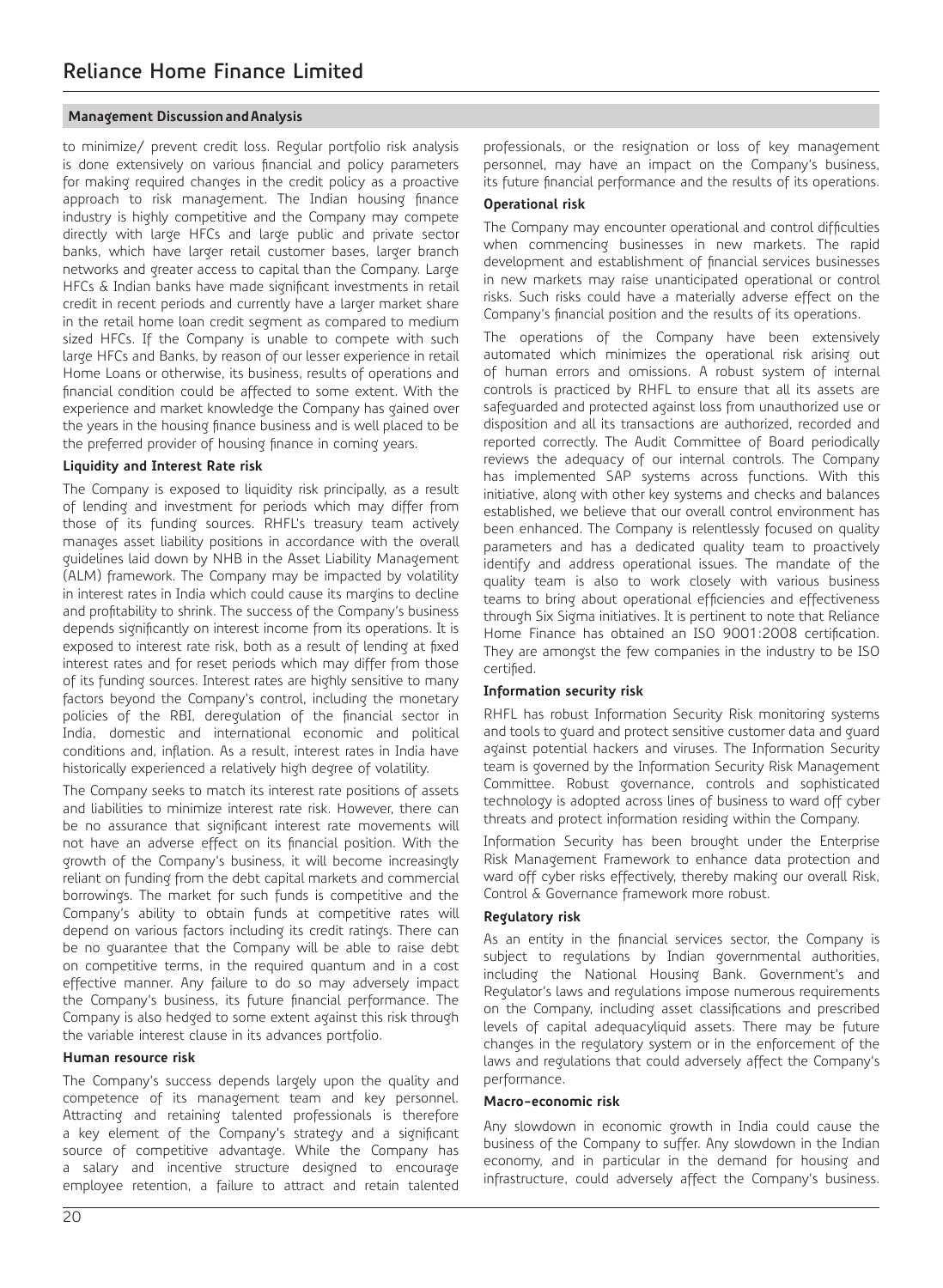#### **Management Discussion and Analysis**

Similarly, any sustained volatility in global commodity prices, including a significant increase in the prices of oil and petroleum products, could once again spark off a new inflationary cycle, thereby curtailing the purchasing power of the consumers. RHFL manages these risks by maintaining a conservative financial profile and following prudent business and risk management practices.

#### **Internal Control**

The Company maintains a system of internal controls designed to provide a high degree of assurance regarding the effectiveness and efficiency of operations, the adequacy of safeguards for assets, the reliability of financial controls, and compliance with applicable laws and regulations.

The organization is well structured and the policy guidelines are well documented with pre-defined authority. The Company has also implemented suitable controls to ensure that all resources are utilized optimally, financial transactions are reported with accuracy and there is strict adherence to applicable laws and regulations. The Company has put in place adequate systems to ensure that assets are safeguarded against loss from unauthorized use or disposition and that transactions are authorized, recorded and reported. The Company also has an exhaustive budgetary control system to monitor all expenditures against approved budgets on an ongoing basis.

The Company uses information technology extensively in its operations for ensuring effective controls besides economy. It

also helps the Company in providing accurate MIS and prompt information / services to its customers and other stakeholders. The Company has implemented enhanced level of Information System Security controls with monitoring systems to address technology risks.

The Company has an independent internal audit function which continuously evaluates the adequacy of, and compliance with, policies, plans, regulatory and statutory requirements. Risk based approach is adopted while carrying out the audits. Internal audit also evaluates and suggests improvement in effectiveness of risk management, control and governance process. The Audit Committee of Board provides necessary oversight and directions to the internal audit function and periodically reviews the findings and ensures corrective measures are taken.

#### **Human Resources**

The Company has a dedicated team of 908 employees (average age being 34 years, women employees being 79) as on March 31, 2017, who has been contributing to the progress and growth of the Company. The Company also invests in professional development and providing career development opportunities for its employees. The Company has a leadership competency framework which identifies the potential leaders on a regular basis and as a result of which most of the senior management has grown within the organization. The growth of the workforce is in line with the strategy of growing the operations and expanding the footprints, especially in new cities.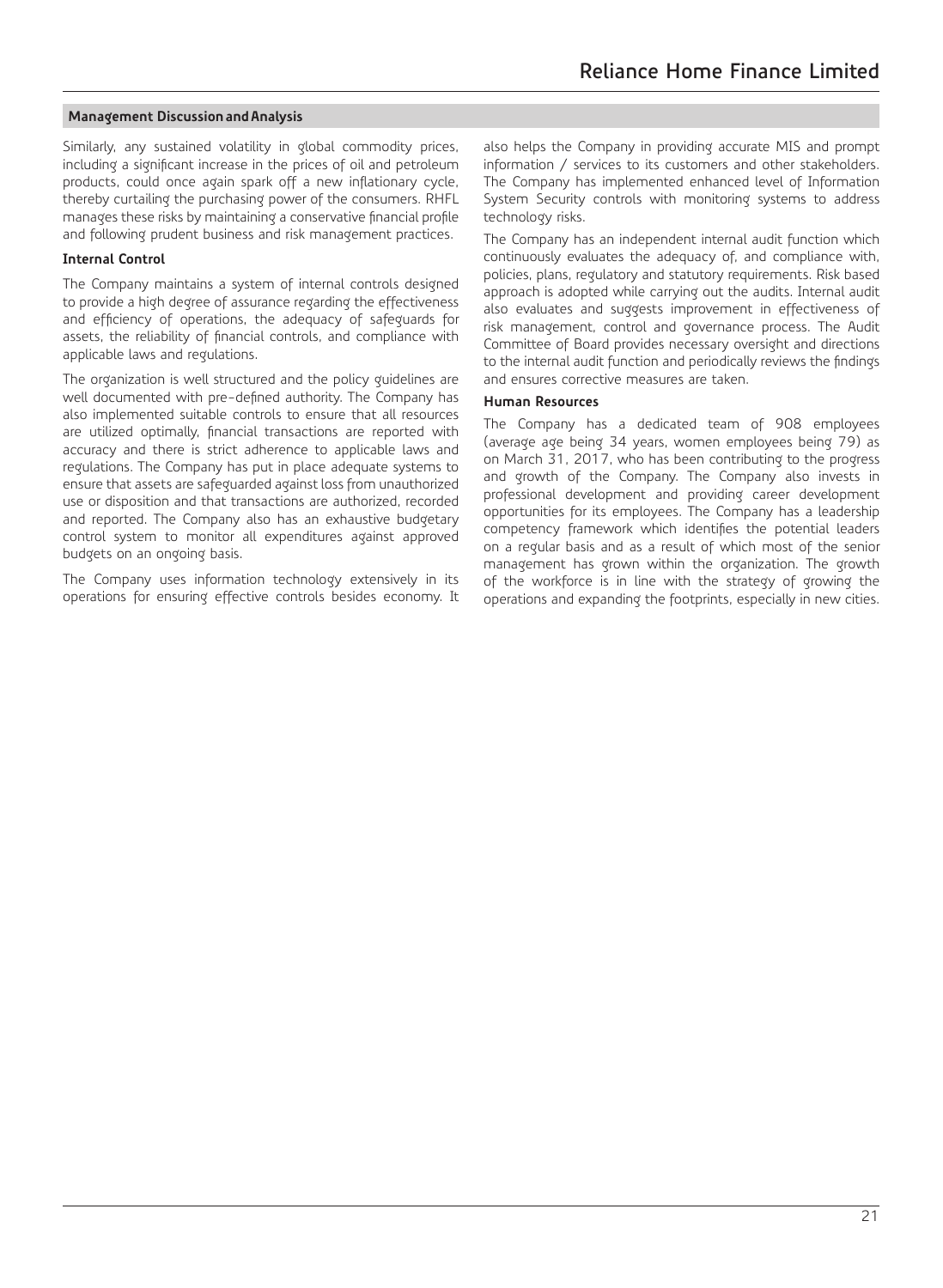## **Independent Auditors' Report on the Financial Statement**

#### **To, The Members, Reliance Home Finance Limited Report on the Financial Statements**

We have audited the accompanying financial statements of **Reliance Home Finance Limited** ("the Company"), which comprise the Balance Sheet as at March 31, 2017 and the Statement of Profit and Loss and Cash Flow Statement for the year then ended, and a summary of significant accounting policies and other explanatory information.

## **Management's Responsibility for the Financial Statements**

The Company's Board of Directors is responsible for the matters stated in Section 134(5) of the Companies Act, 2013 ("the Act") with respect to the preparation of these financial statements that give a true and fair view of the financial position, financial performance and cash flows of the Company in accordance with the accounting principles generally accepted in India, including the Accounting Standards specified under Section 133 of the Act, read with Rule 7 of the Companies (Accounts) Rules, 2014. This responsibility also includes maintenance of adequate accounting records in accordance with the provisions of the Act for safeguarding the assets of the Company and for preventing and detecting frauds and other irregularities; selection and application of appropriate accounting policies; making judgments and estimates that are reasonable and prudent; and design, implementation and maintenance of adequate internal financial controls, that were operating effectively for ensuring the accuracy and completeness of the accounting records, relevant to the preparation and presentation of the financial statements that give a true and fair view and are free from material misstatement, whether due to fraud or error.

## **Auditors' Responsibility**

Our responsibility is to express an opinion on these financial statements based on our audit.

We have taken into account the provisions of the Act, the accounting and auditing standards and matters which are required to be included in the audit report under the provisions of the Act and the Rules made there under.

We conducted our audit in accordance with the Standards on Auditing specified under Section 143(10) of the Act. Those Standards require that we comply with ethical requirements and plan and perform the audit to obtain reasonable assurance about whether the financial statements are free from material misstatement.

An audit involves performing procedures to obtain audit evidence about the amounts and the disclosures in the financial statements. The procedures selected depend on the auditor's judgment, including the assessment of the risks of material misstatement of the financial statements, whether due to fraud or error. In making those risk assessments, the auditor considers internal financial control relevant to the Company's preparation of the financial

statements that give a true and fair view in order to design audit procedures that are appropriate in the circumstances. An audit also includes evaluating the appropriateness of the accounting policies used and the reasonableness of the accounting estimates made by the Company's Directors, as well as evaluating the overall presentation of the financial statements.

We believe that the audit evidence we have obtained is sufficient and appropriate to provide a basis for our audit opinion on the financial statements.

## **Opinion**

In our opinion and to the best of our information and according to the explanations given to us, the aforesaid financial statements give the information required by the Act in the manner so required and give a true and fair view in conformity with the accounting principles generally accepted in India, of the state of affairs of the Company as at March 31, 2017, and its profit and its cash flows for the year ended on that date.

## **Report on Other Legal and Regulatory Requirements**

- 1. As required by the Companies (Auditor's Report) Order, 2016 ("the Order") issued by the Central Government of India in terms of sub-section (11) of section 143 of the Act, we give in the "Annexure A", a statement on the matters specified in paragraphs 3 and 4 of the Order.
- 2. Further to our comments in the Annexure A, and as required by Section 143(3) of the Act, we report that:
- a) We have sought and obtained all the information and explanations which to the best of our knowledge and belief were necessary for the purposes of our audit.
- b) In our opinion, proper books of account as required by law have been kept by the Company so far as it appears from our examination of those books.
- c) The Balance Sheet, the Statement of Profit and Loss, and the Cash Flow Statement dealt with by this Report are in agreement with the books of account.
- d) In our opinion, the aforesaid financial statements comply with the Accounting Standards specified under Section 133 of the Act, read with Rule 7 of the Companies (Accounts) Rules, 2014.
- e) On the basis of the written representations received from the directors as on March 31, 2017 taken on record by the Board of Directors, none of the directors is disqualified as on March 31, 2017 from being appointed as a director in terms of Section 164 (2) of the Act.
- f) With respect to the adequacy of the internal financial controls over financial reporting of the Company and the operating effectiveness of such controls, refer to our separate Report in "Annexure B".
- g) With respect to the other matters to be included in the Auditor's Report in accordance with Rule 11 of the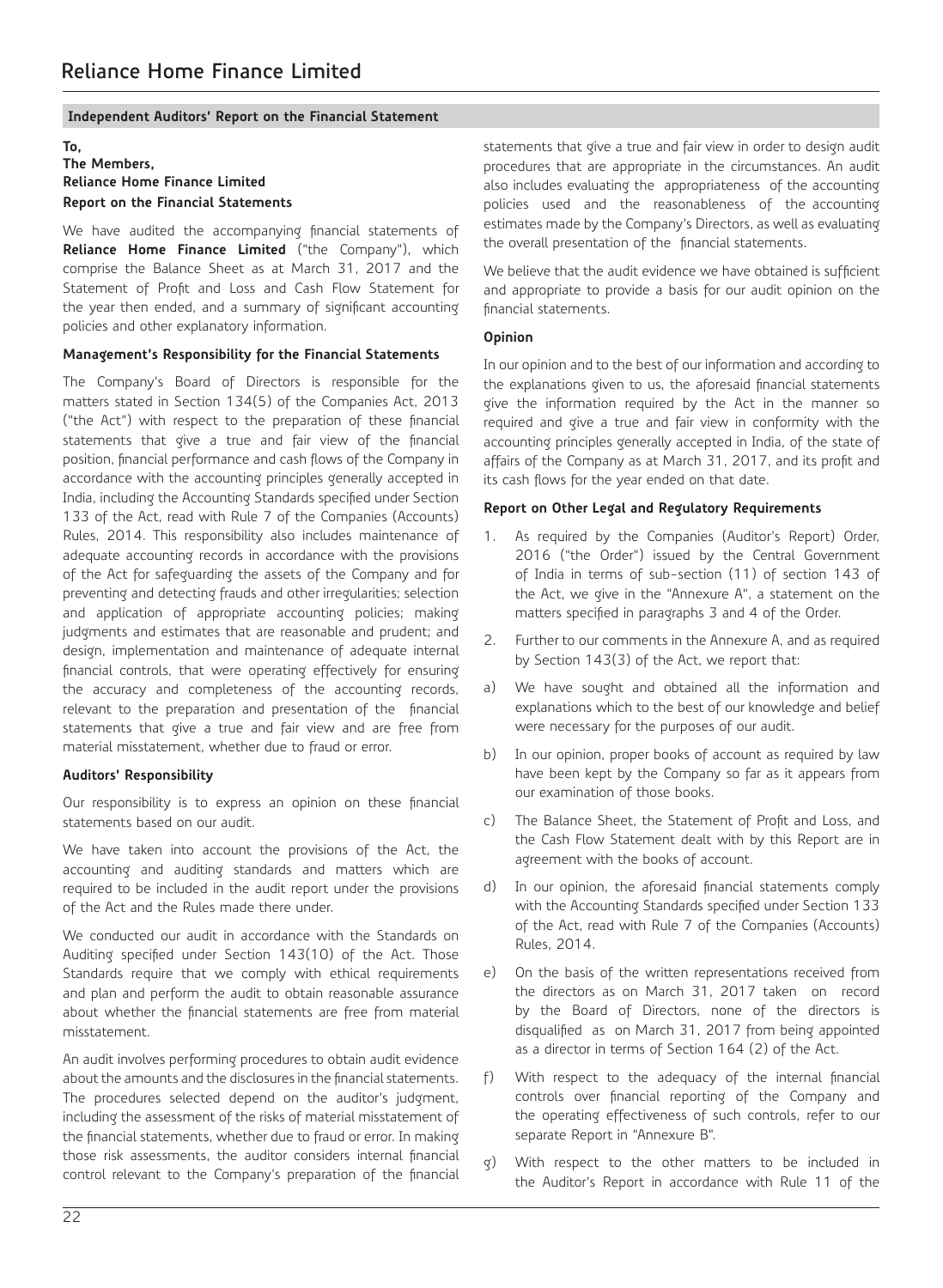#### **Independent Auditors' Report on the Financial Statement**

Companies (Audit and Auditors) Rules, 2014, in our opinion and to the best of our information and according to the explanations given to us:

- i) the Company has disclosed the impact of pending litigations on its financial position in its financial statements - Refer Note No. 39 (ii) to the financial statements.
- ii) The Company has made adequate provision for the year ended March 31, 2017, as required under the applicable law or accounting standards, for material foreseeable losses, if any on long-term contracts including derivative contracts Refer Note No. 33(4) (iii) to the financial statements;
- iii) There were no amounts which were required to be transferred to the Investor Education and Protection Fund by the Company; and

iv) The Company had provided requisite disclosures in its financial statements as to holdings as well as dealings in Specified Bank Notes during the period from November 8, 2016 to December 30, 2016 and these are in accordance with the books of accounts maintained by the Company. Refer Note No.40 to the financial statements.

#### For **Chaturvedi & Shah**

Chartered Accountants Firm's Registration No:101720W

#### **Lalit R. Mhalsekar**

Partner Membership No: 103418 Mumbai Dated : April 24, 2017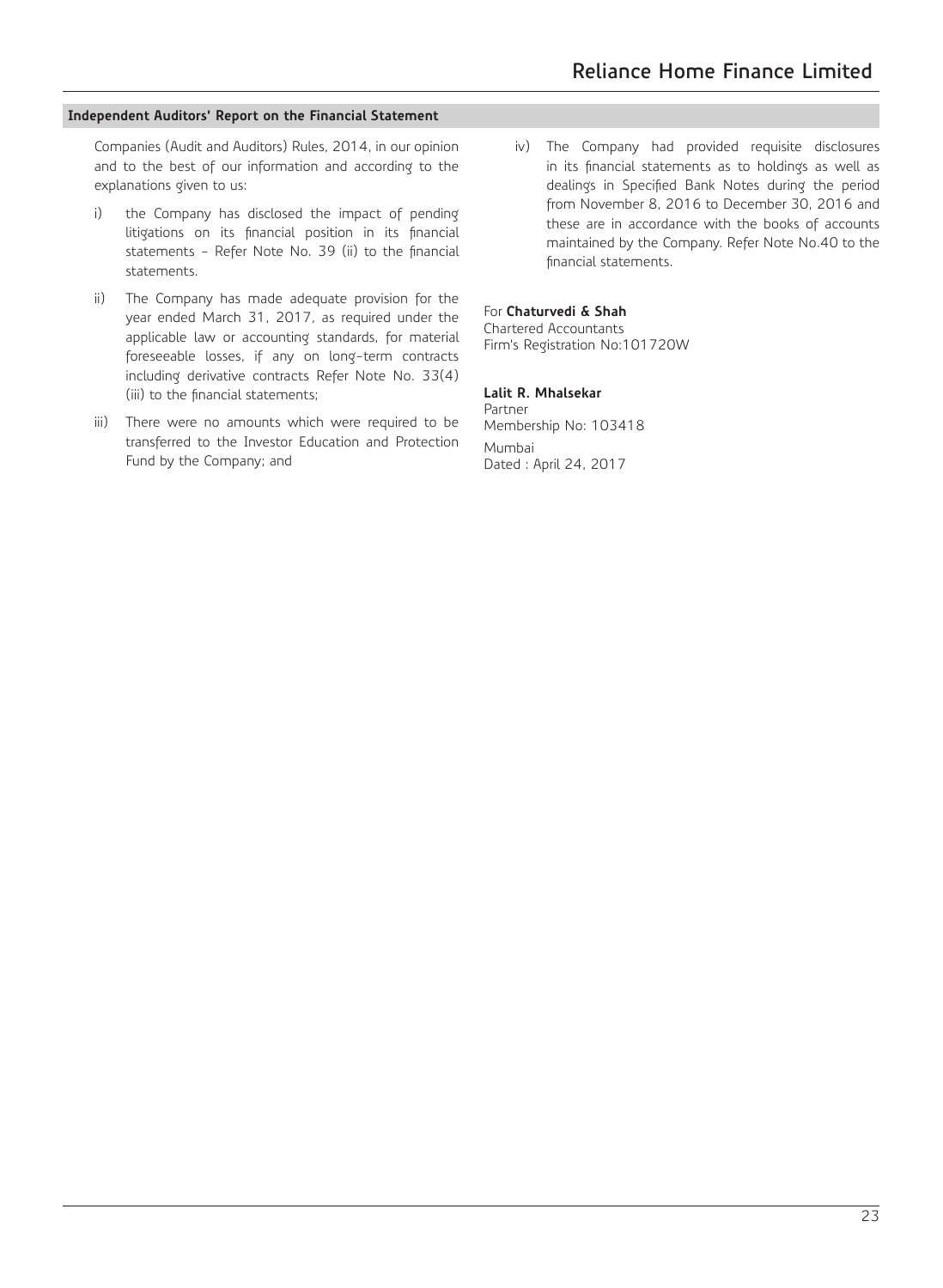#### **Annexure A to the Independent Auditors' Report on the Financial Statement**

(Referred to in our report of even date)

- (i) In respect of its fixed assets:
	- a. The Company has maintained proper records, showing full particulars including quantitative details and situation of its fixed assets.
	- b. The Company has a program of physical verification of its fixed assets by which all fixed assets has been verified during the year and no discrepancies were noticed on such verification.
	- c. According to the information and explanations given to us and on the basis of our examination of the records of the Company, the title deeds of immovable properties are held in the name of Company.
- (ii) In our opinion and according to the information and explanations given to us, the Company is registered as a housing finance company with the National Housing Bank. Accordingly, it does not hold any physical inventories. Thus, paragraph 3 (ii) of the Order is not applicable to the Company.
- (iii) In our opinion and according to the information and explanations given to us, the Company has not granted any loans, secured or unsecured to companies, firms, Limited Liability Partnership or other parties covered in the register maintained under Section 189 of the Companies Act, 2013. Accordingly, provisions of clauses (iii)(a), (iii)(b) and (iii)(c) of paragraph 3 of the Order are not applicable.
- (iv) In our opinion and according to the information and explanations given to us, during the year under audit, neither the Company has given any loan nor provides any guarantee or security to its director or any other person, in whom director is interested. Therefore, the provisions of the Clause 3 (iv) of the said order are not applicable to the Company. As the Company is registered as a housing finance company with the National Housing Bank, thus the provision of Section 186 except sub-section (1) of the Companies Act, 2013 is not applicable to the Company. In our opinion and according to the information and explanations given to us, during the year, the Company has not made any investments through more than two layers of investment companies as mentioned in of subsection 1 of section 186 of the Companies Act, 2013.
- (v) In our opinion and according to the information and explanations given to us, the Company has not accepted any deposit from the public and hence directives issued by the National Housing Bank under the Housing Finance Companies (NHB) Directions, 2010 and the provisions of Sections 73 to 76 and any other relevant provisions of the Companies Act, 2013 and the rules framed there under are not applicable. During the year under audit, no order has been passed by the Company Law Board or National Company Law Tribunal or Reserve Bank of India or National Housing Bank or any Court or any other Tribunal for whether the same has been complied with or not.
- (vi) According to the information and explanations given to us, the Central Government has not specified for maintenance of cost records under sub section (1) of Section 148 of the Companies Act, 2013 in respect of activities carried on by the Company. Hence the provisions of clause 3 (vi) of the Order is not applicable to the Company.
- (vii) In respect of statutory dues:
	- a) According to the information and explanations given to us and on the basis of our examination of the records of the Company, the Company has generally been regular in depositing with

appropriate authorities undisputed statutory dues including provident fund, employees' state insurance, income tax, sales-tax, service tax, duty of customs, duty of excise, value added tax, cess and any other statutory dues, as applicable, except in case of and professional tax in which case there are few delays in payment of said dues. Further, there are no undisputed amounts payable outstanding as at March 31, 2017 for a period of more than six months from the date they became payable.

- b) According to the information and explanations given to us, there are no dues of income tax, sales tax, service tax, duty of customs, duty of excise and value added tax which have not been deposited on account of any dispute.
- (viii) Based on our audit procedures and the information and explanations given by management, we are of the opinion the Company has not defaulted in repayment of loans or borrowing to a financial institution, bank, Government or dues to debenture holders as at March 31, 2017.
- (ix) In our opinion and according to the information and explanations given to us, the Company has not raised any moneys by way of initial public offer or further public offer during the year under audit. The Company has raised moneys through debt instruments and term loans during the year. Fund raised through debentures and term loans by the Company have been applied for the purpose for which they were raised except in case where term loans amounting to  $\bar{\tau}$ 110 crore have been taken which were lying in bank accounts at the year end, and were subsequently utilized for the purpose for which loans have been taken.
- (x) During the course of our examination of the books and records of the Company, carried out in accordance with the generally accepted auditing practices in India, and according to the information and explanations given to us, no fraud on or by the Company or any fraud on the Company by its officers or employees was noticed or reported during the year, except in case of a fraud on the Company for housing loans amounting to  $\bar{\tau}$  1.95 crore, which was identified by management and reported to the NHB. As at March 31, 2017,  $\bar{\bar{\tau}}$  1.95 crore was written off by the Company in the statement of profit and loss.
- (xi) In our opinion and according to the information and explanations given to us, during the year the Company has paid managerial remuneration in accordance with the requisite approvals mandate by the provisions of Section 197 read with Schedule V of the Companies Act, 2013.
- (xii) The Company is not a Nidhi Company, accordingly, paragraph<sup>'</sup> 3 (xii) of the Order is not applicable to the Company.
- (xiii) In our opinion and according to the information and explanations given to us, all transactions with related parties are in accordance with the provisions of Section 177 & Section 188 of the Companies Act, 2013. The details of related party transactions have been disclosed in the financial statements as required under Accounting Standard 18, Related Party Disclosures specified under section 133 of the Act, read with Rule 7 of Companies (Accounts) Rules, 2014.
- (xiv) In our opinion and according to the information and explanations given to us, during the year under audit, the Company has not made any preferential allotment or private placement of fully or partly convertible debentures. During the year the Company has issued equity shares on preferential basis to its holding company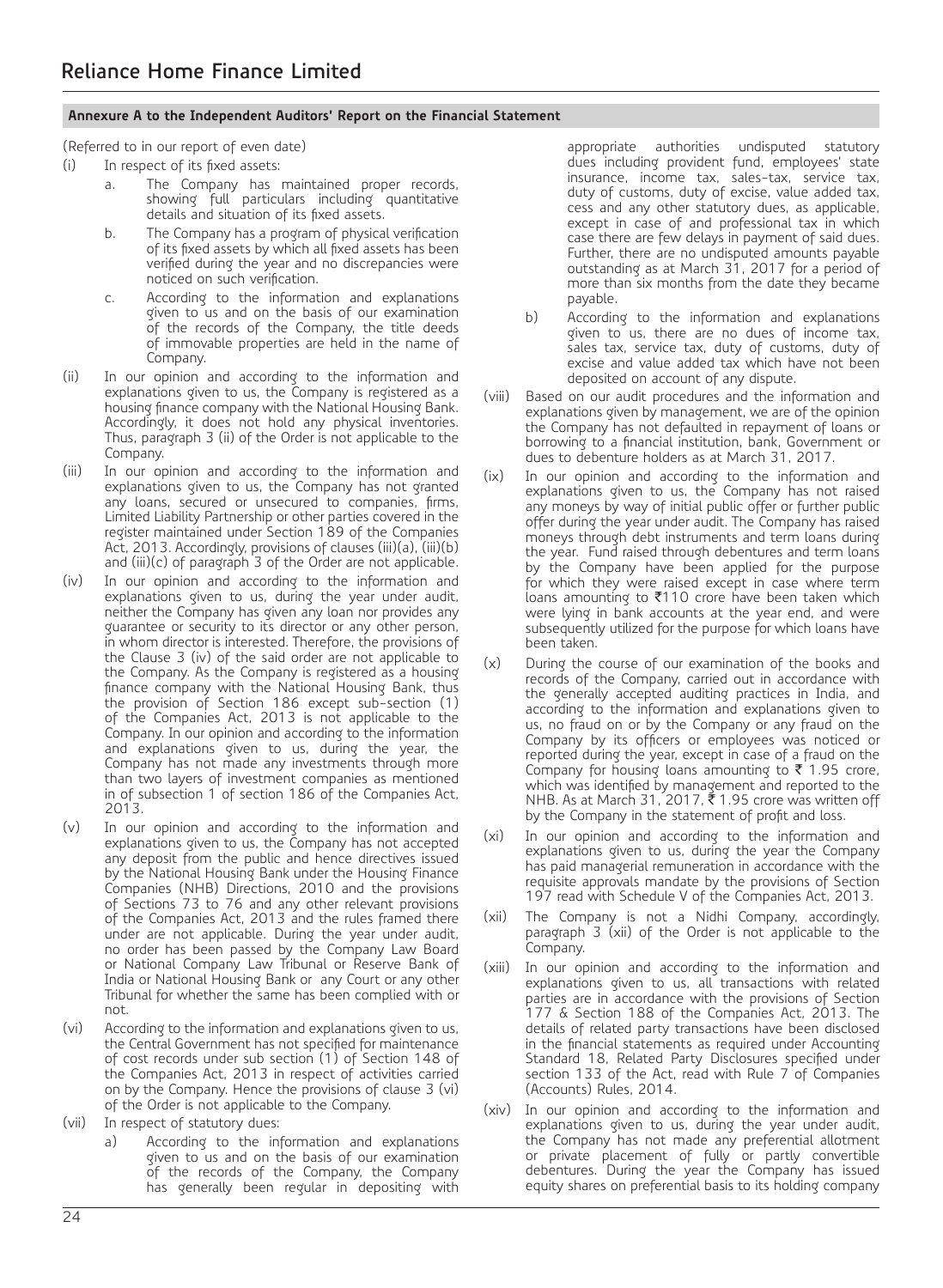#### **Annexure A to the Independent Auditors' Report on the Financial Statement**

as per the requirements of Section 42 of the Companies Act, 2013 and other applicable provisions of the Act and the amount raised have been used for the purposes for which the funds were raised.

- (xv) In our opinion and according to the information and explanations given to us, the Company has not entered any non-cash transactions with directors and persons connected with them. Hence the provisions of clause 3 (xv) of the Order is not applicable to the Company.
- (xvi) In our opinion and according to the information and explanations given to us the Company is required to be registered under Section 45-IA of the Reserve Bank of

India Act, 1934. The Company has registered as a housing finance company with the National Housing Bank.

#### For **Chaturvedi & Shah** Chartered Accountants

Firm's Registration No:101720W

#### **Lalit R. Mhalsekar**

Partner Membership No: 103418 Mumbai Dated : April 24, 2017

#### **Annexure B to the Independent Auditor's Report on the Financial Statement**

#### (Referred to in our report of even date)

#### **Report on the Internal Financial Controls under Clause (i) of Sub-section 3 of Section 143 of the Companies Act, 2013 ("the Act")**

We have audited the internal financial controls over financial reporting of **Reliance Home Finance Limited** ("the Company") as of March 31, 2017 in conjunction with our audit of the financial statements of the Company for the year ended on that date.

#### **Management's Responsibility for Internal Financial Controls**

The Company's management is responsible for establishing and maintaining internal financial controls based on the internal control over financial reporting criteria established by the Company considering the essential components of internal control stated in the Guidance Note on Audit of Internal Financial Controls Over Financial Reporting issued by the Institute of Chartered Accountants of India. These responsibilities include the design, implementation and maintenance of adequate internal financial controls that were operating effectively for ensuring the orderly and efficient conduct of its business, including adherence to company's policies, the safeguarding of its assets, the prevention and detection of frauds and errors, the accuracy and completeness of the accounting records, and the timely preparation of reliable financial information, as required under the Companies Act, 2013.

#### **Auditors' Responsibility**

Our responsibility is to express an opinion on the Company's internal financial controls over financial reporting based on our audit. We conducted our audit in accordance with the Guidance Note on Audit of Internal Financial Controls Over Financial Reporting (the "Guidance Note") and the Standards on Auditing, issued by ICAI and deemed to be prescribed under section 143(10) of the Companies Act, 2013, to the extent applicable to an audit of internal financial controls, both applicable to an audit of Internal Financial Controls and, both issued by the Institute of Chartered Accountants of India. Those Standards and the Guidance Note require that we comply with ethical requirements and plan and perform the audit to obtain reasonable assurance about whether adequate internal financial controls over financial reporting was established and maintained and if such controls operated effectively in all material respects.

Our audit involves performing procedures to obtain audit evidence about the adequacy of the internal financial controls system over financial reporting and their operating effectiveness.

Our audit of internal financial controls over financial reporting included obtaining an understanding of internal financial controls over financial reporting, assessing the risk that a material weakness exists, and testing and evaluating the design and operating effectiveness of internal control based on the assessed risk. The procedures selected depend on the auditor's judgement, including the assessment of the risks of material misstatement of the financial statements, whether due to fraud or error.

We believe that the audit evidence we have obtained is sufficient and appropriate to provide a basis for our audit opinion on the Company's internal financial controls system over financial reporting.

#### **Meaning of Internal Financial Controls Over Financial Reporting**

A company's internal financial control over financial reporting is a process designed to provide reasonable assurance regarding the reliability of financial reporting and the preparation of financial statements for external purposes in accordance with generally accepted accounting principles. A company's internal financial control over financial reporting includes those policies and procedures that (1) pertain to the maintenance of records that, in reasonable detail, accurately and fairly reflect the transactions and dispositions of the assets of the company; (2) provide reasonable assurance that transactions are recorded as necessary to permit preparation of financial statements in accordance with generally accepted accounting principles, and that receipts and expenditures of the company are being made only in accordance with authorisations of management and directors of the company; and (3) provide reasonable assurance regarding prevention or timely detection of unauthorised acquisition, use, or disposition of the company's assets that could have a material effect on the financial statements.

#### **Inherent Limitations of Internal Financial Controls Over Financial Reporting**

Because of the inherent limitations of internal financial controls over financial reporting, including the possibility of collusion or improper management override of controls, material misstatements due to error or fraud may occur and not be detected. Also, projections of any evaluation of the internal financial controls over financial reporting to future periods are subject to the risk that the internal financial control over financial reporting may become inadequate because of changes in conditions, or that the degree of compliance with the policies or procedures may deteriorate.

## **Opinion**

In our opinion, the Company has, in all material respects, an adequate internal financial controls system over financial reporting and such internal financial controls over financial reporting were operating effectively as at March 31, 2017, based on the internal control over financial reporting criteria established by the Company considering the essential components of internal control stated in the Guidance Note on Audit of Internal Financial Controls Over Financial Reporting issued by the Institute of Chartered Accountants of India.

#### For **Chaturvedi & Shah**

Chartered Accountants Firm's Registration No:101720W

#### **Lalit R. Mhalsekar**  Partner Membership No: 103418

Mumbai

Dated : April 24, 2017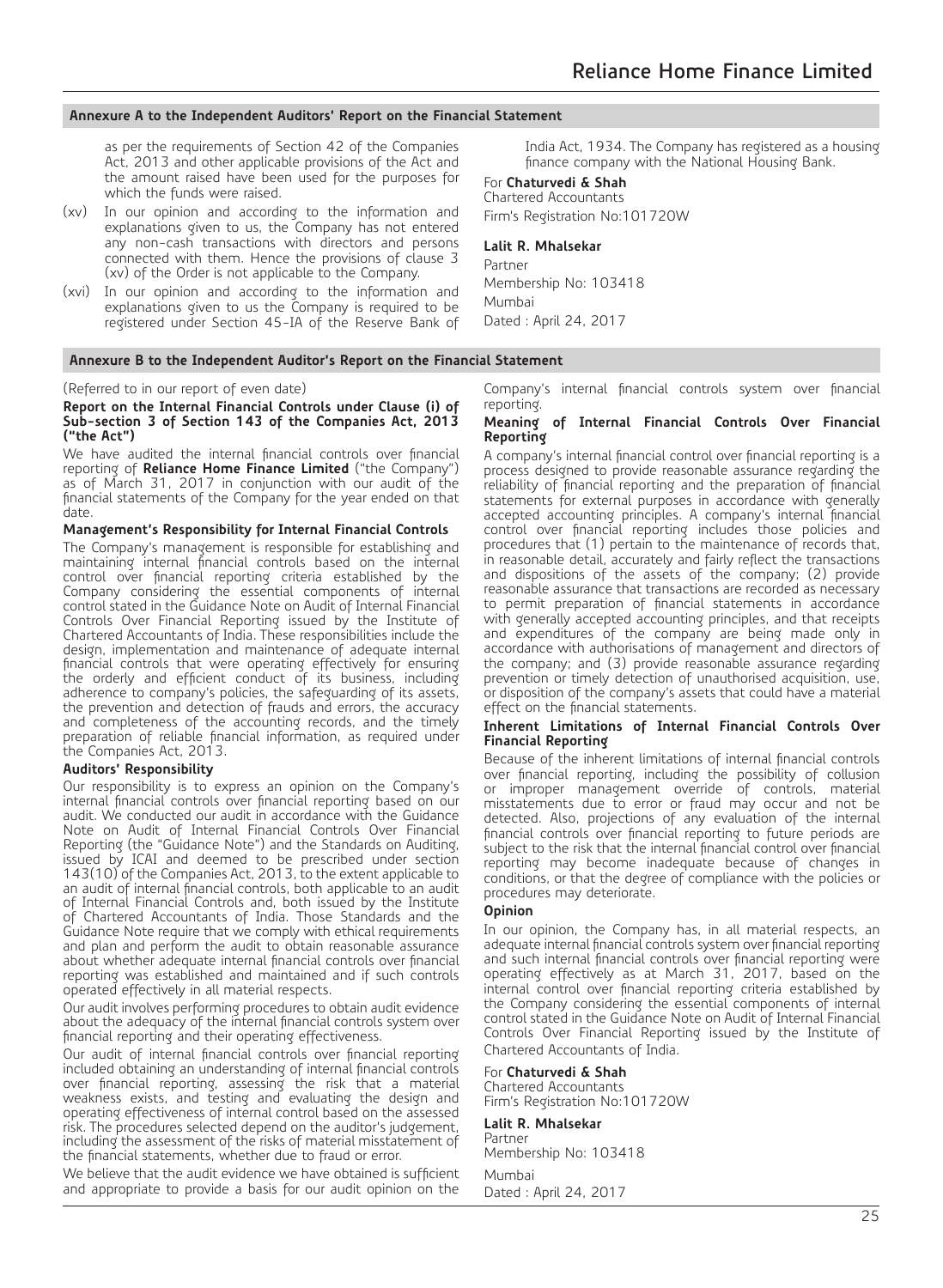# **Reliance Home Finance Limited**

## **Balance Sheet as at March 31, 2017**

|   |              | <b>Particulars</b> |                                                                | <b>Note</b>                                                                  | As at          | $(\bar{\bar{\mathbf{z}}}$ in crore)<br>As at |
|---|--------------|--------------------|----------------------------------------------------------------|------------------------------------------------------------------------------|----------------|----------------------------------------------|
|   |              |                    |                                                                | No.                                                                          | March 31, 2017 | March 31, 2016                               |
| I |              |                    | <b>EQUITY AND LIABILITIES:</b>                                 |                                                                              |                |                                              |
|   |              |                    | (1) Shareholders' funds                                        |                                                                              |                |                                              |
|   |              | (a)                | Share capital                                                  | 3                                                                            | 115.82         | 65.82                                        |
|   |              | (b)                | Share capital suspense [Refer Note No. 42 (ii)]                |                                                                              | 31.04          |                                              |
|   |              | (c)                | Reserves and Surplus                                           | 4                                                                            | 982.73         | 554.30                                       |
|   |              |                    | (2) Non-current liabilities                                    |                                                                              |                |                                              |
|   |              |                    | (a) Long-term borrowings                                       | 5                                                                            | 7,285.88       | 4,619.00                                     |
|   |              | (b)                | Deferred tax liabilities (net)                                 | 6                                                                            |                | 8.03                                         |
|   |              | (c)                | Other non-current liabilities                                  | 7                                                                            | 5.79           | 2.83                                         |
|   |              | (d)                | Long-term provisions                                           | 8                                                                            | 51.22          | 31.09                                        |
|   |              |                    | (3) Current liabilities                                        |                                                                              |                |                                              |
|   |              | (a)                | Short-term borrowings                                          | 9                                                                            | 1,003.68       | 768.30                                       |
|   |              | (b)                | Trade payables                                                 | 10                                                                           |                |                                              |
|   |              |                    | - Micro, Medium and Small enterprises                          |                                                                              |                |                                              |
|   |              |                    | - Due to Others                                                |                                                                              | 4.79           | 1.92                                         |
|   |              | (c)                | Other current liabilities                                      | 11                                                                           | 1,818.00       | 1,636.12                                     |
|   |              | (d)                | Short-term provisions                                          | 12                                                                           | 5.94           | 6.18                                         |
|   | <b>TOTAL</b> |                    |                                                                |                                                                              | 11,304.89      | 7,693.59                                     |
| п |              | <b>ASSETS:</b>     |                                                                |                                                                              |                |                                              |
|   |              |                    | (1) Non-current assets                                         |                                                                              |                |                                              |
|   |              | (a)                | Property, Plant & Equipment                                    | 13                                                                           |                |                                              |
|   |              |                    | Tangible assets<br>(i)                                         |                                                                              | 41.94          | 44.28                                        |
|   |              |                    | Intangible assets<br>(ii)                                      |                                                                              | 25.74          | 0.03                                         |
|   |              | (b)                | Non-current investments                                        | 14                                                                           | 53.37          | 6.94                                         |
|   |              | (c)                | Deferred tax Asset (Net)                                       | 6                                                                            | 123.03         |                                              |
|   |              | (d)                | Long-term loans and advances                                   | 15                                                                           | 9,081.95       | 5,954.31                                     |
|   |              | (e)                | Other non-current assets                                       | 16                                                                           | 211.66         | 57.11                                        |
|   | (2)          |                    | Current assets                                                 |                                                                              |                |                                              |
|   |              | (a)                | Current investments                                            | 17                                                                           | 454.38         | 73.48                                        |
|   |              | (b)                | Trade receivables                                              | 18                                                                           | 30.59          |                                              |
|   |              | (c)                | Cash and bank balances                                         | 19                                                                           | 252.49         | 720.12                                       |
|   |              |                    | (d) Short-term loans and advances                              | 20                                                                           | 947.05         | 785.17                                       |
|   |              |                    | (e) Other current assets                                       | 21                                                                           | 82.69          | 52.15                                        |
|   | <b>TOTAL</b> |                    |                                                                |                                                                              | 11,304.89      | 7,693.59                                     |
|   |              |                    | See accompanying notes to the financial statements '1-49'      |                                                                              |                |                                              |
|   |              |                    | As per our report of even date attached                        | For and on behalf of the Board                                               |                |                                              |
|   |              |                    | For Chaturvedi & Shah                                          |                                                                              |                | Padmanabh Vora                               |
|   |              |                    | <b>Chartered Accountants</b><br>Firm Registration No.: 101720W | Directors                                                                    |                | Deena Mehta<br>Gautam Doshi<br>Amit Bapna    |
|   |              |                    |                                                                | Executive Director & CEO                                                     |                | Ravindra Sudhalkar                           |
|   | Partner      |                    | Lalit R. Mhalsekar<br>Membership No: 103418                    | Chief Financial Officer<br>Company Secretary & Compliance Officer Parul Jain |                | Sandip Parikh                                |
|   | Mumbai       |                    | Dated: April 24, 2017                                          | Mumbai<br>Dated: April 24, 2017                                              |                |                                              |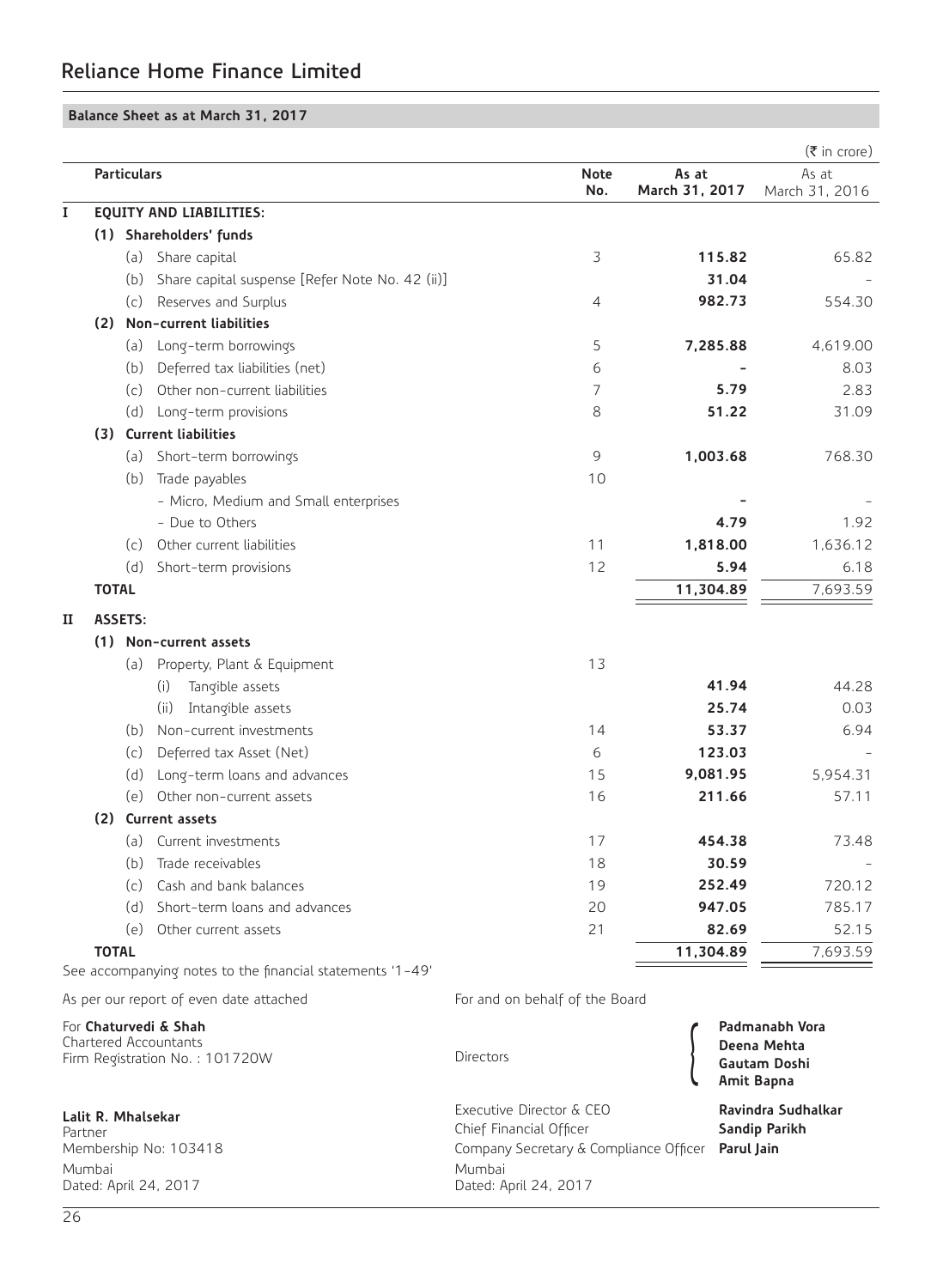## **Statement of Profit and Loss for the year ended March 31, 2017**

|              |                                                                          |                    |             | $(\bar{\bar{\mathbf{z}}}$ in crore) |
|--------------|--------------------------------------------------------------------------|--------------------|-------------|-------------------------------------|
|              | <b>Particulars</b>                                                       | <b>Note</b><br>No. | $2016 - 17$ | $2015 - 16$                         |
|              | <b>REVENUE</b>                                                           |                    |             |                                     |
| I            | Revenue from operations                                                  | 22                 | 1.078.57    | 796.04                              |
| $\mathbf{I}$ | Other income                                                             | 23                 | 66.11       | 18.99                               |
| III          | <b>TOTAL REVENUE (I+II)</b>                                              |                    | 1,144.68    | 815.03                              |
|              | <b>EXPENSES</b>                                                          |                    |             |                                     |
|              | Employee benefits expense                                                | 24                 | 93.70       | 71.02                               |
|              | Finance cost                                                             | 25                 | 748.53      | 535.93                              |
|              | Depreciation and amortisation                                            | 1 <sub>3</sub>     | 7.06        | 0.72                                |
|              | Other expenses                                                           | 26                 | 157.59      | 70.66                               |
| <b>IV</b>    | <b>TOTAL EXPENSES</b>                                                    |                    | 1,006.88    | 678.33                              |
| V            | PROFIT BEFORE TAX (III-IV)                                               |                    | 137.80      | 136.70                              |
| VI           | <b>TAX EXPENSE</b>                                                       |                    |             |                                     |
|              | Current Tax (Refer Note No. 45)                                          |                    |             | 51.67                               |
|              | (Reversal)/ Income tax for Earlier Year                                  |                    | (9.57)      |                                     |
|              | Deferred Tax /(Credit)                                                   |                    | (25.22)     | (1.72)                              |
| VII          | <b>PROFIT AFTER TAX (V-VI)</b>                                           |                    | 172.59      | 86.75                               |
|              | VIII EARNINGS PER EQUITY SHARE<br>(Face value of ₹10 each fully paid-up) | 39                 |             |                                     |
|              | Basic & Diluted                                                          |                    | 20.45       | 13.18                               |
|              | See accompanying notes to the financial statements '1-49'                |                    |             |                                     |

As per our report of even date attached For and on behalf of the Board

For **Chaturvedi & Shah** Chartered Accountants Firm Registration No.: 101720W Directors

#### **Lalit R. Mhalsekar**

Partner Membership No: 103418 Mumbai Dated: April 24, 2017

Executive Director & CEO Chief Financial Officer Company Secretary & Compliance Officer **Parul Jain** Mumbai Dated: April 24, 2017

**Padmanabh Vora Deena Mehta Gautam Doshi Amit Bapna**

{

**Ravindra Sudhalkar Sandip Parikh**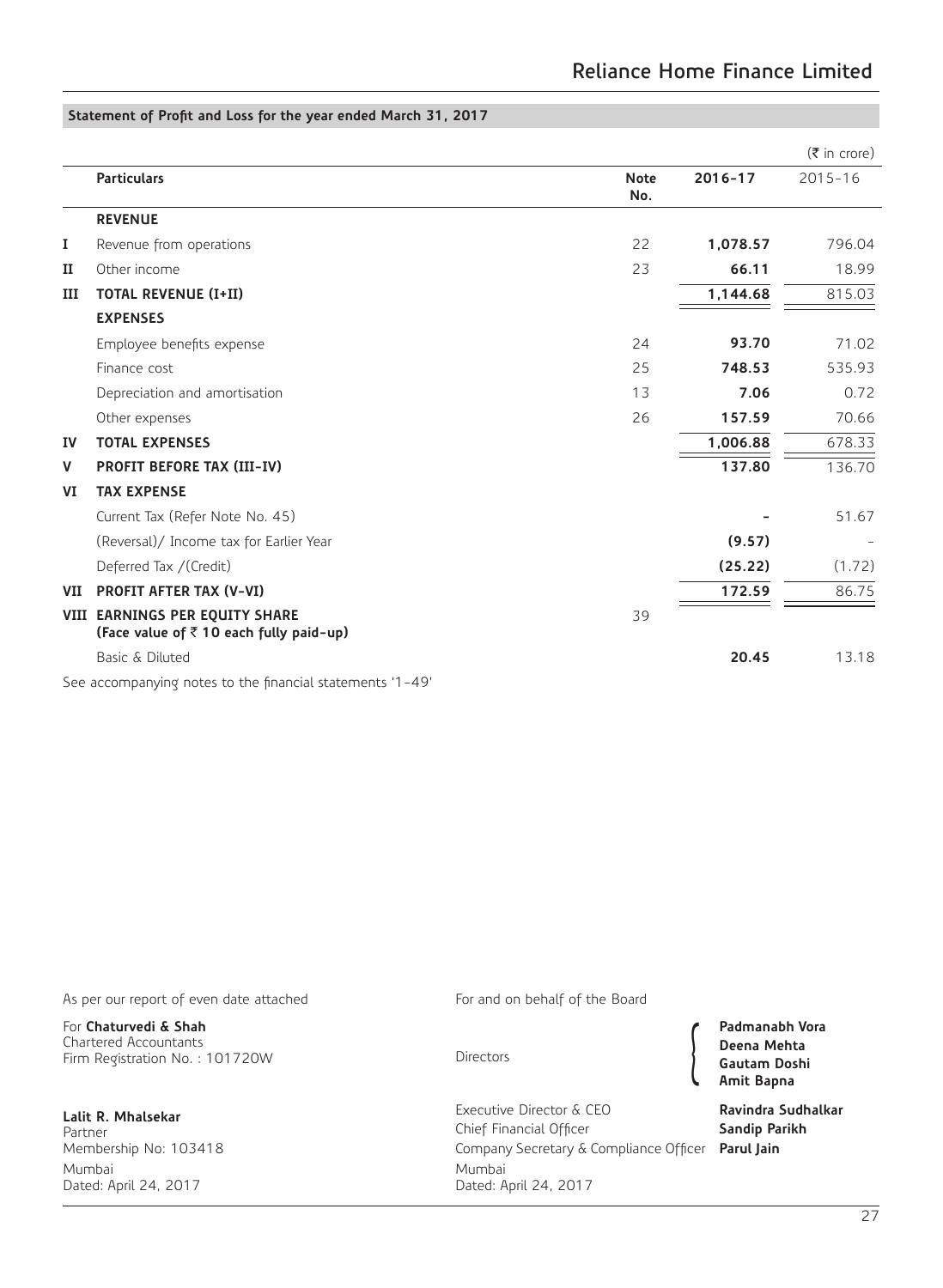## **Cash Flow Statement for the year ended March 31, 2017**

|                                                             |            | $(\bar{\bar{\mathbf{z}}}$ in crore) |
|-------------------------------------------------------------|------------|-------------------------------------|
| <b>Paticulars</b>                                           | 2016-17    | $2015 - 16$                         |
| A. Cash flows from operating activities                     |            |                                     |
| Net Profit Before Tax                                       | 137.80     | 136.70                              |
| Adjusted for                                                |            |                                     |
| Depreciation and Amortisation                               | 7.06       | 0.72                                |
| Provision for Standard Debts                                | 21.37      | 7.71                                |
| Provision for NPA & Doubtful Debts                          | 10.69      | 4.40                                |
| Provision for Repossessed Asset                             | 15.75      |                                     |
| Bad Debts Written Off                                       | 6.04       | 3.76                                |
| Sundry Balances Written Off                                 | 0.61       |                                     |
| Provision for Diminution in the value of Debentures         | (240.54)   |                                     |
| Loss on Sale of Debentures                                  | 209.94     |                                     |
| Loss on Sale of Fixed Asset                                 | 0.18       |                                     |
| (Profit)/Loss on Sale of Investments                        | (33.86)    | (18.95)                             |
| Discount on Commercial Papers                               | 103.36     | 59.87                               |
| Amortised DSA Commission                                    | 13.37      | 10.60                               |
| Amortised Brokerage Commission                              | 1.94       | 1.47                                |
| Amortised Guarantee Commission                              | 1.33       | 1.10                                |
| Amortised Public Issue Expenses                             | 1.70       |                                     |
| Interest Expenses & Processing Charges                      | 643.23     | 474.59                              |
| Provision for Leave encashment                              | 0.02       | 0.24                                |
| Provision for Gratuity                                      | 0.95       | 1.30                                |
| Brokerage Commission on Property Solution                   | (2.14)     | (5.58)                              |
| Operating Profit/(Loss) before Working Capital Changes      | 898.80     | 677.93                              |
| Adjusted for                                                |            |                                     |
| Proceeds/(Repayments) from issue of Commercial Papers (Net) | 356.50     | (285.49)                            |
| Repayments of Long term Borrowing                           | (1.668.57) | (796.31)                            |
| Proceeds from Long term Borrowing                           | 4,563.27   | 2,969.93                            |
| Proceeds/(Repayments) from Short Term Borrowing (Net)       | (224.47)   | 178.40                              |
| Trade Receivable & Loans and advances                       | (3,444.05) | (1,711.04)                          |
| Trade Payables and Liabilities                              | (135.71)   | (100.26)                            |
| Other Liabilities and Provisions                            | (2.25)     |                                     |
| Cash generated from operations                              | 343.52     | 933.16                              |
| Interest & Processing Charges Paid                          | (547.84)   | (468.86)                            |
| Taxes Paid (Net off Income Tax Refund)                      | (25.20)    | (30.87)                             |
| Net cash from / (used in) operating activities              | (229.52)   | 433.43                              |
|                                                             |            |                                     |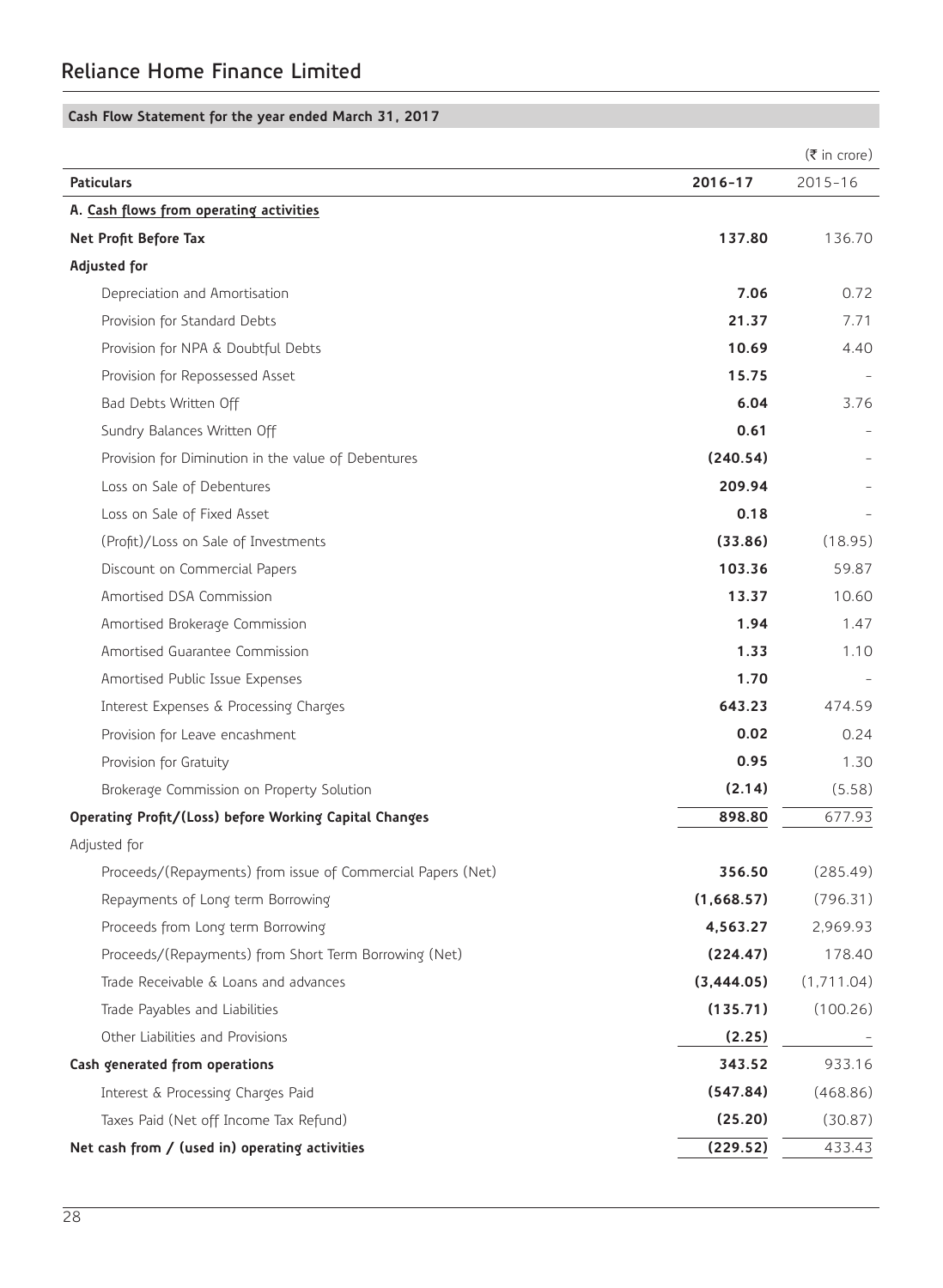## **Cash Flow Statement for the year ended March 31, 2017**

|                                                                      |          | $(\bar{\bar{\mathbf{z}}}$ in crore) |
|----------------------------------------------------------------------|----------|-------------------------------------|
| <b>Paticulars</b>                                                    | 2016-17  | $2015 - 16$                         |
| B. Cash flows from investing activities                              |          |                                     |
| Proceed from / (Investments) in Fixed Deposits                       | (34.73)  | (10.03)                             |
| Purchase of Fixed Asset                                              | (1.03)   |                                     |
| Sale of Fixed Asset                                                  | 3.56     |                                     |
| Sale/(Purchase) of Current Investments (Net)                         | (416.14) | 18.95                               |
| Purchase of Non Current Investments                                  | (53.49)  |                                     |
| Sale of Non Current Investments                                      | 106.76   | (80.42)                             |
| Net Cash from / (used in) investing activities                       | (395.07) | (71.50)                             |
| C. Cash flows from financing activities                              |          |                                     |
| Issue of Equity Share Capital including Securities Premium           | 200.00   |                                     |
| Net Cash from / (used in) Financing Activities                       | 200.00   |                                     |
| Net increase / (decrease) in Cash and Cash Equivalents $(A + B + C)$ | (424.59) | 361.93                              |
| Opening Balance of Cash and Cash Equivalents                         | 677.08   | 315.15                              |
| Closing Balance of Cash and Cash Equivalents                         | 252.49   | 677.08                              |

#### **Notes:**

Mumbai

Dated: April 24, 2017

1. The Previous year's figures have been regrouped and reclassified wherever necessary.

The figures for current year includes figures of Credit Business of India Debt Management Private Limited (IDMPL) which is demerged with the Company with effect from March 31, 2016 i.e. the Appointed Date and therefore to that extent not strictly comparable to that of previous year's figures.

2. The cash flow statement has been prepared in accordance with "Indirect Method" as prescribed in Accounting Standard- 3 (AS-3) on "Cash Flow Statements" notified by the Companies (Accounts) Rules, 2014.

| As per our report of even date attached                                                     | For and on behalf of the Board                                                                |                                                             |
|---------------------------------------------------------------------------------------------|-----------------------------------------------------------------------------------------------|-------------------------------------------------------------|
| For <b>Chaturvedi &amp; Shah</b><br>Chartered Accountants<br>Firm Registration No.: 101720W | <b>Directors</b>                                                                              | Padmanabh Vora<br>Deena Mehta<br>Gautam Doshi<br>Amit Bapna |
| Lalit R. Mhalsekar<br>Partner<br>Membership No: 103418                                      | Executive Director & CEO<br>Chief Financial Officer<br>Company Secretary & Compliance Officer | Ravindra Sudhalkar<br>Sandip Parikh<br>Parul Jain           |

Mumbai

Dated: April 24, 2017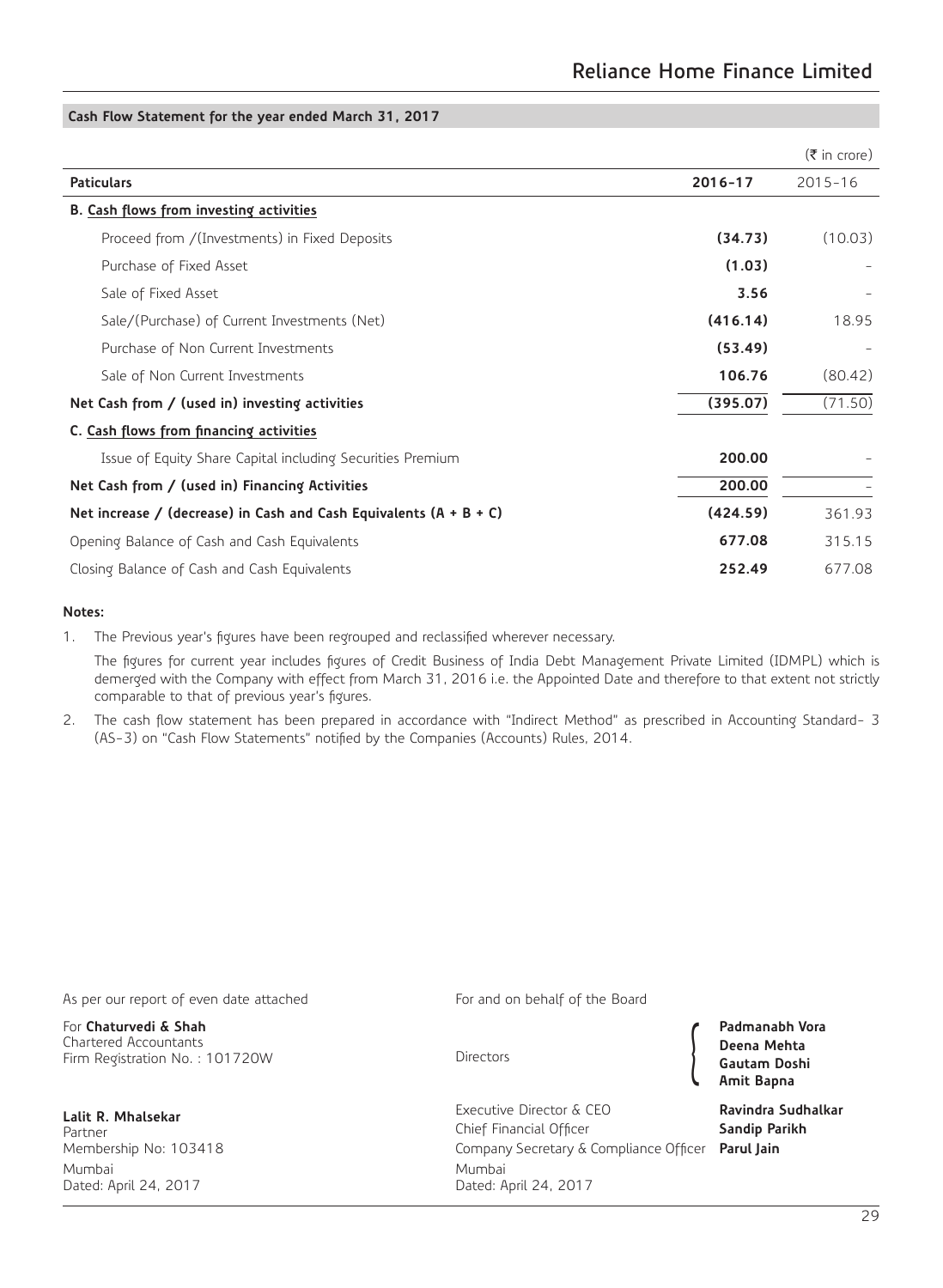#### **1 Background**

Reliance Home Finance Limited ('the Company') was incorporated on June 5, 2008 with Registrar of Companies, Maharashtra at Mumbai. The Company is principally engaged in housing finance business and registered with National Housing Bank ('NHB') as a housing finance company (HFC), without accepting public deposits, as defined under section 29A of the National Housing Bank Act, 1987.

#### **2 Significant Accounting Policies**

#### **a Basis of Preparation of Financial Statements**

 The financial statements have been prepared and presented under the historical cost convention on the accrual basis of accounting. They are in confirmity with the accounting principles generally accepted in India ('GAAP'), and comply with the Accounting Standards notified by the Companies (Accounting Standards) Rules, 2006, as amended by the Companies (Accounting Standards) Amendment Rules, 2016 specified under Section 133 of the Act, read with Rule 7 of the Companies (Accounts) Rules, 2014 and relevant provisions of the Companies Act, 2013 (the "Act"). These financial statements are presented in Indian rupees rounded in crore upto two decimal, except otherwise stated.

 All assets and liabilities have been classified as current or non-current as per the Company's normal operating cycle and other criteria set out in Schedule III of the Act. Based on the nature of the services and their realisation in cash and cash equivalents, the Company has ascertained its operating cycle as twelve months for the purpose of current or non-current classification of assets and liabilities.

 The Company complies in all material respects, with the prudential norms relating to income recognition, asset classification and provisioning for bad and doubtful debts and other matters, specified in the directions issued by the National Housing Bank ('NHB') in terms of "Master Circular - The Housing Finance Companies (NHB) Directions, 2010" vide National Housing Bank ('NHB') Notification No. NHB(ND)/DRS/REG/MC-01/2016 dated July 1, 2016 and Housing Finance Companies - Corporate Governance (National Housing Bank) Directions, 2016 vide National Housing Bank ('NHB') Notification No. NHB. HFC.CG-DIR.1/ MD&CEO/ 2016, as applicable to the Company.

#### **b Use of Estimates**

 The preparation of financial statements requires estimates and assumptions to be made that affect the reported amount of assets and liabilities and disclosure of contingent liabilities on the date of the financial statements and the reported amount of revenues and expenses during the reporting period. Difference between the actual results and estimates are recognized in the period in which the results are known/materialised.

#### **c Revenue Recognition**

## i) **Interest income:**

 Repayment of housing loans is generally by way of Equated Monthly Installments (EMI) comprising of principal and interest. Necessary appropriation is made out of these EMI collections to principal and interest. EMIs commence generally once the entire loan is disbursed. Pending commencement of EMIs, pre-EMI interest is payable on every month. Interest on loans is computed either on an annual rest, half yearly rest, quarterly rest or on a monthly rest basis on the principal outstanding at the beginning of the relevant period.

 Interest income is allocated over the contractual term of loan by applying the committed interest rate to the outstanding amount of the loan. Interest income on performing assets is recognized on accrual basis and on non- performing assets on realization basis as per guidelines prescribed by the National Housing Bank.

Fees, charges and additional interest income on delayed EMI/Pre-EMI are recognized on receipt basis.

#### ii) **Processing Fee Income**

Loan processing fee income is accounted for upfront as and when it becomes due.

#### iii) **Income from assignment / securitization**

 In case of assignment / securitization of loans, the assets are derecognized when all the rights, title, future receivables and interest thereof along with all the risks and rewards of ownership are transferred to the purchasers of assigned/ securtised loans. The profit if any, as reduced by the estimated provision for loss/expenses and incidental expenses related to the transaction, is recognised as gain or loss arising on assignment / securitization.

#### iv) **Servicing Fee Income**

Servicing fees received is accounted for based on the underlying deal structure of the transaction as per the agreement.

## v) **Brokerage, Commission and Other Income**

 Brokerage, Commission and other income is recognized when there is no significant uncertainty as to determination and realization.

#### vi) **Income from Investments**

Profit / (Loss) earned from sale of securities is recognised on trade date basis.

#### vii) **Dividend Income**

Dividend Income is recognised when the right to receive payment is established.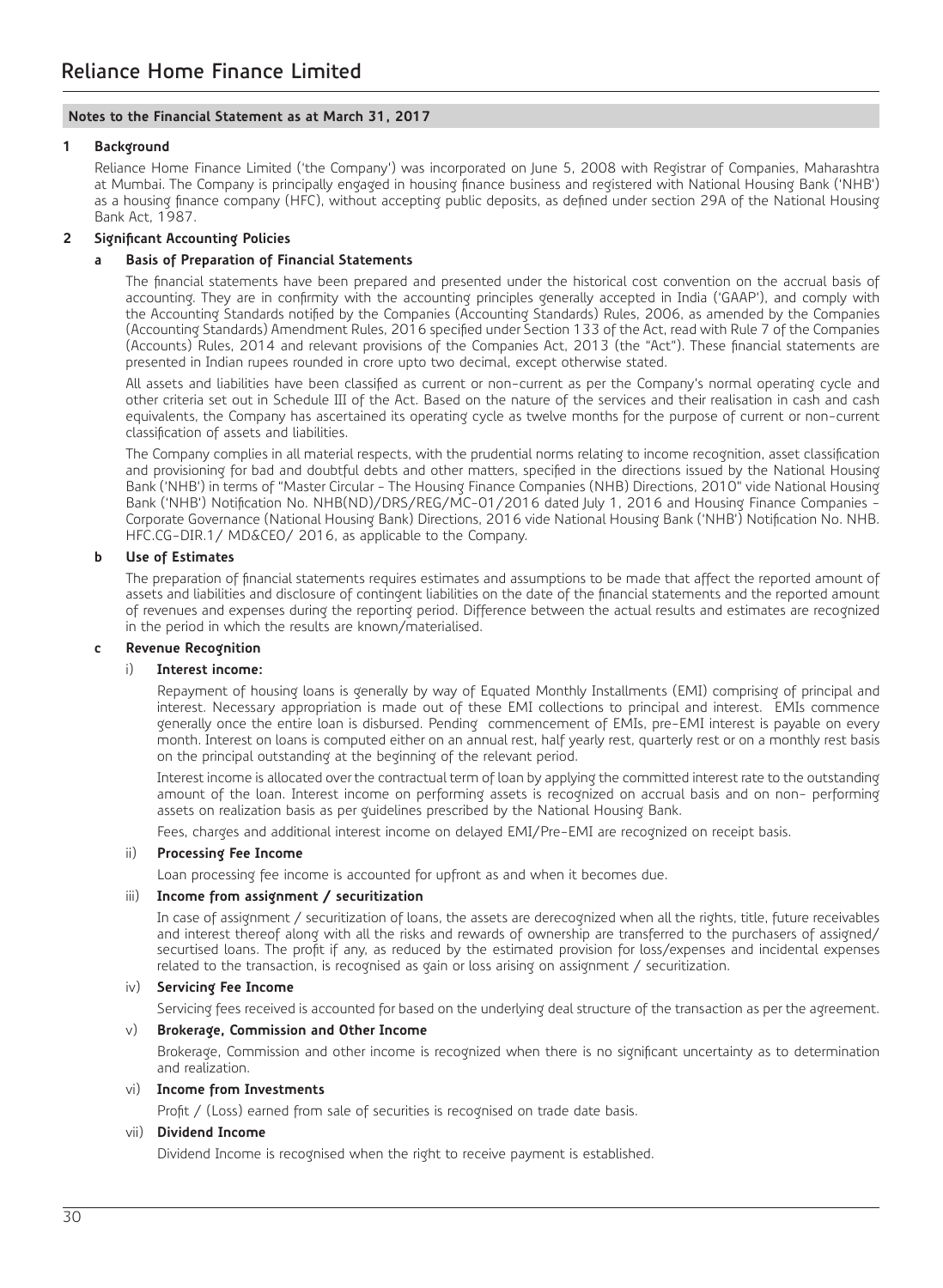#### viii) **Foreclosure & Other Operating Income**

 Foreclosure & Other Operating Charges i.e. Bounce Charges, Loan Reschedulement Charges are accounted as an when received.

#### ix) **Infrastructure Cost Recovery**

 Infrastructure Cost Recovery income towards support services is accounted as and when it becomes due on contractual terms with the parties.

#### **d Property, Plant and Equipment**

 Property, Plant and Equipment are stated at cost of acquisition less accumulated depreciation and Impairment loss, if any. The Company has used the cost model as measurement bases for determining the gross carrying amount. Cost includes acquisition cost which is directly attributable to bring the asset to its working condition for its intended use.

#### **e Intangible Assets**

 Intangible Assets are recognised where it is probable that the future economic benefit attributable to the assets will flow to the Company and its cost can be reliably measured. Intangible assets are stated at cost of acquisition less accumulated amortisation.

#### **f Depreciation/Amortisation**

 Depreciation on Property, Plant and Equipment is provided in accordance with the provisions of Schedule II to the Companies Act, 2013. Tangible assets are depreciated on straight line basis method over the useful life of assets, as prescribed in Part C of Schedule II to the Companies Act, 2013.

The estimated useful lives for the different types of assets are :

Tangible Assets

- (i) Buildings 60 years
- (ii) Office Equipments 5 years
- (iii) Data Processing Machineries 3 years

Intangible Assets

- (i) Computer software which are amortised on straight line basis over the useful life of the assets up to a maximum of five years commencing from the month in which such assets is first installed or utilised.
- (ii) Goodwill pursuant to the scheme of arrangement, which is amortised on straight line basis over the tenure of 5 years

## **g Loan origination / acquisition cost**

All direct cost incurred for the loan origination is amortised over the tenure of the loan.

### **h Investments**

 Investments are classified into current investments and long-term investments. In accordance with the Guidelines issued by National Housing Bank (NHB), current investments are carried at lower of cost and fair value and long term investments are carried at cost. However, provision is made to recognize decline other than temporary in the carrying amount of long term investments. Unquoted investments in the units of Mutual Funds in nature of current investment are valued at lower of cost or Net Asset Value declared by Mutual Funds in respect of each particular scheme.

#### **i Discount on Commercial Papers**

 The difference between the acquisition cost and the redemption value of commercial papers is apportioned on time basis and recognized as discount expense.

#### **j Asset Repossessed under SARFAESI Act**

 Asset Repossessed under SARFAESI Act against the settlement of loans are carried in the balance sheet at outstanding loan amount net off Provision thereon. The classification and provision is based on the underlying Days Past Due (DPD) of these loans.

## **k Cash & Cash Equivalents**

 In the cashflow statements, cash and cash equivalents includes cash in hand, balance in banks and fixed deposits without lien with original maturities of three months or less.

#### **l Provision for Standard Assets, Non Performing Assets (NPA) & Doubtful Debts**

 Provisions on Standard Assets, Non Performing Assets (NPA) & Doubtful Debts are made in accordance with the Prudential Norms as per Housing Finance Companies (NHB) Directions, 2010.

#### **m Securitised Assets**

 Derecognition of Securitised assets in the books of the Company, recognition of gain or loss arising on Securitisation and accounting for credit enhancement provided by the Company is based on the Guidance Note on Accounting for Securitisation issued by the Institute of Chartered Accountants of India.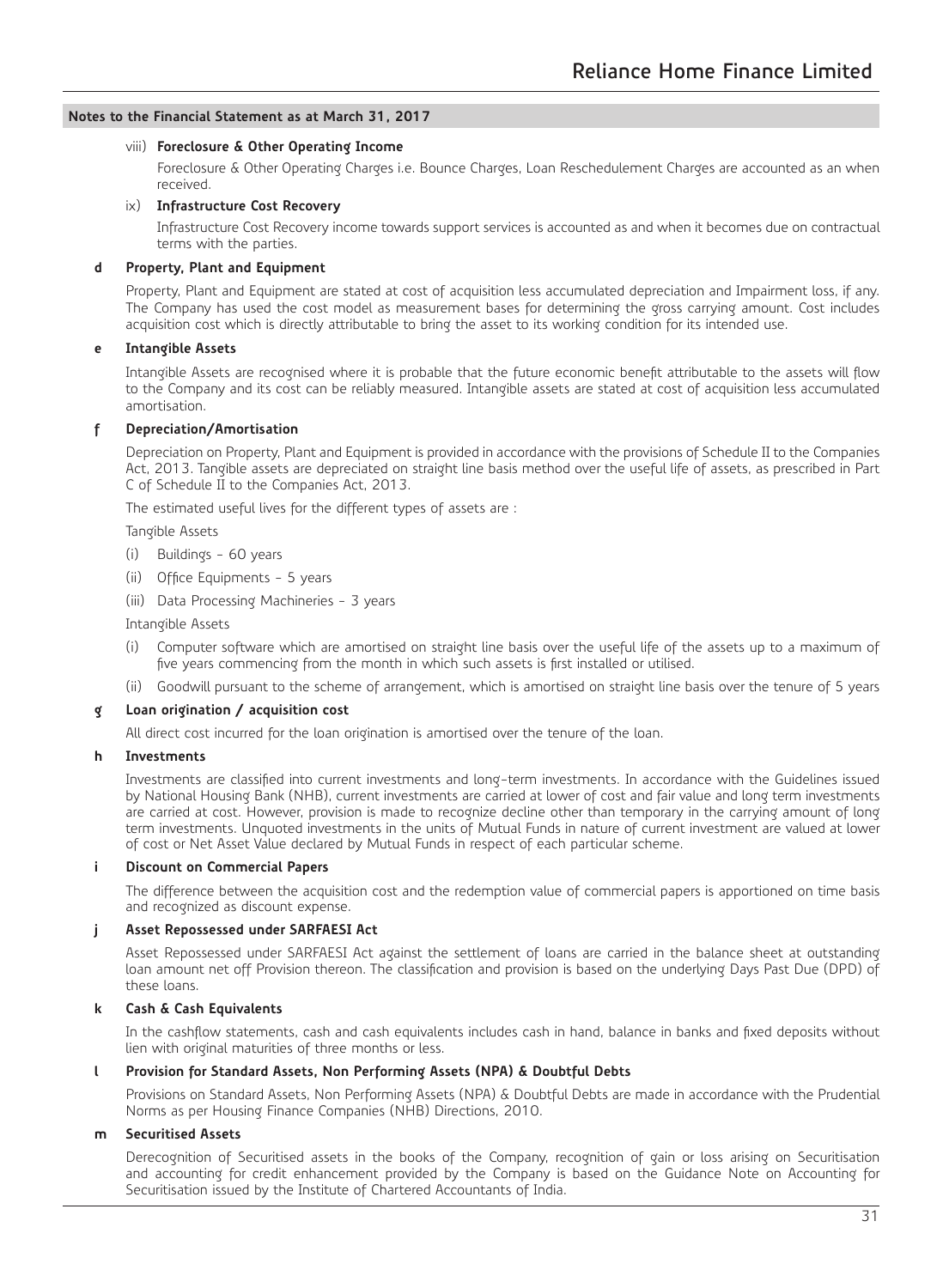#### **n Security of loans given**

 Housing loans / loans against property granted are secured by equitable registered mortgage of property and / or undertaking to create a security. Other Secured loans are secured against hypothecation of respective assets.

#### **o Market Linked Debentures**

 The Company has issued certain market linked non-convertible debentures ('MLD'), the rate of interest which is linked to performance of specified indices over the period of the debentures. The Company hedges its interest rate risk on MLD by taking positions in future & options based on specified indices. Any gain/loss on these hedge positions are netted against with interest expense on MLD and resultant 'net loss' is recognised in Statement of Profit and Loss immediately, however 'net gain' if any, is ignored.

#### **p Employee Benefits**

### i) Provident fund

 Contributions payable to the recognized provident fund, which is a defined contribution scheme, are charged to the Statement of Profit and Loss.

ii) Gratuity

 The Company's gratuity benefit scheme is a defined benefit plan. The Company's net obligation in respect of the gratuity benefit scheme is calculated by estimating the amount of future benefit that employees have earned in the return for their service in the current and prior periods; that benefit is discounted to determine its present value, and the fair value of any plan assets, if any, is deducted.

 The present value of the obligation under such defined benefit plan is determined based on actuarial valuation using the Projected unit Credit Method, which recognises each period of service as giving rise to additional unit of employee benefit entitlement and measures each unit separately to build up the final obligation.

 The obligation is measured at the present value of the estimated future cash flows. The discount rates used for determining the present value of the obligation under defined benefit plan, are based on the market yields on Government securities as on the balance sheet date.

Actuarial gains and losses are recognised immediately in the Statement of Profit and Loss.

iii) Leave Encashment

 Leave encashment which is a defined benefit, is accrued for based on an actuarial valuation at the balance sheet date carried out by an independent actuary.

 The employees of the Company are entitled for compensated absence. The employees can carry forward a portion of the unutilised accrued leave balance and utilise it in future periods. The Company records an obligation for compensated absences in the period in which the employee renders the service that increases the entitlement. The Company measures the expected cost of compensated absence as the amount that the Company expects to pay as a result of the unused entitlement that has accumulated at the balance sheet date.

iv) Phantom Stock Option

 As a long term incentive plan to employees, the Company has initiated Phantom Stock Option plan which are cash settlement rights where the employees are entitled to get cash compensation based on formula linked to fair market value of shares upon exercise of phantom stock option over notional or hypothetical shares, whereby instead of becoming entitled to buy the actual shares on vesting, they become entitled to cash payment equivalent to appreciation in the value over defined base price of share. The present value of the obligation under such plan is determined based on actuarial valuation at the year end and any actuarial gains/ losses are charged to statement of profit and loss as applicable.

#### **q Borrowing costs**

 Borrowing costs, which are directly attributable to the acquisition / construction of fixed assets, till the time such assets are ready for intended use, are capitalised as part of the cost of the assets. Other borrowing costs are recognised as an expense in the year in which they are incurred. Brokerage costs directly attributable to a borrowing are expensed over the tenure of the borrowing.

#### **r Guarantee Fees**

 Mortgage guarantee fees, which are directly attributable to the loans guaranteed are expensed based on the principal outstanding at the end of the period.

#### **s Expenses related to Public issue of Non Convertible Debenture (NCD)**

 Expenses related to Public issue of NCD, which are directly attributable to the particular series of NCD are expensed based on tenure of respective series. The expenses which are not directly attributable to the particular series of NCD are expensed based on weighted average tenure of NCD issued.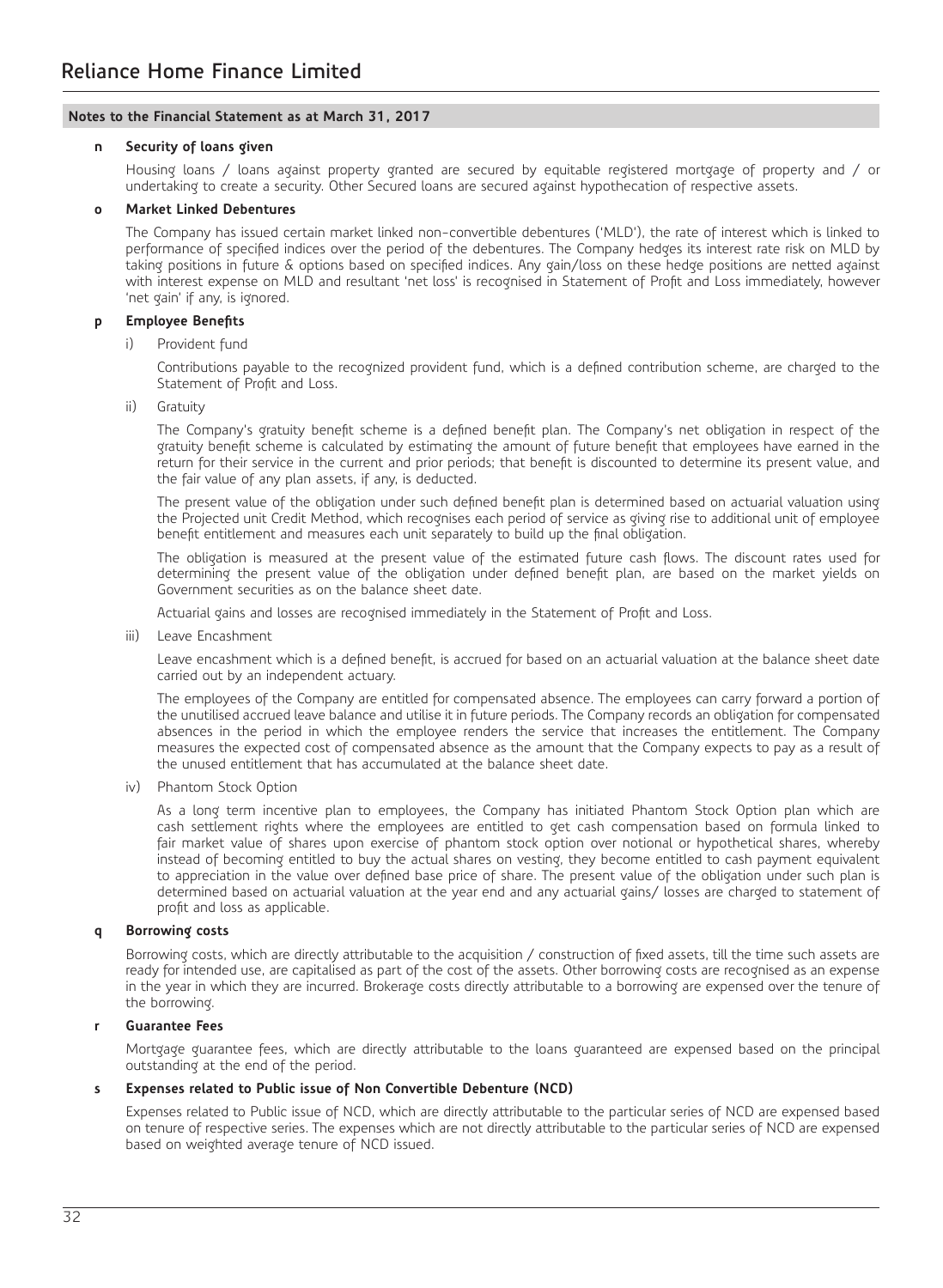#### **t Earnings per share**

 The basic earnings per share is computed by dividing the net profit / (loss) attributable to the equity shareholders for the period by the weighted average number of equity shares outstanding during the reporting period. The number of shares used in computing diluted earnings per share comprises the weighted average number of shares considered for deriving earnings per share, and also the number of equity shares, which could have been issued on the conversion of all dilutive potential shares. In computing dilutive earnings per share, only potential equity shares that are dilutive and that reduce profit / (loss) per share are included.

#### **u Provision for Current Tax and Deferred Tax**

 Provision for current tax is made after taking into consideration benefits admissible under the provisions of the Income Tax Act, 1961. Minimum Alternative Tax (MAT) credit entitlement is recognised where there is convincing evidence that the same can be realised in future.

 The deferred tax charge or credit and the corresponding deferred tax liabilities or assets are recognized using the tax rates that have been enacted or substantively enacted by the balance sheet date. Deferred tax assets are recognised only to the extent there is reasonable certainty that the assets can be realised in future; however, where there is unabsorbed depreciation or carried forward loss under taxation laws, deferred tax assets are recognised only if there is virtual certainty of realisation of such assets. Deferred tax assets are reviewed as at each balance sheet date and written down or written up to reflect the amount that is reasonably / virtually certain (as the case may be) to be realised.

#### **v Impairment of Assets**

 The Company assesses at each balance sheet date whether there is any indication that an asset may be impaired, if such condition exists an asset is treated as impaired, when carrying cost of assets exceeds its recoverable amount. An impairment loss is charged to the Statement of Profit and Loss in the year in which an asset is identified as impaired. The impairment loss recognised in prior accounting periods is reversed if there has been a change in the estimate of the recoverable amount is treated as impaired, when carrying cost of assets exceeds its recoverable amount.

#### **w Provisions, Contingent Liabilities and Contingent Assets**

 The Company creates a provision when there is a present obligation as a result of past events and it is probable that there will be outflow of resources and a reliable estimate of the obligation can be made of the amount of the obligation. Contingent liabilities are not recognised but are disclosed in the notes to the financial statements. A disclosure for a contingent liability is made when there is a possible obligation or a present obligation that may, but probably will not, require an outflow of resources. When there is a possible obligation or a present obligation in respect of which the likelihood of outflow of resources is remote, no provision or disclosure is made. Provisions are reviewed at each balance sheet date and adjusted to reflect the current best estimate. If it is no longer probable that the outflow of resources would be required to settle the obligation, the provision is reversed. Contingent assets are not recognised nor disclosed in the financial statements.

|   |                                                             |                | $(\bar{\tau}$ in crore) |
|---|-------------------------------------------------------------|----------------|-------------------------|
|   |                                                             | As at          | As at                   |
|   |                                                             | March 31, 2017 | March 31, 2016          |
| 3 | Share capital                                               |                |                         |
|   | Authorised:<br>(a)                                          |                |                         |
|   | 55,00,00,000 Equity Shares of ₹10 each                      | 550.00         | 75.00                   |
|   | (March 31, 2016: 7,50,00,000 Equity Shares of ₹10 each)     |                |                         |
|   | 5,00,00,000 Preference Shares of ₹10 each                   | 50.00          | 50.00                   |
|   | (March 31, 2016: 5,00,00,000 Preference Shares of ₹10 each) |                |                         |
|   |                                                             | 600.00         | 125.00                  |
|   |                                                             |                |                         |

#### **Notes :**

- i) In terms of the approval of the shareholders obtained at the Extra Ordinary General Meeting of the Company held on October 26, 2016 the Company has reclassified its Authorised Share Capital from ₹125 crore (7,50,00,000 Equity Shares of ₹ 10 each and 5,00,00,000 Preference Share of ₹ 10 each) to ₹ 125 crore (9,30,00,000 Equity Shares of ₹ 10 each and 3,20,00,000 Preference Share of  $\bar{\tau}$  10 each).
- ii) In terms of the approval of the shareholders obtained at the Extra Ordinary General Meeting of the Company held on December 6, 2016 the Company has further reclassified its Authorised Share Capital from  $\bar{z}$  125 crore (9,30,00,000 Equity Shares of ₹ 10 each and 3,20,00,000 Preference Share of ₹ 10 each) to ₹ 125 crore (12,50,00,000 Equity Shares of  $\bar{\tau}$  10 each).
- iii) In terms of the approval of the shareholders obtained at the Extra Ordinary General Meeting of the Company held on January 20, 2017 the Company has increased its Authorised Share Capital from  $\bar{\tau}$  125 crore (12,50,00,000 Equity Shares of  $\bar{\tau}$  10 each ) to  $\bar{\tau}$  600 crore (55,00,00,000 Equity Shares of  $\bar{\tau}$  10 each and 5,00,00,000 Preference Shares of  $\bar{z}$  10 each).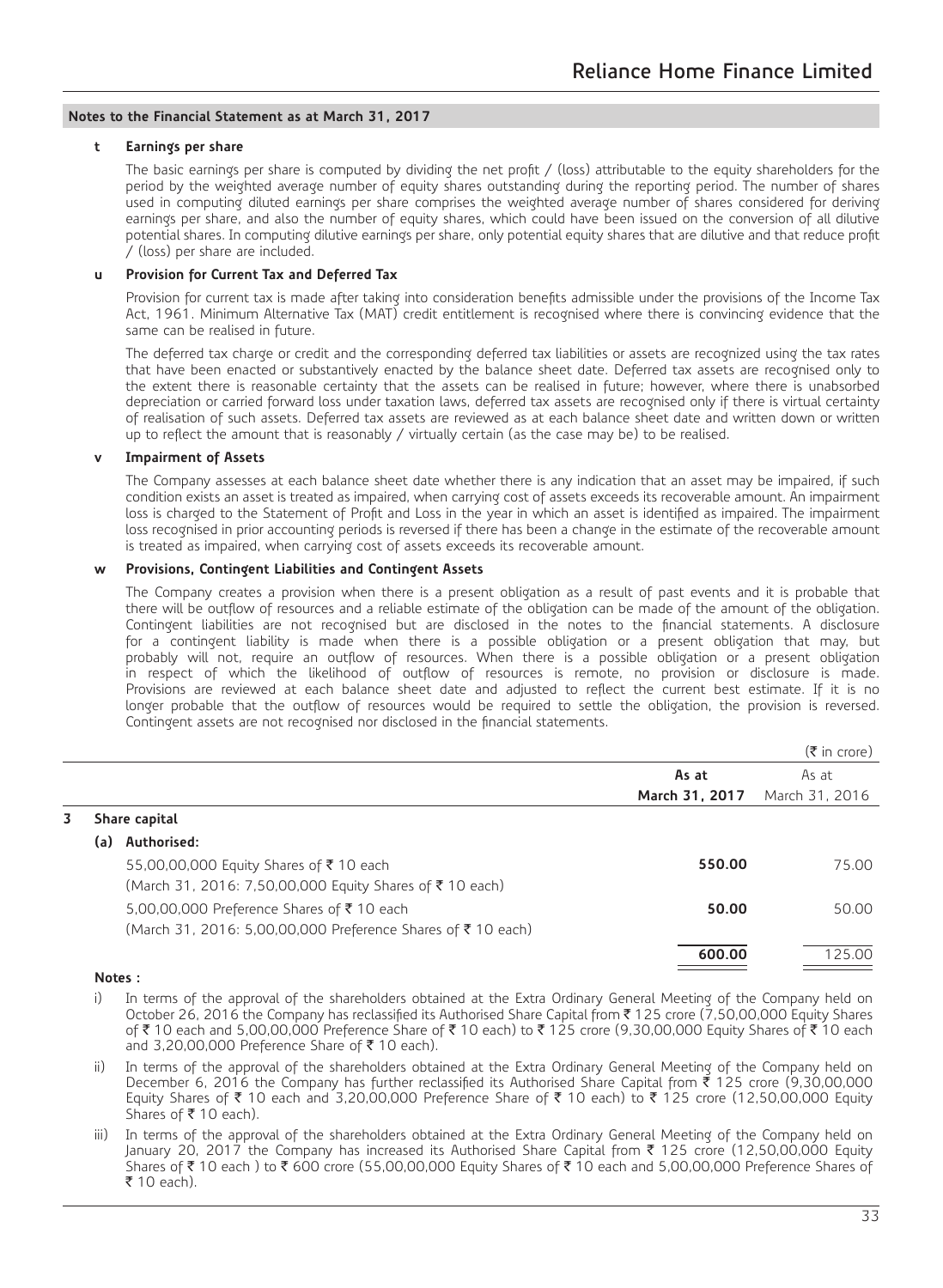|                                                         |                     | $(\bar{\tau}$ in crore) |
|---------------------------------------------------------|---------------------|-------------------------|
|                                                         | As at               | As at                   |
|                                                         | March 31, 2017      | March 31, 2016          |
| Issued, subscribed & Fully paid-up<br>(b)               |                     |                         |
| 11,58,20,000 Equity Shares of ₹10 each                  | 115.82              | 65.82                   |
| (March 31, 2016: 6,58,20,000 Equity Shares of ₹10 each) |                     |                         |
|                                                         | 115.82              | 65.82                   |
| Par Value per Share<br>(c)                              | Amount in $\bar{z}$ | Amount in $\bar{\tau}$  |
| Equity                                                  | 10                  | 10                      |

#### **(d) Reconciliation of issued, subscribed and fully paid-up Share Capital**

|                           | As at March 31, 2017 |                        | As at March 31, 2016 |                                               |
|---------------------------|----------------------|------------------------|----------------------|-----------------------------------------------|
|                           | No. of Shares        | Amount<br>$(5 \infty)$ | No. of Shares        | Amount<br>$(\bar{\bar{\mathbf{z}}}$ in crore) |
| <b>Equity Shares</b>      |                      |                        |                      |                                               |
| Opening Balance           | 6,58,20,000          | 65.82                  | 6.58.20.000          | 65.82                                         |
| Addition during the year  | 5,00,00,000          | 50.00                  |                      |                                               |
| Reduction during the year |                      |                        |                      |                                               |
| Closing Balance           | 11,58,20,000         | 115.82                 | 6,58,20,000          | 65.82                                         |

#### **(e) Rights, Preferences and Restrictions:**

#### **1 Voting Rights :**

The company has one class of equity shares having a par value of  $\bar{\tau}$  10 per share. Each shareholder is eligible for one vote per share held. In the event of liquidation of the Company, the holders of equity shares will be entitled to receive any of the remaining assets of the Company, after distribution of all preferential amounts. The distribution will be in proportion to the number of equity shares held by the shareholders.

For the year ended March 31, 2017, the dividend proposed by the Board of Directors is  $\bar{\tau}$  0.50 (March 31, 2016 ` Nil), which is subject to the approval of the shareholders in the ensuing Annual General Meeting. (Refer Note No. 46).

#### **(f) Shares held by holding company i.e. Reliance Capital Limited including shares jointly held**

|                          |      | As at March 31, 2017 |                        | As at March 31, 2016 |                                               |
|--------------------------|------|----------------------|------------------------|----------------------|-----------------------------------------------|
|                          | %    | No. of Shares        | Amount<br>$(5 \infty)$ | No. of Shares        | Amount<br>$(\bar{\bar{\mathbf{z}}}$ in crore) |
| Equity shares            |      |                      |                        |                      |                                               |
| Reliance Capital Limited | 100% | 11,58,20,000         | 115.82                 | 6.58.20.000          | 65.82                                         |
| Total                    | 100% | 11,58,20,000         | 115.82                 | 6.58.20.000          | 65.82                                         |

 (Out of the above equity shares, 20 equity shares (Previous year 20 equity shares) are jointly held by Reliance Capital Limited and its nominees.)

#### **(g)** Out of the above equity shares 3,29,10,000 equity shares (Previous Year 3,29,10,000 equity shares) were allotted as fully paid-up bonus shares to its existing equity shareholders in the financial year 2012-13.

|    |                                                             |                         |                         | $(\bar{\bar{\mathbf{z}}}$ in crore) |
|----|-------------------------------------------------------------|-------------------------|-------------------------|-------------------------------------|
|    | <b>Particulars</b>                                          | As at<br>March 31, 2017 | As at<br>March 31, 2016 |                                     |
| 4  | Reserves and surplus                                        |                         |                         |                                     |
| a) | <b>Statutory Reserve</b>                                    |                         |                         |                                     |
|    | (As per Section 29C of the National Housing Bank Act, 1987) |                         |                         |                                     |
|    | Special Reserve Fund #                                      |                         |                         |                                     |
|    | As per Last Balance sheet                                   | 59.93                   | 42.58                   |                                     |
|    | Add: Transfer from Surplus in Statement of Profit & Loss    | 34.52                   | 17.35                   |                                     |
|    |                                                             | 94.45                   |                         | 59.93                               |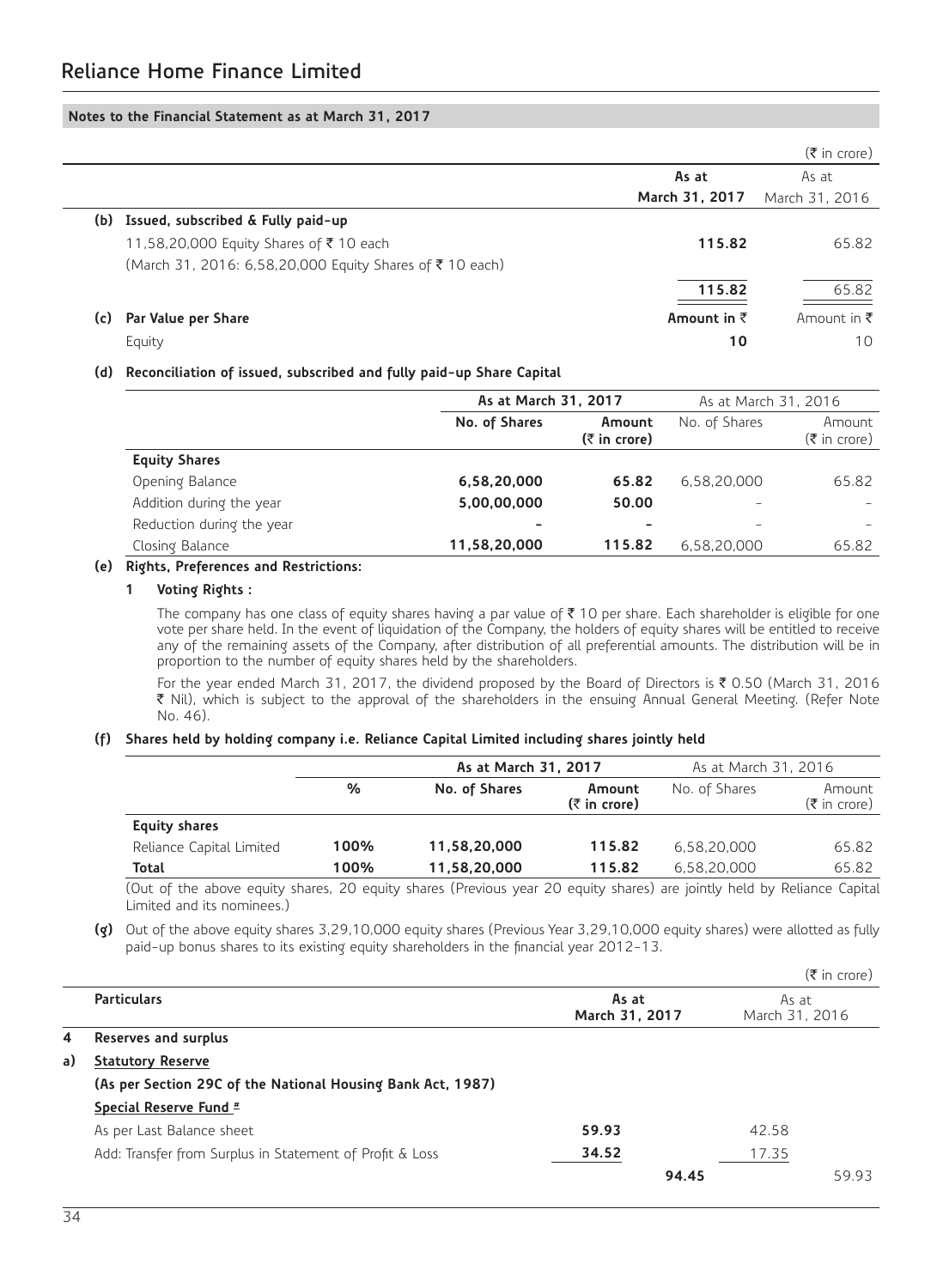|    |                                                                                                                                                       |                         |        |                         | $(\bar{\tau}$ in crore) |
|----|-------------------------------------------------------------------------------------------------------------------------------------------------------|-------------------------|--------|-------------------------|-------------------------|
|    | <b>Particulars</b>                                                                                                                                    | As at<br>March 31, 2017 |        | As at<br>March 31, 2016 |                         |
| b) | <b>Securities Premium Account</b>                                                                                                                     |                         |        |                         |                         |
|    | As Per Last Balance Sheet                                                                                                                             | 255.18                  |        | 255.18                  |                         |
|    | Add: Premium on Equity Shares                                                                                                                         | 150.00                  |        |                         |                         |
|    |                                                                                                                                                       |                         | 405.18 |                         | 255.18                  |
| c) | Debenture Redemption Reserve.##                                                                                                                       |                         |        |                         |                         |
|    | As Per Last Balance Sheet                                                                                                                             |                         |        |                         |                         |
|    | Add: Transfer from Surplus in Statement of Profit & Loss                                                                                              | 48.52                   |        |                         |                         |
|    |                                                                                                                                                       |                         | 48.52  |                         |                         |
| d) | Surplus in Statement of Profit & Loss                                                                                                                 |                         |        |                         |                         |
|    | As Per Last Balance Sheet                                                                                                                             | 239.19                  |        | 169.78                  |                         |
|    | Add: Deferred Tax Asset created pursuant to Scheme of Arrangement<br>with India Debt Management Private Limited (Refer Note No. 42 (iv)<br>$\&$ (vi)) | 105.85                  |        |                         |                         |
|    | Add: Transfer from Statement of Profit & Loss                                                                                                         | 172.59                  |        | 86.76                   |                         |
|    | Less: Transfer to Debenture Redemption Reserve                                                                                                        | 48.52                   |        |                         |                         |
|    | Less: Transfer to Special Reserve Fund                                                                                                                | 34.52                   |        | 17.35                   |                         |
|    |                                                                                                                                                       |                         | 434.59 |                         | 239.19                  |
|    |                                                                                                                                                       |                         | 982.73 |                         | 554.30                  |
|    |                                                                                                                                                       |                         |        |                         |                         |

# The special reserve created as per Section 29 C of the NHB Act, 1987, qualifies for deduction as specified u/s 36 (1) (viii) of the Income Tax Act, 1961 and accordingly Company has been availing tax benefits for such transfers. (Refer Note No. 33 (2))

## Created pursuant to Companies (Share Capital and Debentures) Rules, 2014

#### **5 Long-term borrowings**

Non convertible debentures

|   | Secured - (Refer Note No. 29 & 37)                                                         |          |          |        |          |
|---|--------------------------------------------------------------------------------------------|----------|----------|--------|----------|
|   | Others                                                                                     | 3,671.75 |          | 491.56 |          |
|   | Related party                                                                              | 40.00    |          |        |          |
|   |                                                                                            |          | 3,711.75 |        | 491.56   |
|   | Unsecured (Subordinated Tier II Series)                                                    |          |          |        |          |
|   | Others                                                                                     | 736.71   |          | 273.00 |          |
|   | Related party                                                                              | 37.00    |          |        |          |
|   |                                                                                            |          | 773.71   |        | 273.00   |
|   | Term loans from banks / financial institutions                                             |          |          |        |          |
|   | Secured (Refer Note No. 30)                                                                |          | 2,800.42 |        | 3,854.44 |
|   |                                                                                            |          | 7,285.88 |        | 4,619.00 |
| 6 | Deferred Tax Assets/ (Liabilities)                                                         |          |          |        |          |
|   | Deferred tax Assets/(Liability) disclosed in the Balance Sheet comprises<br>the following: |          |          |        |          |
|   | (a) Deferred Tax Asset                                                                     |          |          |        |          |
|   | Disallowance under the Income Tax Act, 1961                                                |          | 3.71     |        | 0.61     |
|   | Carried forward Losses under the Income Tax Act, 1961<br>(Refer Note No. 42 & 45)          |          | 114.84   |        |          |
|   | Provision for NPA/Diminution in the value of Assets                                        |          | 34.05    |        | 17.61    |
|   | Total (a)                                                                                  |          | 152.60   |        | 18.22    |
|   |                                                                                            |          |          |        |          |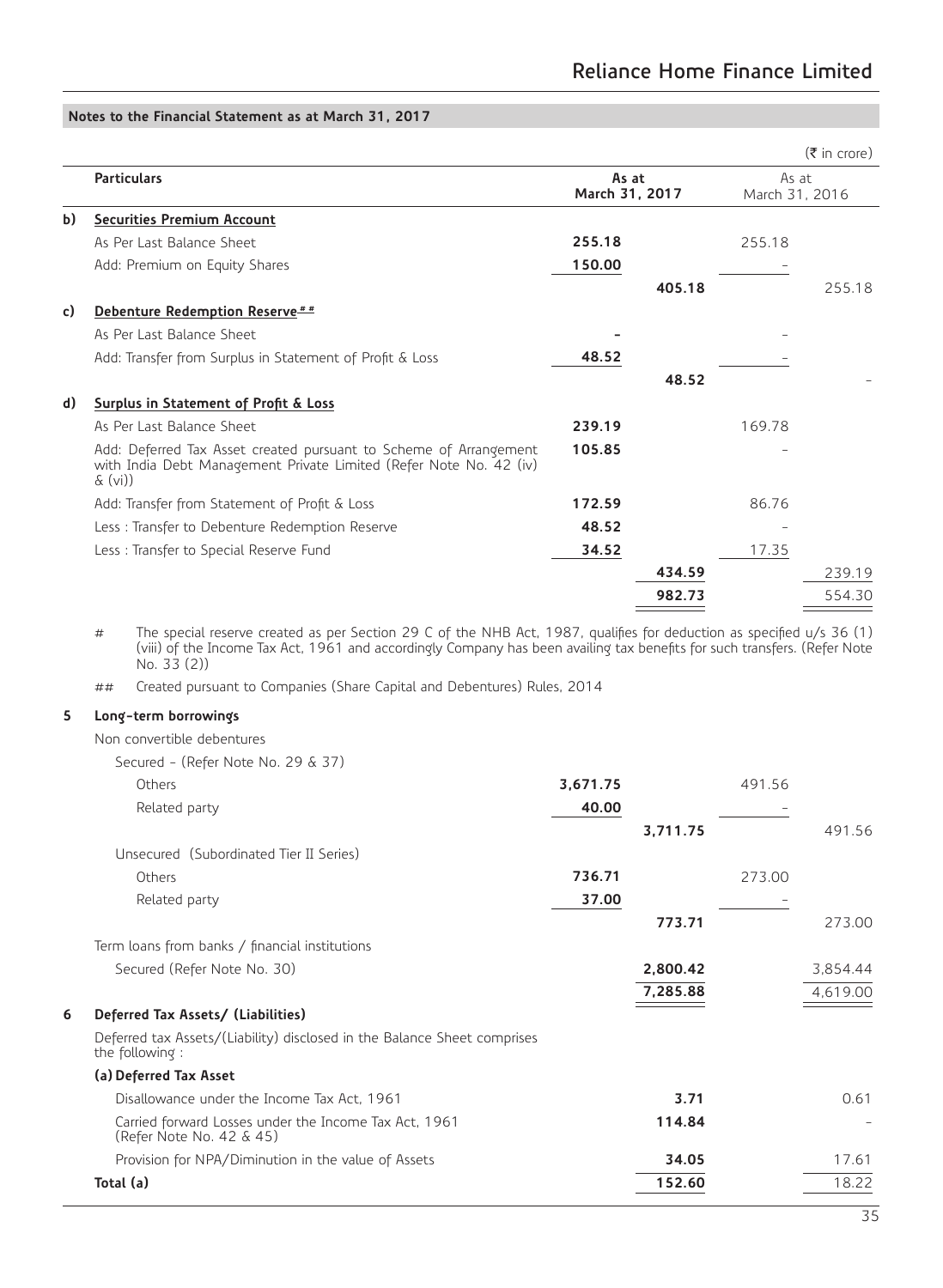|   |                                                         |                         | $(\bar{\bar{\mathbf{z}}}$ in crore) |
|---|---------------------------------------------------------|-------------------------|-------------------------------------|
|   | <b>Particulars</b>                                      | As at<br>March 31, 2017 | As at<br>March 31, 2016             |
|   | (b) Deferred Tax Liability                              |                         |                                     |
|   | Related to Fixed Assets                                 | 2.76                    | 1.79                                |
|   | Unamortised Expenditure                                 | 12.96                   | 9.27                                |
|   | Special Reserve Fund                                    | 13.85                   | 15.19                               |
|   | Total (b)                                               | 29.57                   | 26.25                               |
|   | Net Deferred Tax Asset/(Liabilities) (a) - (b)          | 123.03                  | (8.03)                              |
| 7 | Other non-current liabilities                           |                         |                                     |
|   | a) Collateral deposit from customers                    | 0.05                    |                                     |
|   | b) Interest accrued and not due on borrowings           | 5.74                    | 2.83                                |
|   |                                                         | 5.79                    | 2.83                                |
| 8 | Long-term provisions                                    |                         |                                     |
|   | a) Provision for Employees Benefits (Refer Note No. 35) |                         |                                     |
|   | -Leave encashment                                       | 0.53                    | 0.52                                |
|   | b) Provision for Standard Assets                        | 50.69                   | 30.57                               |
|   |                                                         | 51.22                   | 31.09                               |
| 9 | Short-term borrowings                                   |                         |                                     |
|   | a) From Banks                                           |                         |                                     |
|   | Cash Credit facilities - Secured (Refer Note 1 below)   | 50.00                   | 274.48                              |
|   | b) From Others                                          |                         |                                     |
|   | Commercial Papers - Unsecured (Refer Note 2 below)      | 953.68                  | 493.82                              |
|   |                                                         | 1,003.68                | 768.30                              |

#### **Notes:**

- 1. Cash credit facilities from banks referred above are secured as follows :
	- a. Cash Credit facility of  $\bar{\tau}$  Nil (Previous year  $\bar{\tau}$  125 crore), secured by pari passu first charge in favor of the lender on all the book debts, outstanding moneys, receivable claims of the Company, except for those book debts/receivables to be charged in favor of National Housing Bank for refinance to be availed, if any, from them, against security not exceeding ₹ Nil (Previous year ₹ 137.75 crore).
	- b. Cash Credit facility of  $\bar{z}$  50 crore (Previous year  $\bar{z}$  49.97 crore), secured by pari passu first charge in favor of the lender on all the standard book debts, outstanding moneys, receivable claims of the Company, except for those book debts/receivables to be charged in favor of National Housing Bank for refinance to be availed, if any, from them, against security not exceeding ₹ 55.02 crore (Previous year ₹ 54.97 crore).
	- c. Cash Credit facility of ₹ Nil (Previous year ₹ 99.50 crore), secured by hypothecation of book-debts/receivables (standard only) of the Company on pari-passu basis with other secured lenders, against security not exceeding ₹ Nil (Previous year  $\bar{\tau}$  110 crore).
- 2. In respect of Commercial Papers referred above, maximum face value amount outstanding during the year was  $\bar{\tau}$  2,225 crore (Previous year  $\bar{\tau}$  1,170 crore).

|     |                                          |                | $(\bar{\bar{\mathbf{z}}}$ in crore) |
|-----|------------------------------------------|----------------|-------------------------------------|
|     | <b>Particulars</b>                       | As at          | As at                               |
|     |                                          | March 31, 2017 | March 31, 2016                      |
| 10. | Trade payables                           |                |                                     |
|     | Due to Micro, Medium & Small Enterprises |                |                                     |
|     | Due to Others                            | 4.64           | 1.92                                |
|     | Due to Related Party (Refer Note No.37)  | 0.15           |                                     |
|     |                                          | 4.79           | 1.92                                |
|     |                                          |                |                                     |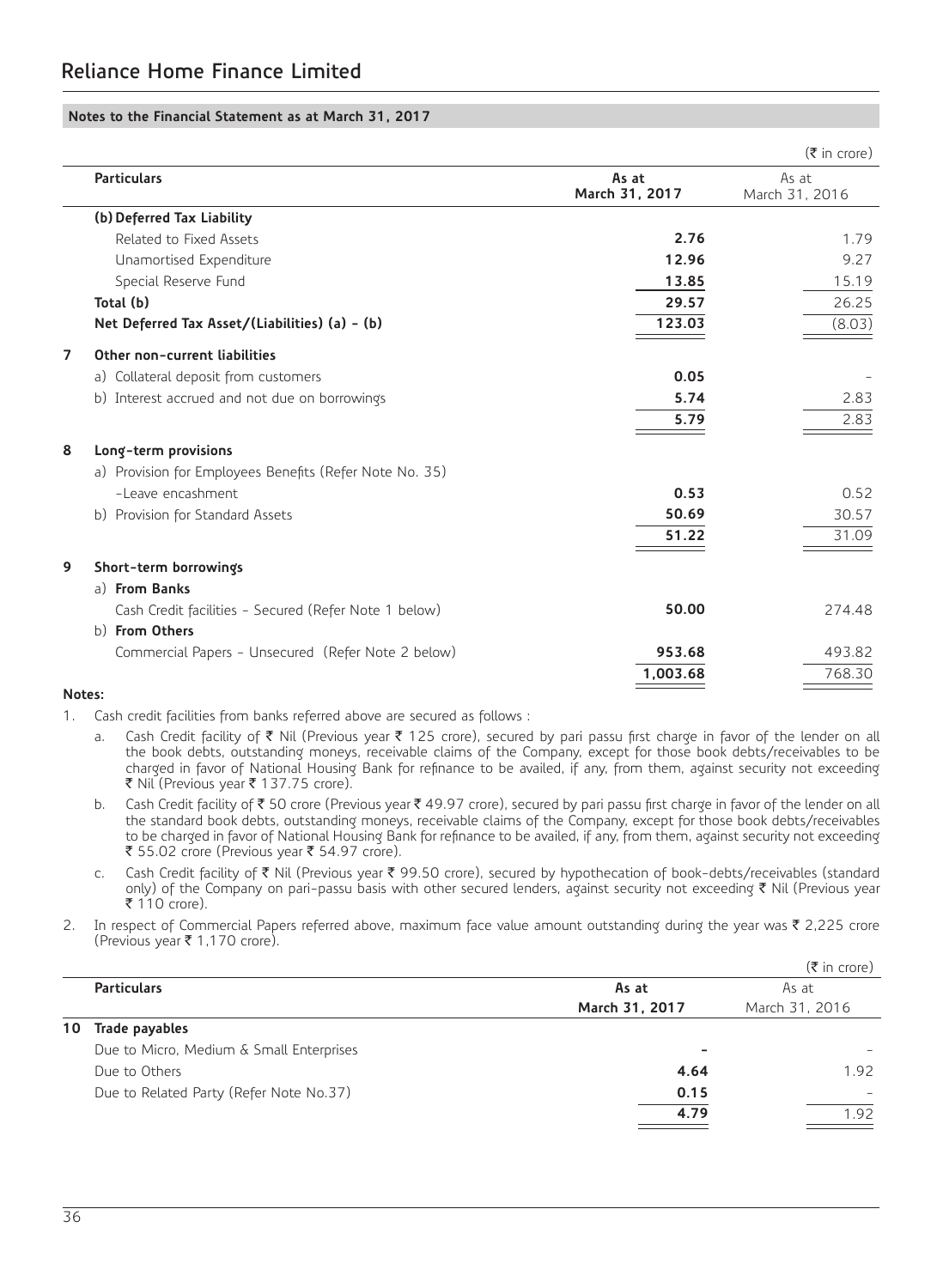|             |                | $(\bar{\bar{\mathbf{z}}}$ in crore) |
|-------------|----------------|-------------------------------------|
| Particulars | As at          | As at                               |
|             | March 31, 2017 | March 31, 2016                      |
|             |                |                                     |

## **Note:**

Disclosure of amounts payable to vendors as defined under the "Micro, Small and Medium Enterprise Development Act, 2006" is based on the information available with the Company regarding the status of registration of such vendors under the said Act. There are no overdue principal amounts / interest payable amounts for delayed payments to such vendors at the Balance Sheet date. There are no delays in payment made to such suppliers during the year or for any earlier years and accordingly there is no interest paid or outstanding interest in this regard in respect of payments made during the year or brought forward from previous years.

#### **11 Other current liabilities**

a) Current maturities of long term debts

(i) Non convertible Debentures (Refer Note No. 29 & 37)

| - Secured                                            |          |          |
|------------------------------------------------------|----------|----------|
| Others                                               | 121.63   | 44.72    |
| Related Party                                        | 0.50     |          |
|                                                      | 122.13   | 44.72    |
| (ii)<br>Term Loans from Banks/Financial Institutions |          |          |
| - Secured (Refer Note No. 30)                        | 1.266.68 | 1.116.27 |
| b) Interest accrued and not due on borrowings        | 121.61   | 29.12    |
| c) Advance from Customers                            | 30.68    | 34.40    |
| d) Payable under Securitisation / Assignment (Net)   | 48.30    | 19.48    |
| e) Temporary Book Overdraft #                        | 187.52   | 355.40   |
| f) Other Payables ##                                 | 41.08    | 36.19    |
| q) Collateral Deposit from Customers                 |          | 0.54     |
|                                                      | 1,818.00 | 1,636.12 |
|                                                      |          |          |

#### **Notes:**

# Temporary Book Overdraft of ₹ 187.52 crore (Previous Year ₹ 355.40 crore), represents cheques issued towards disbursements to borrowers for ₹187.50 crore (Previous Year ₹353.94 crore) and cheques issued for payment of expenses of ₹ 0.02 crore (Previous Year ₹ 1.46 crore), but not encashed as at March 31, 2017.

## Other Payables includes TDS, statutory payments and other liabilities.

#### **12 Short-term provisions**

a) Provision for Employees Benefits (Refer Note No. 35)

|    | Leave encashment                                                                         | 0.01 | 0.01 |
|----|------------------------------------------------------------------------------------------|------|------|
|    | Gratuity                                                                                 |      | 1.30 |
| b) | Provision for Standard Assets                                                            | 5.93 | 4.67 |
| c) | Income Tax Provision [Net Off TDS & Advance Tax ₹ Nil<br>(Previous Year ₹ 132.62 crore)] |      | 0.20 |
|    |                                                                                          | 594  | 6.18 |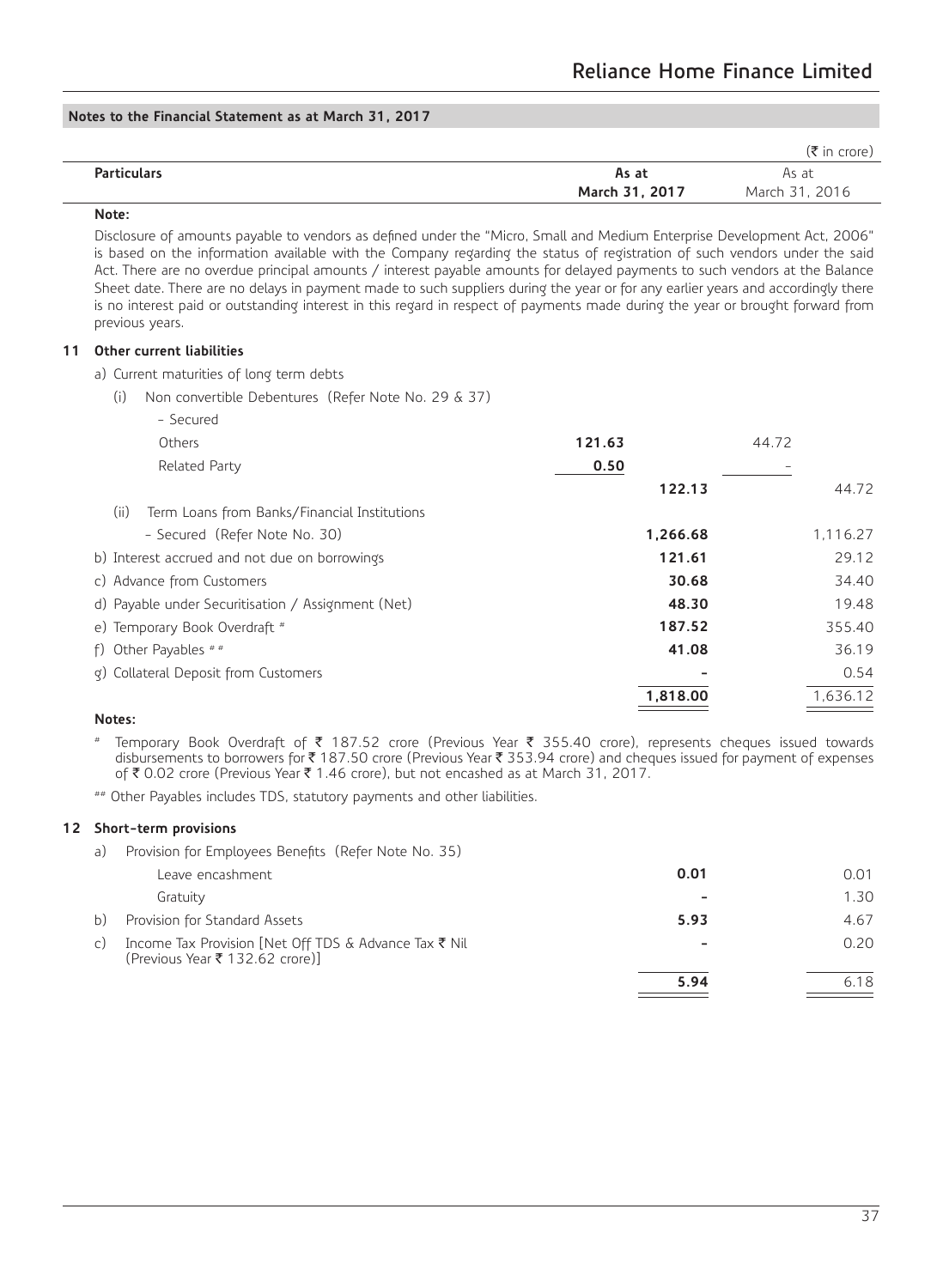Notes to the Financial Statement as at March 31, 2017 **Notes to the Financial Statement as at March 31, 2017**

| ц                     |
|-----------------------|
| í<br>ىن               |
|                       |
|                       |
| i                     |
| ļ                     |
|                       |
| ١<br>I<br>۰<br>i<br>í |
| r                     |
| ۹                     |

38

|                                                                                |                            |                      |                       |               |                                 |                                                |             |                   |                         | $(3)$ in crore) |
|--------------------------------------------------------------------------------|----------------------------|----------------------|-----------------------|---------------|---------------------------------|------------------------------------------------|-------------|-------------------|-------------------------|-----------------|
| Description                                                                    |                            |                      | Gross Carrying Amount |               |                                 | <b>Accumulated Depreciation / Amortisation</b> |             |                   | Net Carrying Amount     |                 |
|                                                                                | As at April                | Additions            | Deletion              | As at         | As at April,                    |                                                | Deletion/   | upto              | As at                   | As at           |
|                                                                                | , 2016                     |                      | Adjustments           | March 31,     | 1,2016                          | Depreciation                                   | Adjustments | March 31,         | March 31,               | March 31,       |
|                                                                                |                            |                      |                       | 2017          |                                 |                                                |             | 2017              | 2017                    | 2016            |
| Tangible Assets                                                                |                            |                      |                       |               |                                 |                                                |             |                   |                         |                 |
| Buildings                                                                      |                            |                      | 3.79                  |               |                                 | 0.76                                           | 0.04        |                   |                         | 44.28           |
|                                                                                | 44 0 0<br>0 0 0<br>4 0 0 1 | 2.000<br>2.000       |                       |               | 2<br>2<br>0<br>0<br>0<br>0<br>0 | #                                              |             | $\frac{400}{100}$ | $41.92$<br>0.02<br>0.02 |                 |
| Office Equipments<br>Data Processing Machineries                               |                            |                      | ☺                     |               |                                 |                                                |             |                   |                         |                 |
| <b>Total</b>                                                                   | 45.01                      | 2.16                 | 3.79                  | 43.39         | 0.73                            | 0.76                                           | 0.04        | 1.45              | 41.94                   | 44.28           |
| Previous Year                                                                  | 4<br>39.4.                 | 5.58                 |                       | 45.02         | 0.04                            | 07<br>0                                        |             | 0.74              | 44.28                   |                 |
|                                                                                |                            |                      |                       |               |                                 |                                                |             |                   |                         |                 |
|                                                                                | 0.85                       |                      | Ī                     |               | 0.82                            |                                                | I           |                   |                         | 0.03            |
| <b>ii) Intangible Assets</b><br>1 Computer Software<br>2 Goodwill on Scheme of | I                          | $\frac{1.01}{30.99}$ | Ï                     | 1.86<br>30.99 |                                 | 0.10<br>6.20                                   |             | 0.91<br>6.20      | 0.95<br>24.79           |                 |
| Arrangement [Refer Note No.<br>42(v)                                           |                            |                      |                       |               |                                 |                                                |             |                   |                         |                 |
| Total                                                                          | S<br>$\frac{8}{1}$         | 32.00                |                       | 32.85         | 0.82                            | 6.30                                           |             | 7.11              | 25.74                   | 0.03            |
| Previous Year                                                                  | $\frac{8}{1}$              |                      |                       | 0.85          | 0.80                            | 0.02                                           |             | 0.82              | 0.03                    |                 |
| i<br>http:                                                                     |                            |                      |                       |               |                                 |                                                |             |                   |                         |                 |

**Notes:**

 $\div$ 

In respect of Intangible Assets: 1. In respect of Intangible Assets:

It is other than internally generated. (a) It is other than internally generated.  $\begin{pmatrix} 1 \\ 0 \end{pmatrix}$ 

Balance useful life is: (b) Balance useful life is:

4 years (Previous year Nil) for additions during the financial year 2016-17 4 years (Previous year Nil) for additions during the financial year 2016-17

3 years (Previous year 4 years) for additions during the financial year 2015-16 3 years (Previous year 4 years) for additions during the financial year 2015-16

2 years (Previous year 3 years) for additions during the financial year 2014-15 2 years (Previous year 3 years) for additions during the financial year 2014-15

 1 year (Previous year 2 years) for additions during the financial year 2013-14 1 year (Previous year 2 years) for additions during the financial year 2013-14

Buildings acquired during the year includes, ₹ 2.14 crore (Previous year ₹ 5.58 crore) against settelment of Income from Brokerage Commission on Property Solution. 2. Buildings acquired during the year includes, **₹** 2.14 crore (Previous year ₹ 5.58 crore) against settelment of Income from Brokerage Commission on Property Solution.  $@714,999$ @ ` 14,999  $\overline{\sim}$ 

# ₹ 9,583 # ` 9,583

 $*71,986$  $*$  ₹ 1,986

 $**$   $\zeta$  13,013 \*\* ₹ 13,013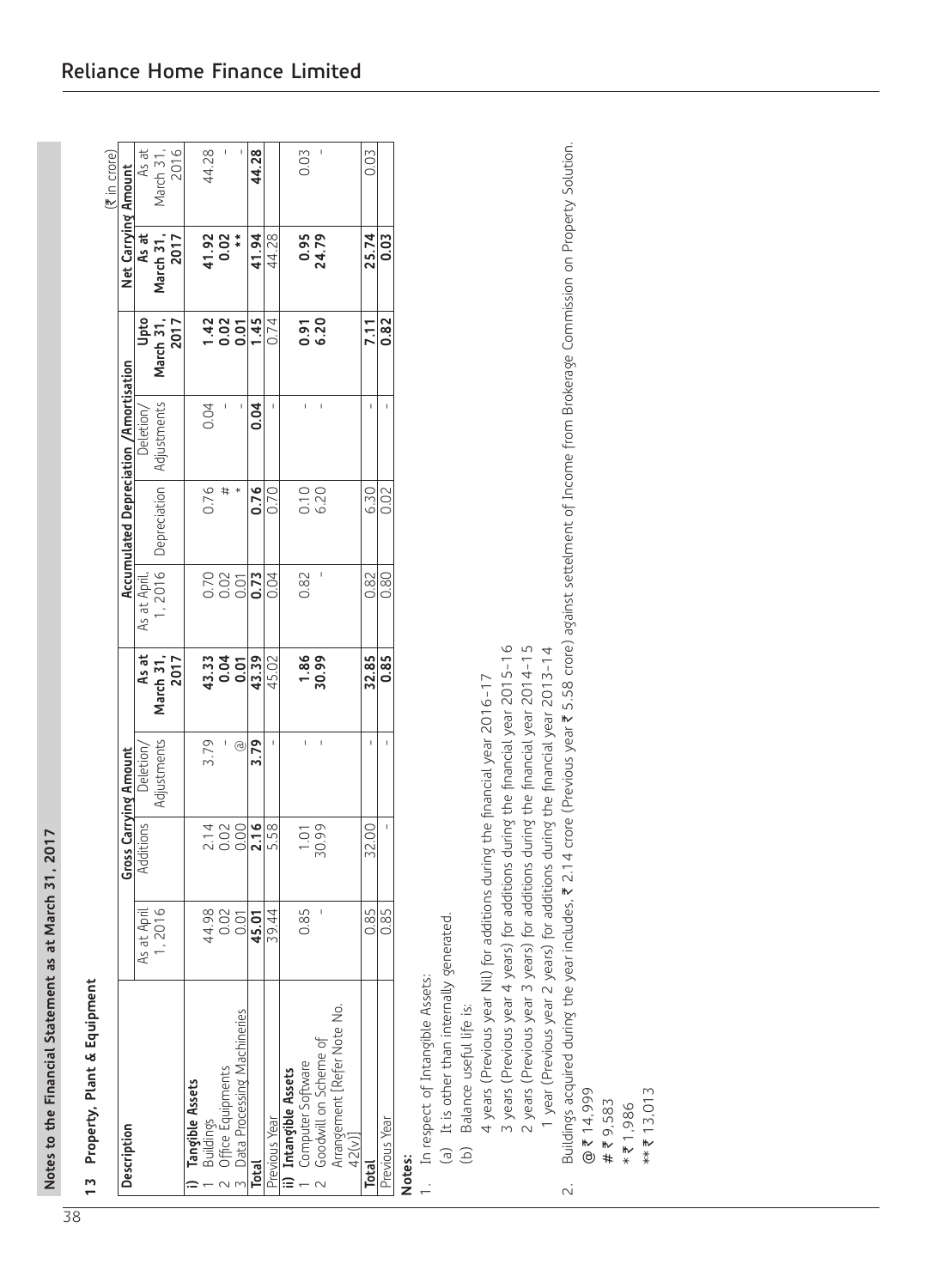|        |                                                                                     |                 |                            |                |                            | $(\bar{\bar{\tau}})$ in crore) |
|--------|-------------------------------------------------------------------------------------|-----------------|----------------------------|----------------|----------------------------|--------------------------------|
|        |                                                                                     | Face Value /    |                            | Quantity       |                            | Value                          |
|        |                                                                                     | Issue Price ₹   | As at                      | As at          | As at                      | As at                          |
| 14.    | Non-current investments                                                             |                 | March 31, 2017             | March 31, 2016 | March 31, 2017             | March 31, 2016                 |
|        | <b>Trade Investments</b>                                                            |                 |                            |                |                            |                                |
| (a)    | Equity Shares valued at cost unless stated otherwise                                |                 |                            |                |                            |                                |
|        | Unquoted, fully paid-up                                                             |                 |                            |                |                            |                                |
|        | S Kumars Nationwide Limited                                                         | 10 <sup>2</sup> | 1 000                      |                | $\star$                    |                                |
|        | Meta Copper & Alloys Ltd.                                                           | 10              | 10 000                     |                | 0.01                       |                                |
|        |                                                                                     |                 |                            |                | 0.01                       |                                |
|        | Less: Provision for diminution in value of investments                              |                 |                            |                | 0.01                       |                                |
|        | * ₹10,000                                                                           |                 |                            |                |                            |                                |
| (b)    | Pass Through Certificates ('PTC') valued at cost unless<br>stated otherwise         |                 |                            |                |                            |                                |
|        | Unquoted, fully paid-up                                                             |                 |                            |                |                            |                                |
|        | Cabaletta IFMR Capital 2015 - Series - A2 PTC 18 Dec.15                             |                 |                            | 1 84 008       |                            | 1.12                           |
|        | Hysminai IFMR Capital 2015 - Series -A2 PTC 30 Oct.15                               |                 |                            | 9 93 370       |                            | 0.40                           |
|        | IFMR Capital Mosec Glaucus 2015 - Series -A2 PTC 01                                 |                 |                            | 18 54 181      |                            | 1.12                           |
|        | Sep.15                                                                              |                 |                            |                |                            |                                |
|        | IFMR Capital Mosec Vulcan 2015 - Series A2 PTC 30<br>Sep.15                         |                 |                            | 5 93 180       |                            | 1.23                           |
|        | Libertas IFMR Capital 2015 - Series A2 PTC 30 Nov. 15                               |                 |                            | 1 52 39 096    |                            | 1.53                           |
|        | Lucina IFMR Capital 2015 - Series -A2 PTC 30 Nov.15                                 |                 |                            | 2 37 936       |                            | 0.95                           |
|        | Manto IFMR Capital 2015 - Series -A2 PTC 19 Nov. 15                                 |                 |                            | 31 98 234      |                            | 0.32                           |
|        | Sol IFMR Capital 2015 -Series -A2 PTC 30 Oct. 15                                    |                 |                            | 10 430         |                            | 0.27                           |
|        |                                                                                     |                 |                            |                |                            | 6.94                           |
| (c)    | Security Receipts valued at cost unless stated otherwise<br>Unquoted, fully paid-up |                 |                            |                |                            |                                |
|        | Suraksha ARC - 004 Trust -22 Dec. 2016                                              |                 | 5 1 0 0                    |                | 0.51                       |                                |
|        | Suraksha ARC - 005 Trust -22 Dec. 2016                                              |                 | 7650                       |                | 0.77                       |                                |
|        | RHF Indian Receivable Trust- I - 30 Sep.2016                                        |                 |                            | 1              | 0.88                       |                                |
|        | RHF Indian Receivable Trust II - 24 Mar. 2017                                       |                 |                            | 1              | 1.21                       |                                |
|        |                                                                                     |                 |                            |                | 3.37                       |                                |
| (d)    | Others - Unit of Venture Fund valued at cost unless                                 |                 |                            |                |                            |                                |
|        | stated otherwise                                                                    |                 |                            |                |                            |                                |
|        | Quoted *, fully paid-up                                                             |                 |                            |                |                            |                                |
|        | IFMR Impact Long Term Multi Asset Class Fund                                        | 100,000         | 5 000                      |                | 50.00                      |                                |
|        |                                                                                     |                 |                            |                | 50.00                      |                                |
|        |                                                                                     |                 |                            |                | 53.37                      | 6.94                           |
| Notes: |                                                                                     |                 |                            |                |                            |                                |
|        |                                                                                     |                 | As at March 31, 2017       |                | As at March 31, 2016       |                                |
|        |                                                                                     |                 | <b>Book Value</b>          | Market value   | Book Value Market value    |                                |
| 1.     | The aggregate value of investments:                                                 |                 |                            |                |                            |                                |
|        | Ouoted                                                                              |                 | 50.00                      | 51.52          |                            |                                |
|        | Unquoted                                                                            |                 | 3.37                       |                | 6.94                       |                                |
|        | <b>Total</b>                                                                        |                 | 53.37                      | 51.52          | 6.94                       |                                |
| 2.     | The aggregate Provision for diminution in the value of investments:                 |                 |                            |                |                            |                                |
|        | Quoted                                                                              |                 |                            |                |                            |                                |
|        | Unquoted                                                                            |                 |                            | 0.01           |                            |                                |
|        | Total                                                                               |                 |                            | 0.01           |                            |                                |
|        |                                                                                     |                 |                            |                |                            |                                |
| 3.     | Basis of Valuation                                                                  |                 | at cost less provision for |                | at cost less provision for |                                |

diminution in the value of Investments

4. \*for units of Fund net assets value (NAV) is taken as Market Value.

diminution in the value of Investments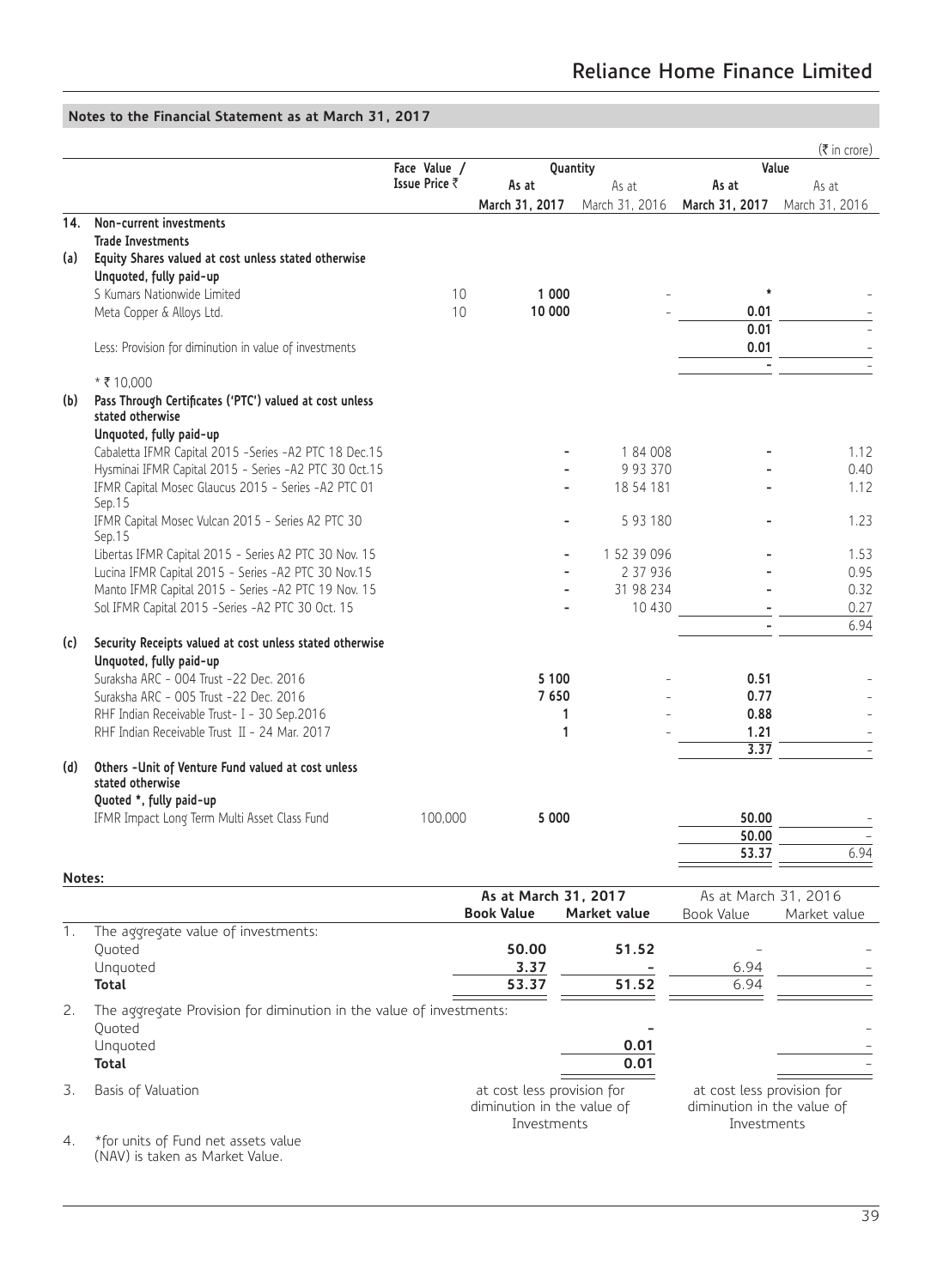|    |     |           |                                                                  |                |          |                | (₹ in crore) |
|----|-----|-----------|------------------------------------------------------------------|----------------|----------|----------------|--------------|
|    |     |           |                                                                  | As at          |          | As at          |              |
|    |     |           |                                                                  | March 31, 2017 |          | March 31, 2016 |              |
| 15 |     |           | Long-term loans and advances<br>(a) Capital advances             |                | 16.28    |                |              |
|    |     |           | (Unsecured, Considered Good)                                     |                |          |                |              |
|    |     |           | (b) Security deposits                                            |                | 0.03     |                | 0.05         |
|    |     |           | (Unsecured, Considered Good)                                     |                |          |                |              |
|    |     | (c) Loans |                                                                  |                |          |                |              |
|    |     | i)        | (Secured, Considered Good)                                       |                |          |                |              |
|    |     |           | Housing loans:                                                   |                |          |                |              |
|    |     |           | Individuals                                                      | 4,558.29       |          | 3,312.98       |              |
|    |     |           | Others                                                           | 1,446.85       |          | 942.58         |              |
|    |     |           | Officer of the Company                                           | 0.11           |          | 1.27           |              |
|    |     |           | (Refer Note No.37)                                               |                | 6,005.25 |                | 4,256.83     |
|    |     |           | Commercial loans                                                 |                |          |                |              |
|    |     |           | - Secured, considered good                                       |                | 2,902.30 |                | 1,646.80     |
|    |     |           | - Unsecured, considered good                                     |                | 60.00    |                |              |
|    |     | (ii)      | (Secured, Considered Doubtful)                                   |                |          |                |              |
|    |     |           | Housing loans:                                                   |                |          |                |              |
|    |     |           | Individuals                                                      | 38.55          |          | 41.01          |              |
|    |     |           | Others                                                           | 3.06           |          | 1.13           |              |
|    |     |           |                                                                  | 41.61          |          | 42.14          |              |
|    |     |           | Less: Provision for NPA & Doubtful Debts                         | 8.55           |          | 10.25          |              |
|    |     |           |                                                                  |                | 33.06    |                | 31.89        |
|    |     |           | Commercial loans                                                 | 20.08          |          | 17.78          |              |
|    |     |           | Less: Provision for NPA & Doubtful Debts                         | 13.32          |          | 3.54           |              |
|    |     |           |                                                                  |                | 6.76     |                | 14.24        |
|    |     |           | (d) Installments Due (Secured, Considered Doubtful)              |                |          |                |              |
|    |     |           | Principal Overdue                                                | 22.14          |          | 5.69           |              |
|    |     |           | Less: Provision for NPA & Doubtful Debts                         | 4.07           | 18.07    | 1.72           | 3.97         |
|    | (e) |           | Balance with Service Tax Authorities                             |                | 1.28     |                | 0.53         |
|    | (f) |           | Taxes Paid [Net off Income Tax Provision ₹ 42.68 crore           |                | 38.92    |                |              |
|    |     |           | (Previous Year ₹ Nil)]                                           |                |          |                |              |
|    |     |           |                                                                  |                | 9,081.95 |                | 5,954.31     |
| 16 |     |           | Other non-current assets                                         |                |          |                |              |
|    | (a) |           | Receivable from Trustee under Securitisation                     |                | 7.27     |                | 6.18         |
|    |     |           | (b) Fixed Deposits with banks                                    |                |          |                |              |
|    |     |           | - Credit Enhancement towards securitisation                      | 64.69          |          |                |              |
|    |     |           | - Kept as deposits for Issuing Bank Guarantee                    | 3.20           |          |                |              |
|    |     |           | - Margin money deposits for Market Linked Debentures             | 16.85          |          | 6.97           |              |
|    |     |           |                                                                  |                | 84.74    |                | 6.97         |
|    |     |           | (c) Unamortised expenditures                                     |                |          |                |              |
|    |     |           | i) Unamortised DSA commission                                    | 34.79          |          | 24.70          |              |
|    |     |           | Add: Incurred during the Year                                    | 29.27<br>13.37 |          | 20.69          |              |
|    |     |           | Less: Amortised during the year                                  | 50.69          |          | 10.60<br>34.79 |              |
|    |     |           | Less: to be amortised over the next one year                     | 4.85           |          | 3.34           |              |
|    |     |           | (Refer Note No. 21 (b))                                          |                | 45.84    |                | 31.45        |
|    |     |           |                                                                  |                |          |                |              |
|    |     | ii)       | Unamortised Brokerage on Borrowing                               | 9.41<br>3.05   |          | 6.57           |              |
|    |     |           | Add: Incurred during the Year<br>Less: Amortised during the year | 1.94           |          | 4.31<br>1.47   |              |
|    |     |           |                                                                  | 10.52          |          | 9.41           |              |
|    |     |           | Less: to be amortised over the next one year                     | 2.20           |          | 1.66           |              |
|    |     |           | (Refer Note No. 21 (b))                                          |                | 8.32     |                | 7.75         |
|    |     | iii)      | Unamortised Mortgage guarantee fees                              | 5.65           |          | 3.83           |              |
|    |     |           | Add: Incurred during the Year                                    |                |          | 2.92           |              |
|    |     |           | Less: Amortised during the year                                  | 1.33           |          | 1.10           |              |
|    |     |           |                                                                  | 4.32           |          | 5.65           |              |
|    |     |           |                                                                  |                |          |                |              |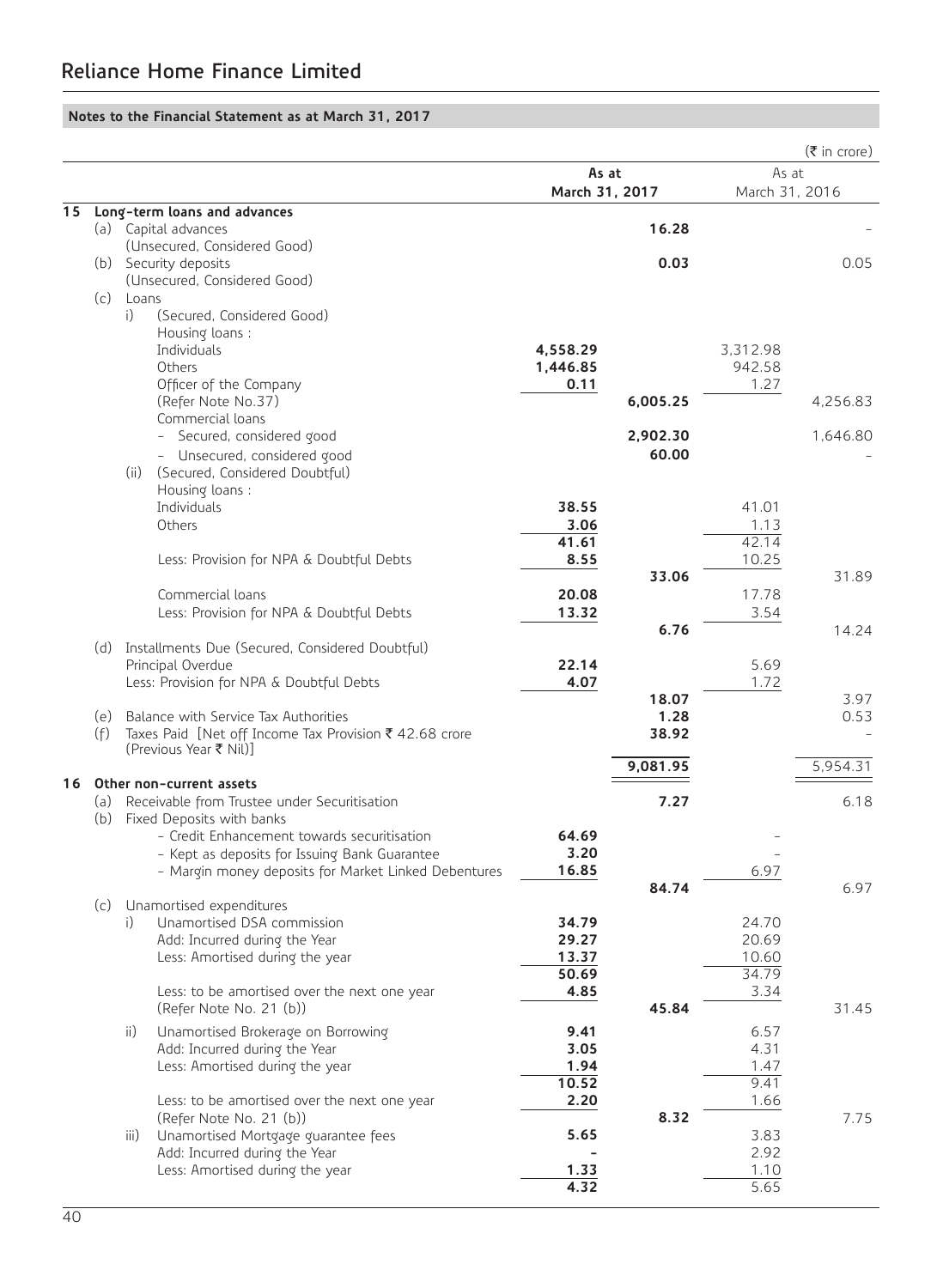|     |     |                                                                                                           |                        |                        |                         |                        | $(\bar{\bar{\mathbf{z}}}$ in crore) |
|-----|-----|-----------------------------------------------------------------------------------------------------------|------------------------|------------------------|-------------------------|------------------------|-------------------------------------|
|     |     |                                                                                                           |                        | As at                  |                         |                        | As at                               |
|     |     |                                                                                                           |                        |                        | March 31, 2017          |                        | March 31, 2016                      |
|     |     | Less: to be amortised over the next one year<br>(Refer Note No. 21 (b))                                   |                        | 0.71                   | 3.61                    | 1.45                   | 4.20                                |
|     | iv) | Unamortised Public Issue NCD Expenses<br>Add: Incurred during the Year<br>Less: Amortised during the year |                        | 33.31<br>1.70<br>31.61 |                         |                        |                                     |
|     |     | Less: to be amortised over the next one year<br>(Refer Note No. 21 (b))                                   |                        | 6.81                   | 24.80                   |                        |                                     |
| (d) |     | Asset Repossessed under SARFAESI Act<br>Less: Provision for Asset repossessed                             |                        | 51.98<br>15.81         |                         |                        |                                     |
| (e) |     | Prepaid Expenses                                                                                          |                        |                        | 36.17<br>0.91<br>211.66 |                        | 0.56<br>57.11                       |
|     |     | Face Value/                                                                                               |                        | Quantity               |                         | Value                  | $(\bar{\bar{\mathbf{z}}}$ in crore) |
|     |     | <b>Issue Price</b><br>₹                                                                                   | As at March<br>31.2017 |                        | As at March<br>31.2016  | As at March<br>31.2017 | As at March<br>31.2016              |

|                                                                      | ≺ | 31, 2017                 | 31, 2016    | 31, 2017 | 31, 2016 |
|----------------------------------------------------------------------|---|--------------------------|-------------|----------|----------|
| 17 Current investments                                               |   |                          |             |          |          |
| Current portion of Long-term                                         |   |                          |             |          |          |
| investments                                                          |   |                          |             |          |          |
| a) Pass Through Certificates ('PTC')<br>valued at cost unless stated |   |                          |             |          |          |
| otherwise                                                            |   |                          |             |          |          |
| Unquoted, fully paid-up                                              |   |                          |             |          |          |
| Aergia IFMR Capital 2015 -<br>Series-A2 PTC 30 Nov.15                |   |                          | 10 910      |          | 0.81     |
| Alcibie IFMR Capital 2015 -<br>Series-A2 PTC 27 Nov.15               |   | $\overline{\phantom{a}}$ | 50 88 847   |          | 1.57     |
| Arcas IFMR Capital 2015 - Series-A2<br>PTC 30 Sep.15                 |   | $\overline{\phantom{a}}$ | 29 59 786   |          | 2.41     |
| Brizo IFMR Capital 2015 - Series-A2<br>PTC 17 Aug.15                 |   |                          | 11 996      |          | 1.37     |
| Cabaletta IFMR Capital 2015 - Series<br>-A2 PTC 18 Dec.15            |   | 184008                   | 1 84 008    | 0.54     | 0.96     |
| Cadmus IFMR Capital 2015 -<br>Series-A2 PTC 05 Nov.15                |   |                          | 84 107      |          | 2.21     |
| Caerus IFMR Capital 2015-<br>Series-A2 PTC 20 May 15                 |   |                          | 1 15 00 550 |          | 1.16     |
| Comus IFMR Capital 2015 -<br>Series-A3 PTC 18 Sep.15                 |   |                          | 43 59 442   |          | 0.45     |
| Delphin IFMR Capital 2015 -<br>Series-A3 PTC 28 Oct.15               |   | $\overline{\phantom{a}}$ | 13 17 492   |          | 0.14     |
| Geloos IFMR Capital 2015 -<br>Series-A2 PTC 29 May.15                |   | $\overline{\phantom{a}}$ | 37 10 714   |          | 0.38     |
| Hysminai IFMR Capital 2015 - Series<br>-A2 PTC 30 Oct.15             |   | 9 93 370                 | 9 93 370    | 0.40     | 0.01     |
| IFMR Capital Mosec Aethon 2015 -<br>Series-A2 PTC 28 Feb.15          |   | $\overline{\phantom{a}}$ | 8 77 31 640 |          | 10.47    |
| IFMR Capital Mosec Agon 2015 -<br>Series-A2 PTC 28 Feb.15            |   | $\overline{\phantom{a}}$ | 2 11 82 283 |          | 2.78     |
| IFMR Capital Mosec Atlas 2014<br>-Series-A2 PTC 30 Dec.14            |   | $\overline{\phantom{a}}$ | 1 10 43 440 |          | 1.47     |
| IFMR Capital Mosec Boreas 2015-<br>Series-A3 PTC 04 March 15         |   |                          | 19 28 565   |          | 7.12     |
|                                                                      |   |                          |             |          |          |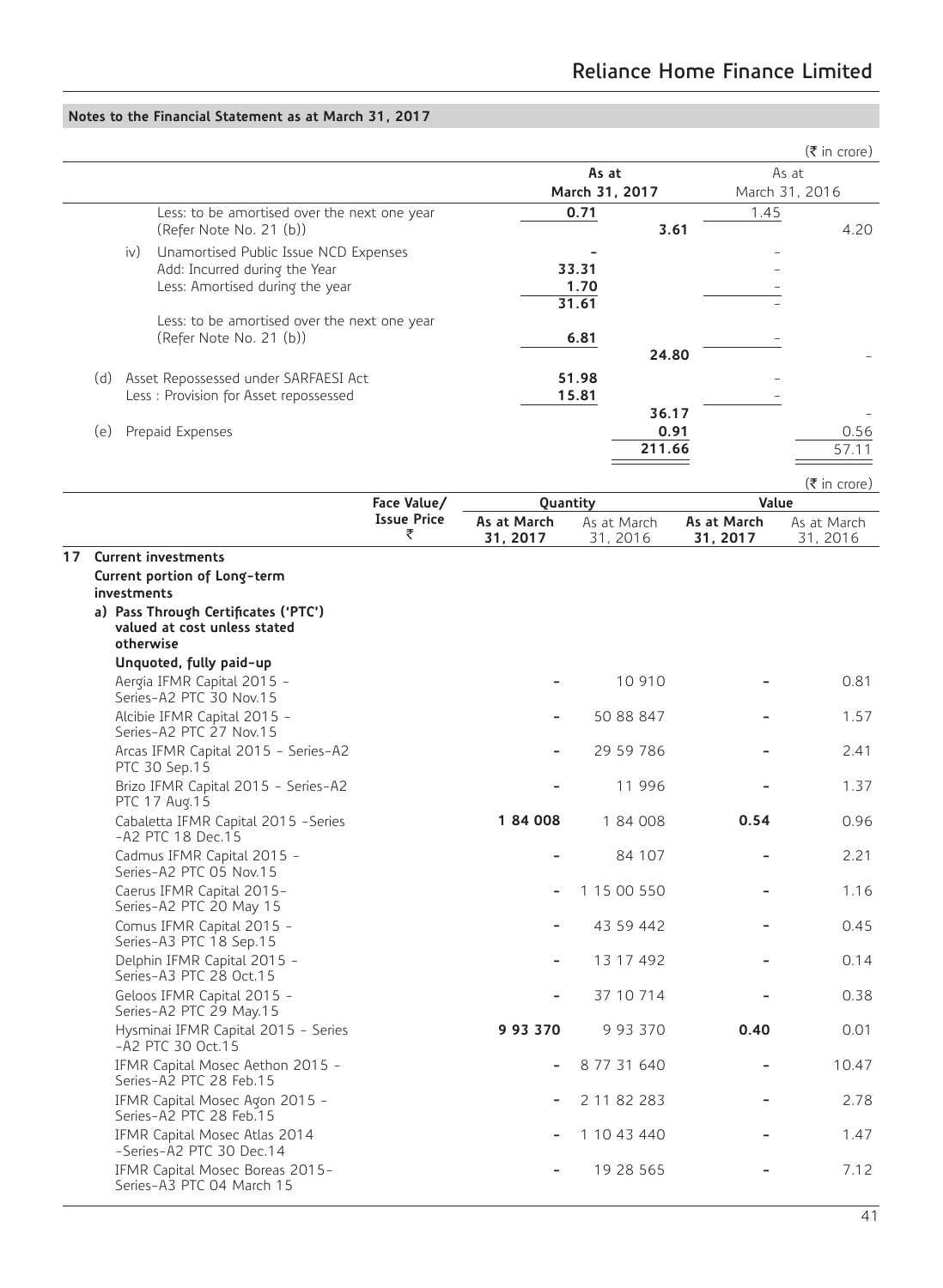|                                                                  |                                   |                          |             |                      | $(\bar{\bar{\tau}})$ in crore) |
|------------------------------------------------------------------|-----------------------------------|--------------------------|-------------|----------------------|--------------------------------|
|                                                                  | Face Value/<br><b>Issue Price</b> | Quantity<br>As at March  | As at March | Value<br>As at March | As at March                    |
|                                                                  | ₹                                 | 31, 2017                 | 31, 2016    | 31, 2017             | 31, 2016                       |
| IFMR Capital Mosec Glaucus 2015 -<br>Series A2 PTC 01 Sep.15     |                                   | 18 54 181                | 18 54 181   | 0.82                 | 8.19                           |
| IFMR Capital Mosec Hercules 2015-<br>Series-A2 PTC 27 March 15   |                                   |                          | 4 20 577    |                      | 1.86                           |
| IFMR Capital Mosec Maia 2014 -<br>Series-A2 PTC 29 Nov.14        |                                   |                          | 2 66 412    |                      | 3.42                           |
| IFMR Capital Mosec Muse 2014<br>-Series-A2 PTC 31 Dec.14         |                                   | $\overline{a}$           | 46 202      |                      | 7.41                           |
| IFMR Capital Mosec Rhea 2014-<br>Series-A3 PTC 26 Nov.14         |                                   | $\overline{\phantom{0}}$ | 1 32 301    |                      | 1.60                           |
| IFMR Capital Mosec Vulcan 2015 -<br>Series A2 PTC 30 Sep.15      |                                   | 5 93 180                 | 5 93 180    | 0.55                 | 1.39                           |
| IFMR Capital Mosec Zephyrus 2015-<br>Series-A2 PTC 30 Jan.15     |                                   |                          | 1 80 310    |                      | 5.56                           |
| Karpo IFMR Capital 2015 - Series-A2<br>PTC 31 July 15            |                                   | 1 05 1 37                | 1 05 1 3 7  | 0.42                 | 1.46                           |
| Libertas IFMR Capital 2015 - Series<br>A2 PTC 30 Nov. 15         |                                   | 1 52 39 096              | 1 52 39 096 | 1.53                 | 0.03                           |
| Lucina IFMR Capital 2015 - Series<br>-A2 PTC 30 Nov.15           |                                   | -                        | 2 37 936    |                      | 1.07                           |
| Manto IFMR Capital 2015 - Series<br>-A2 PTC 19 Nov. 15           |                                   |                          | 31 98 234   |                      | 1.33                           |
| Maximus SBL IFMR Capital 2015-<br>Series-A2 PTC 25 March 15      |                                   |                          | 2 30 687    |                      | 0.54                           |
| Oread IFMR Capital 2015- Series-A2<br>PTC 04 Dec.15              |                                   | $\overline{\phantom{0}}$ | 26 19 627   |                      | 0.79                           |
| Plutus IFMR Capital 2015- Series-A2<br>PTC 29 July 15            |                                   |                          | 26 345      |                      | 1.12                           |
| Sol IFMR Capital 2015 - Series - A2<br>PTC 30 Oct. 15            |                                   |                          | 10 430      |                      | 0.18                           |
| Soter IFMR Capital 2015 - Series-A2<br>PTC 29 July 15            |                                   | $\overline{\phantom{0}}$ | 1 72 31 619 |                      | 1.75                           |
| Thrasos IFMR Capital 2015-<br>Series-A2 PTC 15 May 15            |                                   |                          | 1 14 58 746 |                      | 1.16                           |
| Vesta IFMR Capital 2015- Series-A2<br>PTC 07 Aug.15              |                                   |                          | 9825        |                      | 1.31                           |
| b) Security Receipts valued at cost                              |                                   |                          |             | 4.26                 | 73.48                          |
| unless stated otherwise                                          |                                   |                          |             |                      |                                |
| Unquoted, fully paid-up                                          |                                   |                          |             |                      |                                |
| RHF Indian Receivable Trust– I – 30<br>Sep.2016                  |                                   | 1                        |             | 0.06                 |                                |
| RHF Indian Receivable Trust II - 24<br>Mar. 2017                 |                                   | 1                        |             | 0.06                 |                                |
|                                                                  |                                   |                          |             | 0.12                 |                                |
| <b>Current Investments</b>                                       |                                   |                          |             |                      |                                |
| a) Unit of Mutual Fund valued at cost<br>unless stated otherwise |                                   |                          |             |                      |                                |
| Quoted, fully paid-up                                            |                                   |                          |             |                      |                                |
| Reliance Liquidity Fund-Direct<br>Growth Plan Growth Option      | 1 000                             | 16 34 434                |             | 400.00               |                                |
| SBI Magnum InstaCash - Direct<br>Growth Plan                     | 1 000                             | 1 39 0 28                |             | 50.00                |                                |
|                                                                  |                                   |                          |             | 450.00               |                                |
|                                                                  |                                   |                          |             | 454.38               | 73.48                          |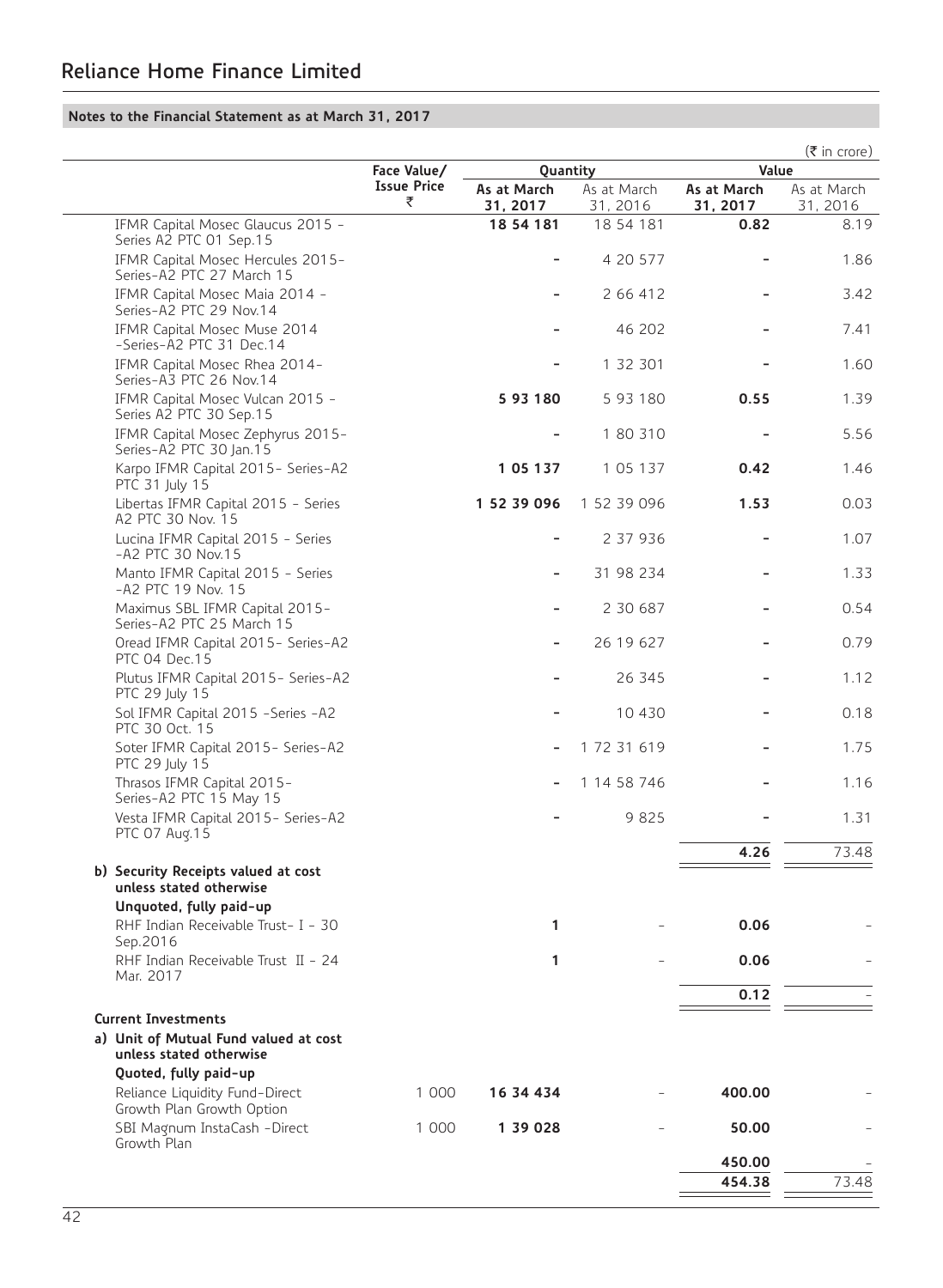|    |                                                                                                                                                                                                                                                                        |            |                                                  |                      | $(\bar{\bar{\mathbf{z}}}$ in crore) |
|----|------------------------------------------------------------------------------------------------------------------------------------------------------------------------------------------------------------------------------------------------------------------------|------------|--------------------------------------------------|----------------------|-------------------------------------|
|    |                                                                                                                                                                                                                                                                        |            | As at March 31, 2017                             | As at March 31, 2016 |                                     |
|    |                                                                                                                                                                                                                                                                        | Book Value | Market Value                                     | Book Value           | Market Value                        |
|    | Notes:                                                                                                                                                                                                                                                                 |            |                                                  |                      |                                     |
|    | 1 The aggregate value of investments:                                                                                                                                                                                                                                  |            |                                                  |                      |                                     |
|    | Quoted Investments                                                                                                                                                                                                                                                     | 450.00     | 450.64                                           |                      |                                     |
|    | Unquoted Investments                                                                                                                                                                                                                                                   | 4.38       |                                                  | 73.48                |                                     |
|    |                                                                                                                                                                                                                                                                        | 454.38     | 450.64                                           | 73.48                |                                     |
|    | 2 The aggregate Provision for diminution in the value<br>of investments:                                                                                                                                                                                               |            |                                                  |                      |                                     |
|    | Ouoted Investments                                                                                                                                                                                                                                                     |            |                                                  |                      |                                     |
|    | Unquoted Investments                                                                                                                                                                                                                                                   |            |                                                  |                      |                                     |
|    |                                                                                                                                                                                                                                                                        |            |                                                  |                      |                                     |
|    | <b>Basis of Valuation</b><br>3                                                                                                                                                                                                                                         |            | As at                                            | As at                |                                     |
|    |                                                                                                                                                                                                                                                                        |            | March 31, 2017                                   | March 31, 2016       |                                     |
|    |                                                                                                                                                                                                                                                                        |            | at cost less provision for                       |                      | at cost less provision for          |
|    |                                                                                                                                                                                                                                                                        |            | diminution in the value of<br><b>Investments</b> | Investments          | diminution in the value of          |
|    | * for units of Fund net assets value (NAV) is taken as Market Value                                                                                                                                                                                                    |            |                                                  |                      |                                     |
|    |                                                                                                                                                                                                                                                                        |            |                                                  |                      | $(\bar{\bar{\mathbf{z}}}$ in crore) |
|    |                                                                                                                                                                                                                                                                        |            | As at                                            |                      | As at                               |
|    |                                                                                                                                                                                                                                                                        |            | March 31, 2017                                   |                      | March 31, 2016                      |
| 18 | <b>Trade receivables</b>                                                                                                                                                                                                                                               |            |                                                  |                      |                                     |
|    | Outstanding for a period exceeding Six months from the due<br>date of payment                                                                                                                                                                                          |            |                                                  |                      |                                     |
|    | Unsecured, Considered Good                                                                                                                                                                                                                                             |            | 30.59                                            |                      |                                     |
|    | Unsecured, Considered Doubtful                                                                                                                                                                                                                                         |            |                                                  |                      |                                     |
|    |                                                                                                                                                                                                                                                                        |            | 30.59                                            |                      |                                     |
| 19 | Cash and bank balances                                                                                                                                                                                                                                                 |            |                                                  |                      |                                     |
|    | Cash and cash equivalents                                                                                                                                                                                                                                              |            |                                                  |                      |                                     |
|    | Balance with Banks in Current Accounts                                                                                                                                                                                                                                 |            | 252.39                                           |                      | 676.80                              |
|    | Cash on hand                                                                                                                                                                                                                                                           |            | 0.10                                             |                      | 0.28                                |
|    |                                                                                                                                                                                                                                                                        |            | 252.49                                           |                      | 677.08                              |
|    | Other bank balances                                                                                                                                                                                                                                                    |            |                                                  |                      |                                     |
|    | Fixed Deposits with banks # (Less than 3 Months)                                                                                                                                                                                                                       |            |                                                  |                      | 43.04                               |
|    |                                                                                                                                                                                                                                                                        |            |                                                  |                      | 43.04                               |
|    |                                                                                                                                                                                                                                                                        |            | 252.49                                           |                      | 720.12                              |
|    | In respect of Fixed Deposits with Banks ₹ Nil (Previous Year ₹ 40.04 crore) is kept as credit enhancement towards<br>#<br>securitisation/assignment transactions, ₹ Nil (Previous Year ₹ 3.00 crore) is kept as margin money deposits for Market<br>Linked Debentures. |            |                                                  |                      |                                     |
| 20 | Short-term loans and advances<br>Unsecured, considered good;                                                                                                                                                                                                           |            |                                                  |                      |                                     |
|    | (a) Loans repayments within next 12 months                                                                                                                                                                                                                             |            |                                                  |                      |                                     |
|    | (Secured, Considered Good)                                                                                                                                                                                                                                             |            |                                                  |                      |                                     |
|    | Housing loans:                                                                                                                                                                                                                                                         |            |                                                  |                      |                                     |
|    | Individuals                                                                                                                                                                                                                                                            | 162.55     |                                                  | 153.14               |                                     |

| Others                                    | 514.58 | 398.55 |
|-------------------------------------------|--------|--------|
| Officer of the Company (Refer Note No.37) | 0.04   | 0.11   |
|                                           | 677.17 | 551.80 |
| Commercial loans                          | 230.30 | 197.74 |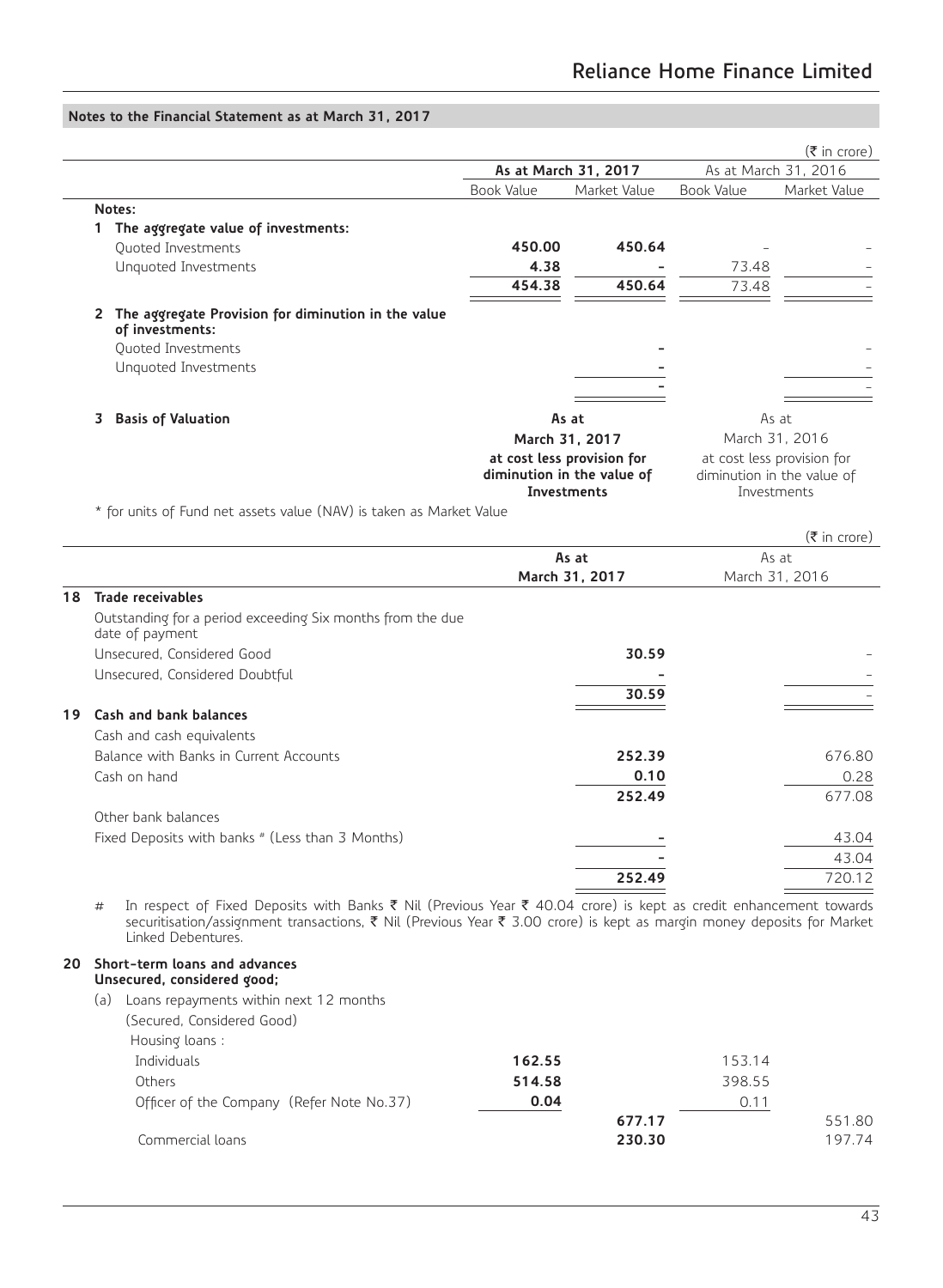|    |     |                                                                 |                |          |                | $(\bar{\bar{\mathbf{z}}}$ in crore) |
|----|-----|-----------------------------------------------------------------|----------------|----------|----------------|-------------------------------------|
|    |     |                                                                 | As at          |          | As at          |                                     |
|    |     |                                                                 | March 31, 2017 |          | March 31, 2016 |                                     |
|    |     | (b) Installments Due                                            |                |          |                |                                     |
|    |     | -Secured, considered good                                       |                | 35.35    |                | 33.87                               |
|    |     | -Unsecured, considered good                                     |                | 0.20     |                |                                     |
|    |     | (c) Prepaid expenses                                            |                | 0.65     |                | 0.33                                |
|    | (d) | Sundry advances                                                 |                | 3.38     |                | 1.43                                |
| 21 |     | Other current assets                                            |                | 947.05   |                | 785.17                              |
|    |     | (a) Interest Accrued on                                         |                |          |                |                                     |
|    |     | Loans                                                           | 65.15          |          | 43.30          |                                     |
|    |     | <b>Fixed Deposits</b>                                           | 0.09           |          | 0.28           |                                     |
|    |     | Investments                                                     | 2.87           |          | 0.02           |                                     |
|    |     |                                                                 |                | 68.11    |                | 43.60                               |
|    | (b) | Unamortised Expenditure                                         |                |          |                |                                     |
|    |     | <b>DSA Commission</b>                                           | 4.86           |          | 3.34           |                                     |
|    |     |                                                                 | 2.20           |          |                |                                     |
|    |     | Brokerage on Borrowing                                          |                |          | 1.66           |                                     |
|    |     | Mortgage guarantee fees                                         | 0.71           |          | 1.45           |                                     |
|    |     | Unamortised Public Issue NCD Expenses                           | 6.81           |          |                |                                     |
|    |     |                                                                 |                | 14.58    |                | 6.45                                |
|    | (c) | Mark-to-Market Margin                                           |                |          |                |                                     |
|    |     | Equity Index Futures & Options                                  |                |          |                | 2.10                                |
|    |     |                                                                 |                | 82.69    |                | 52.15                               |
|    |     |                                                                 |                |          |                | $(\bar{\bar{\mathbf{z}}}$ in crore) |
|    |     |                                                                 | 2016-2017      |          | 2015-2016      |                                     |
| 22 |     | Revenue from operations                                         |                |          |                |                                     |
|    | a)  | Interest income                                                 |                |          |                |                                     |
|    |     | Interest on:                                                    |                |          |                |                                     |
|    |     | Housing and Other Loans                                         | 937.75         |          | 726.90         |                                     |
|    |     | <b>Fixed Deposits</b>                                           | 8.53           |          | 3.80           |                                     |
|    |     | Investments                                                     | 36.58          | 982.86   | 6.69           | 737.39                              |
|    | b)  | Other Financial income                                          |                |          |                |                                     |
|    |     | Processing Fee                                                  | 81.98          |          | 40.13          |                                     |
|    |     | Foreclosure & Other Operating Income                            | 19.49          |          | 15.95          |                                     |
|    |     | Brokerage Commission on Property Solution                       | 6.26           |          | 9.19           |                                     |
|    |     |                                                                 | 107.73         |          | 65.27          |                                     |
|    |     | Less : Service Tax Recovered                                    | 14.05          |          | 8.12           |                                     |
|    |     |                                                                 |                | 93.68    |                | 57.16                               |
|    | c)  | <b>Bad Debts Recovered</b>                                      |                | 2.03     |                | 1.49                                |
|    |     |                                                                 |                | 1,078.57 |                | 796.04                              |
|    |     |                                                                 |                |          |                |                                     |
| 23 | a)  | Other income<br>Profit on Sale of                               |                |          |                |                                     |
|    |     |                                                                 |                |          |                |                                     |
|    |     | - Current Investments (Net)                                     | 33.86          |          | 18.95          |                                     |
|    |     | - Long Term Investments (Net)                                   |                | 33.86    |                | 18.95                               |
|    | b)  | Interest on income tax refund                                   |                | 1.64     |                |                                     |
|    | c)  | Miscellaneous income                                            |                | 0.01     |                | 0.04                                |
|    | d)  | Reversal of Provision for Diminution in the value of Debentures | 240.54         |          |                |                                     |
|    |     | Less: Loss on Sale of Debentures                                | 209.94         |          |                |                                     |
|    |     |                                                                 |                | 30.60    |                |                                     |
|    |     |                                                                 |                | 66.11    |                | 18.99                               |
|    |     |                                                                 |                |          |                |                                     |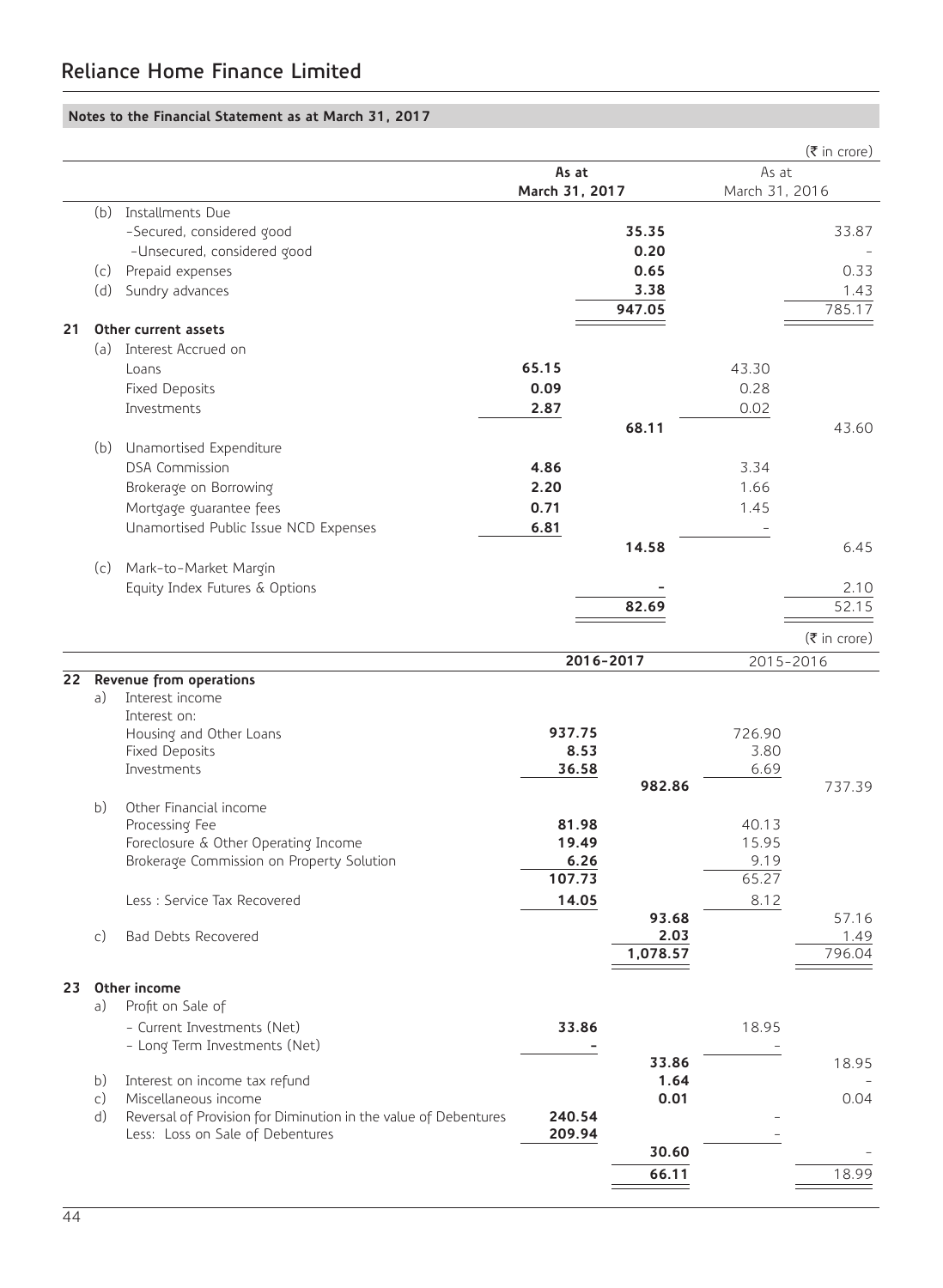|    |                     |                                                                  |           |               |           | $(\bar{\bar{\mathbf{z}}}$ in crore) |
|----|---------------------|------------------------------------------------------------------|-----------|---------------|-----------|-------------------------------------|
|    |                     |                                                                  | 2016-2017 |               | 2015-2016 |                                     |
| 24 |                     | Employee benefit expense                                         |           |               |           |                                     |
|    |                     | Payments to and Provision for Employees (Including Managerial    |           |               |           |                                     |
|    | Remuneration)       | - Salary & Bonus etc.                                            |           | 84.64         |           | 66.52                               |
|    |                     | - Contribution to Provident fund and other Funds                 |           | 3.95          |           | 3.50                                |
|    |                     | - Staff Welfare & other amenities                                |           | 5.11          |           | 1.00                                |
|    |                     |                                                                  |           | 93.70         |           | 71.02                               |
| 25 | <b>Finance cost</b> |                                                                  |           |               |           |                                     |
|    | a)                  | Interest expense                                                 |           |               |           |                                     |
|    |                     | Term Loan From Banks                                             | 470.18    |               | 411.33    |                                     |
|    |                     | Cash Credit From Banks                                           | 1.46      |               | 1.01      |                                     |
|    |                     | Non Convertible Debentures                                       | 171.47    |               | 62.12     |                                     |
|    |                     | Body Corporates (Refer Note No. 31)                              | 0.09      |               | 0.11      |                                     |
|    |                     |                                                                  |           | 643.20        |           | 474.57                              |
|    | b)                  | Other borrowing costs                                            |           |               |           |                                     |
|    |                     | Amortised Brokerage (Refer Note No. 16 (c )(ii))                 | 1.94      |               | 1.47      |                                     |
|    |                     | Discount on Commercial Papers                                    | 103.36    |               | 59.86     |                                     |
|    |                     | Processing Charges                                               | 0.03      |               | 0.03      |                                     |
|    |                     |                                                                  |           | 105.33        |           | 61.36                               |
|    |                     |                                                                  |           | 748.53        |           | 535.93                              |
| 26 | Other expenses      |                                                                  |           |               |           |                                     |
|    |                     | Auditor's Remuneration (Refer Note No. 28)                       |           | 0.36          |           | 0.16                                |
|    |                     | Bad Debts Written Off                                            |           | 6.04          |           | 3.76                                |
|    | <b>Bank Charges</b> |                                                                  |           | 0.48          |           | 0.31                                |
|    | Rent                |                                                                  |           | 9.48          |           |                                     |
|    |                     | Repairs & Maintenance-Others                                     |           | 15.32         |           | 0.50                                |
|    | Insurance           |                                                                  |           | 0.03          |           |                                     |
|    | Rates and Taxes     |                                                                  |           | 3.90          |           | 0.98                                |
|    |                     | Amortised DSA Commission (Refer Note No. 16 (c )(i))             |           | 13.37         |           | 10.60                               |
|    |                     | Amortised Guarantee Commission (Refer Note No. 16 (c )(iii))     |           | 1.33          |           | 1.10                                |
|    |                     | Amortised Public Issue NCD Expenses (Refer Note No. 16 (c )(iv)) |           | 1.70          |           |                                     |
|    | Credit Cost         |                                                                  |           | 0.18          |           | 0.38                                |
|    | Collection Cost     |                                                                  |           | 1.07          |           | 1.27                                |
|    |                     | Corporate Social Responsibility Expenditures (Refer Note No. 44) |           | 2.05          |           | 1.39                                |
|    |                     | Directors' Sitting Fees                                          |           | 0.23          |           | 0.16                                |
|    |                     | Infrastructure Cost (Net) <sup>#</sup>                           |           | 2.75          |           | 3.85                                |
|    |                     | Legal & Professional Fees                                        |           | 20.54         |           | 9.91                                |
|    |                     | Loss on Sale of Fixed Asset                                      |           | 0.18<br>10.92 |           | 13.66                               |
|    |                     | Marketing Expenses                                               |           | 3.23          |           | 3.22                                |
|    |                     | Management Expenses<br>Miscellaneous Expenses                    |           | 5.72          |           | 2.29                                |
|    |                     | Printing and Stationary                                          |           | 1.90          |           | 0.27                                |
|    |                     | Postage, Telegram & Telephone                                    |           | 2.01          |           | 0.30                                |
|    |                     | Provision for Standard Asset                                     |           | 21.37         |           | 7.71                                |
|    |                     | Provision for NPA & Doubtful Debts                               |           | 10.69         |           | 4.40                                |
|    |                     | Provision for Asset Repossessed                                  |           | 15.75         |           |                                     |
|    |                     | Sundry Balances Written Off                                      |           | 0.61          |           |                                     |
|    |                     | Travelling & Conveyance                                          |           | 6.38          |           | 4.43                                |
|    |                     |                                                                  |           | 157.59        |           | 70.66                               |
|    |                     |                                                                  |           |               |           |                                     |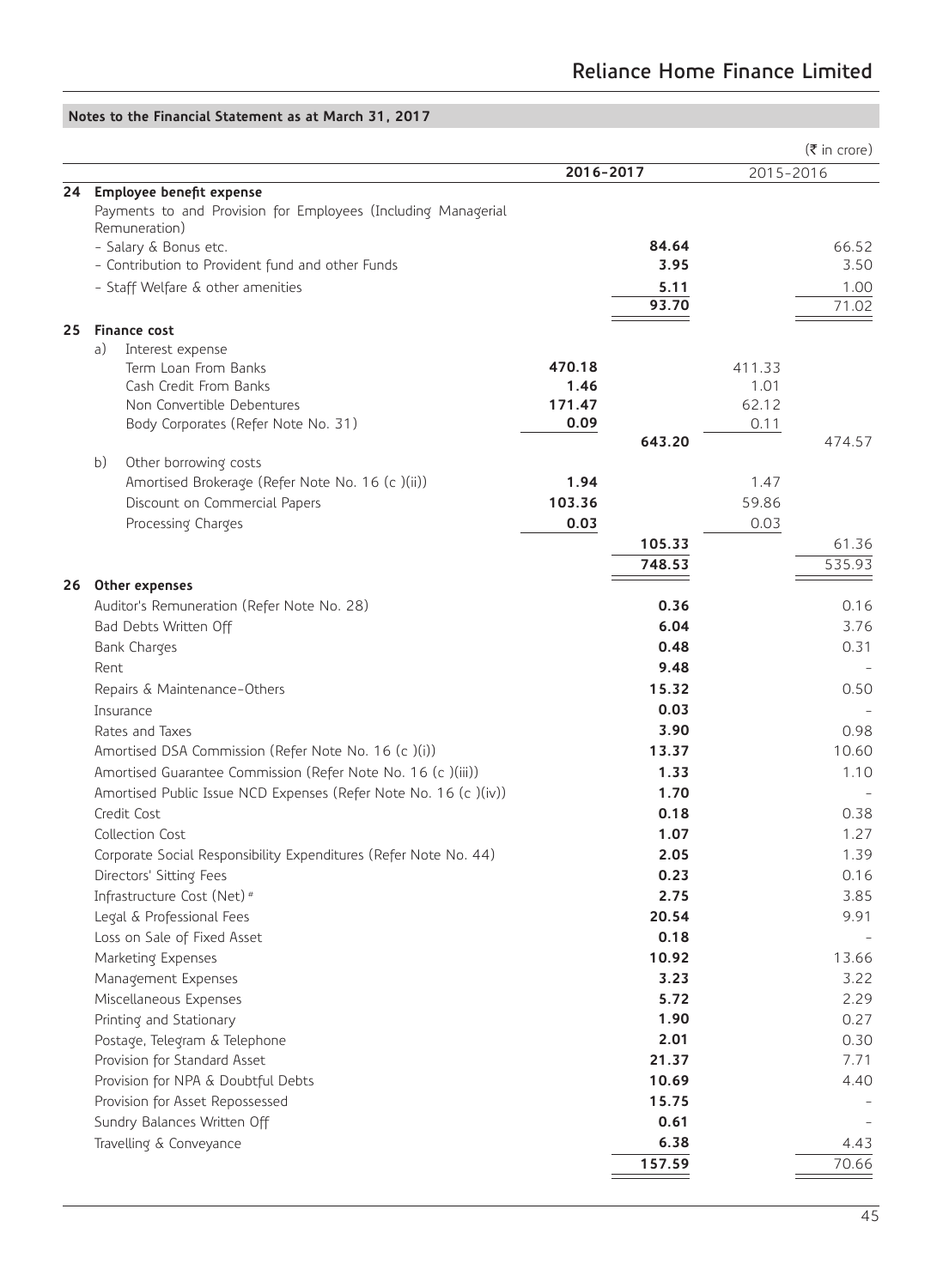|           | (₹<br>crore) |
|-----------|--------------|
| 2016-2017 | 2015-2016    |
|           |              |

**#** According to the agreement entered into by the Company with its holding company i.e. Reliance Capital Limited for utilizing their office premises including all other amenities, infrastructure and employees at various locations of the Company. (Refer Note No.37 on Related Party Transactions)

**27** In the opinion of management, all the Assets other than Non-Current Investments are approximately of the value stated if realised in the ordinary course of business.

## **28 Auditor's Remuneration :**

**Notes:**

| Statutory Audit Fees                                      | 0.06 | 0.06 |
|-----------------------------------------------------------|------|------|
| Tax Audit Fees                                            | 0.02 | 0.02 |
| Certification Fees & Work relating to Public Issue of NCD | 0.25 | 0.03 |
| Limited Review Fees                                       | 0.03 | 0.05 |
|                                                           | 0.36 | 0.16 |

## **29 Security clause, Maturity profile & Rate of interest in respect of Non convertible Debentures**

(a) Listed Secured Redeemable Non-Convertible Debentures ("Secured NCDs") amounting to ₹ 3,834.87 crore are secured by way of first pari passu legal mortgage and charge over the premises situated at Bharuch and additional pari passu charge by way of hypothecation on the present and future book debts/ receivables, outstanding money (loan book), receivable claims of the Company with other secured lenders for an amount of  $\bar{\tau}$  3,127.77 crore, except those book debts and receivables charged/ to be charged in favour of National Housing Bank for refinance availed / to be availed from them, of Home Finance Business subject to maintenance of minimum asset coverage of 100% of issue amount and security amounting to ₹ 707.10 crore is provided by way of first pari passu hypothecation charge on all present and future book debts and business receivables of Company's holding company viz. Reliance Capital Limited (except security created / to be created towards securing term loans and cash credit limits). Business receivables includes current assets and investments.

#### **(b) Maturity profile of Non-Convertible Debentures are as set out below:**

|                      |                          |                                                                                         |                          |                          |                          |                          |                          |                          |       |                          |                          | $(\bar{\tau}$ in crore) |
|----------------------|--------------------------|-----------------------------------------------------------------------------------------|--------------------------|--------------------------|--------------------------|--------------------------|--------------------------|--------------------------|-------|--------------------------|--------------------------|-------------------------|
| <b>Interest Rate</b> |                          | 2017-18 2018-19 2019-20 2020-21 2021-22 2022-23 2023-24 2024-25 2025-26 2026-27 2031-32 |                          |                          |                          |                          |                          |                          |       |                          |                          | Total                   |
| <b>MLD</b>           | 62.13                    | 20.84                                                                                   | 51.81                    | 2.93                     |                          |                          |                          |                          |       |                          | ÷                        | 137.71                  |
| $\#$                 | ÷,                       | 9.20                                                                                    | $\qquad \qquad -$        | 100.00                   |                          |                          |                          |                          |       |                          | $\overline{\phantom{a}}$ | 109.20                  |
| 8.35%                |                          | ÷                                                                                       | 130.00                   |                          |                          |                          |                          |                          |       |                          | $\overline{\phantom{a}}$ | 130.00                  |
| 8.64%                |                          |                                                                                         | $\blacksquare$           | 100.00                   |                          |                          |                          |                          |       |                          | $\overline{\phantom{a}}$ | 100.00                  |
| 8.70%                |                          | $\overline{\phantom{m}}$                                                                | 812.00                   |                          |                          |                          |                          |                          |       |                          | ÷                        | 812.00                  |
| 8.75%                |                          |                                                                                         | $\overline{\phantom{a}}$ |                          | 20.00                    |                          |                          |                          |       | 5.00                     |                          | 25.00                   |
| 8.80%                |                          |                                                                                         | $\overline{\phantom{a}}$ | 25.00                    | $\overline{\phantom{a}}$ | $\overline{\phantom{0}}$ | 10.00                    |                          |       |                          | ÷                        | 35.00                   |
| 8.81%                |                          | -                                                                                       | 20.00                    | $\overline{\phantom{0}}$ | 25.00                    | ÷,                       | 70.00                    |                          |       | $\overline{\phantom{a}}$ | $\overline{\phantom{a}}$ | 115.00                  |
| 8.82%                |                          |                                                                                         | Ē,                       |                          | ÷,                       | 20.00                    | $\overline{\phantom{a}}$ |                          |       |                          | $\overline{\phantom{m}}$ | 20.00                   |
| 8.83%                |                          |                                                                                         |                          |                          |                          | $\overline{\phantom{0}}$ | 40.00                    |                          |       |                          | $\overline{\phantom{m}}$ | 40.00                   |
| 8.85%                |                          |                                                                                         |                          |                          |                          | $\bar{ }$                | 20.00                    |                          |       | ۰                        | $\overline{\phantom{0}}$ | 20.00                   |
| 8.90%                |                          | $\overline{\phantom{0}}$                                                                | 1,129.64                 | $\overline{\phantom{0}}$ | 215.91                   |                          |                          |                          |       |                          | $\overline{\phantom{m}}$ | 1,345.55                |
| 8.95%                |                          |                                                                                         |                          |                          |                          |                          |                          | ٠                        | 25.00 |                          | $\overline{\phantom{m}}$ | 25.00                   |
| 9.00%                |                          |                                                                                         | $\overline{\phantom{m}}$ | 60.00                    |                          |                          |                          | $\bar{ }$                | 18.00 | 72.82                    | $\overline{\phantom{a}}$ | 150.82                  |
| 9.05%                |                          |                                                                                         | 15.00                    | $\overline{\phantom{0}}$ | 333.60                   |                          |                          |                          |       |                          | $\overline{\phantom{0}}$ | 348.60                  |
| 9.09%                |                          | 5.00                                                                                    | $\overline{a}$           |                          |                          |                          |                          |                          |       |                          |                          | 5.00                    |
| 9.15%                |                          |                                                                                         | ۰                        | $\overline{\phantom{0}}$ | 20.00                    |                          |                          | $\overline{\phantom{a}}$ | 15.00 | 239.30                   | $\overline{\phantom{0}}$ | 274.30                  |
| 9.25%                |                          | 65.00                                                                                   |                          |                          |                          |                          |                          |                          | 27.00 | $\overline{\phantom{a}}$ | 250.03                   | 342.03                  |
| 9.35%                |                          |                                                                                         |                          |                          |                          | $\bar{\phantom{a}}$      | 30.00                    |                          |       |                          |                          | 30.00                   |
| 9.40%                |                          |                                                                                         |                          |                          |                          |                          |                          |                          |       | $\overline{\phantom{a}}$ | 185.68                   | 185.68                  |
| 9.45%                |                          |                                                                                         |                          |                          |                          | 10.00                    |                          |                          |       |                          | $\overline{\phantom{a}}$ | 10.00                   |
| 9.48%                |                          |                                                                                         |                          |                          |                          |                          |                          | ۰                        | 1.00  |                          | $\overline{\phantom{m}}$ | 1.00                    |
| 9.50%                | $\overline{\phantom{a}}$ | 5.00                                                                                    | ۰                        |                          |                          | $\overline{\phantom{a}}$ | 25.00                    | $\overline{\phantom{a}}$ | 70.00 |                          | $\overline{\phantom{a}}$ | 100.00                  |
| 9.52%                |                          |                                                                                         |                          |                          |                          | ÷,                       | 15.00                    |                          |       |                          | $\overline{\phantom{0}}$ | 15.00                   |
| 9.70%                |                          | 10.00                                                                                   |                          |                          |                          |                          |                          |                          |       |                          | $\overline{\phantom{a}}$ | 10.00                   |
| 9.75%                |                          |                                                                                         | 10.00                    |                          |                          |                          |                          |                          |       |                          | $\overline{\phantom{0}}$ | 10.00                   |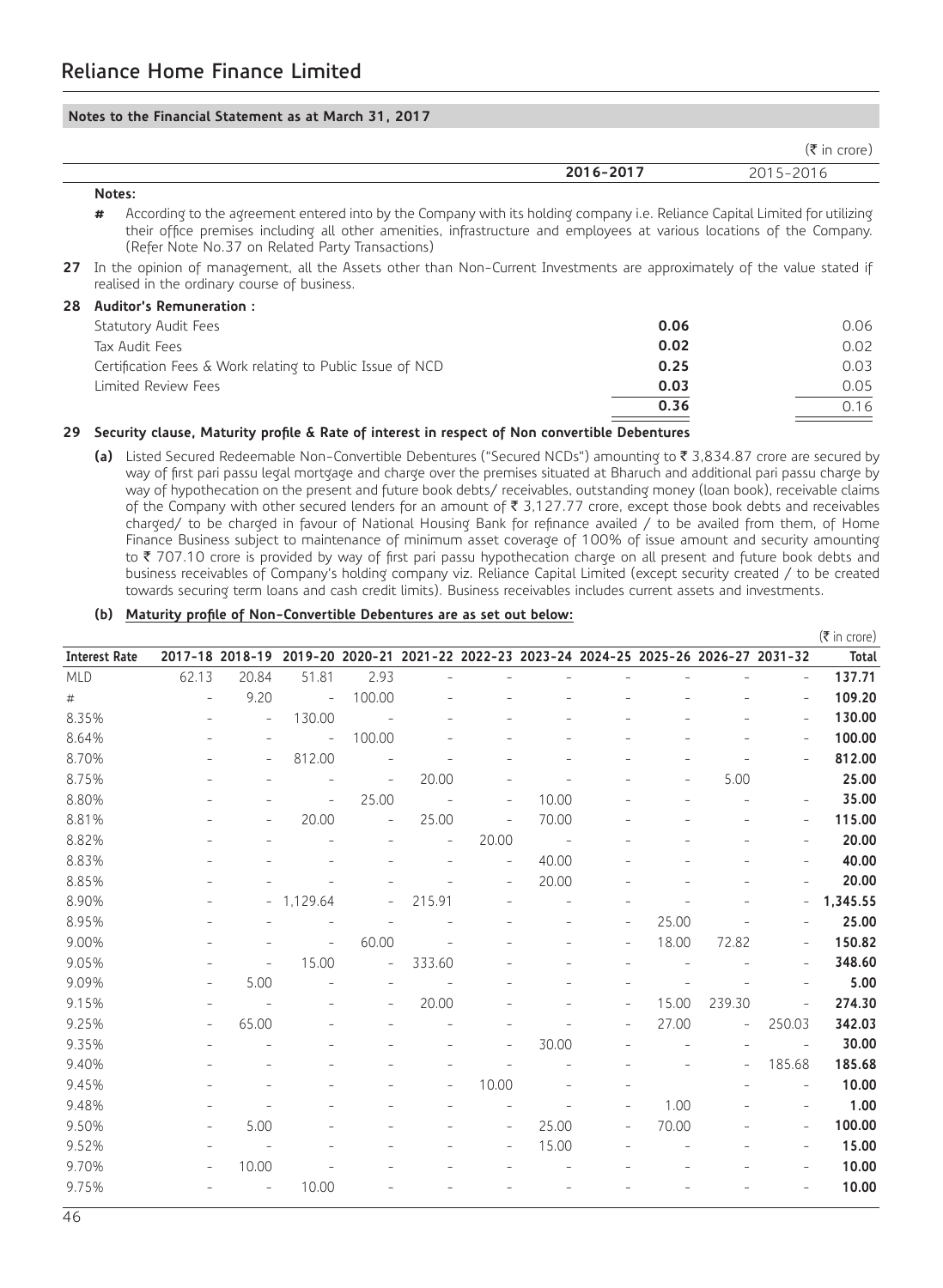|                      |                          |                          |                                                                                         |        |        |        |                          |                          |        |                          |                          | $(5$ in crore) |
|----------------------|--------------------------|--------------------------|-----------------------------------------------------------------------------------------|--------|--------|--------|--------------------------|--------------------------|--------|--------------------------|--------------------------|----------------|
| <b>Interest Rate</b> |                          |                          | 2017-18 2018-19 2019-20 2020-21 2021-22 2022-23 2023-24 2024-25 2025-26 2026-27 2031-32 |        |        |        |                          |                          |        |                          |                          | Total          |
| 9.80%                | $\overline{\phantom{a}}$ | $\overline{\phantom{a}}$ | 15.00                                                                                   |        |        |        | $\overline{\phantom{a}}$ | 15.00                    |        | $\overline{\phantom{a}}$ | ٠.                       | 30.00          |
| 9.90%                | $\overline{\phantom{a}}$ |                          | $\overline{\phantom{a}}$                                                                |        | ۰      | Ξ.     | 1.70                     | $\overline{\phantom{a}}$ |        | $\overline{\phantom{a}}$ | $\overline{\phantom{a}}$ | 1.70           |
| 10.00%               | 40.00                    | $\sim$                   | ۰                                                                                       | -      | $\sim$ | 16.00  | $\overline{\phantom{a}}$ |                          |        | $\overline{\phantom{a}}$ | -                        | 56.00          |
| 10.10%               | 20,00                    | $\overline{\phantom{a}}$ | -                                                                                       |        |        |        |                          |                          |        | $\overline{\phantom{a}}$ | $\overline{\phantom{a}}$ | 20.00          |
| 10.33%               | $\overline{\phantom{a}}$ |                          |                                                                                         |        | $\sim$ | 45.00  | $\overline{\phantom{a}}$ |                          |        | $\overline{\phantom{a}}$ | -                        | 45.00          |
| 10.40%               | $\overline{\phantom{a}}$ |                          |                                                                                         | -      | $\sim$ | 50.00  | $\overline{\phantom{a}}$ |                          |        | $\overline{\phantom{a}}$ | ۰.                       | 50.00          |
| 10.60%               | $\overline{\phantom{a}}$ |                          |                                                                                         |        | $\sim$ | 8.00   | -                        |                          |        |                          | $\overline{\phantom{a}}$ | 8.00           |
| <b>Total</b>         | 122.13                   |                          | 115.04 2.183.45                                                                         | 287.93 | 614.51 | 149.00 | 211.70                   | 15.00                    | 156.00 | 317.12                   | 435.71                   | 4.607.59       |

# Zero Coupon Deep Discount Non- Convertible Debentures

MLD = Market Linked Non- Convertible Debentures

## **30 Security clause & Maturity profile in respect to secured loans from banks**

Term loans from Banks [Refered in Note No. 5] and current maturity of long term debts [Refer Note No. 11 (a)(ii)] includes :

- Term loans  $\bar{\tau}$  3,405.66 crore (Previous year  $\bar{\tau}$  3,412.45 crore) secured by pari passu first charge in favor of the lender on all the book debts, outstanding moneys, receivable claims of the Company, except for those book debts/receivables to be charged in favor of National Housing Bank for refinance to be availed, if any, from them, against security not exceeding ₹ 3,759.49 crore (Previous year ₹ 3,765.42 crore).
- b Term loans ₹ 551.59 crore (Previous year ₹ 1,344.89 crore) secured by *pari passu* first charge in favor of the lender on all the standard book debts, outstanding moneys, receivable claims of the Company, except for those book debts/receivables to be charged in favor of National Housing Bank for refinance to be availed, if any, from them, against security not exceeding ₹ 611.46 crore (Previous year ₹ 1,489.83 crore).
- c Term loans ₹ Nil (Previous year ₹ 179.96 crore) secured by hypothecation of book-debts/receivables (standard only) of the Company on pari-passu basis with other secured lenders, against security not exceeding ₹ Nil (Previous year ₹ 199.07 crore).
- d Term loans  $\bar{\tau}$  109.86 crore (Previous year  $\bar{\tau}$  33.41 crore) secured by pari passu first charge in favor of the lender on all the book debts, outstanding moneys, receivable claims of the Company, against security not exceeding  $\bar{\tau}$  121.41 crore (Previous year  $\bar{\bar{\xi}}$  40.09 crore).
- e Maturity profile of Secured Term Loans from banks are as set out below;

|                                                             |  |  |                                                 | $(\bar{\bar{\tau}}$ in crore) |
|-------------------------------------------------------------|--|--|-------------------------------------------------|-------------------------------|
|                                                             |  |  | 2017-18 2018-19 2019-20 2020-21 2021-22 2022-23 | Total                         |
| Term Loan from Banks 1,266.68 1,112.09 945.01 436.67 216.66 |  |  | - 90.00                                         | 4.067.11                      |

- **31** As on April 26, 2010 the Company had entered into Business Transfer Agreements ('BTA') with its holding company i.e. Reliance Capital Limited ('RCL') to transfer the RCL's home finance business to the Company at book value, such that the entire economic risk and reward of the RCL's home finance business passes to the Company from the commencement of business on the value date i.e. April 1, 2010. As on January 31, 2011 the BTA further amended between the Company and Reliance Capital Limited and as per the amended BTA with RCL:
	- a) The RCL holds loan assets of ₹ 2.82 crore (Previous year ₹ 4.41 crore) of the Company in the capacity of trust as on March 31, 2017.
	- b) During the year the Company has taken the following assets, income and expenses from RCL :
		- i) Interest & other income of  $\bar{\bar{\tau}}$  0.52 crore (Previous year  $\bar{\bar{\tau}}$  0.62 crore)
		- ii) Interest & other expenses of  $\bar{\bar{\xi}}$  0.57 crore (Previous year  $\bar{\bar{\xi}}$  1.46 crore)
- **32 Disclosures pursuant to Para 5 (II) of the Housing Finance Companies Corporate Governance (National Housing Bank) Directions, 2016 vide National Housing Bank ('NHB') Notification No. NHB.HFC.CG-DIR.1/ MD&CEO/ 2016, as applicable to the Company**

#### **(i) Registration obtained from other financial sector regulators**

| Items |                                  | Type                          | Number reference      |  |  |
|-------|----------------------------------|-------------------------------|-----------------------|--|--|
|       | a) National Housing Bank         | Registration No.              | 07.0101.12            |  |  |
|       | b) Ministry of Corporate Affairs | Ministry of Corporate Affairs | U67190MH2008PLC183216 |  |  |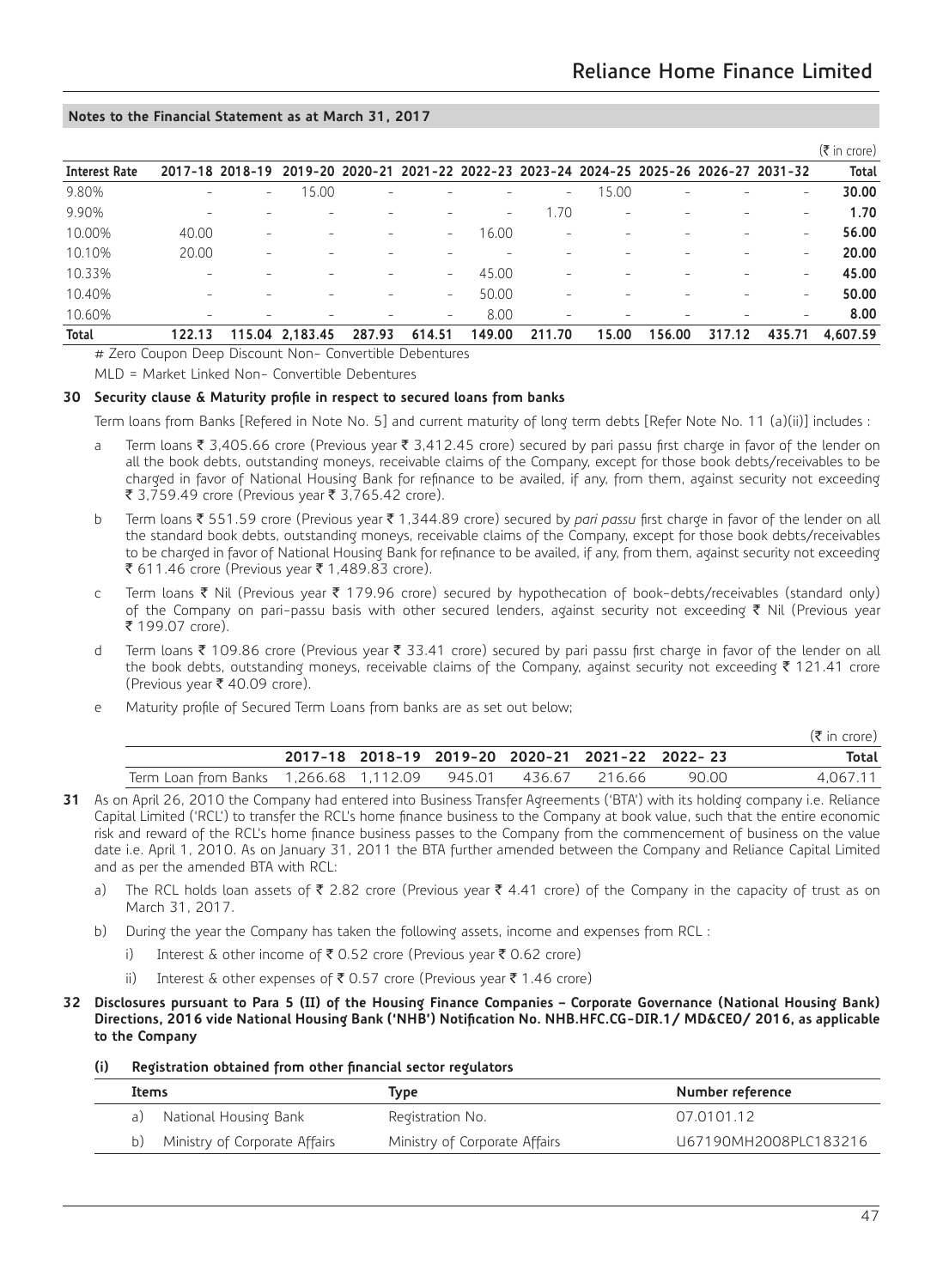**(ii) Ratings assigned by rating agencies and migration of ratings during the year**

|    | Rating agency                                            | Borrowings type                                                      | Rating          |
|----|----------------------------------------------------------|----------------------------------------------------------------------|-----------------|
| Α. | <b>NCDs issued on Private</b><br><b>Placement basis:</b> |                                                                      |                 |
|    | Credit Analysis & Research Limited                       | Long Term Debt Programme ₹ 8,000 crore                               | CARE AA+        |
|    | Brickwork Ratings India Private<br>Limited               | Long Term Secured NCD ₹ 2,000 crore                                  | BWR AA+         |
|    | Brickwork Ratings India Private<br>Limited               | Long Term Unsecured Upper Tier II NCD<br>₹ 100 crore                 | <b>BWR AA</b>   |
|    | Credit Analysis & Research Limited                       | Subordinated Debt ₹ 400 crore                                        | $CAREAA+*$      |
|    | Brickwork Ratings India Private<br>Limited               | Long Term Unsecured Subordinated Tier II<br>$NCD$ ₹ 400 crore        | BWR AA+         |
|    | Credit Analysis & Research Limited                       | Upper Tier II Bond ₹ 100 crore                                       | CARE AA         |
|    | Credit Analysis & Research Limited                       | Principal Projected Market Linked Debentures<br>₹ 300 crore          | CARE PP-MLD AA+ |
| В. | NCDs issued through Public<br>Issue:                     |                                                                      |                 |
|    | Credit Analysis & Research Limited                       | Non-Convertible Debentures Public Issue<br>₹ 3,000 crore             | CARE AA+        |
|    | Brickwork Ratings India Private<br>Limited               | Long Term Secured NCD Public Issue<br>₹ 3,000 crore                  | BWR AA+         |
|    | Credit Analysis & Research Limited                       | Upper Tier II bond - Public Issue ₹ 500 crore                        | CARE AA         |
|    | Brickwork Ratings India Private<br>Limited               | Public Issue of Long Term Unsecured Upper<br>Tier II NCD ₹ 500 crore | <b>BWR AA</b>   |
| C. | <b>Commercial Paper:</b>                                 |                                                                      |                 |
|    | <b>ICRA Limited</b>                                      | Short Term Debt CP ₹ 3,000 crore                                     | $[ICRA]$ A1 +   |

\* the rating has been upgraded to CARE AA+ from CARE AA.

**(iii) No penalties were levied upon the Company by any of the regulator.**

#### **(iv) Joint ventures and overseas subsidiaries**

|                                                                                   |             |                |       | $(\bar{\bar{\tau}}$ in crore) |
|-----------------------------------------------------------------------------------|-------------|----------------|-------|-------------------------------|
| Items                                                                             |             | As at          | As at |                               |
|                                                                                   |             | March 31, 2017 |       | March 31, 2016                |
| Area, country of operation                                                        | India       | India          | India | India                         |
| Joint venture partners with regard to Joint<br>ventures and Overseas subsidiaries | <b>None</b> | None           | None  | None                          |

#### **(v) Related Party Transactions**

- a) Details of all material transactions with related parties has been given in Notes No 37 of the financial statements.
- b) Policy on dealing with Related Party Transactions

 The transactions between the Company and related parties shall be entered with prior approval of the Audit Committee of the Board of Directors into, in compliance with the applicable provisions of the Companies Act, 2013 and other applicable laws.

#### **33 Disclosures pursuant to Annexure IV of Para 5 (II) of the Housing Finance Companies – Corporate Governance (National Housing Bank) Directions, 2016 vide National Housing Bank ('NHB') Notification No. NHB.HFC.CG-DIR.1/ MD&CEO/ 2016, as applicable to the Company**

#### **1 Capital to Risk Assets Ratio (CRAR)**

|        |                                                        |        | $(\bar{\bar{\mathbf{z}}}$ in crore)              |
|--------|--------------------------------------------------------|--------|--------------------------------------------------|
|        | <b>Particulars</b>                                     |        | <b>As at March 31, 2017</b> As at March 31, 2016 |
|        | CRAR(%)                                                | 19.24  | 16.34                                            |
| ii)    | $CRAR$ - Tier I capital $(\%)$                         | 9.62   | 10.51                                            |
| iii)   | CRAR - Tier II capital $(\%)^*$                        | 9.62   | 5.83                                             |
| iv)    | Amount of Subordinated Debt raised as Tier II Capital* | 773.71 | 273.00                                           |
| $\vee$ | Amount raised by issue of Perpetual Debts Instruments  |        |                                                  |

Includes Upper Tier II Capital amounting to ₹ 435.71 crore (Previous year ₹ Nil) as per NHB circular No. NHB(ND)/ DRS/Pol-No-23/2008 dated April 24, 2008.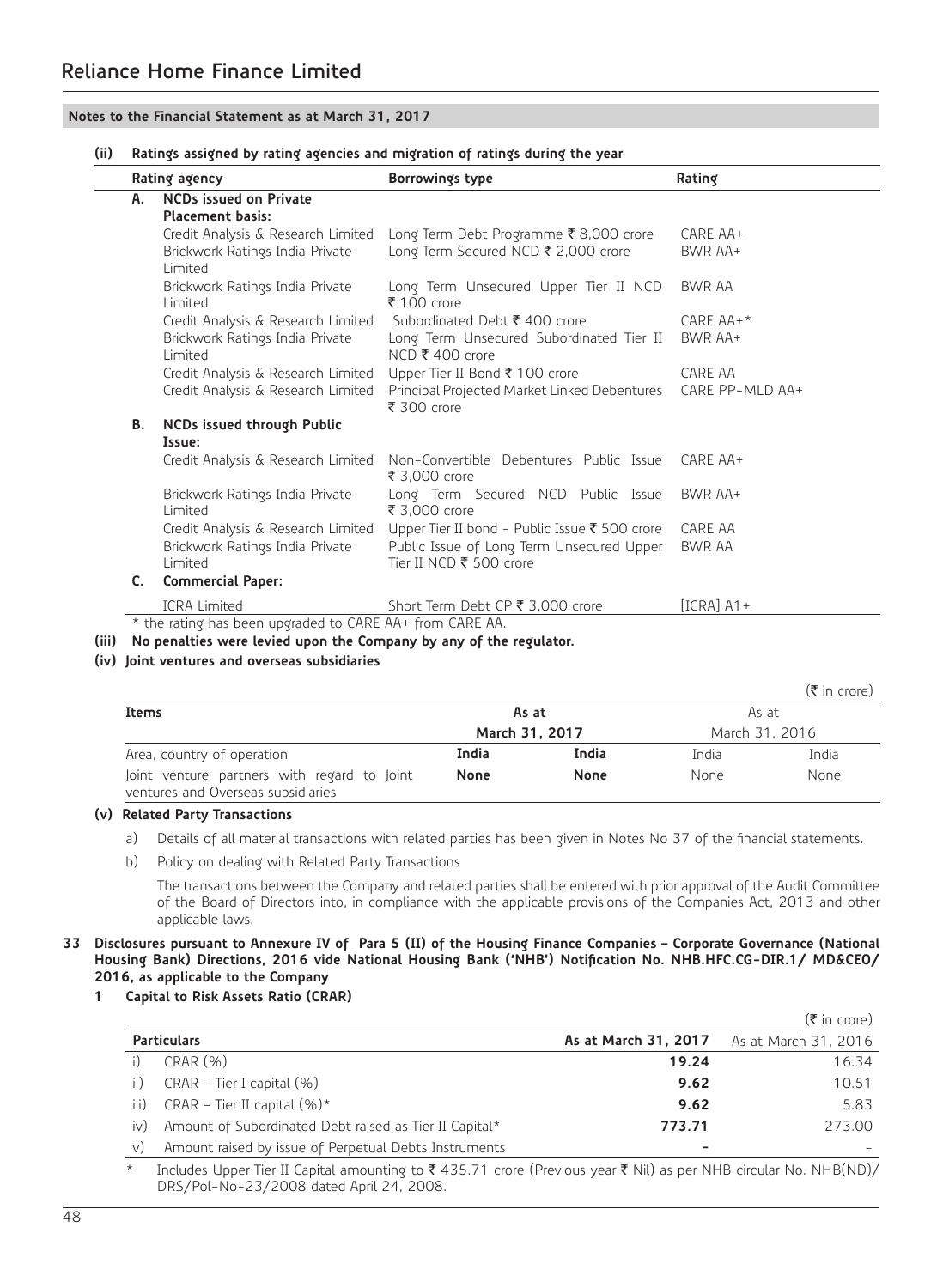**2 Reserve Fund u/s 29C of NHB Act, 1987**

|                 |                                                                                                                                                                                     |                | $(\bar{\bar{\mathbf{z}}}$ in crore) |
|-----------------|-------------------------------------------------------------------------------------------------------------------------------------------------------------------------------------|----------------|-------------------------------------|
|                 | <b>Particulars</b>                                                                                                                                                                  | As at          | As at                               |
|                 |                                                                                                                                                                                     | March 31, 2017 | March 31, 2016                      |
|                 | Balance at the beginning of the year                                                                                                                                                |                |                                     |
| a)              | Statutory Reserve u/s 29C of the National Housing Bank Act, 1987                                                                                                                    | 19.92          | 13.03                               |
| b)              | Amount of special reserve u/s 36(1)(viii) of Income Tax Act, 1961 taken<br>into account for the purposes of Statutory Reserve under Section 29C of<br>the NHB Act, 1987             | 40.01          | 29.55                               |
| $\mathcal{C}$ ) | <b>Total</b>                                                                                                                                                                        | 59.93          | 42.58                               |
|                 | Addition / Appropriation / Withdrawal during the year                                                                                                                               |                |                                     |
| Add:            |                                                                                                                                                                                     |                |                                     |
| a)              | Amount transferred u/s 29C of the NHB Act, 1987                                                                                                                                     | 34.52          | 6.89                                |
| b)              | Amount of Special Reserve u/s 36(1)(viii) of the Income Tax Act, 1961<br>taken into account for the purpose of Statutory Reserve u/s. 29C of the<br>NHB Act, 1987                   |                | 10.46                               |
| Less :          |                                                                                                                                                                                     |                |                                     |
| a)              | Amount appropriated from Statutory Reserve u/s 29C of the NHB Act,<br>1987                                                                                                          |                |                                     |
| b)              | Amount withdrawn from Special Reserve u/s 36(1)(viii) of the Income Tax<br>Act, 1961 which has been taken into account for the purpose of provision<br>u/s 29C of the NHB Act, 1987 |                |                                     |
|                 | Balance at the end of the year                                                                                                                                                      |                |                                     |
| a)              | Statutory Reserve u/s 29C of the National Housing Bank Act, 1987                                                                                                                    | 54.44          | 19.92                               |
| b)              | Amount of special reserve u/s 36(1)(viii) of Income Tax Act, 1961 taken<br>into account for the purposes of Statutory Reserve under Section 29C of<br>the NHB Act, 1987             | 40.01          | 40.01                               |
| C)              | <b>Total</b>                                                                                                                                                                        | 94.45          | 59.93                               |

## **3 Investments**

|    |                    |                                                                                     |                | (₹ in crore)   |
|----|--------------------|-------------------------------------------------------------------------------------|----------------|----------------|
|    | <b>Particulars</b> |                                                                                     | As at          | As at          |
|    |                    |                                                                                     | March 31, 2017 | March 31, 2016 |
| 1) |                    | Value of Investments                                                                |                |                |
|    | i)                 | Gross Value of Investments                                                          |                |                |
|    |                    | In India<br>a)                                                                      | 507.75         | 80.42          |
|    |                    | b)<br>Outside India                                                                 |                |                |
|    | $\mathsf{ii}$ )    | Provisions for Depreciation                                                         |                |                |
|    |                    | In India<br>a)                                                                      | 0.01           |                |
|    |                    | b)<br>Outside India                                                                 |                |                |
|    | iii)               | Net Value of Investments                                                            |                |                |
|    |                    | In India<br>a)                                                                      | 507.74         | 80.42          |
|    |                    | b)<br>Outside India                                                                 |                |                |
| 2) |                    | Movement of provisions held towards depreciation of investments                     |                |                |
|    | i)                 | Opening Balance                                                                     |                |                |
|    | ii)                | Add: Provisions made during the year/ Transfer pursuant to Scheme<br>of Arrangement | 240.55         |                |
|    | iii)               | Less: Write-off / write-back of excess provisions during the year                   | 240.54         |                |
|    | iv)                | Closing balance                                                                     | 0.01           |                |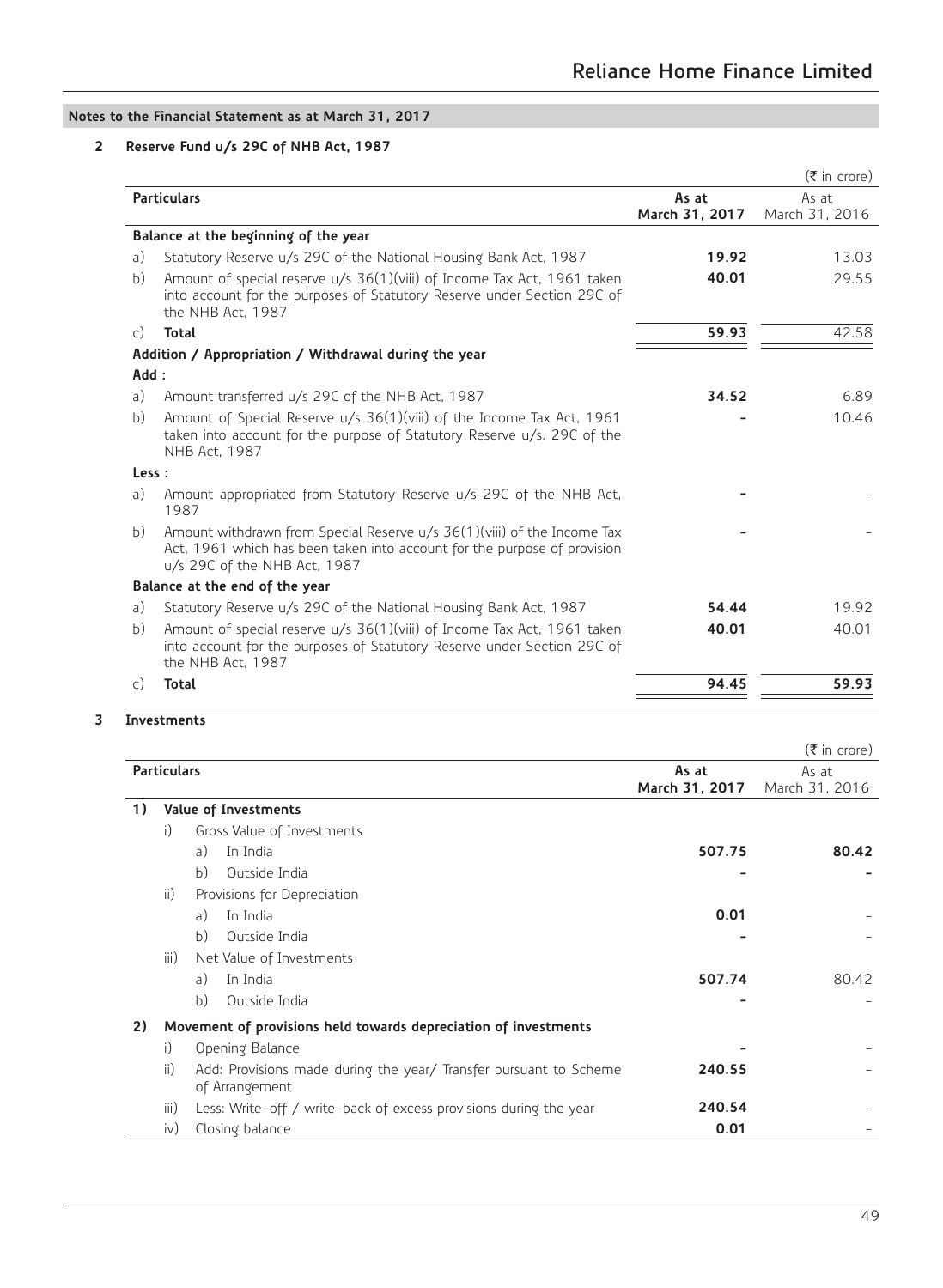## **4 Derivatives**

## **i) Forward Rate Agreement (FRA) / Interest Rate Swap (IRS)**

|      |                                                                                                             |                         | $(\bar{\tau}$ in crore) |
|------|-------------------------------------------------------------------------------------------------------------|-------------------------|-------------------------|
|      | <b>Particulars</b>                                                                                          | As at<br>March 31, 2017 | As at<br>March 31, 2016 |
|      | The notional principal of swap agreements                                                                   |                         |                         |
| ii)  | Losses which would be incurred if counterparties failed to fulfil their<br>obligations under the agreements |                         |                         |
| iii) | Collateral required by the HFC upon entering into swaps                                                     |                         |                         |
| iv)  | Concentration of credit risk arising from the swaps                                                         |                         |                         |
| V)   | The fair value of the swap book                                                                             |                         |                         |

#### **ii) Exchange Traded Interest Rate (IR) Derivative**

|       |                                                                                                                | $(\bar{\bar{\mathbf{z}}}$ in crore) |
|-------|----------------------------------------------------------------------------------------------------------------|-------------------------------------|
|       | <b>Particulars</b>                                                                                             | As at<br>March 31, 2017             |
| (I)   | Notional principal amount of exchange traded IR derivatives undertaken during the year<br>$(instrument-wise)*$ |                                     |
|       | IRF 759GS2026 28/04/2016                                                                                       | 1.62                                |
|       | IRF 759GS2026 26/05/2016                                                                                       | 3.24                                |
|       | IRF 759GS2026 30/06/2016                                                                                       | 3.24                                |
|       | IRF 759GS2026 28/07/2016                                                                                       | 3.24                                |
|       | IRF 759GS2026 25/08/2016                                                                                       | 3.24                                |
|       | IRF 759GS2026 29/09/2016                                                                                       | 3.24                                |
|       | IRF 759GS2026 27/10/2016                                                                                       | 3.24                                |
|       | IRF 759GS2026 24/11/2016                                                                                       | 3.24                                |
|       | IRF 759GS2026 29/12/2016                                                                                       | 3.24                                |
|       | IRF 759GS2026 25/01/2017                                                                                       | 3.24                                |
|       | IRF 697GS2026 23/02/2017                                                                                       | 71.12                               |
|       | IRF 759GS2026 23/02/2017                                                                                       | 69.68                               |
|       | IRF 697GS2026 30/03/2017                                                                                       | 37.88                               |
|       | IRF 759GS2026 30/03/2017                                                                                       | 38.44                               |
|       | IRF 759GS2026 27/04/2017                                                                                       | 1.60                                |
|       | <b>Total</b>                                                                                                   | 249.50                              |
| (II)  | Notional principal amount of exchange traded IR derivatives outstanding as on<br>March 31, 2017                |                                     |
|       | IRF 759GS2026 27/04/2017                                                                                       | 1.60                                |
|       | <b>Total</b>                                                                                                   | 1.60                                |
| (TIT) | Notional principal amount of exchange traded IP derivatives outstanding and not "bigbly effective"             |                                     |

(III) Notional principal amount of exchange traded IR derivatives outstanding and not "highly effective"

(IV) Mark-to-market value of exchange traded IR derivatives outstanding and not "highly effective"

\* Intra-day transaction considered on gross basis and not net Derivatives expiring considered as being traded to arrive at notional principal traded

### **iii) Disclosures on Risk Exposure in Derivatives**

#### **A. Qualitative Disclosure**

The Company has Board approved risk management policy for capital market exposure including derivatives contract trading. Trading in derivates are primarily for the Market Linked Debentures (MLD) portfolio. Risk Management Team independently calculate sensitivities and revalues portfolio on daily basis and ensures that risk limits are adhered on daily basis. Market risk limits have been established at portfolio level.

 The Company has a process whereby periodically all long term contracts (including derivative contracts) are assessed for material foreseeable losses. At the year end, the Company has reviewed and ensured that adequate provision as required under any law/ accounting standards there are no foreseeable losses on such long term contracts (including derivative contracts) has been made in the books of accounts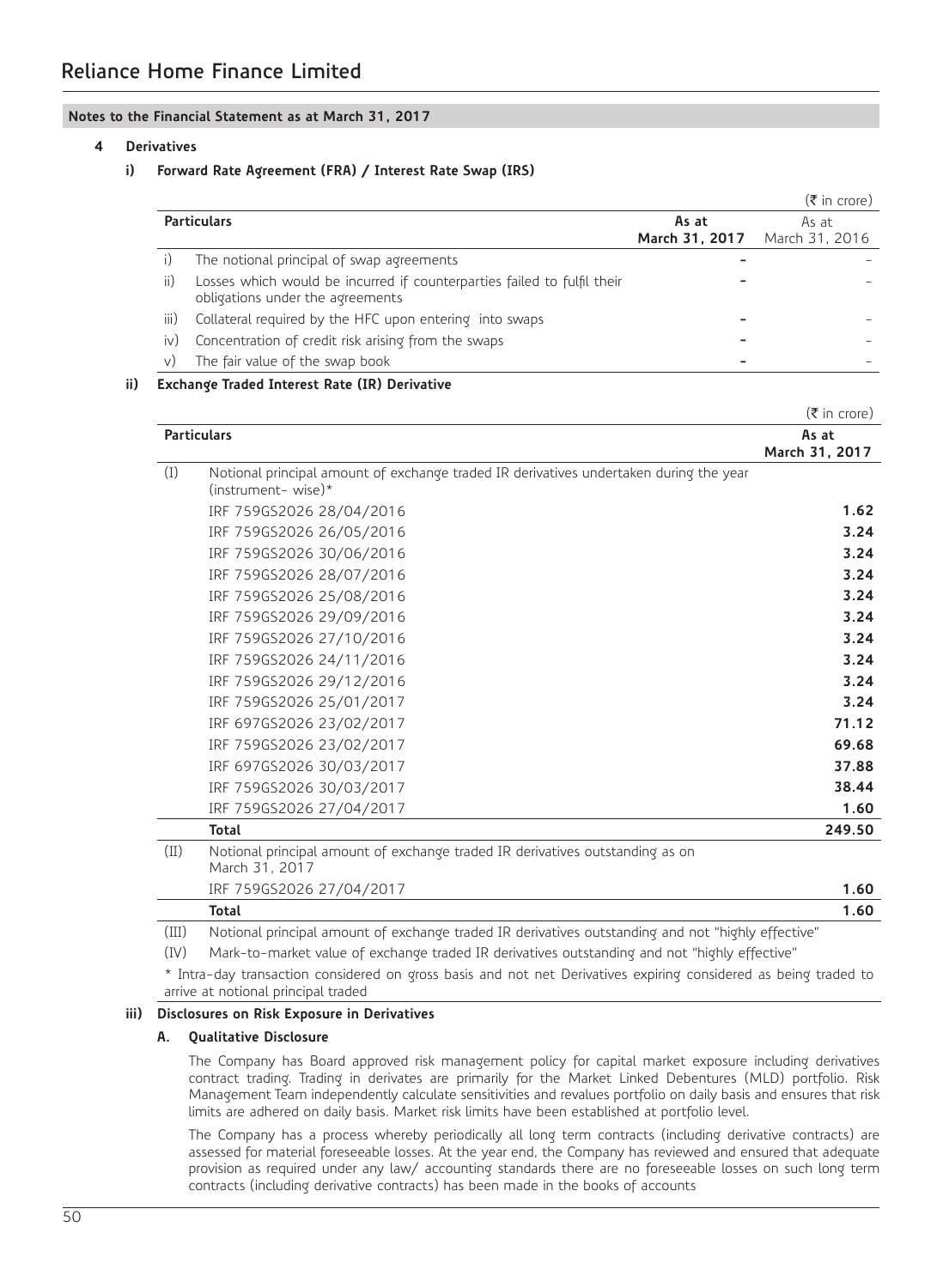## **B. Quantitative Disclosure**

|       |                                                      |                                | $(\bar{\bar{\mathbf{z}}}$ in crore) |
|-------|------------------------------------------------------|--------------------------------|-------------------------------------|
|       | <b>Particulars</b>                                   | Currency<br><b>Derivatives</b> | Interest Rate<br>Derivatives        |
| (i)   | Derivatives (Notional Principal Amount)              |                                |                                     |
|       | Traded during the year<br>(a)                        |                                | 249.50                              |
|       | Outstanding as on 31 <sup>st</sup> March 2017<br>(b) |                                | 1.60                                |
| (ii)  | Marked to Market Positions                           |                                |                                     |
|       | Assets (+)^<br>(a)                                   |                                | $\star$                             |
|       | (b)<br>Liability (–)                                 |                                |                                     |
| (iii) | Credit Exposure                                      |                                |                                     |
| (iv)  | Unhedged Exposures                                   |                                |                                     |
|       |                                                      |                                |                                     |

 $*$ ই 47,600

^ Long Position in Derivatives considered under Assets

## **5 Disclosures relating to Securitisation**

|            |       |                    |                                                                                                                                   |             | $(\bar{\bar{\mathbf{z}}}$ in crore) |
|------------|-------|--------------------|-----------------------------------------------------------------------------------------------------------------------------------|-------------|-------------------------------------|
| Sr.<br>No. |       | <b>Particulars</b> |                                                                                                                                   | $2016 - 17$ | $2015 - 16$                         |
| 1)         |       |                    | No. of SPVs sponsored by the Company for Securitisation Transactions                                                              | 5           | $\overline{2}$                      |
| 2)         |       |                    | Total amount of securitised assets as per books of the SPVs sponsored<br>by the Company                                           | 300.61      | 53.93                               |
| 3)         | sheet |                    | Total amount of exposures retained by the Company to comply with<br>Minimum Retention Requirement (MRR) as on the date of balance |             |                                     |
|            | a)    |                    | Off-balance sheet exposures                                                                                                       |             |                                     |
|            |       | $\bullet$          | First loss                                                                                                                        |             |                                     |
|            |       | $\bullet$          | Others                                                                                                                            |             |                                     |
|            | b)    |                    | On-balance sheet exposures                                                                                                        |             |                                     |
|            |       |                    | First loss                                                                                                                        | 36.58       | 11.94                               |
|            |       |                    | Others                                                                                                                            | 2.22        |                                     |
| 4)         | sheet |                    | Amount of exposures retained by the Company to comply with<br>Minimum Retention Requirement (MRR) as on the date of balance       |             |                                     |
|            | a)    |                    | Off-balance sheet exposures                                                                                                       |             |                                     |
|            |       | i)                 | Exposure to own securitizations                                                                                                   |             |                                     |
|            |       |                    | First loss                                                                                                                        |             |                                     |
|            |       |                    | Others                                                                                                                            |             |                                     |
|            |       | ii)                | Exposure to third party securitizations                                                                                           |             |                                     |
|            |       |                    | First loss                                                                                                                        |             |                                     |
|            |       |                    | Others                                                                                                                            | 13.36       | 22.09                               |
|            | b)    |                    | On-balance sheet exposures                                                                                                        |             |                                     |
|            |       | i)                 | Exposure to own securitizations                                                                                                   |             |                                     |
|            |       |                    | First loss                                                                                                                        |             |                                     |
|            |       |                    | Others                                                                                                                            |             |                                     |
|            |       | ii)                | Exposure to third party securitizations                                                                                           |             |                                     |
|            |       |                    | First loss                                                                                                                        |             |                                     |
|            |       |                    | Others                                                                                                                            |             |                                     |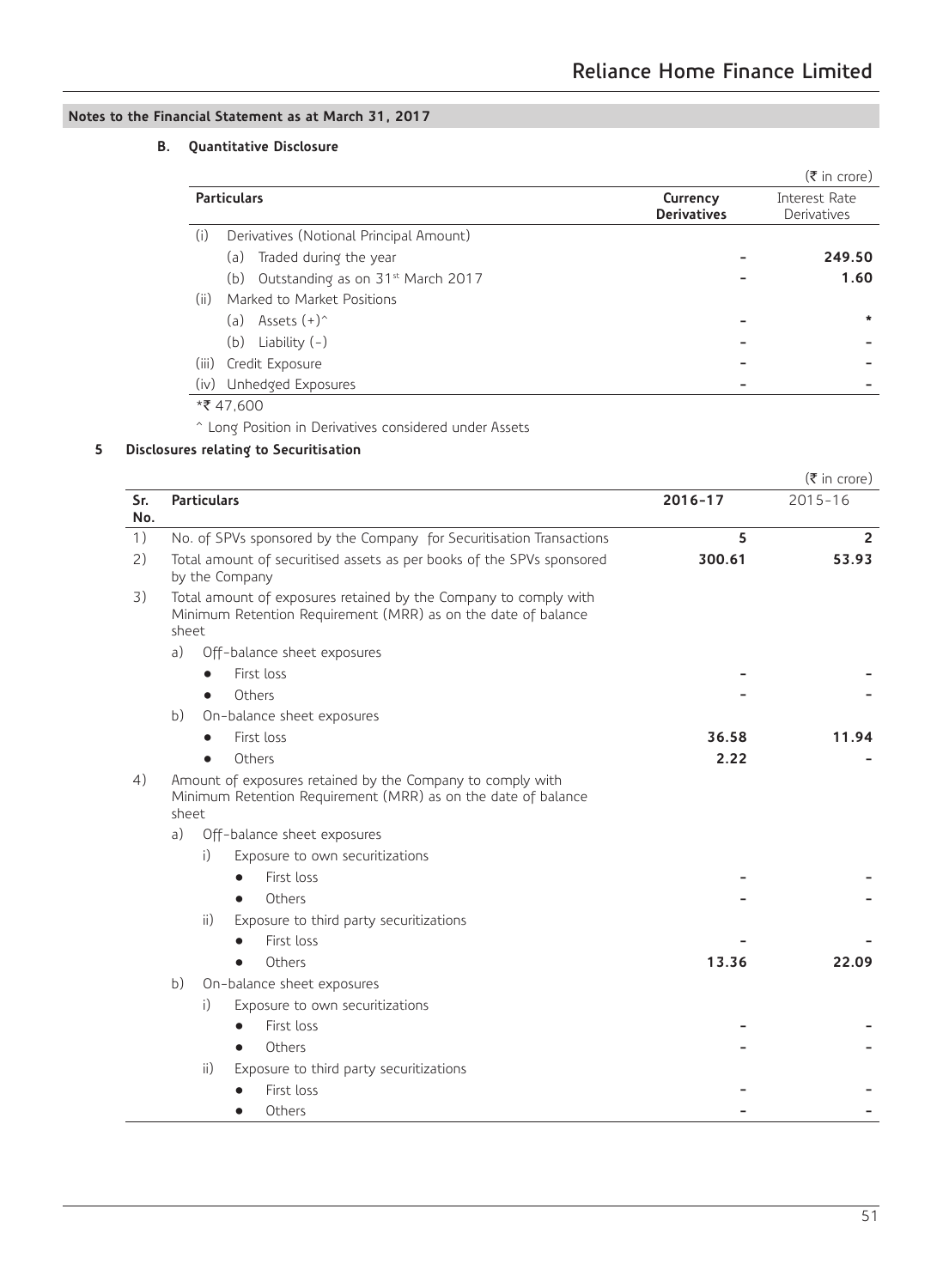## **6 Disclosures relating to Assignment**

 $\overline{a}$ 

|            |       |                    |                                                                                                                                   |             | $(\bar{\bar{\mathbf{z}}}$ in crore) |
|------------|-------|--------------------|-----------------------------------------------------------------------------------------------------------------------------------|-------------|-------------------------------------|
| Sr.<br>No. |       | <b>Particulars</b> |                                                                                                                                   | $2016 - 17$ | $2015 - 16$                         |
| 1)         |       |                    | No. of Direct Assignments (Nos.)                                                                                                  | 19          | 15                                  |
| 2)         |       |                    | Total amount of assigned assets as per books of the Assignor                                                                      | 1,067.20    | 629.24                              |
| 3)         | sheet |                    | Total amount of exposures retained by the Company to comply with<br>Minimum Retention Requirement (MRR) as on the date of balance |             |                                     |
|            | a)    |                    | Off-balance sheet exposures                                                                                                       |             |                                     |
|            |       |                    | First loss                                                                                                                        |             |                                     |
|            |       |                    | Others                                                                                                                            |             |                                     |
|            | b)    |                    | On-balance sheet exposures                                                                                                        |             |                                     |
|            |       |                    | First loss                                                                                                                        |             |                                     |
|            |       |                    | Others                                                                                                                            | 100.01      | 53.83                               |
| 4)         |       |                    | Amount of exposures to securitisation transactions other than Minimum<br>Retention Requirement (MRR)                              |             |                                     |
|            | a)    |                    | Off-balance sheet exposures                                                                                                       |             |                                     |
|            |       | i)                 | Exposure to own securitizations                                                                                                   |             |                                     |
|            |       |                    | First loss                                                                                                                        |             |                                     |
|            |       |                    | Others                                                                                                                            |             |                                     |
|            |       | ii)                | Exposure to third party securitizations                                                                                           |             |                                     |
|            |       |                    | First loss                                                                                                                        |             |                                     |
|            |       |                    | Others                                                                                                                            |             |                                     |
|            | b)    |                    | On-balance sheet exposures                                                                                                        |             |                                     |
|            |       | i)                 | Exposure to own securitizations                                                                                                   |             |                                     |
|            |       |                    | First loss<br>$\bullet$                                                                                                           | 28.10       | 28.10                               |
|            |       |                    | Others                                                                                                                            |             |                                     |
|            |       | ii)                | Exposure to third party securitizations                                                                                           |             |                                     |
|            |       |                    | First loss                                                                                                                        |             |                                     |
|            |       |                    | Others                                                                                                                            |             |                                     |

**7 Details of Financial Assets Sold to Securitisation/ Reconstruction Company for Assets Reconstruction**

|        |                                                                                          |         | $(\bar{\tau}$ in crore) |
|--------|------------------------------------------------------------------------------------------|---------|-------------------------|
|        | <b>Particulars</b>                                                                       | 2016-17 | $2015 - 16$             |
|        | No. of accounts                                                                          | Δ       |                         |
| ii)    | Aggregate value of accounts sold to SC / RC (net of provisions<br>₹ 0.59 crore)          | 1.17    |                         |
| iii)   | Aggregate consideration                                                                  | 1.50    |                         |
| iv)    | Additional consideration realized in respect of accounts transferred in earlier<br>vears |         |                         |
| $\vee$ | Aggregate gain / loss over net book value                                                | 0.33    |                         |

**8 Details of Assignment transactions undertaken by the Company** 

|        |                                                                                          |                          | $(\bar{\bar{\mathbf{z}}}$ in crore) |
|--------|------------------------------------------------------------------------------------------|--------------------------|-------------------------------------|
|        | <b>Particulars</b>                                                                       | 2016-17                  | $2015 - 16$                         |
|        | No. of accounts                                                                          | 2.926                    | 1.361                               |
| ii)    | Aggregate value (net of provisions) of accounts sold                                     | 861.31                   | 198.73                              |
| iii)   | Aggregate consideration (Including MRR)                                                  | 861.31                   | 198.73                              |
| iv)    | Additional consideration realized in respect of accounts transferred in earlier<br>vears |                          |                                     |
| $\vee$ | Aggregate gain / loss over net book value                                                | $\overline{\phantom{0}}$ |                                     |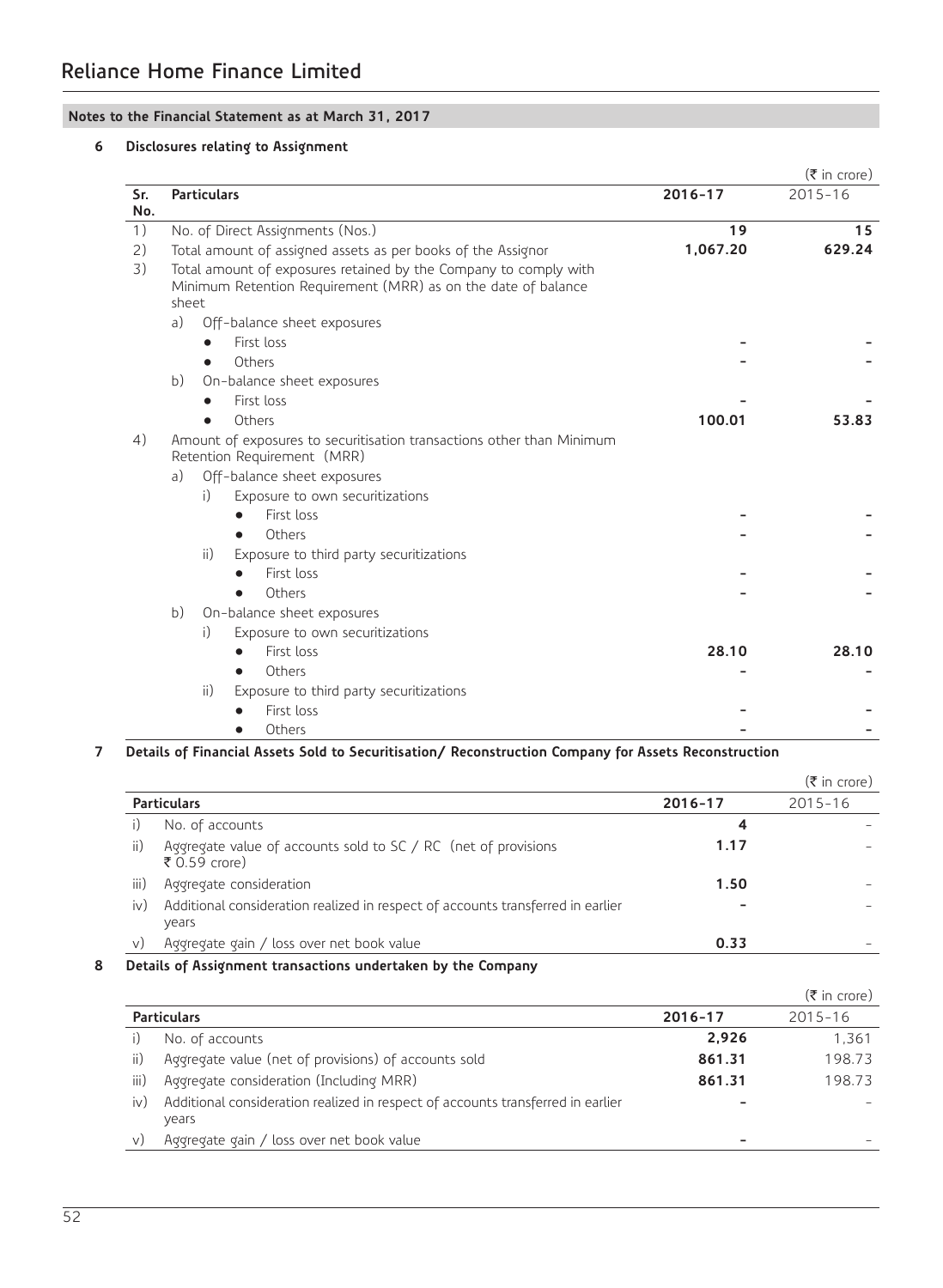#### **9 (a) Details of Non Performing Financial Assets Purchased**

|                    |                                                               |         | $(\bar{\bar{\mathbf{z}}}$ in crore) |
|--------------------|---------------------------------------------------------------|---------|-------------------------------------|
| <b>Particulars</b> |                                                               | 2016-17 | $2015 - 16$                         |
| (i)                | No. of accounts Purchased During the year                     |         |                                     |
| (ii)               | Aggregate Outstanding                                         |         |                                     |
|                    | (i) Of these, number of accounts restructured during the year |         |                                     |
| (ii)               | Aggregate outstanding                                         |         |                                     |
|                    | Details of Nep Performing Financial Assets Sold               |         |                                     |

**(b) Details of Non Performing Financial Assets Sold** 

|       |                                      |                          | $(\bar{\tau}$ in crore) |
|-------|--------------------------------------|--------------------------|-------------------------|
|       | <b>Particulars</b>                   | 2016-17                  | $2015 - 16$             |
|       | No. of accounts Sold During the year |                          |                         |
| (ii)  | Aggregate Outstanding                |                          |                         |
| (iii) | Aggregate consideration received     | $\overline{\phantom{a}}$ |                         |

#### **10 Assets Liabilities Management Maturity pattern of certain items of asset and liabilities (At Book Values)**

|                          |                                |                                    |                            | $(\bar{\bar{\mathbf{z}}}$ in crore) |
|--------------------------|--------------------------------|------------------------------------|----------------------------|-------------------------------------|
|                          | <b>Liabilities</b>             |                                    |                            | Assets                              |
|                          | As at March 31, 2017           |                                    |                            | As at March 31, 2017                |
|                          | <b>Borrowings</b><br>from Bank | <b>Market</b><br><b>Borrowings</b> | Loans &<br><b>Advances</b> | Investments                         |
| Upto 30/31 day           | 50.00                          | 52.27                              | 76.14                      | 453.91                              |
|                          | (274.48)                       | (104.30)                           | (61.97)                    | (3.63)                              |
| Over 1 month to 2 months | 66.66                          | 173.69                             | 79.04                      | 0.09                                |
|                          | (66.67)                        | (346.03)                           | (63.46)                    | (5.32)                              |
| Over 2 month to 3 months | 216.66                         | 261.20                             | 79.44                      | 0.32                                |
|                          | (142.71)                       | (0.00)                             | (66.77)                    | (10.19)                             |
| Over 3 month to 6 months | 256.70                         | 491.47                             | 246.31                     | 0.02                                |
|                          | (275.42)                       | (52.45)                            | (238.24)                   | (24.44)                             |
| Over 6 month to 1 Year   | 726.66                         | 97.18                              | 462.10                     | 0.04                                |
|                          | (631.47)                       | (35.76)                            | (352.96)                   | (29.90)                             |
| Over 1 year to 3 Years   | 2,057.10                       | 2,298.48                           | 1,336.16                   | 0.19                                |
|                          | (2,346.10)                     | (201.46)                           | (722.24)                   | (6.94)                              |
| Over 3 year to 5 Years   | 653.32                         | 902.45                             | 490.66                     | 50.22                               |
|                          | (1.268.34)                     | (166.41)                           | (647.97)                   | (0.00)                              |
| Over 5 Year to 7 years   | 90.00                          | 360.70                             | 1,540.51                   | 0.25                                |
|                          | (240.00)                       | (169.00)                           | (675.98)                   | (0.00)                              |
| Over 7 Year to 10 years  |                                | 488.12                             | 1,462.84                   | 0.43                                |
|                          | (0.00)                         | (227.70)                           | (949.64)                   | (0.00)                              |
| Over 10 years            |                                | 435.71                             | 4.195.26                   | 2.27                                |
|                          | (0.00)                         | 0.00                               | (2,957.90)                 | (0.00)                              |
| Total                    | 4,117.10                       | 5,561.27                           | 9,968.46                   | 507.74                              |
|                          | (5,245.19)                     | (1,303.11)                         | (6,737.13)                 | (80.42)                             |

#### **Notes:**

- (a) All unquoted equity shares have been included in 'Over 10 years'. The maturity pattern has been prepared in line with various regulations issued by NHB from time to time, best practices and based upon best estimate of the management with regard to the timing of various cashflows.
- (b) The classification of Assets and Liabilities into current and non-current is carried out based on their residual maturity profile as per requirement of Schedule III to the Companies Act, 2013. The above maturity pattern of assets and liabilities has been prepared by the Company after taking into consideration guidelines for assets-liabilities management (ALM) system in housing finance companies issued by NHB, best practices and best estimate of the Assets-Liability Committee /Management with regard to the timing of various cash flows and estimate of foreclosure of the loans expected in next one year, which has been relied upon by the auditors.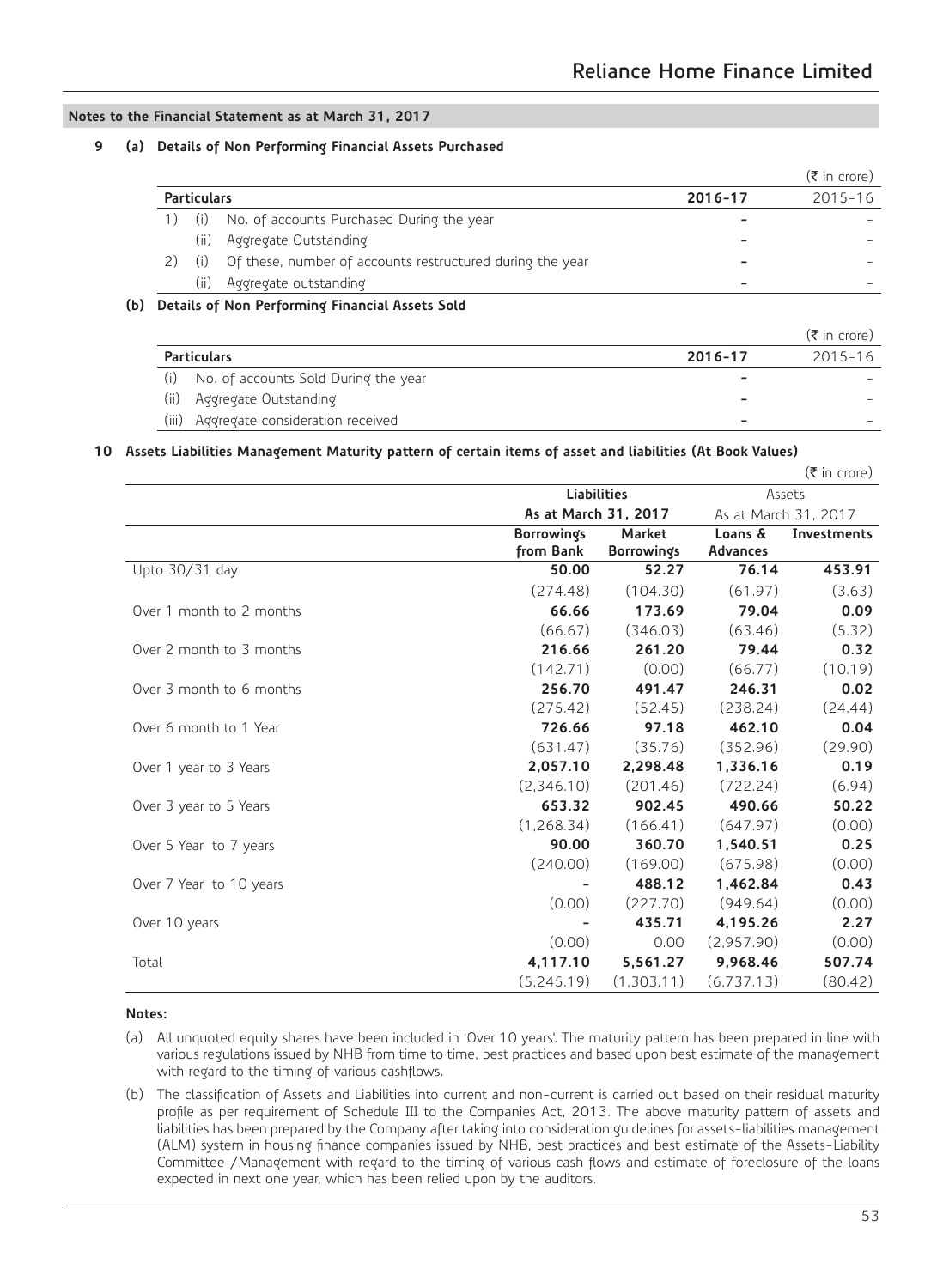## **11 Exposures**

**(a) Exposure to Real Estate** 

|   |          |                                                                                                                                                                                                                                                                                                                                                                                                                                                            |          | $(\bar{\bar{\mathbf{z}}}$ in crore) |
|---|----------|------------------------------------------------------------------------------------------------------------------------------------------------------------------------------------------------------------------------------------------------------------------------------------------------------------------------------------------------------------------------------------------------------------------------------------------------------------|----------|-------------------------------------|
|   | Category |                                                                                                                                                                                                                                                                                                                                                                                                                                                            | As at    | As at                               |
|   |          |                                                                                                                                                                                                                                                                                                                                                                                                                                                            |          | March 31, 2017 March 31, 2016       |
| a |          | Direct Exposure                                                                                                                                                                                                                                                                                                                                                                                                                                            |          |                                     |
|   | i)       | Residential Mortgage                                                                                                                                                                                                                                                                                                                                                                                                                                       |          |                                     |
|   |          | Lending fully secured by mortgages on residential property that                                                                                                                                                                                                                                                                                                                                                                                            |          |                                     |
|   |          | is or will be occupied by the borrower or that is rented                                                                                                                                                                                                                                                                                                                                                                                                   |          |                                     |
|   |          | Individual Housing loans upto ₹15 lakhs<br>(a)                                                                                                                                                                                                                                                                                                                                                                                                             | 709.59   | 567.25                              |
|   |          | (b) Individual Housing loans More than ₹15 lakhs                                                                                                                                                                                                                                                                                                                                                                                                           | 4,109.08 | 2,927.66                            |
|   | ii)      | Commercial Real Estate                                                                                                                                                                                                                                                                                                                                                                                                                                     |          |                                     |
|   | iii)     | Lending secured by mortgages on commercial real estates<br>(office buildings, retail space, multi-purpose commercial<br>premises, multi-family residential buildings, multi-tenanted<br>commercial premises, industrial or warehouse space, hotels,<br>land acquisition, development and construction, etc.). Exposure<br>shall also include non-fund based limits<br>Investments in Mortgage Backed Securities (MBS) and other<br>securitised exposures - | 3,412.15 | 2.747.99                            |
|   |          | Residential<br>a)                                                                                                                                                                                                                                                                                                                                                                                                                                          | 3.49     |                                     |
|   |          |                                                                                                                                                                                                                                                                                                                                                                                                                                                            |          |                                     |
|   |          | h)<br>Commercial Real Estate                                                                                                                                                                                                                                                                                                                                                                                                                               |          |                                     |
|   |          | Total Exposure to Real Estate Sector                                                                                                                                                                                                                                                                                                                                                                                                                       | 8.234.31 | 6.242.90                            |

#### **Notes :**

i) For the exposure to real estate only loans secured by way of mortgage/hypothecation of housing properties, commercial properties and land are considered.

ii) In computing the above information, certain estimates, assumptions and adjustments have been made by the Management which have been relied upon by the auditors.

## **(b) Exposure to Capital Market**

|                 |                                                                                                         |                | $(\bar{\bar{\mathbf{z}}}$ in crore) |
|-----------------|---------------------------------------------------------------------------------------------------------|----------------|-------------------------------------|
| Category        |                                                                                                         | As at          | As at                               |
|                 |                                                                                                         | March 31, 2017 | March 31, 2016                      |
| i)              | Direct investment in equity shares, convertible bonds, convertible                                      |                |                                     |
|                 | debentures and units of equity-oriented mutual funds the corpus of                                      |                |                                     |
|                 | which is not exclusively invested in corporate debt;                                                    |                |                                     |
| $\mathsf{ii}$ ) | Advances against shares / bonds / debentures or other securities or                                     |                |                                     |
|                 | on clean basis to individuals for investment in shares (including IPOs                                  |                |                                     |
|                 | / ESOPs), convertible bonds, convertible debentures, and units of                                       |                |                                     |
|                 | equity oriented mutual funds;                                                                           |                |                                     |
| iii)            | Advances for any other purposes where shares or convertible bonds                                       |                |                                     |
|                 | or convertible debentures or units of equity oriented mutual funds                                      |                |                                     |
|                 | are taken as primary security;                                                                          |                |                                     |
| iv)             | Advances for any other purposes to the extent secured by the                                            |                |                                     |
|                 | collateral security of shares or convertible bonds or convertible                                       |                |                                     |
|                 | debentures or units of equity oriented mutual funds i.e. where the                                      |                |                                     |
|                 | primary security other than shares / convertible bonds / convertible                                    |                |                                     |
|                 | debentures / units of equity oriented mutual funds 'does not fully                                      |                |                                     |
|                 | cover the advances:                                                                                     |                |                                     |
| $\vee$          | Secured and unsecured advances to stockbrokers and guarantees                                           |                |                                     |
|                 | issued on behalf of stockbrokers and market makers;                                                     |                |                                     |
| vi)             | Loans sanctioned to corporates against the security of shares                                           |                |                                     |
|                 | / bonds / debentures or other securities or on clean basis for                                          |                |                                     |
|                 | meeting promoter's contribution to the equity of new companies in<br>anticipation of raising resources; |                |                                     |
|                 |                                                                                                         |                |                                     |
| vii)            | Bridge loans to companies against expected equity flows / issues;                                       |                |                                     |
| viii)           | All exposures to Venture Capital Funds (both registered and                                             |                |                                     |
|                 | unregistered)                                                                                           |                |                                     |
|                 | <b>Total Exposure to Capital Market</b>                                                                 |                |                                     |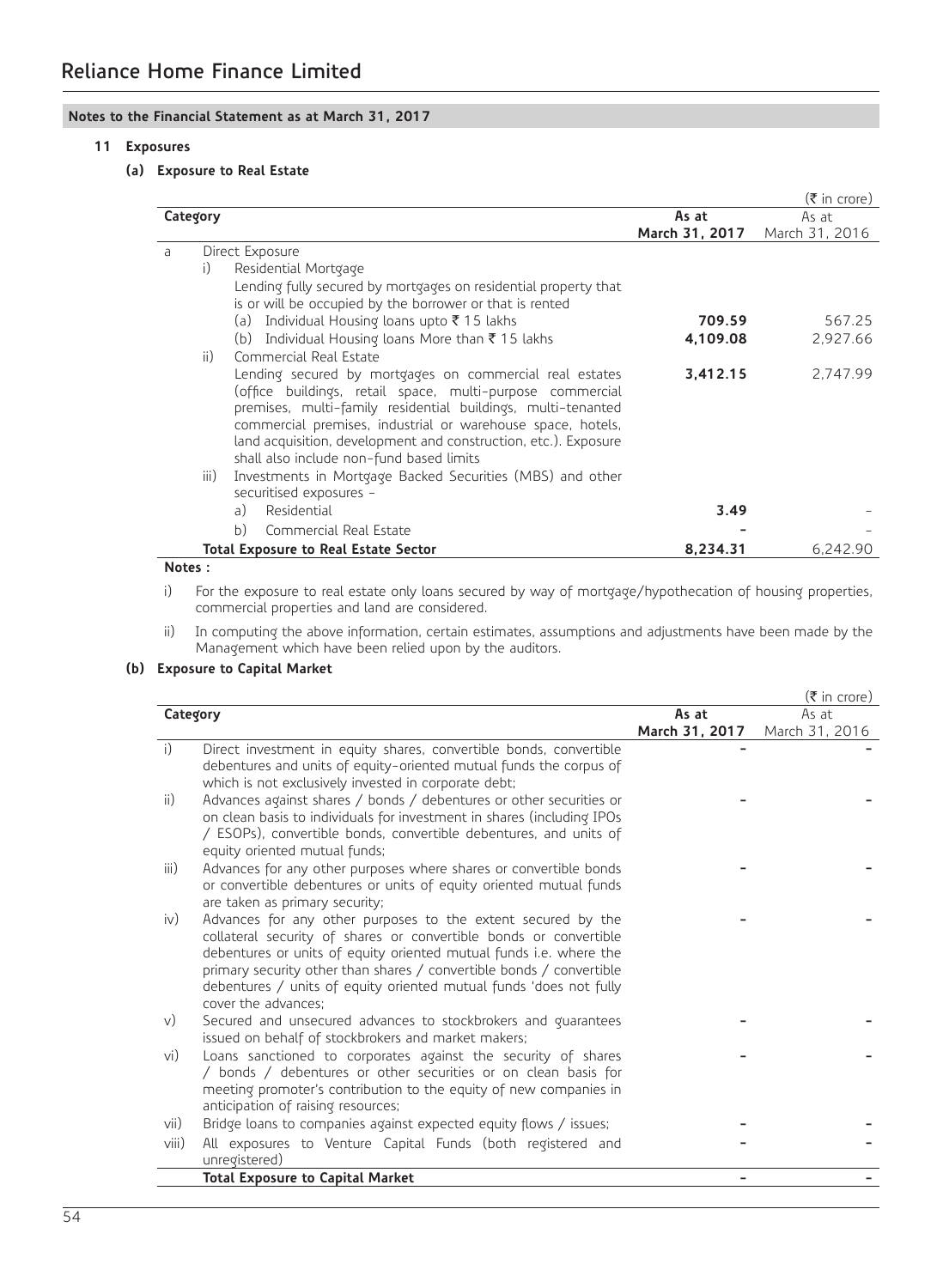| Notes to the Financial Statement as at March 31, 2017 |  |  |  |  |  |  |
|-------------------------------------------------------|--|--|--|--|--|--|
|-------------------------------------------------------|--|--|--|--|--|--|

#### **12 Details of Financing of the Parent Company Product**

|                                                                        |         | $(\bar{\bar{\tau}}$ in crore) |
|------------------------------------------------------------------------|---------|-------------------------------|
|                                                                        | 2016-17 | 2015-16                       |
| There are no parent Company products which are financed by the Company |         |                               |
| during the year.                                                       |         |                               |

## **13 Details of Single Borrower Limit (SGL) / Group Borrower Limit (GBL) exceeded by the Company** There are no Single Borrower Limit (SGL) / Group Borrower Limit (GBL) exceeded by the Company.

#### **14 Unsecured Advances**

|                                                                                             |                | $(\bar{\bar{\mathbf{z}}}$ in crore)                                                      |
|---------------------------------------------------------------------------------------------|----------------|------------------------------------------------------------------------------------------|
|                                                                                             | As at          | As at                                                                                    |
|                                                                                             | March 31, 2017 | March 31, 2016                                                                           |
| Advances against Securities of Intangible Assets                                            |                |                                                                                          |
| Total Advances against Securities of Intangible Assets                                      |                |                                                                                          |
| <b>Remuneration of Directors</b>                                                            |                |                                                                                          |
|                                                                                             |                | $(\bar{\bar{\mathbf{z}}}$ in crore)                                                      |
|                                                                                             | 2016-17        | $2015 - 16$                                                                              |
| Directors' Sitting Fees                                                                     | 0.23           | 0.16                                                                                     |
|                                                                                             | 0.23           | 0.16                                                                                     |
|                                                                                             |                |                                                                                          |
|                                                                                             |                | $(\bar{\bar{\mathbf{z}}}$ in crore)                                                      |
|                                                                                             | $2016 - 17$    | $2015 - 16$                                                                              |
| During the year there is no changes in the accounting policies and no prior<br>period items |                |                                                                                          |
|                                                                                             |                | Net Profit or Loss for the period, prior period items and changes in accounting policies |

## **34 Additional Disclosures**

Disclosures pursuant to Para 5 of Annex 4 of the Housing Finance Companies – Corporate Governance (National Housing Bank) Directions, 2016 vide National Housing Bank ('NHB') Notification No. NHB.HFC.CG-DIR.1/ MD&CEO/ 2016, as applicable to the Company

## **1. Provisions and Contingencies**

|              |                                                   |                | $(\bar{\tau}$ in crore) |
|--------------|---------------------------------------------------|----------------|-------------------------|
|              |                                                   | As at          | As at                   |
|              |                                                   | March 31, 2017 | March 31, 2016          |
| a)           | Provision for depreciation on Investments         |                |                         |
| b)           | Provision made towards Income tax                 | (9.57)         | 51.67                   |
| C)           | Provision for NPA & Doubtful Debts                | 10.69          | 4.40                    |
| (d)          | Provision for Standard Assets                     | 21.37          | 7.71                    |
|              | Teaser Loan                                       | (0.05)         | (0.09)                  |
|              | Commercial Real Estate                            | 10.63          | 0.51                    |
|              | Commercial Real Estate - Residential Housing      | 3.83           | 1.91                    |
|              | Other Standard Assets                             | 6.96           | 5.38                    |
| $\epsilon$ ) | Other Provisions and Contingencies (with details) |                |                         |
|              | Provision for Repossessed assets                  | 15.75          |                         |

## **2. Break up of Loans & Advances and Provision Thereon**

|    |                          |                         |                         |                         | $(\bar{\bar{\tau}}$ in crore) |
|----|--------------------------|-------------------------|-------------------------|-------------------------|-------------------------------|
|    |                          | Housing                 |                         | Non Housing             |                               |
|    |                          | As at<br>March 31, 2017 | As at<br>March 31, 2016 | As at<br>March 31, 2017 | As at<br>March 31, 2016       |
|    | <b>Standard Assets</b>   |                         |                         |                         |                               |
| a) | Total Outstanding Amount | 6,707.36                | 4,984.31                | 3,203.20                | 1,702.72                      |
| b) | Provisions made          | 33.42                   | 24.67                   | 23.21                   | 10.58                         |
|    | Sub-Standard Assets      |                         |                         |                         |                               |
| a) | Total Outstanding Amount | 31.96                   | 18.69                   | 15.09                   | 15.69                         |
| b) | Provisions made          | 4.79                    | 2.80                    | 2.36                    | 2.10                          |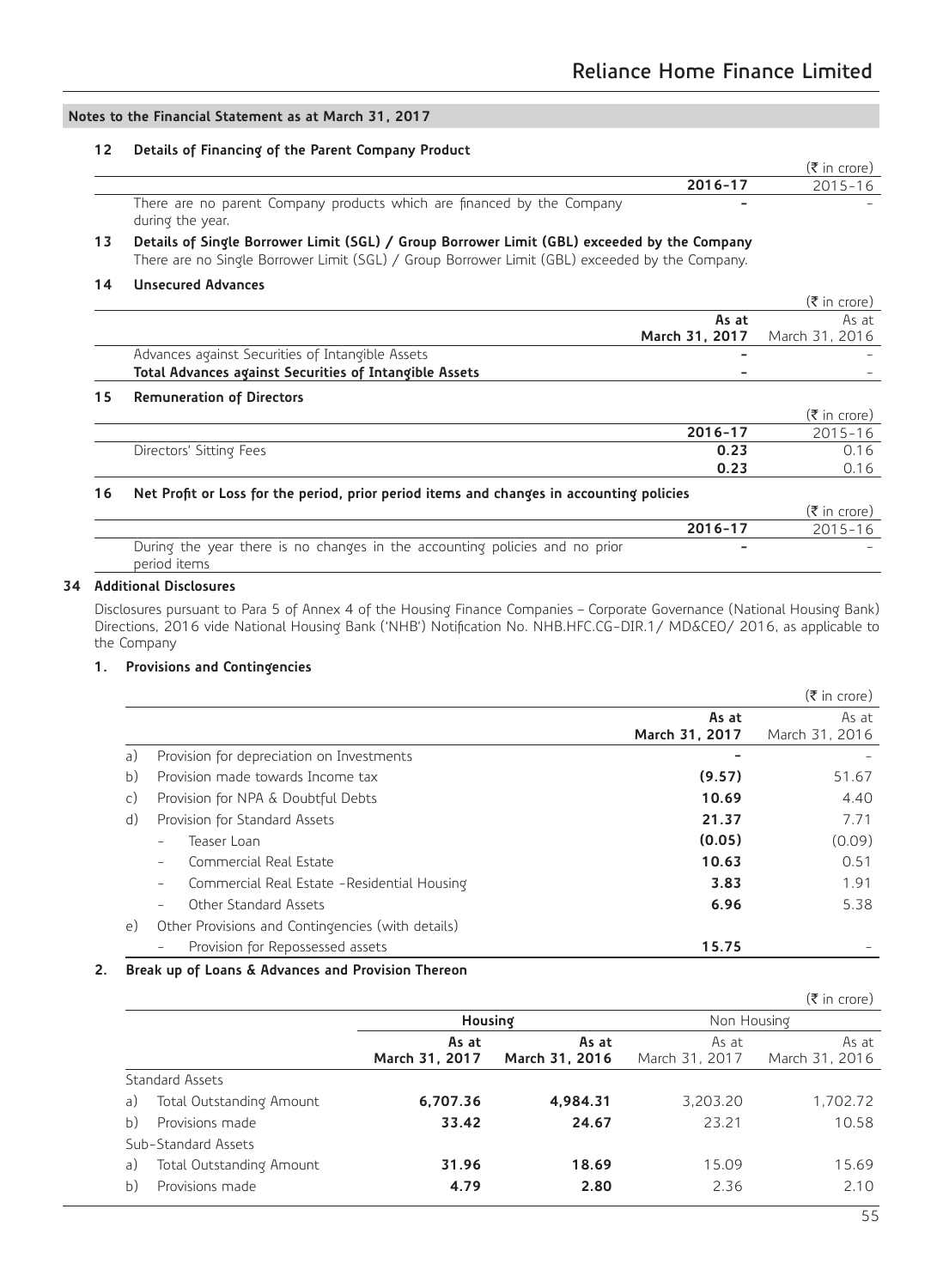|    |                                 |                         |                         |                         | (₹ in crore)            |
|----|---------------------------------|-------------------------|-------------------------|-------------------------|-------------------------|
|    |                                 | Housing                 |                         | Non Housing             |                         |
|    |                                 | As at<br>March 31, 2017 | As at<br>March 31, 2016 | As at<br>March 31, 2017 | As at<br>March 31, 2016 |
|    | Doubtful Assets - Category-I    |                         |                         |                         |                         |
| a) | Total Outstanding Amount        | 11.81                   | 11.61                   | 6.51                    | 1.10                    |
| b) | Provisions made                 | 2.95                    | 2.90                    | 1.63                    | 0.28                    |
|    | Doubtful Assets - Category-II   |                         |                         |                         |                         |
| a) | Total Outstanding Amount        | 4.75                    | 10.91                   | 0.40                    | 3.78                    |
| b) | Provisions made                 | 1.90                    | 4.37                    | 0.16                    | 1.51                    |
|    | Doubtful Assets - Category-III  |                         |                         |                         |                         |
| a) | Total Outstanding Amount        | 1.55                    | 3.79                    | 0.43                    | 0.04                    |
| b) | Provisions made                 | 0.62                    | 1.52                    | 0.17                    | 0.02                    |
|    | Loss Assets                     |                         |                         |                         |                         |
| a) | Total Outstanding Amount        |                         |                         | 11.35                   |                         |
| b) | Provisions made                 |                         |                         | 11.35                   |                         |
|    | <b>TOTAL</b>                    |                         |                         |                         |                         |
| a) | <b>Total Outstanding Amount</b> | 6,757.43                | 5,029.31                | 3,236.98                | 1,723.33                |
| b) | <b>Provisions made</b>          | 43.68                   | 36.26                   | 38.88                   | 14.49                   |
|    |                                 |                         |                         |                         |                         |

## **3. Exposure**

## **a) Concentration of Loans & Advances**

|                                                                                        |                | $(\bar{\bar{\tau}}$ in crore) |
|----------------------------------------------------------------------------------------|----------------|-------------------------------|
| Particulars                                                                            | As at          | As at                         |
|                                                                                        | March 31, 2017 | March 31, 2016                |
| Total Advances to twenty largest borrowers                                             | 861.35         | 574.31                        |
| Percentage of Advances to twenty largest borrowers to Total Advances of<br>the Company | 8.62%          | 8.52%                         |
|                                                                                        |                |                               |

## **b) Concentration of all Exposures**

|                                                                                         |                | $(\bar{\tau}$ in crore) |
|-----------------------------------------------------------------------------------------|----------------|-------------------------|
| Particulars                                                                             | As at          | As at                   |
|                                                                                         | March 31, 2017 | March 31, 2016          |
| Total Exposure to twenty largest borrowers                                              | 861.35         | 574.31                  |
| Percentage of Exposures to twenty largest borrowers to Total Exposure of<br>the Company | 8.64%          | 8.52%                   |
|                                                                                         |                |                         |

## **c) Concentration of NPAs**

|                                        |                | $(\bar{\tau}$ in crore) |
|----------------------------------------|----------------|-------------------------|
| <b>Particulars</b>                     | As at          | As at                   |
|                                        | March 31, 2017 | March 31, 2016          |
| Total Exposure to top ten NPA accounts | 46.87          | 21 73                   |
|                                        |                |                         |

## **d) Sector-wise NPAs**

| <b>Particulars</b>                               |         | Percentage of NPAs to total advances<br>in that sector |  |  |
|--------------------------------------------------|---------|--------------------------------------------------------|--|--|
|                                                  | 2016-17 | $2015 - 16$                                            |  |  |
| Housing                                          |         |                                                        |  |  |
| Individual                                       | 0.84%   | 1.20%                                                  |  |  |
| Builder Loans - Residential projects             | 0.47%   | 0.11%                                                  |  |  |
| Loans to Corporates - Residential projects #     | 0.94%   | 0.80%                                                  |  |  |
| Non Housing                                      |         |                                                        |  |  |
| For mortgage/property/home equity loans          | 1.18%   | 1.66%                                                  |  |  |
| Loans to Corporates - Non Residential projects # | 0.10%   | 0.24%                                                  |  |  |
| Loans to Corporates - Others #                   | 3.20%   | 0.00%                                                  |  |  |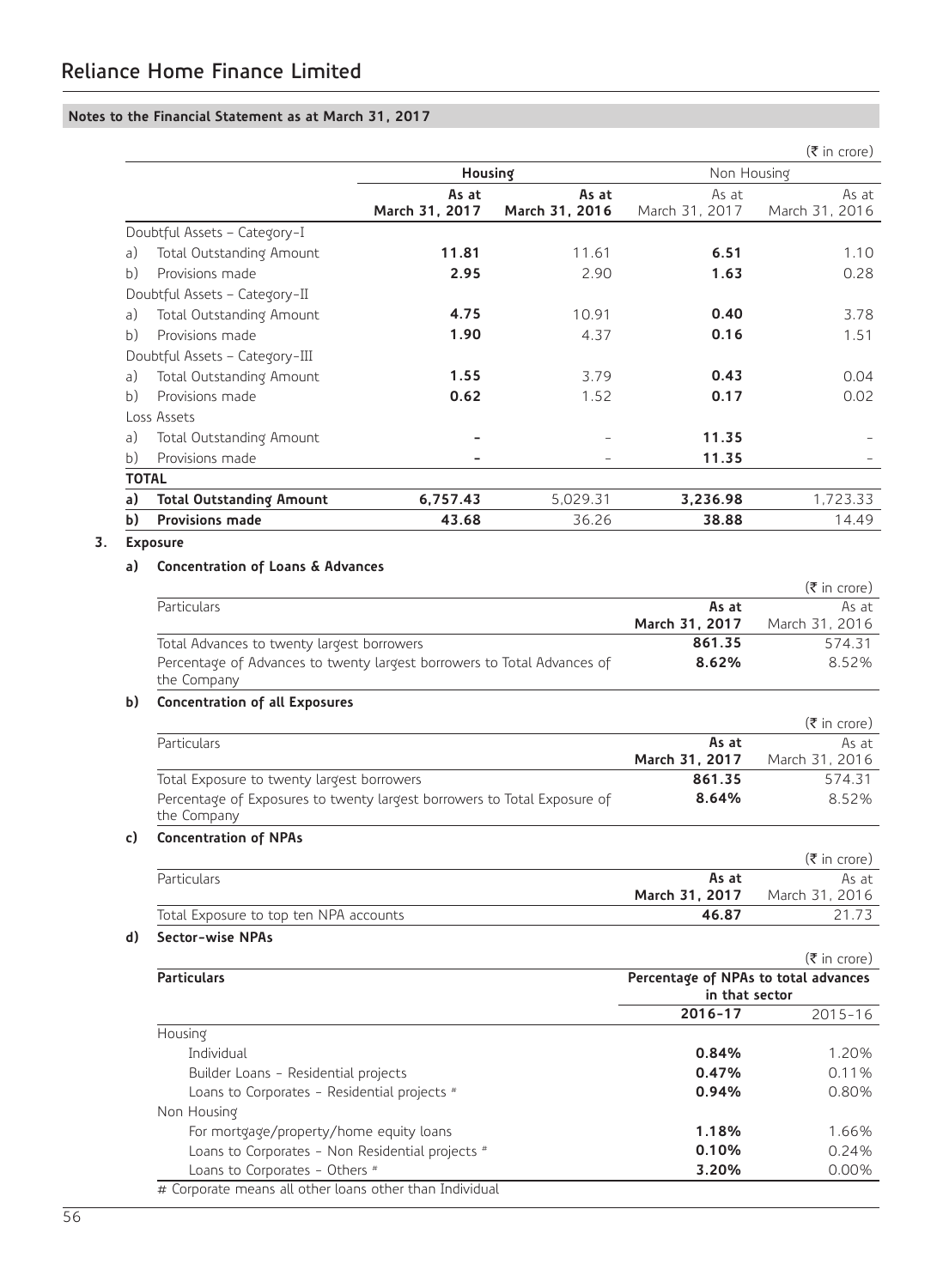### **e) Movement of NPAs**

|     |                                                              |                         | $(\bar{\bar{\mathbf{z}}}$ in crore) |
|-----|--------------------------------------------------------------|-------------------------|-------------------------------------|
|     | <b>Particulars</b>                                           | As at<br>March 31, 2017 | As at<br>March 31, 2016             |
|     | Net NPAs to Net Advances (%)                                 | 0.58                    | 0.74                                |
|     | Movement of NPAs (Gross)                                     |                         |                                     |
| (a) | Opening Balance                                              | 65.61                   | 53.15                               |
| (b) | Additions during the year/ Pursuant to Scheme of Arrangement | 58.12                   | 32.44                               |
| (c) | Reductions during the year                                   | 39.89                   | 19.98                               |
| (d) | Closing balance                                              | 83.84                   | 65.61                               |
|     | Movement of Net NPAs                                         |                         |                                     |
| (a) | Opening Balance                                              | 50.10                   | 41.05                               |
| (b) | Additions during the year/ Pursuant to Scheme of Arrangement | 39.01                   | 24.09                               |
| (c) | Reductions during the year                                   | 31.21                   | 15.04                               |
| (d) | Closing balance                                              | 57.90                   | 50.10                               |
|     | Movement of provisions for NPAs                              |                         |                                     |
| (a) | Opening Balance                                              | 15.51                   | 12.10                               |
| (b) | Additions during the year/ Pursuant to Scheme of Arrangement | 19.11                   | 8.35                                |
| (c) | Write-off/write-back of excess provisions                    | 8.68                    | 4.94                                |
| (d) | Closing balance                                              | 25.94                   | 15.51                               |

Gross Non Performing Assets and Net Non Performing Assets given above excluding bonds & debentures.

## **4. Overseas Assets (for those with joint Ventures and Subsidiaries abroad)**

There are no Overseas Assets.

## **5. Off- balance Sheet SPVs sponsored (which are required to be consolidated as per accounting norms)**

There are no Off-balance Sheet SPVs sponsored by the Company which are required to be consolidated as per accounting norms.

## **6. Customer Complaints (as certified by the management)**

|     | <b>Particulars</b>                                                               | As at<br>March 31, 2017 | As at<br>March 31, 2016 |
|-----|----------------------------------------------------------------------------------|-------------------------|-------------------------|
| (a) | No. of complaints pending at the beginning of the year                           | 14                      | 20                      |
| (b) | No. of complaints received during the year/ Pursuant to Scheme of<br>Arrangement | 1926                    | 1 1 1 7                 |
| (c) | No. of complaints redressed during the year                                      | 1917                    | 1 1 2 3                 |
| (d) | No. of complaints pending at the end of the year                                 | 23                      | 14                      |

## **a) Defined contribution plan**

| Contribution to defined contribution plans, recognised as expense for the year is as under: |         | $(\bar{\bar{\mathbf{z}}}$ in crore) |  |
|---------------------------------------------------------------------------------------------|---------|-------------------------------------|--|
| <b>Particulars</b>                                                                          | 2016-17 | $2015 - 16$                         |  |
| Employer's contribution to provident fund                                                   | 1.94    | 1.42                                |  |
| Employer's contribution to superannuation fund<br>[* ₹ 10,000 (Previous Year ₹ 20,000)]     | ÷       | $\star$                             |  |
| Employer's contribution to pension scheme                                                   | 1.06    | 0.77                                |  |
|                                                                                             | 3.00    | 2 2N                                |  |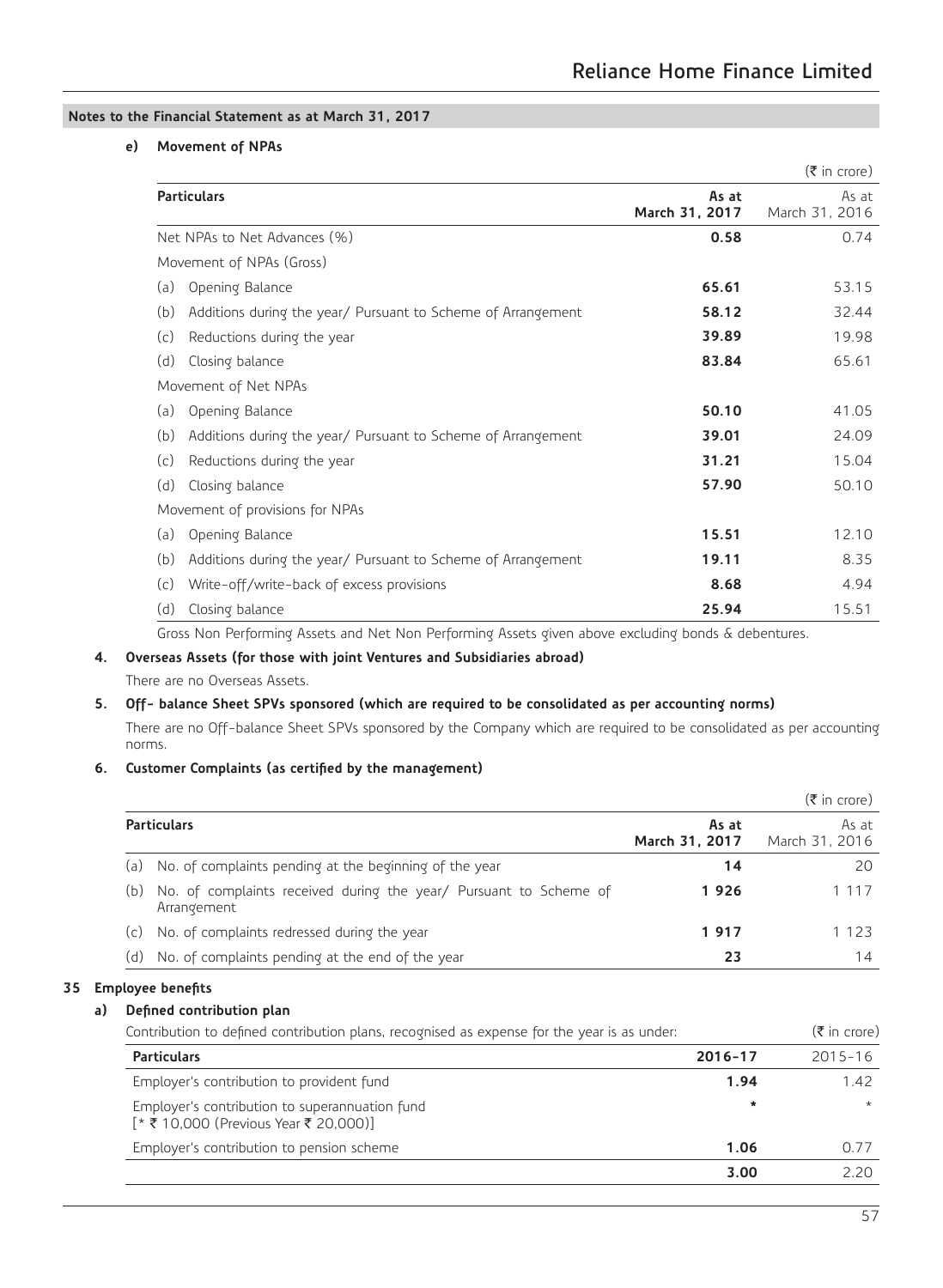## **b) Defined benefit plans**

 The following table summarise the components of the net employee benefit expenses recognized in the Statement of Profit and Loss, the fund status and amount recognised in the balance sheet for the gratuity benefit plan and leave encashment plan. The said information is based on certificates provided by the actuary.

|     |                                                                                   |                                     |             |                                                      | $(\bar{\bar{\mathbf{z}}}$ in crore) |
|-----|-----------------------------------------------------------------------------------|-------------------------------------|-------------|------------------------------------------------------|-------------------------------------|
|     | <b>Particulars</b>                                                                | <b>Gratuity benefit</b><br>(funded) |             | <b>Leave Encashment</b><br><b>Benefit (Unfunded)</b> |                                     |
|     |                                                                                   | $2016 - 17$                         | $2015 - 16$ | 2016-17                                              | $2015 - 16$                         |
| Ι.  | Table showing change in Benefit Obligation:                                       |                                     |             |                                                      |                                     |
|     | Liability at the beginning of the period                                          | 2.96                                | 1.36        | 0.53                                                 | 0.28                                |
|     | Interest Cost                                                                     | 0.24                                | 0.11        | 0.04                                                 | 0.02                                |
|     | Current Service Cost                                                              | 0.74                                | 0.22        | 0.08                                                 | 0.08                                |
|     | Benefit Paid                                                                      | (1.05)                              | (0.45)      | (0.06)                                               | (0.08)                              |
|     | Liability Transferred in / Acquisitions                                           | 0.73                                | 0.74        |                                                      |                                     |
|     | Actuarial (gain)/loss on obligations                                              | $\overline{\phantom{a}}$            | $\bar{a}$   | (0.04)                                               | 0.22                                |
|     | Actuarial (gain)/loss on obligations -Due to change in Financial<br>Assumptions   | 0.18                                | (0.02)      |                                                      |                                     |
|     | Actuarial (gain)/loss on obligations -Due to change in<br>Demographic Assumptions |                                     | 0.15        |                                                      |                                     |
|     | Actuarial (gain)/loss on obligations -Due to Experience                           | 0.02                                | 0.85        |                                                      |                                     |
|     | Liability at the end of the period                                                | 3.81                                | 2.96        | 0.55                                                 | 0.53                                |
| Н.  | Changes in the fair Value of Plan Assets and the<br>reconciliation thereof:       |                                     |             |                                                      |                                     |
|     | Fair Value of Plan Assets at the beginning of the period                          | 0.93                                | 1.36        |                                                      |                                     |
|     | Expected return on Plan Assets                                                    | 0.07                                | 0.11        |                                                      |                                     |
|     | Contributions                                                                     | 2.27                                |             | 0.06                                                 | 0.08                                |
|     | Assets Transferred in/Acquisitions                                                | 1.46                                | $\sim$      |                                                      |                                     |
|     | Benefit paid                                                                      | (1.05)                              | (0.45)      | (0.06)                                               | (0.08)                              |
|     | Actuarial gain/(loss) on Plan Assets                                              | 0.15                                | (0.09)      |                                                      |                                     |
|     | Fair value of Plan Assets at the end of the period                                | 3.83                                | 0.93        |                                                      |                                     |
|     | Total Actuarial gain/(loss) to be recognized                                      | 0.05                                | 1.08        |                                                      |                                     |
|     | Funded Status                                                                     |                                     | $\bar{a}$   | (0.55)                                               | (0.53)                              |
|     | III. Actual return on Plan Assets                                                 |                                     |             |                                                      |                                     |
|     | Expected return on Plan Assets                                                    | 0.07                                | 0.11        |                                                      |                                     |
|     | Actuarial gain/(loss) on Plan Assets                                              | 0.15                                | (0.09)      |                                                      |                                     |
|     | Actual return on Plan Assets                                                      | 0.23                                | 0.02        |                                                      |                                     |
| IV. | Amount recognised in the Balance Sheet                                            |                                     |             |                                                      |                                     |
|     | Liability at the end of the period                                                | (3.81)                              | (2.96)      | 0.55                                                 | 0.53                                |
|     | Fair Value of Plan Assets at the end of the period                                | 3.83                                | 0.93        |                                                      |                                     |
|     | Difference Funded status                                                          | 0.02                                | (2.03)      | (0.55)                                               | (0.53)                              |
|     | Unrecognised Actual Gain / (Loss)                                                 | $\overline{\phantom{a}}$            |             |                                                      |                                     |
|     | Amount recognised in the Balance Sheet (liability)                                | 0.02                                | (2.03)      | (0.55)                                               | (0.53)                              |
|     |                                                                                   |                                     |             |                                                      |                                     |
| V.  | Expenses recognised in the Profit and Loss Account                                |                                     |             |                                                      |                                     |
|     | Current Service Cost                                                              | 0.74                                | 0.22        | 0.08                                                 | 0.08                                |
|     | Interest Cost *[ Previous Year ₹ (4110)]                                          | 0.16                                | 0*          | 0.04                                                 | 0.02                                |
|     | Expected return on Plan Assets<br>Net Actuarial (gain)/loss to be recognized      | 0.05                                | 1.08        | (0.04)                                               | 0.22                                |
|     |                                                                                   |                                     |             |                                                      |                                     |
|     | Expense recognised in Profit and Loss Account                                     | 0.95                                | 1.30        | 0.08                                                 | 0.32                                |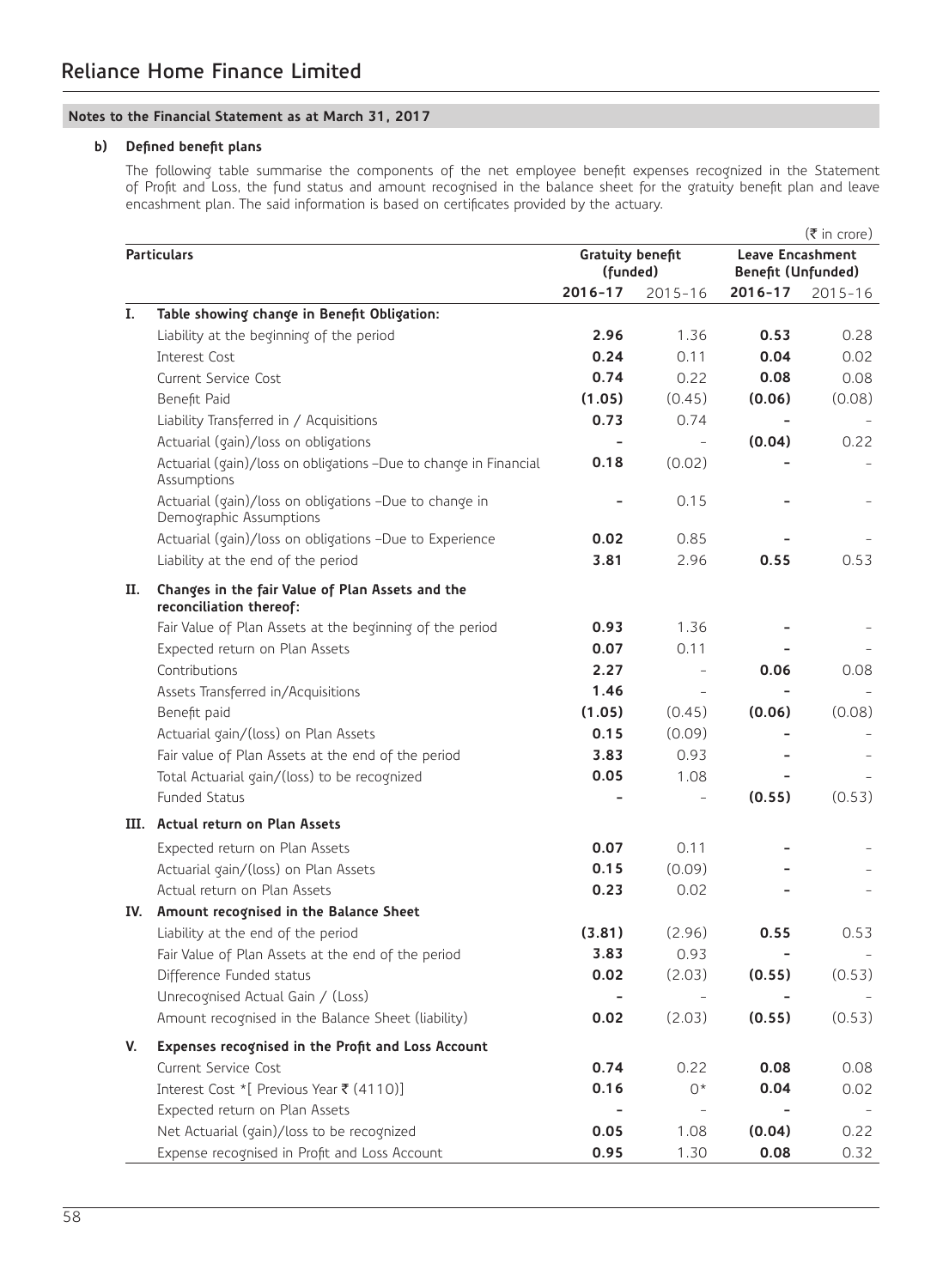|    | <b>Particulars</b>                                             |         | <b>Gratuity benefit</b><br>(funded) |                                      | <b>Leave Encashment</b><br><b>Benefit (Unfunded)</b> |             |
|----|----------------------------------------------------------------|---------|-------------------------------------|--------------------------------------|------------------------------------------------------|-------------|
|    |                                                                |         | $2016 - 17$                         | $2015 - 16$                          | $2016 - 17$                                          | $2015 - 16$ |
|    | VI. Amount recognised in the Balance Sheet                     |         |                                     |                                      |                                                      |             |
|    | Opening Net Liability                                          |         | 2.03                                | (0.01)                               | 0.53                                                 | 0.28        |
|    | Expense as above                                               |         | 0.95                                | 1.30                                 | 0.08                                                 | 0.32        |
|    | Net Liability / (Asset) Transfer In                            |         | (0.74)                              | 0.74                                 |                                                      |             |
|    | Employers Contribution paid                                    |         | (2.27)                              | $\sim$                               | (0.06)                                               | (0.08)      |
|    | Closing Net Liability/(Assets)                                 |         | (0.02)                              | 2.03                                 | 0.55                                                 | 0.53        |
|    | VII. Assumptions                                               |         |                                     |                                      |                                                      |             |
|    | Discount Rate                                                  |         | 7.66%                               | 8.01%                                | 7.45%                                                | 7.57%       |
|    | Rate of return on Plan Assets                                  |         | 7.66%                               | 8.01%                                |                                                      |             |
|    | Salary Escalation Rate                                         |         | 6.00%                               | 6.00%                                | 6.00%                                                | 6.00%       |
|    | VIII. Experience Adjustment                                    |         |                                     |                                      |                                                      |             |
|    | Plan Assets at the end of year                                 |         |                                     |                                      |                                                      |             |
|    | Defined benefit obligations at the end of year                 |         |                                     |                                      | 0.55                                                 | 0.53        |
|    | Amount not recognised as an Asset (limit in para 59(b))        |         |                                     |                                      |                                                      |             |
|    | Surplus / (Deficit)                                            |         |                                     |                                      | (0.55)                                               | (0.53)      |
|    | Experience adjustment on Plan Assets gain/(loss)               |         | 0.15                                | (0.09)                               |                                                      |             |
|    | Experience adjustment on Plan Liabilities (gain)/loss          |         | 0.02                                | 0.85                                 | (0.04)                                               | 0.22        |
|    | IX. Particulars of the amounts for the year and previous years |         |                                     |                                      |                                                      |             |
|    |                                                                |         |                                     | Gratuity for the year ended March 31 |                                                      |             |
|    |                                                                | 2 0 1 7 | 2016                                | 2 0 1 5                              | 2 0 1 4                                              | 2 0 1 3     |
|    | Present value of benefit obligation                            | 3.81    | 2.96                                | 1.36                                 | 0.71                                                 | 0.72        |
|    | Fair value of plan assets                                      | 3.83    | 0.93                                | 1.36                                 | 0.72                                                 | 0.69        |
|    | Excess of obligation over plan assets                          | 0.02    | 2.03                                | 0.01                                 | (0.01)                                               | 0.03        |
| Х. | <b>Experience Adjustment</b>                                   |         |                                     |                                      |                                                      |             |
|    | Experience adjustment on Plan Assets Gain/(Loss)               | 0.15    | (0.09)                              | 0.05                                 | (0.02)                                               |             |
|    | Experience adjustment on Plan Liabilities (Gain)/Loss          | 0.02    | 0.85                                | 0.30                                 | (0.02)                                               | 0.11        |

i) The estimates of future salary increases considered in actuarial valuation takes into account inflation, seniority, promotion and other relevant factors.

iii) General Descriptions of significant defined plans:

a) Gratuity plan

 Gratuity is payable to all eligible employees of the Company on superannuation, death and permanent disablement, in terms of the provisions of the Payment of Gratuity Act 1972 or as per the Company's Scheme whichever is more beneficial.

b) Leave plan

 Encashment of leave can be availed by the employee for balance in the earned account as on January 1, 2009. All carry forward earned leaves with a maximum limit of 10 Days, are available for availment but not for encashment.

#### **Other Employee Benefits – Phantom Stock**

## **I. Details of Option granted, forfeited and exercised**

| <b>Particulars</b>               | 2016-17 (Options)        | 2015-16 (Options) |
|----------------------------------|--------------------------|-------------------|
| Outstanding as at April 1, 2016  | 579.400                  |                   |
| Granted                          |                          | 579,400           |
| Exercised                        | $\overline{\phantom{a}}$ |                   |
| Lapsed/Forfeited/Surrendered     | 141.000                  |                   |
| Outstanding as at March 31, 2017 | 438.400                  | 579,400           |
| Exercisable as at March 31, 2017 | $\overline{\phantom{0}}$ |                   |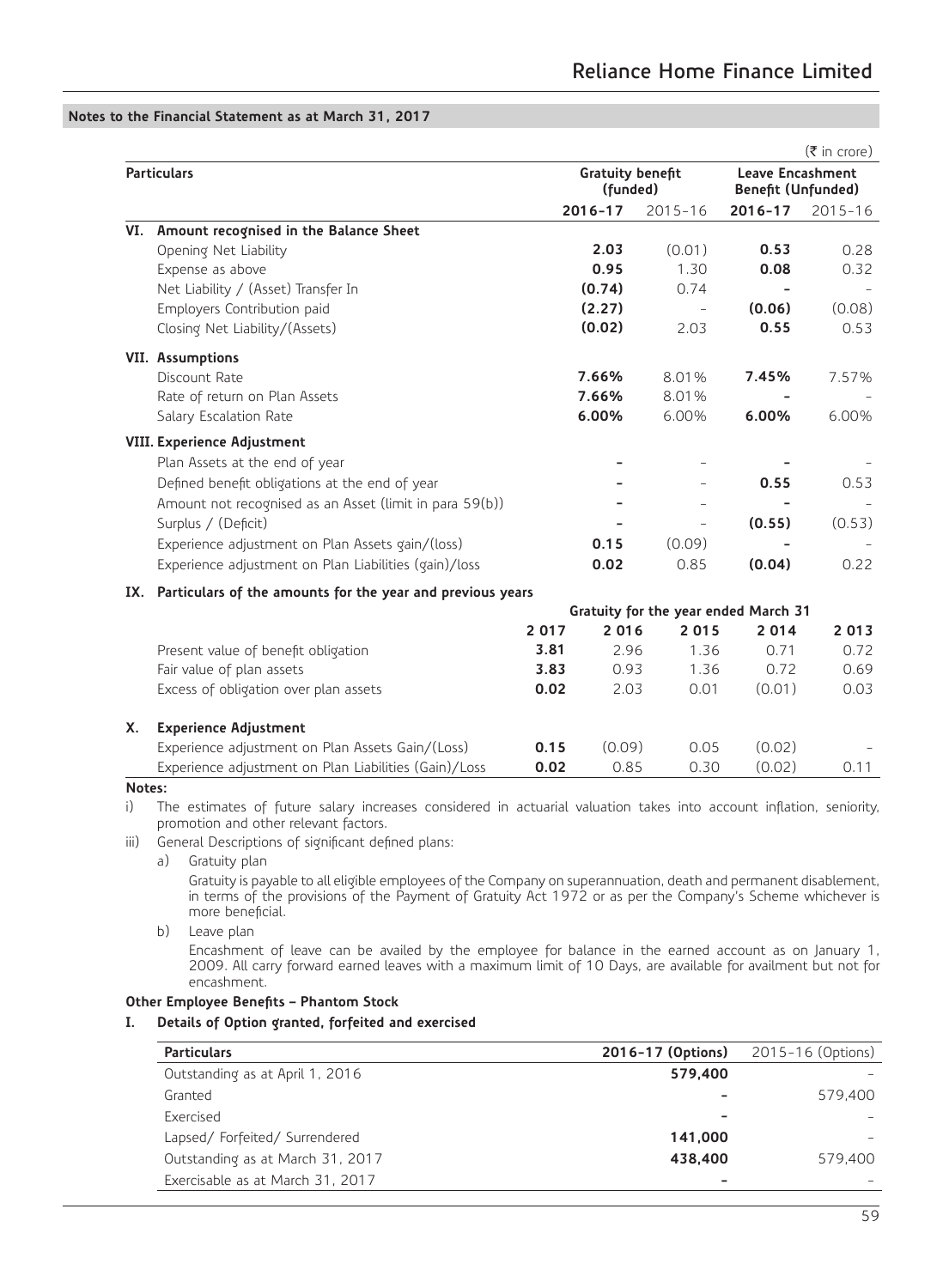| Notes to the Financial Statement as at March 31, 2017     |                                                                                                                                                                                                                                                                                                                                      |
|-----------------------------------------------------------|--------------------------------------------------------------------------------------------------------------------------------------------------------------------------------------------------------------------------------------------------------------------------------------------------------------------------------------|
| Terms and conditions of the scheme<br>п.<br>Date of grant |                                                                                                                                                                                                                                                                                                                                      |
| Details of vesting schedule and condition                 | Phantom stock granted under the scheme would vest within not less<br>than 1 year and not more than 5 years from the last date of vesting<br>of such Phantom stock option. Vesting of Phantom stock option<br>would be subject to continued employment with the company and<br>the Phantom stock option would vest on passage of time |
| Appreciation as per Phantom stock option                  | Excess of fair market of share on the date of exercise determined in<br>terms of Phantom stock option scheme over the base price.                                                                                                                                                                                                    |
| Exercise Period                                           | In case of continuation of employment :                                                                                                                                                                                                                                                                                              |
|                                                           | Vested Phantom stock option can be exercised any time Upto 3 years<br>from the date of last vesting of Phantom stock options and                                                                                                                                                                                                     |
|                                                           | In case of cessation of employment :                                                                                                                                                                                                                                                                                                 |
|                                                           | Different periods depending on kind of cessation as per provision of<br>the Phantom stock option scheme                                                                                                                                                                                                                              |
| Settlement of Phantom stock option                        | Within 90 days from the date of exercise by cash                                                                                                                                                                                                                                                                                     |

#### **III. Fair value of the Option granted was estimated on the date of grant based on the following assumptions**

| Discount rate | 77%     |
|---------------|---------|
| Expected life | 5 years |

**IV.** The Company's liability toward the Phantom stock option is accounted for on the basis of an independent actuarial valuation done at the year end. As per the valuation the liability for the year is  $\bar{\tau}$  0.21 crore (Previous year  $\bar{\tau}$  0.11 crore) which is debited to Statement of profit and loss account and the liability is shown in the Balance sheet under the head Other current liabilities and clubbed under Other payables.

#### **36 Segment reporting**

The Company is mainly engaged in the housing finance business, all other activities revolve around the main business of the Company, as such there is no separate reportable segment and Company's all operations are conducted within India, hence there is no separate reportable geographical segment, under Accounting Standard -17 (AS-17), on "Segment Reporting" notified by the Companies (Accounts) Rules, 2014.

#### **37 Related party disclosures**

- **A. List of Related Parties and their relationship:**
- i) **Holding Company**
	- Reliance Capital Limited
- ii) **Subsidiaries of Holding Company / Fellow Subsidaries**
	- 1 Reliance Nippon Life Asset Management Limited (formerly Reliance Capital Asset Management Limited)
	- 2 Reliance Asset Management (Singapore) Pte. Limited 15 Reliance Commodities Limited
	- 3 Reliance Asset Management (Mauritius) Limited 16 Reliance Financial Limited
	- 4 Reliance Capital Asset Management (UK) Limited (dissolved w.e.f. June 14, 2016)
	-
	-
	- 7 Reliance Capital AIF Trustee Company Private Limited 20 Reliance Wealth Management Limited
	- 8 Reliance Capital Trustee Co. Limited 21 Quant Capital Private Limited
	- 9 Reliance General Insurance Company Limited 22 Quant Broking Private Limited
	- 10 Reliance Nippon Life Insurance Company Limited (formerly Reliance Life Insurance Company Limited)
	- 11 Reliance Commercial Finance Limited (formerly Reliance Gilts Limited)
	-
	- 13 Reliance Corporate Advisory Services Limited (formerly Reliance Spot Exchange Infrastructure Limited)
- 14 Reliance Securities Limited
- 
- 
- 17 Reliance Money Express Limited (ceased w.e.f. February 7, 2017)
- 5 Reliance Capital Pension Fund Limited 18 Reliance Money Precious Metals Private Limited
- 6 Reliance AIF Management Company Limited 19 Reliance Money Solutions Private Limited
	-
	-
	-
	- 23 Quant Securities Private Limited
	- 24 Quant Commodity Broking Private Limited (ceased from August 18, 2016)
- 12 Reliance Exchangenext Limited 25 Quant Capital Finance and Investments Private Limited (ceased from July 7, 2016)
	- 26 Quant Investment Services Private Limited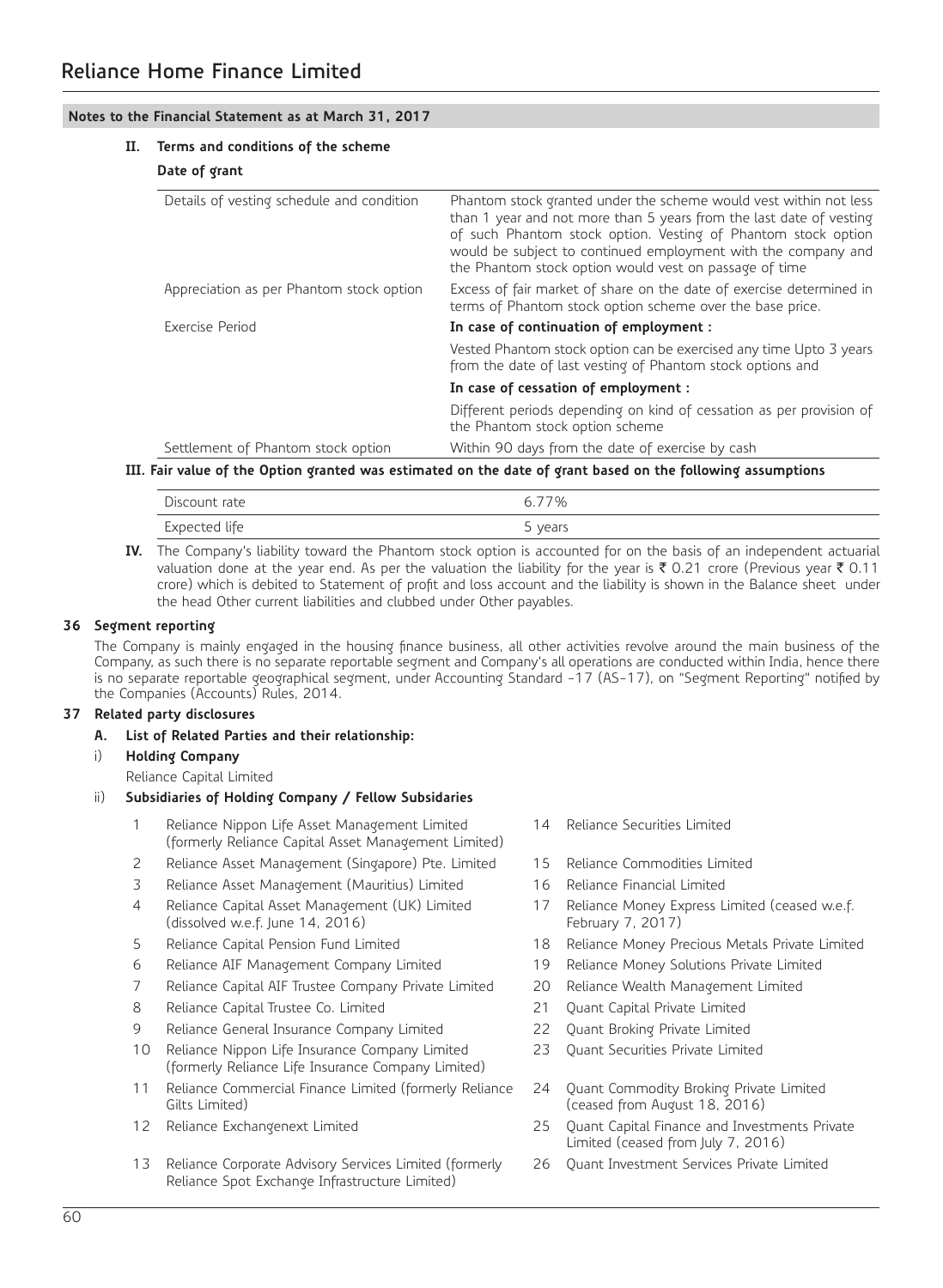## iii) **Key Managerial Personnel**

| Shri Ravindra Sudhalkar | Chief Executive Officer (w.e.f. October 1, 2016)                 |
|-------------------------|------------------------------------------------------------------|
| Shri Sandip Parikh      | Manager (upto September 30, 2016)                                |
| Shri Sandip Parikh      | Chief Financial Officer (w.e.f. December 6, 2016)                |
| Shri Amrish Shah        | Chief Financial Officer (upto December 6, 2016)                  |
| Kum. Roopa Joshi        | Chief Financial Officer (Till May 7, 2015)                       |
| Ms. Parul Jain          | Company Secretary & Compliance Officer (w.e.f. December 6, 2016) |
| Ms. Ekta Thakurel       | Company Secretary (upto December 6, 2016)                        |
| Kum. Deepali Bhatt      | Company Secretary (From May 7, 2015 till July 30, 2015)          |

**B. List of other related parties under common control with whom transactions have taken place during the year:** Enterprise over which individual described in clause A (ii) above has control or significant influence.

1 Reliance Communications Infrastructure Limited 2 Reliance Infocomm Infrastructure Limited

## **C. Transactions during the year with related parties:**

|    |                                                    |                          |                                   |                                              |                                   | $(\bar{\bar{\mathbf{z}}}$ in crore) |
|----|----------------------------------------------------|--------------------------|-----------------------------------|----------------------------------------------|-----------------------------------|-------------------------------------|
|    | <b>Particulars</b>                                 | Holding<br>Company       | <b>Fellow</b><br>Subsidiary       | <b>Parties</b><br>under<br>common<br>control | Key<br>Management<br>Personnel    | <b>Total</b>                        |
|    | <b>Equity Share Capital</b>                        |                          |                                   |                                              |                                   |                                     |
| a) | Issued during the year                             | 50.00                    | $\overline{\phantom{a}}$          | $\overline{\phantom{a}}$                     | $\overline{\phantom{0}}$          | 50.00                               |
|    |                                                    | $(-)$                    | $(-)$                             | $(-)$                                        | $(-)$                             | $(-)$                               |
| b) | Matured / Redeemed during the year                 |                          |                                   |                                              | $\overline{\phantom{a}}$          |                                     |
|    |                                                    | $(-)$                    | $(-)$                             | $(-)$                                        | $(-)$                             | $(-)$                               |
| C) | Balance as at March 31, 2017                       | 115.82                   |                                   |                                              | $\overline{\phantom{a}}$          | 115.82                              |
|    |                                                    | (65.82)                  | $(-)$                             | $(-)$                                        | $(-)$                             | (65.82)                             |
|    | Security Premium Received on Issue of Equity Share |                          |                                   |                                              |                                   |                                     |
| a) | Received during the year                           | 150.00                   | $\overline{\phantom{a}}$<br>$(-)$ | $\overline{\phantom{0}}$                     | $\overline{\phantom{a}}$          | 150.00                              |
| b) |                                                    | $(-)$<br>405.18          |                                   | $(-)$<br>$\overline{\phantom{a}}$            | $(-)$<br>$\overline{\phantom{a}}$ | $(-)$<br>405.18                     |
|    | Balance as at March 31, 2017                       | (255.18)                 | $(-)$                             | $(-)$                                        | $(-)$                             | (255.18)                            |
|    | <b>Trade Payables</b>                              |                          |                                   |                                              |                                   |                                     |
| a) | Sundry Payables as on March 31, 2017               | 0.15                     | $\overline{\phantom{a}}$          | $\overline{\phantom{a}}$                     | $\overline{\phantom{a}}$          | 0.15                                |
|    |                                                    | $(-)$                    | $(-)$                             | $(-)$                                        | $(-)$                             | $(-)$                               |
|    | <b>Sundry Receivables</b>                          |                          |                                   |                                              |                                   |                                     |
| a) | Sundry Receivable as on March 31, 2017             |                          |                                   |                                              | $\qquad \qquad \blacksquare$      |                                     |
|    |                                                    | (0.03)                   | $(-)$                             | $(-)$                                        | $(-)$                             | (0.03)                              |
|    | Income                                             |                          |                                   |                                              |                                   |                                     |
| a) | Infrastructure Cost                                | 4.52                     |                                   |                                              | $\overline{\phantom{0}}$          | 4.52                                |
|    |                                                    | $(-)$                    | $(-)$                             | $(-)$                                        | $(-)$                             | $(-)$                               |
| b) | Interest & Other Income transferred under BTA      | 0.52                     |                                   | $\overline{a}$                               | $\qquad \qquad \blacksquare$      | 0.52                                |
|    |                                                    | (0.62)                   | $(-)$                             | $(-)$                                        | $(-)$                             | (0.62)                              |
| c) | Brokerage Commission on Property Solution          | 0.20                     |                                   | $\overline{\phantom{0}}$                     | $\overline{\phantom{a}}$          | 0.20                                |
|    |                                                    | (0.39)                   | $(-)$                             | $(-)$                                        | $(-)$                             | (0.39)                              |
|    | <b>Expenses</b>                                    |                          |                                   |                                              |                                   |                                     |
| a) | Infrastructure Cost                                | 22.63                    |                                   | $\overline{\phantom{a}}$                     | $\overline{\phantom{a}}$          | 22.63                               |
|    |                                                    | (3.60)                   | $(-)$                             | $(-)$                                        | $(-)$                             | (3.60)                              |
| b) | Salary Cost                                        | $\overline{\phantom{0}}$ | $\overline{\phantom{a}}$          | $\overline{\phantom{a}}$                     | $\overline{\phantom{a}}$          |                                     |
|    |                                                    | (4.40)                   | $(-)$                             | $(-)$                                        | $(-)$                             | (4.40)                              |
| c) | Management Fees                                    | 3.00                     | $\overline{\phantom{a}}$          | $\overline{\phantom{a}}$                     | $\overline{\phantom{a}}$          | 3.00                                |
|    |                                                    | (3.00)                   | $(-)$                             | $(-)$                                        | $(-)$                             | (3.00)                              |
| d) | Other Expenses transferred under BTA               | 0.19                     |                                   |                                              | $\overline{\phantom{0}}$          | 0.19                                |
|    |                                                    | (0.99)                   | $(-)$                             | $(-)$                                        | $(-)$                             | (0.99)                              |
|    |                                                    |                          |                                   |                                              |                                   |                                     |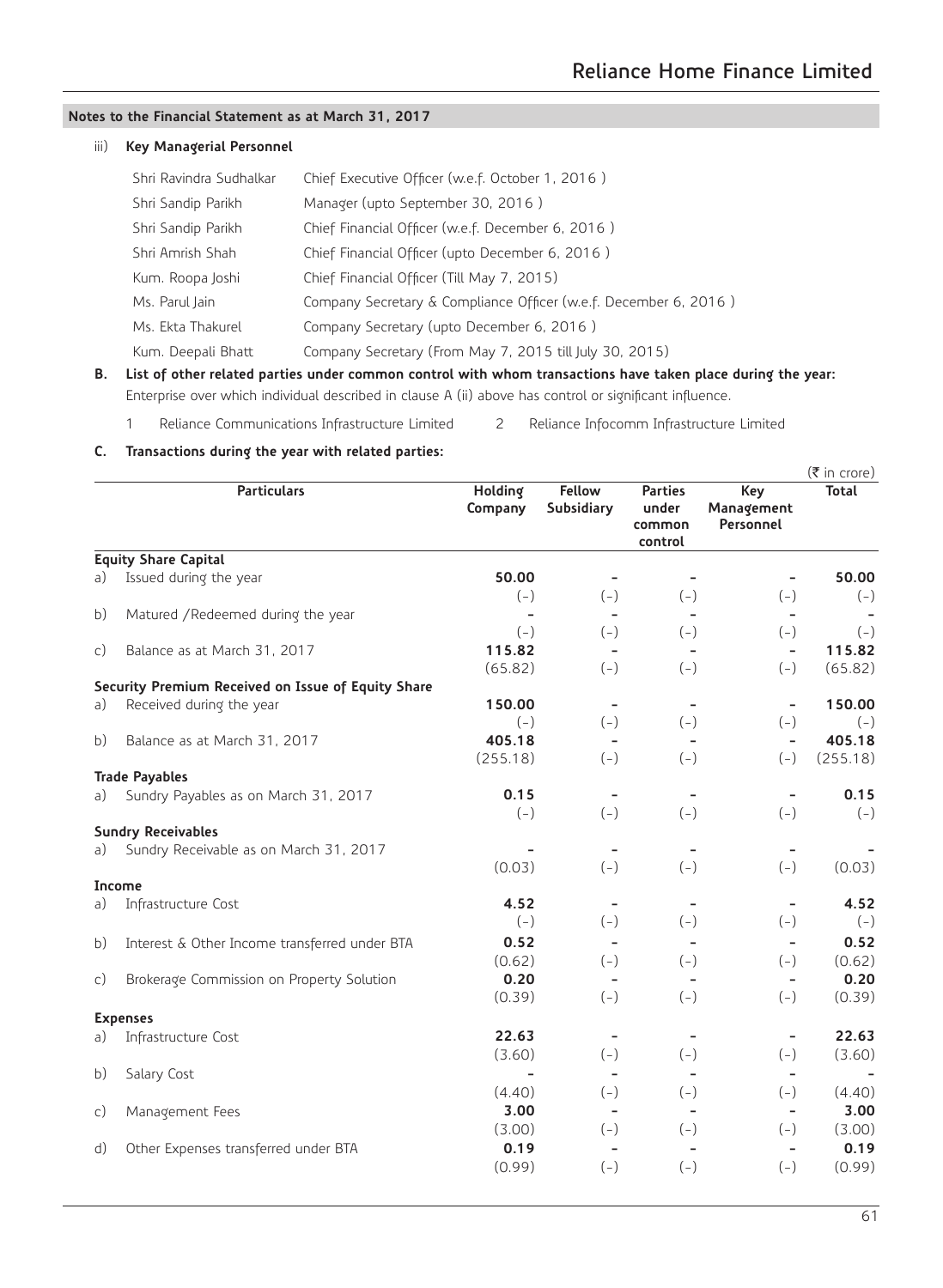| <b>Particulars</b>                                                      | Holding<br>Company       | <b>Fellow</b><br>Subsidiary       | <b>Parties</b><br>under<br>common | Key<br>Management<br>Personnel    | $(\bar{\bar{\mathbf{z}}}$ in crore)<br><b>Total</b> |
|-------------------------------------------------------------------------|--------------------------|-----------------------------------|-----------------------------------|-----------------------------------|-----------------------------------------------------|
|                                                                         |                          |                                   | control                           |                                   |                                                     |
| Finance Cost transferred under BTA<br>e)                                | 0.39<br>(0.47)           | $\overline{\phantom{a}}$<br>$(-)$ | $\overline{\phantom{a}}$<br>$(-)$ | $\overline{\phantom{a}}$<br>$(-)$ | 0.39<br>(0.47)                                      |
| Reimbursement of Expenses<br>f)                                         | 0.15                     |                                   |                                   | $\overline{\phantom{a}}$          | 0.15                                                |
|                                                                         | $(-)$                    | $(-)$                             | $(-)$                             | $(-)$                             | $(-)$                                               |
| Security Issue for Non Convertible Debentures                           |                          |                                   |                                   |                                   |                                                     |
| Security Issue for Non Convertible Debentures<br>a)                     | 707.10                   |                                   |                                   | $\overline{\phantom{a}}$          | 707.10                                              |
|                                                                         | $(-)$                    | $(-)$                             | $(-)$                             | $(-)$                             | $(-)$                                               |
| With Reliance Commercial Finance Limited                                |                          |                                   |                                   |                                   |                                                     |
| Income                                                                  |                          |                                   |                                   |                                   |                                                     |
| Reimbursement of Expenses Received -Infrastructure                      |                          | 0.21                              |                                   | $\overline{\phantom{a}}$          | 0.21                                                |
| Cost                                                                    | $(-)$                    | $(-)$                             | $(-)$                             | $(-)$                             | $(-)$                                               |
| Valuation Charges Received                                              | $\overline{\phantom{a}}$ | 0.02                              | $\overline{\phantom{a}}$          | $\overline{\phantom{a}}$          | 0.02                                                |
|                                                                         | $(-)$                    | $(-)$                             | $(-)$                             | $(-)$                             | $(-)$                                               |
| <b>Expenses</b><br>Reimbursement of Expenses Paid -Infrastructure Cost  |                          | 4.78                              |                                   | $\overline{\phantom{a}}$          | 4.78                                                |
|                                                                         | $(-)$                    | $(-)$                             | $(-)$                             | $(-)$                             | $(-)$                                               |
| With Reliance General Insurance Company Limited                         |                          |                                   |                                   |                                   |                                                     |
| Non Convertible Debentures -Secured                                     |                          |                                   |                                   |                                   |                                                     |
| Balance as at March 31, 2017                                            | $\overline{\phantom{a}}$ | 40.00                             |                                   | $\overline{\phantom{a}}$          | 40.00                                               |
|                                                                         | $(-)$                    | $(-)$                             | $(-)$                             | $(-)$                             | $(-)$                                               |
| <b>Expenses</b>                                                         |                          |                                   |                                   |                                   |                                                     |
| Insurance Premium paid                                                  | $\overline{\phantom{a}}$ | 0.65                              |                                   | $\overline{\phantom{a}}$          | 0.65                                                |
|                                                                         | $(-)$                    | (0.72)                            | $(-)$                             | $(-)$                             | (0.72)                                              |
| Interest Accrued on Non Convertible Debentures                          | $\overline{\phantom{a}}$ | 0.87                              | $\overline{\phantom{0}}$          | $\overline{\phantom{a}}$          | 0.87                                                |
|                                                                         | $(-)$                    | $(-)$                             | $(-)$                             | $(-)$                             | $(-)$                                               |
| With Reliance Nippon Life Insurance Company Limited                     |                          |                                   |                                   |                                   |                                                     |
| Non Convertible Debentures - Unsecured                                  |                          |                                   |                                   |                                   |                                                     |
| Balance as at March 31, 2017                                            | $\overline{\phantom{a}}$ | 37.00                             | $\overline{\phantom{a}}$          | $\overline{\phantom{a}}$          | 37.00                                               |
|                                                                         | $(-)$                    | $(-)$                             | $(-)$                             | $(-)$                             | $(-)$                                               |
| <b>Expenses</b>                                                         |                          |                                   |                                   |                                   |                                                     |
| Term Insurance Premium paid                                             |                          | 0.29                              |                                   |                                   | 0.29                                                |
|                                                                         | $(-)$                    | $(-)$                             | $(-)$                             | $(-)$                             | $(-)$                                               |
| Interest Accrued on Non Convertible Debentures                          |                          | 0.84                              |                                   | $\overline{\phantom{a}}$          | 0.84                                                |
|                                                                         | $(-)$                    | $(-)$                             | $(-)$                             | $(-)$                             | $(-)$                                               |
| With Reliance Securities Limited<br>Non Convertible Debentures -Secured |                          |                                   |                                   |                                   |                                                     |
| Balance as at March 31, 2017                                            |                          | 0.25                              |                                   |                                   | 0.25                                                |
|                                                                         | $(-)$                    | $(-)$                             | $(-)$                             | $(-)$                             | $(-)$                                               |
| Income                                                                  |                          |                                   |                                   |                                   |                                                     |
| Brokerage Commission on Property Solution * ₹ 9,000                     |                          |                                   |                                   |                                   |                                                     |
|                                                                         | $(-)$                    | $(*)$                             | $(-)$                             | $(-)$                             | $(*)$                                               |
| <b>Expenses</b>                                                         |                          |                                   |                                   |                                   |                                                     |
| Brokerage Paid                                                          | $\overline{\phantom{a}}$ | 0.26                              |                                   |                                   | 0.26                                                |
|                                                                         | $(-)$                    | (0.06)                            | $(-)$                             | $(-)$                             | (0.06)                                              |
| With Reliance Financial Limited                                         |                          |                                   |                                   |                                   |                                                     |
| Non Convertible Debentures -Secured                                     |                          |                                   |                                   |                                   |                                                     |
| Balance as at March 31, 2017                                            | $\overline{\phantom{a}}$ | 0.25                              |                                   |                                   | 0.25                                                |
|                                                                         | $(-)$                    | $(-)$                             | $(-)$                             | $(-)$                             | $(-)$                                               |
| With Reliance Infocomm Infrastructure Limited                           |                          |                                   |                                   |                                   |                                                     |
| <b>Expenses</b>                                                         |                          |                                   |                                   |                                   |                                                     |
| Employee ID card printing charges paid $*$ ₹ 14,390                     |                          |                                   |                                   |                                   |                                                     |
|                                                                         | $(-)$                    | $(-)$                             | $(*)$                             | $(-)$                             | $(*)$                                               |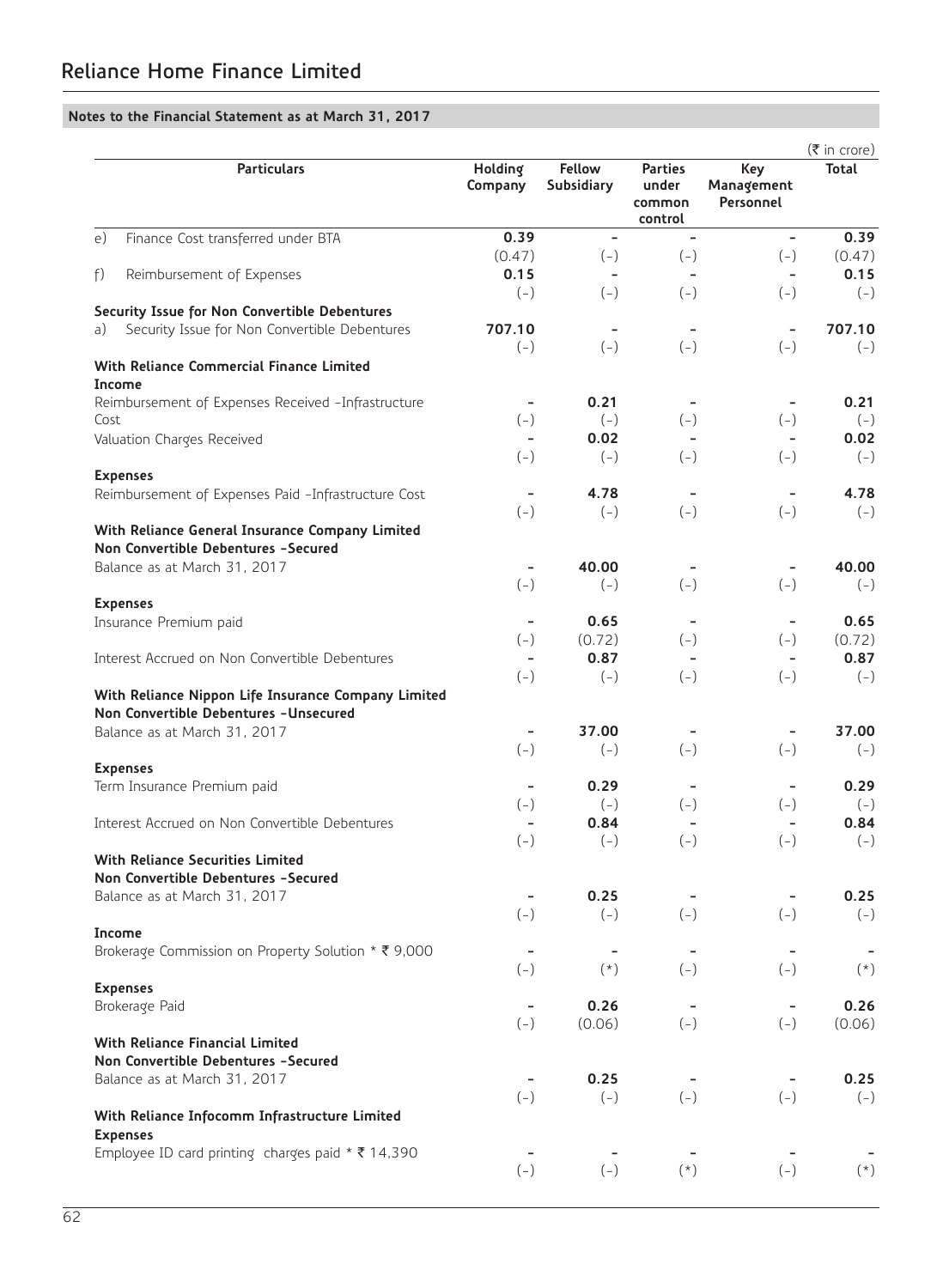| Particulars                                         | Holding                           | <b>Fellow</b>                     | <b>Parties</b>                    | Key                      | $(\bar{\bar{\mathbf{z}}}$ in crore)<br><b>Total</b> |
|-----------------------------------------------------|-----------------------------------|-----------------------------------|-----------------------------------|--------------------------|-----------------------------------------------------|
|                                                     | Company                           | Subsidiary                        | under<br>common<br>control        | Management<br>Personnel  |                                                     |
| With Reliance Communications Infrastructure Limited |                                   |                                   |                                   |                          |                                                     |
| Trade Payable as on March 31, 2017                  |                                   |                                   |                                   |                          |                                                     |
| Trade Payable as on March 31, 2017                  | $\overline{\phantom{a}}$<br>$(-)$ | $(-)$                             | (0.07)                            | $(-)$                    | (0.07)                                              |
| <b>Buildings Purchased</b>                          |                                   |                                   |                                   |                          |                                                     |
| Building Purchase                                   |                                   | $\overline{\phantom{a}}$          | 2.14                              | $\overline{\phantom{a}}$ | 2.14                                                |
|                                                     | $(-)$                             | $(-)$                             | (5.58)                            | $(-)$                    | (5.58)                                              |
| Income<br>Brokerage Commission on Property Solution | $\overline{a}$                    | $\overline{\phantom{a}}$          | 1.90                              | $\overline{\phantom{a}}$ | 1.90                                                |
|                                                     | $(-)$                             | $(-)$                             | (4.44)                            | $(-)$                    | (4.44)                                              |
| With Shri Ravindra Sudhalkar                        |                                   |                                   |                                   |                          |                                                     |
| Housing Loan                                        |                                   |                                   |                                   |                          |                                                     |
| Given during the year<br>a)                         |                                   | $\overline{\phantom{a}}$          | $\overline{a}$                    | 3.00                     | 3.00                                                |
| b)                                                  | $(-)$<br>$\overline{\phantom{a}}$ | $(-)$<br>$\overline{\phantom{a}}$ | $(-)$<br>$\overline{\phantom{a}}$ | $(-)$<br>3.00            | $(-)$<br>3.00                                       |
| Repaid during the year                              | $(-)$                             | $(-)$                             | $(-)$                             | $(-)$                    | $(-)$                                               |
| Balance as at March 31, 2017<br>C)                  | $\overline{\phantom{0}}$          | $\overline{\phantom{0}}$          | $\overline{\phantom{a}}$          | $\overline{\phantom{0}}$ |                                                     |
|                                                     | $(-)$                             | $(-)$                             | $(-)$                             | $(-)$                    |                                                     |
| Income                                              |                                   |                                   |                                   |                          |                                                     |
| Interest Income on Loans                            | $\overline{\phantom{a}}$          | $\overline{\phantom{a}}$<br>$(-)$ | $\overline{\phantom{a}}$<br>$(-)$ | 0.05                     | 0.05                                                |
| Processing Fees * ₹ 3,000                           | $(-)$                             |                                   | $\overline{\phantom{a}}$          | $(-)$<br>$\star$         | $(-)$<br>$\star$                                    |
|                                                     | $(-)$                             | $(-)$                             | $(-)$                             | $(-)$                    | $(-)$                                               |
| <b>Expenses</b>                                     |                                   |                                   |                                   |                          |                                                     |
| Employee Benefits Expense                           | $\overline{a}$                    |                                   | $\overline{\phantom{a}}$          | 1.81                     | 1.81                                                |
| With Shri Sandip Parikh                             | $(-)$                             | $(-)$                             | $(-)$                             | $(-)$                    | $(-)$                                               |
| Housing Loan                                        |                                   |                                   |                                   |                          |                                                     |
| Repaid during the year<br>a)                        |                                   |                                   |                                   | 0.23                     | 0.23                                                |
|                                                     | $(-)$                             | $(-)$                             | $(-)$                             | (0.01)                   | (0.01)                                              |
| b)<br>Balance as at March 31, 2017                  | $\overline{a}$                    |                                   | $\overline{\phantom{a}}$          | 0.16                     | 0.16                                                |
| Income                                              | $(-)$                             | $(-)$                             | $(-)$                             | (0.39)                   | (0.39)                                              |
| Interest Income on Loans                            |                                   |                                   | $\overline{\phantom{a}}$          | 0.02                     | 0.02                                                |
|                                                     | $(-)$                             | $(-)$                             | $(-)$                             | (0.04)                   | (0.04)                                              |
| <b>Expenses</b>                                     |                                   |                                   |                                   |                          |                                                     |
| Employee Benefits Expense                           |                                   |                                   | $\overline{a}$                    | 1.41                     | 1.41                                                |
| With Shri Amrish Shah                               | $(-)$                             | $(-)$                             | $(-)$                             | (1.41)                   | (1.41)                                              |
| Housing Loan                                        |                                   |                                   |                                   |                          |                                                     |
| Repaid during the year<br>a)                        |                                   |                                   |                                   | 0.22                     | 0.22                                                |
|                                                     | $(-)$                             | $(-)$                             | $(-)$                             | (0.25)                   | (0.25)                                              |
| b)<br>Balance as at December 6, 2016                |                                   |                                   | $\blacksquare$                    | 0.77                     | 0.77                                                |
| Income                                              | $(-)$                             | $(-)$                             | $(-)$                             | (0.99)                   | (0.99)                                              |
| Interest Income on Loans                            |                                   |                                   |                                   | 0.05                     | 0.05                                                |
|                                                     | $(-)$                             | $(-)$                             | $(-)$                             | (0.10)                   | (0.10)                                              |
| <b>Expenses</b>                                     |                                   |                                   |                                   |                          |                                                     |
| Employee Benefits Expense                           | $\overline{\phantom{a}}$          |                                   | $\overline{a}$                    | 0.50                     | 0.50                                                |
|                                                     | $(-)$                             | $(-)$                             | $(-)$                             | (0.52)                   | (0.52)                                              |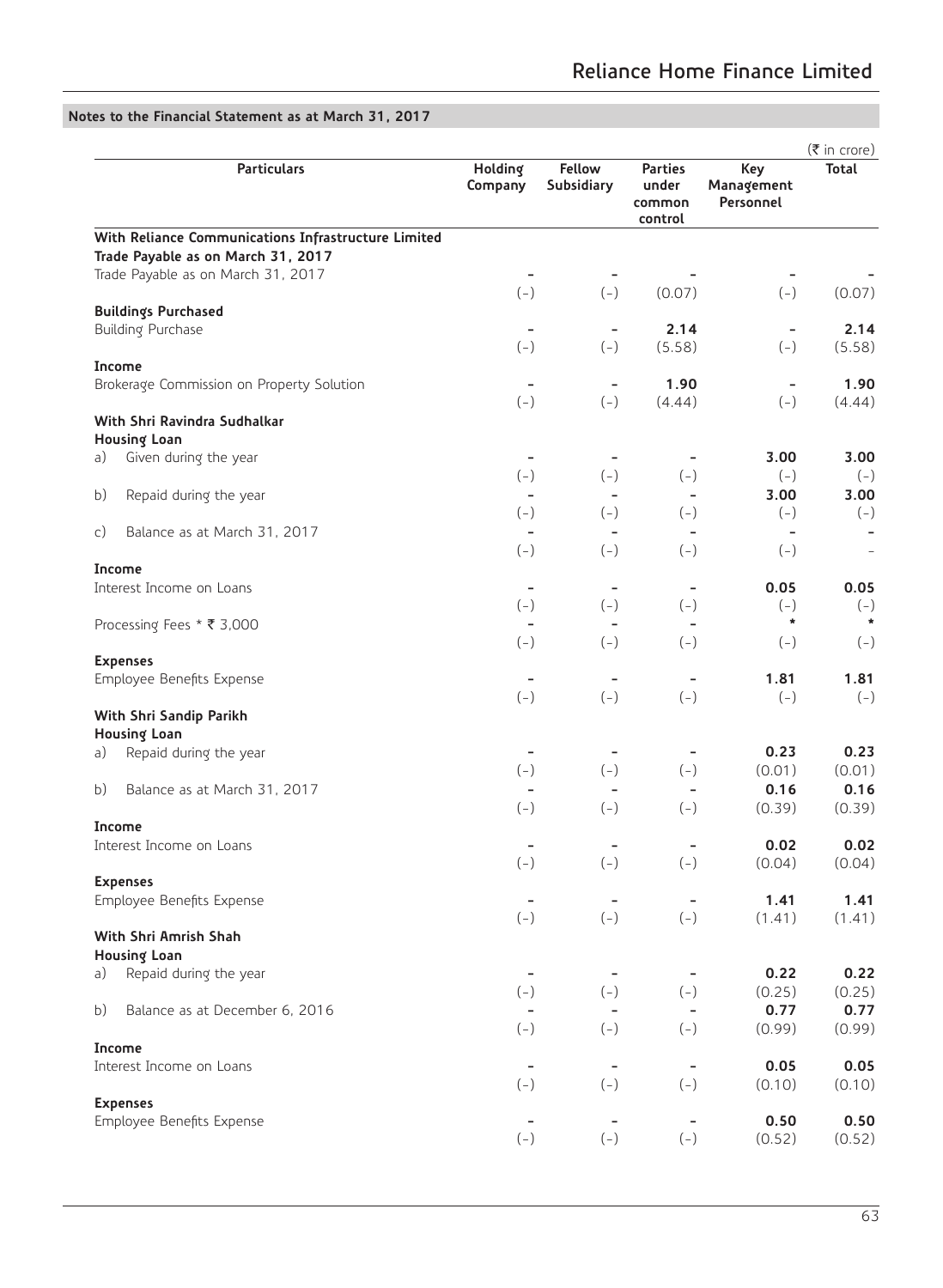|                                            |                    |                             |                                              |                                | $(\bar{\bar{\mathbf{z}}}$ in crore) |
|--------------------------------------------|--------------------|-----------------------------|----------------------------------------------|--------------------------------|-------------------------------------|
| <b>Particulars</b>                         | Holding<br>Company | <b>Fellow</b><br>Subsidiary | <b>Parties</b><br>under<br>common<br>control | Key<br>Management<br>Personnel | <b>Total</b>                        |
| With Kum. Roopa Joshi                      |                    |                             |                                              |                                |                                     |
| <b>Expenses</b>                            |                    |                             |                                              |                                |                                     |
| Employee Benefits Expense                  |                    |                             |                                              |                                |                                     |
|                                            | $(-)$              | $(-)$                       | $(-)$                                        | (0.02)                         | (0.02)                              |
| With Ms. Parul Jain                        |                    |                             |                                              |                                |                                     |
| <b>Expenses</b>                            |                    |                             |                                              |                                |                                     |
| Employee Benefits Expense                  |                    |                             |                                              | 0.04                           | 0.04                                |
|                                            | $(-)$              | $(-)$                       | $(-)$                                        | $(-)$                          | $(-)$                               |
| With Ms. Ekta Thakurel<br><b>Expenses</b>  |                    |                             |                                              |                                |                                     |
| Employee Benefits Expense                  |                    |                             |                                              | 0.10                           | 0.10                                |
|                                            | $(-)$              | $(-)$                       | $(-)$                                        | (0.09)                         | (0.09)                              |
| With Kum. Deepali Bhatt<br><b>Expenses</b> |                    |                             |                                              |                                |                                     |
| Employee Benefits Expense                  |                    |                             |                                              |                                |                                     |
|                                            | $(-)$              | $(-)$                       | $(-)$                                        | (0.02)                         | (0.02)                              |

#### **Notes :**

1 The above disclosed transactions entered during the period of existence of related party relationship. The balances and transactions are not disclosed before existence of related party relationship and after cessation of related party relationship.

2 The current year figures are excluding service tax.

3 Expenses incurred towards public utilities services such as telephone and electricity charges have not been considered for related party transaction.

## **38 Basic and diluted earnings per share:**

The computation of earnings per share is set out below

|                                                                |             | $(\bar{\bar{\mathbf{z}}}$ in crore) |
|----------------------------------------------------------------|-------------|-------------------------------------|
| <b>Particulars</b>                                             | 2016-17     | $2015 - 16$                         |
| Amounts used as the numerators                                 |             |                                     |
| Net Profit after tax                                           | 172.59      | 86.75                               |
| Net Profit attributable to equity shareholders                 | 172.59      | 86.75                               |
| Weighted average number of equity shares (Nos.)                | 8 43 81 644 | 6 58 20 000                         |
| Basic earnings per share of face value ₹ 10 each (In Rupees)   | 20.45       | 13.18                               |
| Diluted earnings per share of face value ₹ 10 each (In Rupees) | 20.45       | 13.18                               |

## **39 Contingent Liabilities and Commitments (As Certified by the Management)**

|      |                                                                                                             |                         | $(\bar{\bar{\mathbf{z}}}$ in crore) |
|------|-------------------------------------------------------------------------------------------------------------|-------------------------|-------------------------------------|
|      | <b>Particulars</b>                                                                                          | As at<br>March 31, 2017 | As at<br>March 31, 2016             |
|      | <b>Contingent Liabilities</b>                                                                               |                         |                                     |
| I)   | Guarantees to Banks and Financial Institutions on behalf of third parties                                   |                         |                                     |
| ii)  | Claims against the Company not acknowledge as debt                                                          | 0.64                    | 0.48                                |
| iii) | Second loss credit enhancement for securitization of standard asset transactions<br>provided by third party | 13.36                   | 22.09                               |
|      | Commitments                                                                                                 |                         |                                     |
| iv)  | Estimated amount of contracts remaining to be executed on capital account<br>(net of advances)              | 0.36                    |                                     |
| V)   | Undrawn Committed Credit lines (Undisbursed amount of housing loans/ other<br>loans sanctioned)             | 1.208.90                | 736.85                              |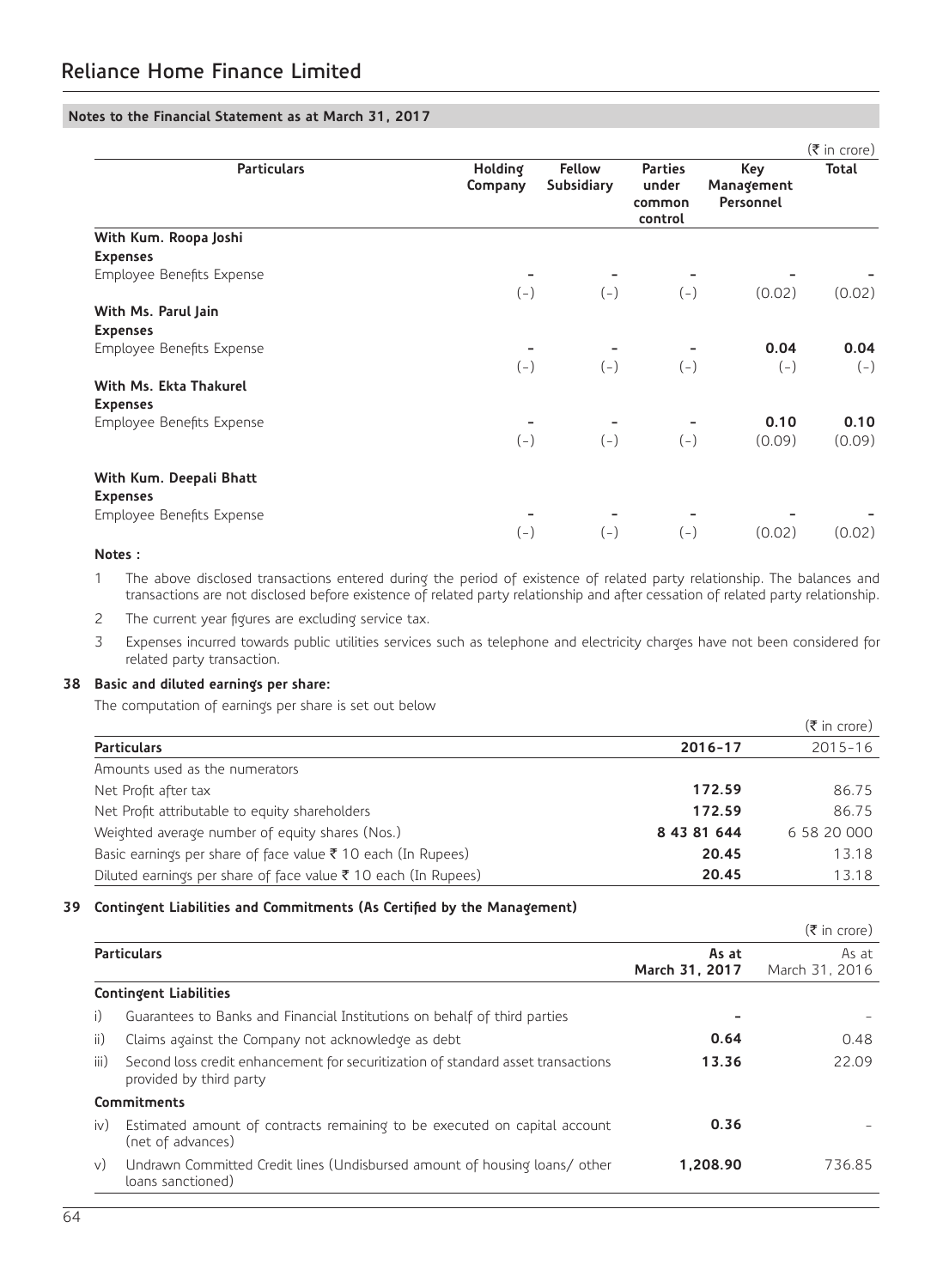**40 Details of Specified Bank Notes (SBN) held and transacted during the period from November 8, 2016 to December 30, 2016** 

|                                       |                             |                    | (₹ in crore) |
|---------------------------------------|-----------------------------|--------------------|--------------|
| <b>Particulars</b>                    | <b>Specified Bank Notes</b> | <b>Other Notes</b> | Total        |
| Closing cash in hand as on 08.11.2016 | 0.03                        | $\star$            | 0.03         |
| Add: Permitted Receipts               |                             | 0.49               | 0.49         |
| Less: Permitted Payments              | $\overline{\phantom{a}}$    |                    |              |
| Less: Amount deposited in Bank        | 0.03                        | 0.48               | 0.51         |
| Closing cash in hand as on 30.12.2016 | -                           | 0.01               | 0.01         |
|                                       |                             |                    |              |

 $*$  ₹ 3.271

#### **41 Scheme of Arrangement between Company and Reliance Capital Limited (RCL)**

The Board of Directors of the Company at their meeting held on October 28, 2016 has approved a Scheme of Arrangement for demerger of Real Estate Lending Business of Reliance Capital Limited (RCL) into the Company with effect from April 1, 2017, the Appointed Date, subject to requisite approvals, including the sanction of National Company Law Tribunal. Upon the demerger getting approved, the Company shall issue and allot, at par, to all equity shareholders of RCL, 1 (One) fully paid Equity Share of the Company for every 1 (One) equity share of  $\bar{\tau}$  10 each fully paid-up held in RCL. The Company will list its equity shares on the Stock Exchanges.

For the year ended March 31, 2017 there is no impact on the financial statements of the Company on account of above Scheme.

#### **42 Scheme of Arrangement between Company and India Debt Management Private Limited (IDMPL)**

The Scheme of Arrangement under Sections 391 to 394 of the Companies Act, 1956 between India Debt Management Private Limited ('the Demerged Company') and Reliance Home Finance Limited ('the Company") has been sanctioned by the National Company Law Tribunal, Mumbai Bench vide Order dated April 5, 2017 to acquire the "entire credit business" ('Demerged Undertaking') of the Demerged Company. The Scheme became effective on April 21, 2017 on filing with the Registrar of Companies, Maharashtra at Mumbai with effect from March 31, 2016 i.e. Appointed Date.

Pursuant to the Scheme, the entire credit business of India Debt Management Private Limited (IDMPL) has been transferred to the Company.

Hence, in accordance with the Scheme:-

On Scheme becoming effective with effect from Appointed Date, the Company has recorded all the assets i.e. Investment and Cash & Bank Balance aggregating to  $\bar{\tau}$  240.60 crore and liabilities i.e. Provision for Diminution in the Value of Long Term Investments aggregating to  $\bar{\tau}$  240.55 crore as appearing in the books of IDMPL's related to credit business at their respective book value as on Appointed Date. The net assets taken over include:

| Assets / Liabilities Taken Over                                      |        | $(\bar{\bar{\mathbf{z}}}$ in crore) |
|----------------------------------------------------------------------|--------|-------------------------------------|
| <b>Assets</b>                                                        |        |                                     |
| Investments                                                          | 240.55 |                                     |
| Less: Provision for Diminution in the Value of Long Term Investments | 240.55 |                                     |
| Cash on Hand & Bank Balance with Banks                               |        | 0.05                                |
| <b>Total Assets</b>                                                  |        | 0.05                                |
| <b>Liabilities</b>                                                   |        |                                     |
| <b>Total</b>                                                         |        |                                     |

ii Upon the Scheme becoming effective and in consideration of transfer and vesting of the undertaking of the IDMPL's entire credit business, the Company will issue and allot, at par, to all equity shareholders of the IDMPL, whose name appears in the register of members of IDMPL as on the effective date, 94 ('Ninety Four') 8% Cumulative Non Convertible Redeemable Preference Shares of  $\bar{\tau}$  10 each fully paid-up for every one equity share of  $\bar{\tau}$  10 each fully paid-up held by the equity shareholders of IDMPL.

Accordingly 3,10,35,980, 8% Cumulative Non Convertible Redeemable Preference Shares of ₹ 10 each fully paid-up at par are to be allotted to the equity share holders of IDMPL. Pending issue and allotment of shares as at the balance sheet date  $\bar{\tau}$  31.04 crore has been credited to Share Suspense Account.

iii There are no inter-company balances and transactions between the Company and IDMPL on appointed date.

- iv The Company has recognised deferred tax asset amounting to  $\bar{\tau}$  105.85 crore on the unabsorbed business losses pertaining to demerged undertaking.
- v Pursuant to the Scheme approved by National Company Law Tribunal, the difference between value of assets and liabilities of IDMPL's entire credit business and the value of the shares allotted to the shareholders of IDMPL, amounting to ₹ 30.99 crore has been recorded as goodwill.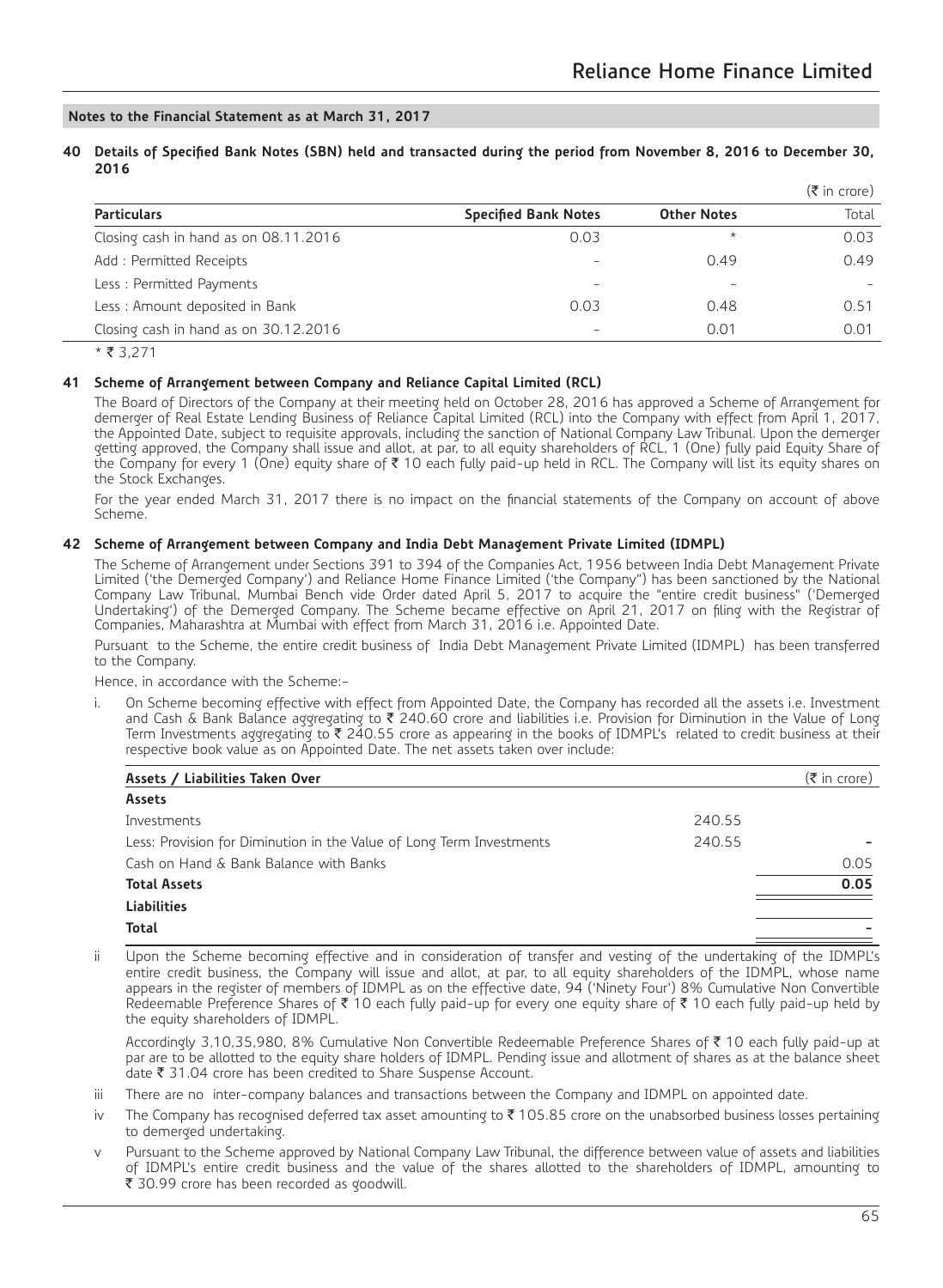vi As the financial statements for previous year ended March 31, 2016 have been already approved by the shareholders of the Company, the previous year accounts have not been reopened and all the relevant accounting entries with respect to the Scheme have been accounted during the current financial year.

### **43 Outstanding Future & Option as on March 31, 2017**

| Name of Option | No. of contracts | <b>Units</b> |                   |
|----------------|------------------|--------------|-------------------|
|                |                  | Long         | Short             |
| Futures        | 493              | 1 90 975     |                   |
|                | (2859)           | (216225)     | $\left( -\right)$ |
| Put option     | 1 2 7 2          | 12 5 25      | 82 875            |
|                | (241)            | $(-)$        | (18075)           |
| Call option    | 1 654            | 1 08 000     | 16 050            |
|                | $(-)$            | $(-)$        | $\left( -\right)$ |

Figures in bracket indicate previous year figures.

#### **44 Corporate Social Responsibility Expenditure**

As per Section 135 of the Companies Act, 2013 (the 'Act'), the Company is under obligation to incur ₹ 2.04 crore (Previous Year  $\bar{\tau}$  1.39 crore) and has incurred the same in cash, being 2% of the average net profit during the three immediately preceding financial years, calculated in the manner as stated in the Act towards Corporate Social Responsibility through the non-profit centre(s) engaged in the provision of health care and education for the purpose other than construction / acquisition of asset.

- **45** After considering the losses suffered by the credit business of IDMPL, being the business acquired on demerger of IDMPL, and the accounting of such losses and of corresponding provisions made by IDMPL for the year ended March 31, 2017, the Company is advised that no income tax is payable both as per normal computation of income, and the MAT computation. Hence, no provision is considered in the books of accounts for the year ended March 31, 2017.
- **46** The Board of Directors have recommended a dividend of 5 per cent (₹ 0.50 per equity share) for the year subject to the approval of the members of the Company at the ensuing Annual General Meeting. In terms of revised Accounting Standard (AS) 4 'Contingencies and Events Occurring after the Balance sheet date' as notified by the Ministry of Corporate Affairs through Amendments to the Companies (Accounting Standards) Amendment, Rules 2016 dated March 30, 2016, Company has not accounted for proposed dividend as a liabilities as at March 31, 2017. Accordingly, the proposed dividend of  $\bar{\tau}$  5.79 crore and tax thereon  $\bar{\tau}$  1.18 crore are not recognised as liability in the financial statements for the year ended March 31, 2017.
- 47 During the year, the Company has received debenture application money of ₹ 2,987.62 crore directly and ₹ 66.36 crore through ASBA process in terms of Shelf Prospectus and Tranche 1 Prospectus both dated December 15, 2016 ("Prospectus") of public issue of "Secured and Unsecured Redeemable Non-Convertible Debentures" (NCD). The NCD issue was open from December 22, 2016 to December 23, 2016 and the Company has allotted NCD amounting to ₹ 3,053.98 crore on January 3, 2017. NCDs were listed on BSE Limited and National Stock Exchange of India Limited on January 6, 2017. As on March 31, 2017 the proceeds have been utilised as per the Objects of the Issue as under:

| Sr. No. Objects of the Issue |                                                                                                                                                | Amount utilised               |  |
|------------------------------|------------------------------------------------------------------------------------------------------------------------------------------------|-------------------------------|--|
|                              | For the purpose of onward lending, financing, and for repayment/pre payment of interest and<br>principal of existing borrowings of the Company | ₹ 3.053.98 crore<br>i.e. 100% |  |
|                              | $C = -1$ and $C = 0$ and $C = 0$ and $C = 0$                                                                                                   |                               |  |

General corporate purpose

- **48** During the year, the Company had reported to National Housing Bank (NHB) a fraud in disbursal of housing loans amounting to ` 1.95 crore. As on March 31, 2017, the entire amount has been written off by the Company.
- **49** Previous year figures has been regrouped /reclassified wherever necessary.

The figures for current year includes figures of Credit Business of India Debt Management Private Limited (IDMPL) which is demerged with the Company with effect from March 31, 2016 i.e. the Appointed Date and therefore to that extent not strictly comparable to that of previous year's figures.

As per our report of even date attached For and on behalf of the Board

For **Chaturvedi & Shah** Chartered Accountants Firm Registration No.: 101720W Directors

**Lalit R. Mhalsekar**

Partner Membership No: 103418 Mumbai Dated: April 24, 2017

Executive Director & CEO Chief Financial Officer Company Secretary & Compliance Officer **Parul Jain** Mumbai Dated: April 24, 2017

**Padmanabh Vora Deena Mehta Gautam Doshi Amit Bapna**

{

**Ravindra Sudhalkar Sandip Parikh**